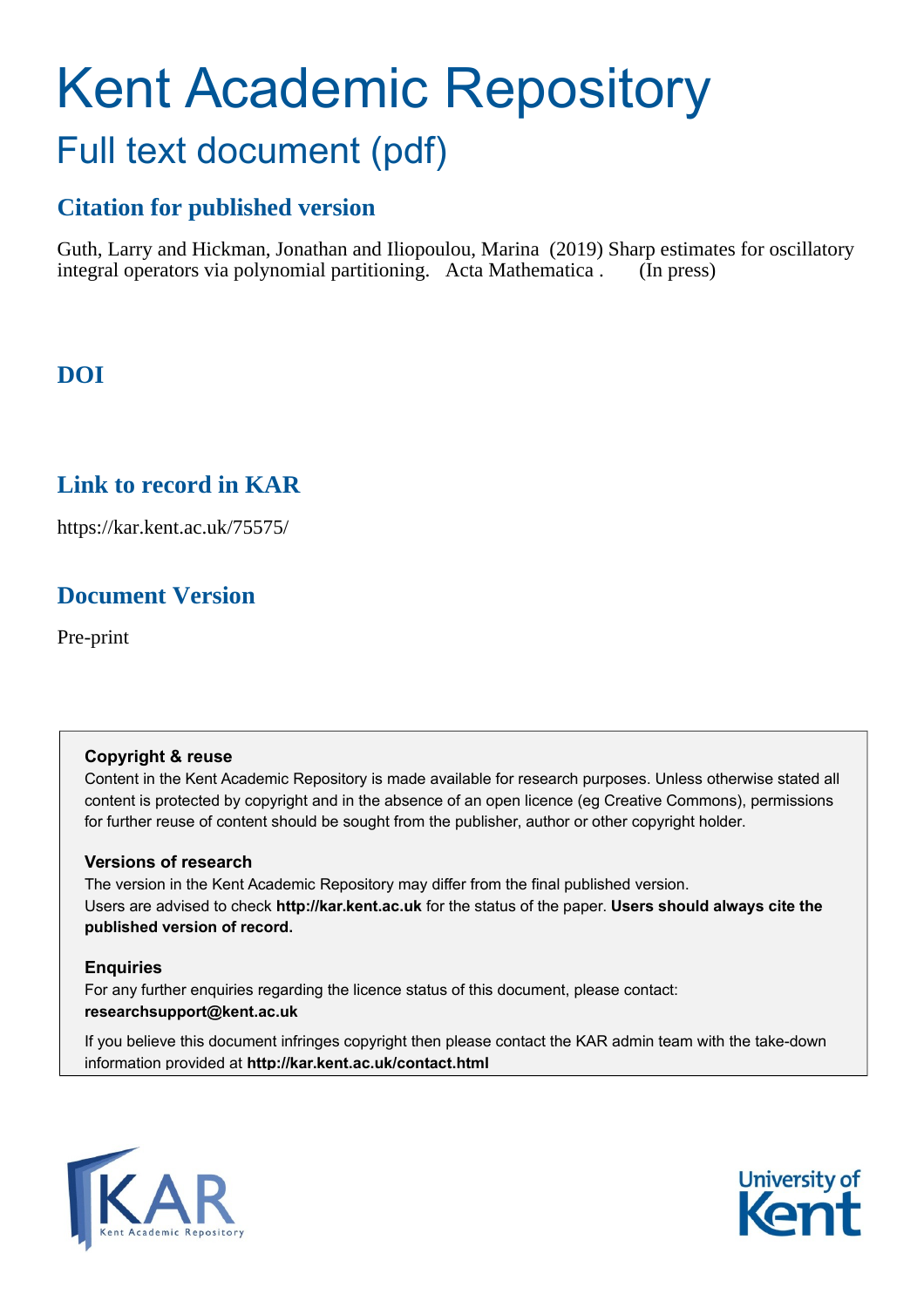### SHARP ESTIMATES FOR OSCILLATORY INTEGRAL OPERATORS VIA POLYNOMIAL PARTITIONING

LARRY GUTH, JONATHAN HICKMAN, AND MARINA ILIOPOULOU

ABSTRACT. The sharp range of  $L^p$ -estimates for the class of Hörmander-type oscillatory integral operators is established in all dimensions under a positivedefinite assumption on the phase. This is achieved by generalising a recent approach of the first author for studying the Fourier extension operator, which utilises polynomial partitioning arguments.

#### 1. INTRODUCTION

1.1. Statement of results. Let  $B^d$  denote the unit ball in  $\mathbb{R}^d$  and  $\Sigma: B^{n-1} \to \mathbb{R}^n$ be a smooth<sup>1</sup> parametrisation of a hypersurface. Further let  $a \in C_c^{\infty}(\mathbb{R}^{n-1})$  be nonnegative and supported in  $B^{n-1}$  and suppose  $\Sigma$  has of non-vanishing Gaussian curvature on the support supp a of a. Analytically, this means that  $\Sigma$  satisfies the following conditions:

- E1) rank  $\partial_{\omega} \Sigma(\omega) = n 1$  for all  $\omega \in B^{n-1}$ .
- E2) Defining the Gauss map  $G: B^{n-1} \to S^{n-1}$  by  $G(\omega) := \frac{G_0(\omega)}{|G_0(\omega)|}$  where

$$
G_0(\omega) := \bigwedge_{j=1}^{n-1} \partial_{\omega_j} \Sigma(\omega),
$$

the curvature condition

$$
\det \partial_{\omega\omega}^2 \langle \Sigma(\omega), G(\omega_0) \rangle |_{\omega=\omega_0} \neq 0
$$

holds for all  $\omega_0 \in \text{supp } a$ .

Here the wedge product of  $n-1$  vectors in  $\mathbb{R}^n$  is identified with a vector in the usual manner.

A central problem in harmonic analysis is to understand the Lebesgue space mapping properties of the extension operator  $E$  associated to such a parametrised hypersurface. This operator is defined by the formula

(1.1) 
$$
Ef(x) := \int_{B^{n-1}} e^{2\pi i \langle x, \Sigma(\omega) \rangle} a(\omega) f(\omega) d\omega
$$

for all integrable  $f: B^{n-1} \to \mathbb{C}$ . Thus, E is an oscillatory integral operator with associated phase function

$$
(1.2) \qquad \qquad \phi(x;\omega) := \langle x, \Sigma(\omega) \rangle.
$$

<sup>&</sup>lt;sup>1</sup>In view of the methods of the present article it is convenient to work in the  $C^{\infty}$  category, but the forthcoming definitions and questions certainly make sense at lower levels of regularity (in particular, in the  $C^2$  class).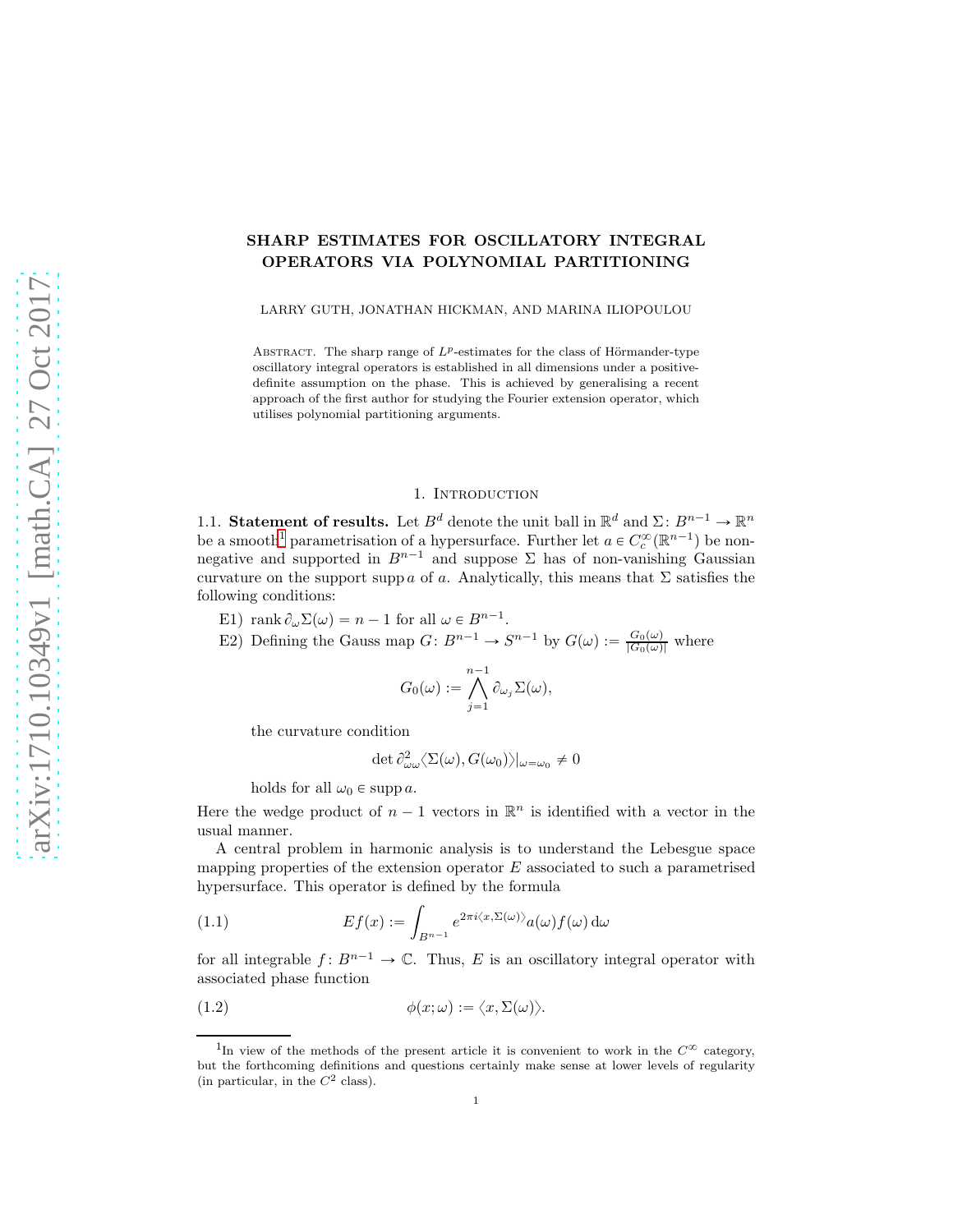Observe that the parametrisation  $\Sigma$  can be recovered from the phase by differentiation; that is,

$$
\partial_x \phi(x; \omega) = \Sigma(\omega).
$$

Typically, one is interested in proving local estimates for (1.1) of the form<sup>2</sup>

(1.3) 
$$
||Ef||_{L^p(B(0,\lambda))} \lesssim_{\varepsilon} \lambda^{\varepsilon} ||f||_{L^p(B^{n-1})};
$$

here the left-hand norm has been localised to a ball of radius  $\lambda \geq 1$  and the righthand constant is allowed some weak dependence on  $\lambda$ . In particular, the Fourier restriction conjecture asserts that (1.3) should hold for any  $\varepsilon > 0$  in the range  $p \geqslant 2n/(n-1)$ .

In this article the natural variable coefficient generalisations of such extension operators (1.1) and estimates (1.3) are studied. In particular, here more general oscillatory integral operators are considered whose associated phase function  $\phi(x; \omega)$ shares the property of the extension operator that for each x the map  $\omega \mapsto \partial_x \phi(x; \omega)$ parametrises a hypersurface of non-vanishing Gaussian curvature. Crucially, however, the choice of hypersurface is now allowed to smoothly vary with  $x$ .

To formalise this discussion, let  $n \geq 2$ ,  $a \in C_c^{\infty}(\mathbb{R}^n \times \mathbb{R}^{n-1})$  be non-negative and supported in  $B^n \times B^{n-1}$  and  $\phi: B^n \times B^{n-1} \to \mathbb{R}$  be a smooth function which satisfies the following conditions:

H1) rank 
$$
\partial_{\omega x}^2 \phi(x; \omega) = n - 1
$$
 for all  $(x; \omega) \in B^n \times B^{n-1}$ .  
\nH2) Defining the map  $G: B^n \times B^{n-1} \to S^{n-1}$  by  $G(x; \omega) := \frac{G_0(x; \omega)}{|G_0(x; \omega)|}$  where  
\n
$$
G_0(x; \omega) := \bigwedge_{j=1}^{n-1} \partial_{\omega_j} \partial_x \phi(x; \omega),
$$

the curvature condition

$$
\det \partial_{\omega\omega}^2 \langle \partial_x \phi(x;\omega), G(x;\omega_0) \rangle |_{\omega=\omega_0} \neq 0
$$

holds for all  $(x; \omega_0) \in \text{supp } a$ .

Clearly H1) and H2) agree with E1) and E2) when one restricts to phases of the form  $(1.2)$ , and this definition therefore leads to a generalisation of the operator E introduced above.

Suppose  $\phi$  satisfies H1) and H2), for any  $\lambda \geq 1$  let  $a^{\lambda}(x;\omega) := a(x/\lambda;\omega)$ ,  $\phi^{\lambda}(x;\omega) := \lambda \phi(x/\lambda;\omega)$  and define the operator  $T^{\lambda}$  by

(1.4) 
$$
T^{\lambda} f(x) := \int_{B^{n-1}} e^{2\pi i \phi^{\lambda}(x; \omega)} a^{\lambda}(x; \omega) f(\omega) d\omega
$$

for all integrable  $f: B^{n-1} \to \mathbb{C}$ . In this case  $T^{\lambda}$  is said to be a *Hörmander-type* operator. Note that the spatial localisation featured in (1.3) is now built into the operator.

**Theorem 1.1** (Stein [18], Bourgain–Guth [8]). Suppose  $T^{\lambda}$  is a Hörmander-type operator. For all  $\varepsilon > 0$  the estimate

(1.5) 
$$
||T^{\lambda}f||_{L^{p}(\mathbb{R}^{n})} \lesssim_{\varepsilon} \lambda^{\varepsilon} ||f||_{L^{p}(B^{n-1})}
$$

<sup>&</sup>lt;sup>2</sup>Given a (possibly empty) list of objects L, for real numbers  $A_p, B_p \geq 0$  depending on some Lebesgue exponent p the notation  $A_p \leq_L B_p$  or  $B_p \geq_L A_p$  signifies that  $A_p \leq CB_p$  for some constant  $C = C_{L,n,p} \geq 0$  depending on the objects in the list, n and p. In addition,  $A_p \sim_L B_p$  is used to signify that  $A_p \lesssim_L B_p$  and  $A_p \gtrsim_L B_p$ .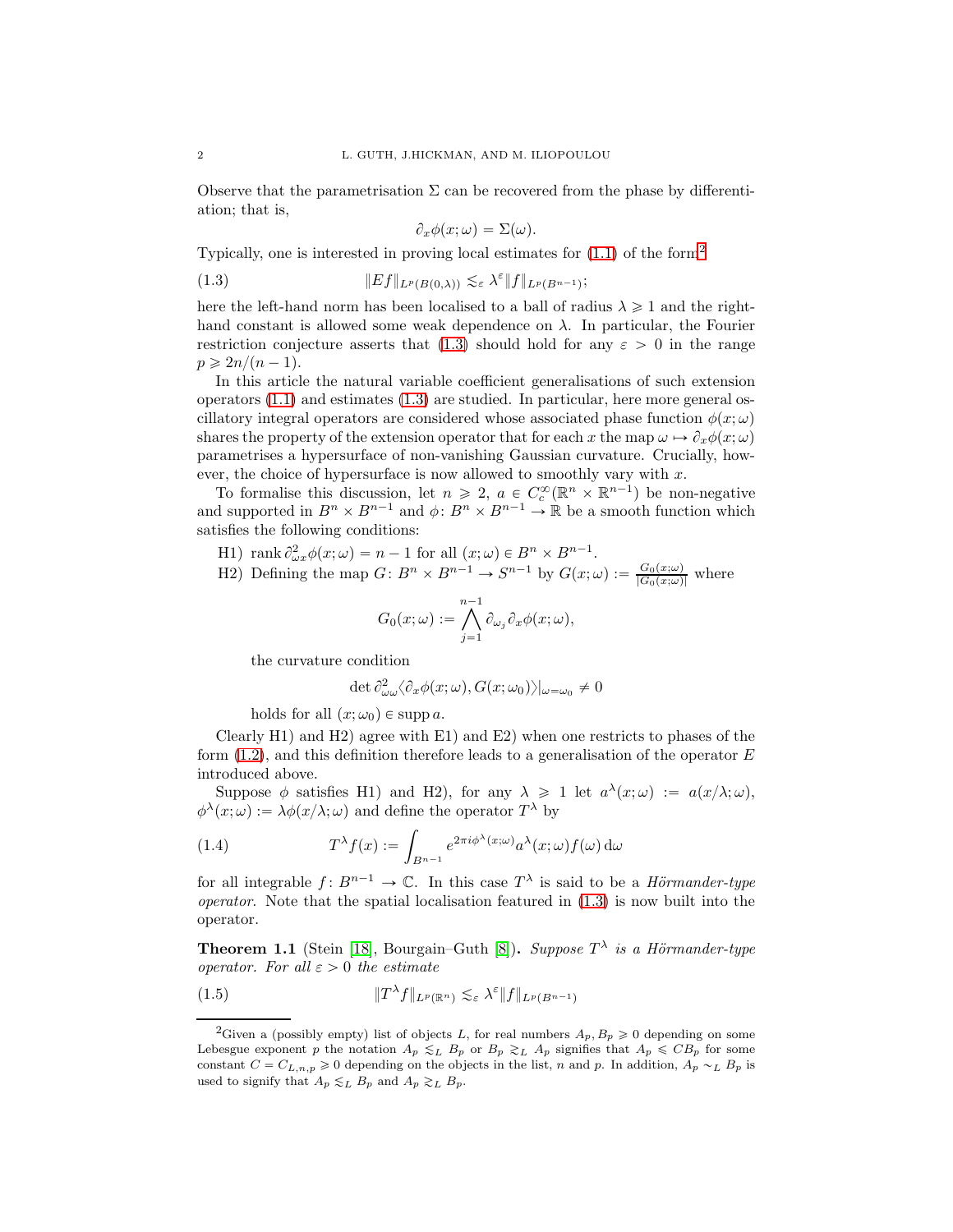holds uniformly for  $\lambda \geq 1$  whenever p satisfies

(1.6) 
$$
p \geqslant 2 \cdot \frac{n+1}{n-1} \quad \text{if } n \text{ is odd};
$$

$$
p \geqslant 2 \cdot \frac{n+2}{n} \quad \text{if } n \text{ is even}.
$$

The odd dimensional case is due to Stein [18], who in fact showed that the above estimates are valid for  $p \geqslant 2(n+1)/(n-1)$  in all dimensions without the  $\lambda^{\varepsilon}$ -loss. The strengthened results in even dimensions were established much later by Bourgain and the first author  $[8]^3$ . A detailed history of this problem is provided later in the introduction. It is remarked that Theorem 1.1 is sharp in the sense that there are examples of Hörmander-type operators for which  $(1.5)$  fails whenever p does not satisfy  $(1.6)$ .

The majority of this work concerns the case where the phase satisfies a strengthened version of H2), namely:

 $H2^+$ ) For all  $(x; \omega_0) \in \text{supp } a$  the matrix

$$
\partial^2_{\omega\omega}\langle\partial_x\phi(x;\omega),G(x;\omega_0)\rangle|_{\omega=\omega_0}
$$

is positive-definite.

If  $\phi$  satisfies H<sub>1</sub>) and H<sub>2</sub><sup>+</sup>), then  $T^{\lambda}$  is said to be a *Hörmander-type operator with* positive-definite phase. Geometrically, this condition implies that the principal curvatures of the hypersurface parametrised by  $\omega \mapsto \partial_x \phi(x; \omega)$  are everywhere positive. A hypersurface satisfying this condition is said to be positively-curved.

Lee [17] observed that for positive-definite phases one may prove estimates beyond the range of Theorem 1.1. The main result of this article provides sharp estimates in this setting.

**Theorem 1.2.** Suppose  $T^{\lambda}$  is a Hörmander-type operator with positive-definite phase. For all  $\varepsilon > 0$  the estimate

$$
(1.7) \t\t\t\t \|T^{\lambda}f\|_{L^{p}(\mathbb{R}^{n})} \lesssim_{\varepsilon} \lambda^{\varepsilon} \|f\|_{L^{p}(B^{n-1})}
$$

holds for all  $\lambda \geq 1$  whenever p satisfies

(1.8) 
$$
p \geqslant 2 \cdot \frac{3n+1}{3n-3} \quad \text{if } n \text{ is odd};
$$

$$
p \geqslant 2 \cdot \frac{3n+2}{3n-2} \quad \text{if } n \text{ is even}.
$$

This result settles a recent conjecture of the first author [13] and improves upon the previous best results of Lee [17] and Bourgain and the first author [8]. It is sharp in the sense that there are examples of Hörmander-type operators with positivedefinite phase for which  $(1.7)$  fails whenever p does not satisfy  $(1.8)$ . Furthermore, away from the endpoint values one may apply  $\varepsilon$ -removal techniques to establish (1.7) without the  $\lambda^{\varepsilon}$ -loss in the constant (see §12, below).

<sup>&</sup>lt;sup>3</sup>Strictly speaking, in [8] weaker  $L^{\infty} - L^p$  bounds are proven, but the methods can be used to establish the  $L^p - L^p$  strengthening.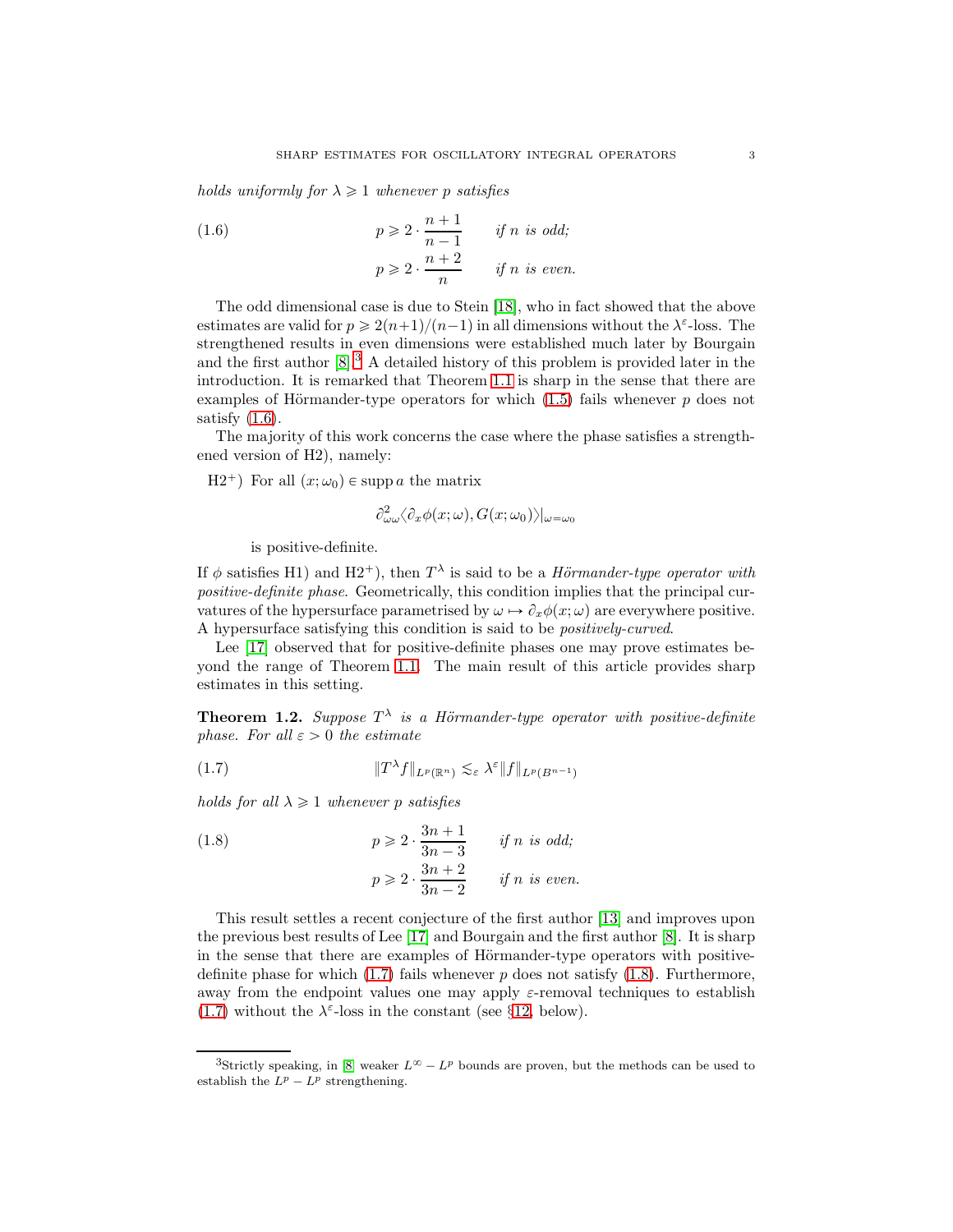1.2. Historical remarks. The problem of determining  $L^p$  estimates for Hörmandertype operators has an interesting history. Hörmander [16] conjectured that  $(1.7)$ should hold for  $p > 2n/(n-1)$  (without  $\varepsilon$ -loss) under the hypotheses H1) and H2) only and proved that this is indeed the case when  $n = 2$ . This numerology agrees with the Fourier restriction conjecture and also the Bochner–Riesz multiplier problem, both of which would follow as simple consequences of Hörmander's conjecture.<sup>4</sup> Stein [18] provided further evidence for this conjecture by proving the estimate

$$
||T^{\lambda}f||_{L^{p}(\mathbb{R}^{n})} \lesssim ||f||_{L^{2}(B^{n-1})} \quad \text{for all } p \geq 2(n+1)/(n-1).
$$

It was therefore somewhat surprising when Bourgain [5] showed that, in general, Stein's theorem is sharp. In particular, he demonstrated that for every odd dimension  $n \geq 3$  there exists a Hörmander-type operator for which

(1.9) }T λ f}LppRn<sup>q</sup> À }f}L8pBn´1<sup>q</sup>

fails to hold uniformly in  $\lambda \geq 1$  whenever  $p < 2(n + 1)/(n - 1)$ . Aside from disproving Hörmander's original conjecture, Bourgain's work hinted at an interesting divergence between the odd and even-dimensional theory. Moreover, it was demonstrated in [7] that in even dimensions the  $L^{\infty} - L^p$  estimates always hold in a wider range than that of Stein's theorem. Thus, in general, the even-dimensional case is better behaved than the odd-dimensional case. This was further highlighted by Bourgain and the first author [8] who showed that in even dimensions (1.9) holds for  $p > 2(n+2)/n$ . Furthermore, in [8] and also the work of Wisewell [25], examples were found in even dimensions which show that (1.9) can fail for  $p < 2(n+2)/n$ . Thus, Hörmander's original conjecture is valid only when  $n = 2$ .

At this point it is useful to describe the nature of the counter-examples of [5], [25] and [8] and provide some explanation for the difference between the odd and even-dimensional cases. Roughly speaking, in the odd-dimensional case  $T^{\lambda}$  and f can be chosen so that  $|T^{\lambda} f|$  is concentrated in the 1-neighbourhood of a low degree algebraic variety Z of dimension  $(n + 1)/2$ . This is the smallest possible dimension for which such concentration is possible. In the even-dimensional case  $(n + 1)/2$  is no longer an integer, and it transpires that  $|T^{\lambda} f|$  can only be concentrated into the 1-neighbourhood of a variety of relatively large dimension  $(n + 2)/2$ . These observations are related to Kakeya compression phenomena for sets of space curves (see [25] for a thorough introduction to this topic). They also hint at some underlying algebraic structure in the problem.

So far the discussion has focused on operators satisfying the original H1) and H2) hypotheses of Hörmander. Lee [17] observed that under the positive-definite hypothesis  $H2^+$ ) one can establish improvements over the range given by Stein's theorem in all dimensions. In particular, he showed that for any Hörmander-type operator with positive-definite phase (1.7) holds for  $p \geqslant 2(n + 2)/2$ . This coincides with Theorem 1.2 when  $n = 3$ , but is weaker in higher dimensions. Wisewell [25] produced examples (again relying on Kakeya compression phenomena) to show that this result is sharp when  $n = 3$  (see also [8]).

Comparing the sharp examples under the H2) and  $H2^+$  hypotheses highlights another important consideration in addition to Kakeya compression phenomena. This feature relates to how the mass of  $|T^{\lambda} f|$  can be distributed in neighbourhoods

<sup>4</sup>The connection with Bochner–Riesz multipliers is made via the classical reduction of Carleson– Sjölin  $[9, 16]$ .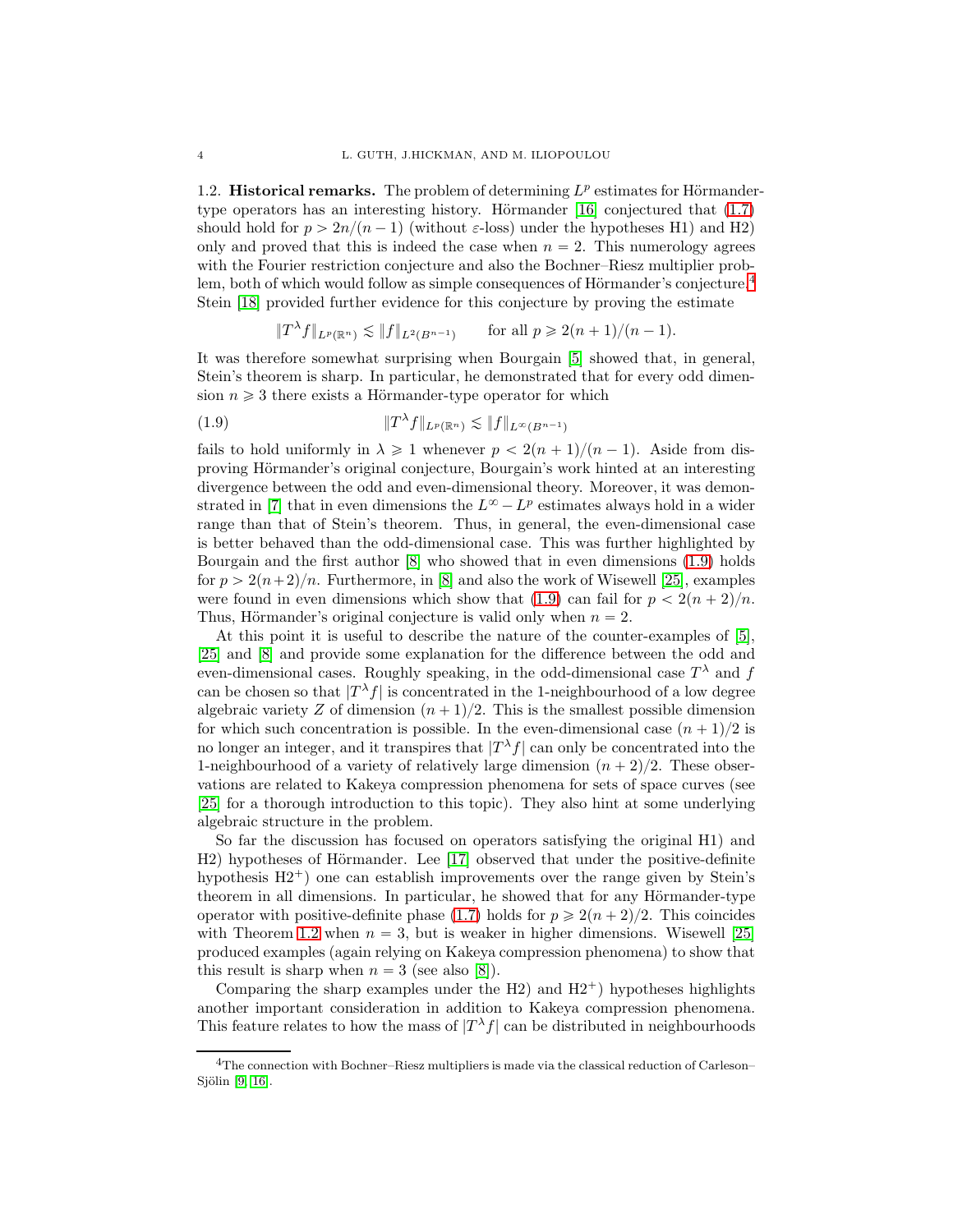|          | $n$ odd                                     | $n$ even                      |
|----------|---------------------------------------------|-------------------------------|
| H2)      | $n+1$<br>$\mathfrak{D}$<br>$\overline{n-1}$ | $n+2$<br>2.<br>п              |
| $H2^+$ ) | $3n+1$<br>$3n-3$                            | $3n+2$<br>$\overline{3n} - 2$ |

FIGURE 1. Endpoint values for  $p$  for Hörmander-type operators under various hypotheses.

of low degree varieties. It accounts for the improved behaviour demonstrated by operators with positive-definite phase and is described in detail in §2.

Given the results of this article, the sharp range of estimates for this problem are now understood under either the H2) or  $H2^+$ ) hypothesis. The corresponding endpoint values for p are concisely tabulated in Figure 1.

It is remarked that it is possible to prove estimates beyond the range of Theorem 1.2 under additional assumptions on the phase function. For example, the first author [14] has shown that for  $n = 3$  and all  $\varepsilon > 0$  the extension operator E associated to the paraboloid satisfies

$$
\|Ef\|_{L^p(B(0,\lambda))} \lesssim_{\varepsilon} \lambda^{\varepsilon} \|f\|_{L^p(B^2)}
$$

for all  $p \geq 13/4$ . Furthermore, the aforementioned restriction conjecture asserts that the above inequality should be valid in the wider range  $p \geq 3$ .

1.3. Multilinear estimates. The proof of Theorem 1.2 follows the strategy introduced by the first author in [13]. The argument relies on establishing (weakened versions of) multilinear estimates for Hörmander-type operators. The multilinear approach was introduced in the late 1990s to study oscillatory integral operators (although it was arguably already implicit in many earlier foundational works in the subject  $[12, 9]$  and has proven an invaluable tool. To describe the k-linear setup one first requires the notion of transversality.

**Definition 1.3.** Let  $1 \leq k \leq n$  and  $\mathbf{T}^{\lambda} = (T_1^{\lambda}, \ldots, T_k^{\lambda})$  be a k-tuple of Hörmandertype operators, where  $T_j^{\lambda}$  has associated phase  $\phi_j^{\lambda}$ , amplitude  $a_j^{\lambda}$  and generalised Gauss map  $G_j$  for  $1 \leq j \leq k$ . Then  $\mathbf{T}^{\lambda}$  is said to be *v*-transverse for some  $0 < \nu \leq 1$ if

$$
\big|\bigwedge_{j=1}^k G_j(x;\omega_j)\big| \geqslant \nu \quad \text{for all } (x;\omega_j)\in \operatorname{supp} a_j \text{ for } 1\leqslant j\leqslant k.
$$

The following conjecture is a natural generalisation of an existent conjecture of Bennett [3] for Fourier extension operators.

**Conjecture 1.4** (k-linear Hörmander conjecture). Let  $1 \leq k \leq n$  and suppose  $(T_1^{\lambda},...,T_k^{\lambda})$  is a v-transverse k-tuple of Hörmander-type operators which all share the same positive-definite phase function  $\phi^{\lambda}$ . For all  $p \geq \bar{p}(k,n) := 2(n+k)/(n+k)$  $k - 2$ ) and  $\varepsilon > 0$  the estimate

(1.10) 
$$
\|\prod_{j=1}^k |T_j^{\lambda} f_j|^{1/k} \|_{L^p(\mathbb{R}^n)} \lesssim_{\varepsilon,\nu,\phi} \lambda^{\varepsilon} \prod_{j=1}^k \|f_j\|_{L^2(B^{n-1})}^{1/k}
$$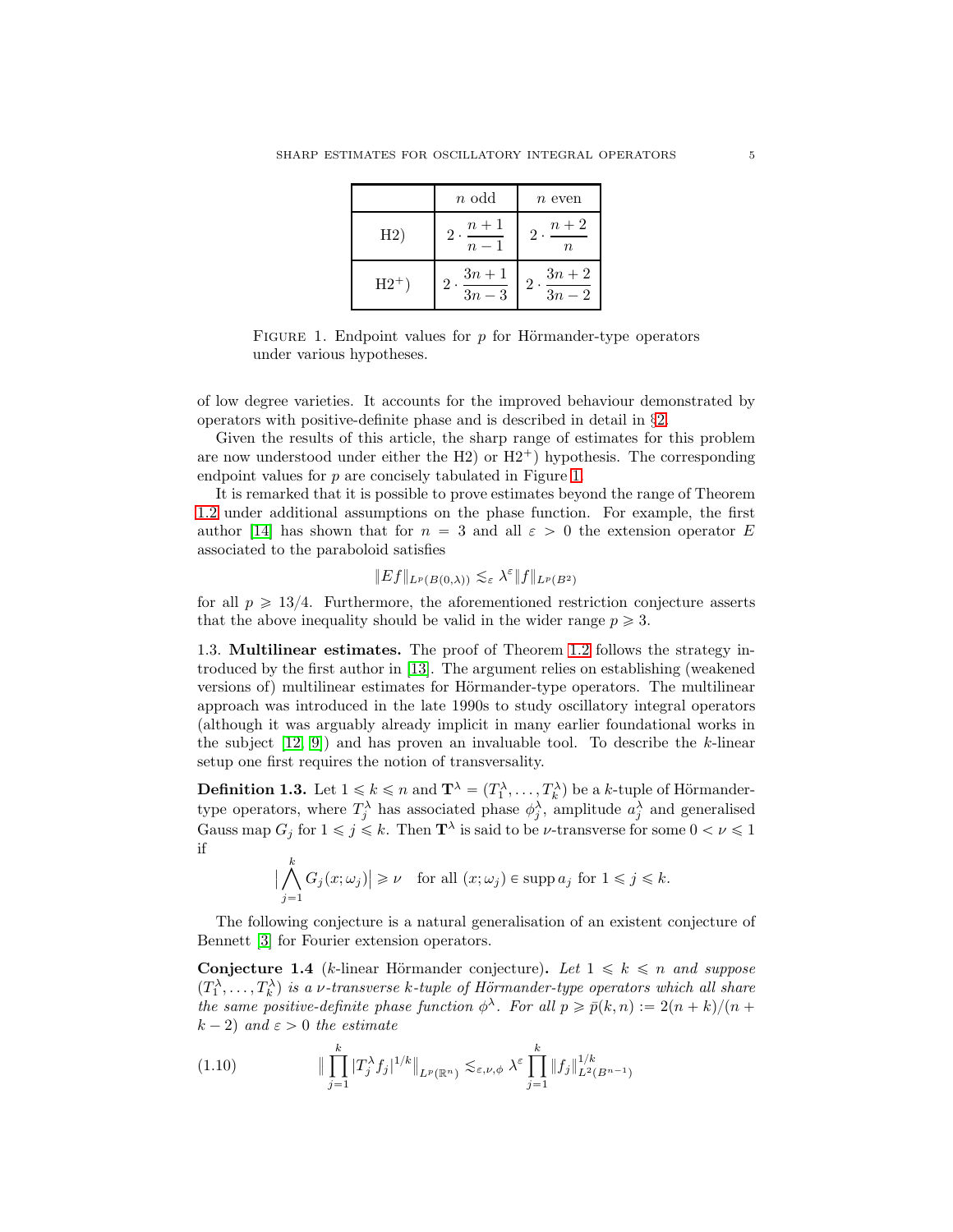#### holds for all  $\lambda \geq 1$ .

Techniques have been developed by Tao–Vargas–Vega [24] and Bourgain and the first author  $[8]$  to convert k-linear into linear inequalities. There are a number of features of the multilinear theory which suggest that it is more approachable than directly tackling the linear estimates. For instance, here the desired inequalities are  $L^2$ -based, giving greater scope for orthogonality methods.

Some instances of the conjecture are known.

- The  $k = 1$  case corresponds to Stein's theorem [18] (which holds without the positive-definite hypothesis).
- The  $k = 2$  case was established by Lee [17], who then used the method of Tao–Vargas–Vega [24] to derive estimates for the linear problem. This approach yields Theorem 1.2 in the  $n = 3$  case, but produces strictly weaker results in higher dimensions (see the discussion in §1.2).
- The  $k = n$  case was established by Bennett–Carbery–Tao [4] who also gave partial results at all levels of multilinearity (see also [3] for further discussion of this work). Bourgain and the first author [8] later developed a method to deduce improved linear estimates from these multilinear inequalities.

The precise statement of the Bennett–Carbery–Tao theorem [4] is as follows.

**Theorem 1.5** (Bennett–Carbery–Tao [4]). Let  $2 \leq k \leq n$  and suppose that  $(T_1^{\lambda},...,T_k^{\lambda})$  is a v-transverse k-tuple of Hörmander-type operators. For all  $p \geq$  $2k/(k - 1)$  and  $\varepsilon > 0$  the estimate

$$
\|\prod_{j=1}^k |T_j^{\lambda} f_j|^{1/k} \|_{L^p(\mathbb{R}^n)} \lesssim_{\varepsilon, (\phi_j)_{j=1}^k} \nu^{-C_{\varepsilon}} \lambda^{\varepsilon} \prod_{j=1}^k \|f_j\|_{L^2(B^{n-1})}^{1/k}
$$

holds for all  $\lambda \geq 1$ .

The positive-definite assumption does not appear in the hypotheses of Theorem 1.5.<sup>5</sup> Combining Theorem 1.5 with the method of [8] leads to the sharp estimates for Hörmander-type operators stated in Theorem 1.1. For completeness, the details of this argument are given in §11.

1.4. k-broad estimates. In [13] it was observed that, in the context of Fourier extension operators, the method of  $[8]$  does not require the full power of the k-linear theory, but rather can take as its input inequalities of a weaker form than (1.10) known as k-broad estimates. By applying polynomial partitioning techniques, the first author [13] was further able to prove the sharp range of k-broad estimates for the Fourier extension operator associated to the paraboloid. This led to an improvement on the known range of estimates for parabolic restriction in dimensions  $n \geq 4$ . The main goal of this paper is to extend the theory of k-broad estimates to the more general context of Hörmander-type operators with positive-definite phase.

The  $k$ -broad setup involves the notion of a  $k$ -broad norm, which was introduced in [13]. Decompose  $B^{n-1}$  into finitely-overlapping balls  $\tau$  of radius  $K^{-1}$ , where K is a large constant. These balls will be frequently referred to as  $K^{-1}$ -caps. Given a function  $f: B^{n-1} \to \mathbb{C}$  write  $f = \sum_{\tau} f_{\tau}$  where  $f_{\tau}$  is supported in  $\tau$ . In view of the rescaling  $\phi^{\lambda}$  of the phase function, define the rescaled generalised Gauss map

> $G^{\lambda}(x;\omega) := G(x/\lambda;\omega)$  for  $(x;\omega) \in \mathrm{supp} \, a$  $\lambda$ .

<sup>5</sup> In particular, of the results mentioned above only Lee's bilinear estimate [17] exploits the positive-definite hypothesis.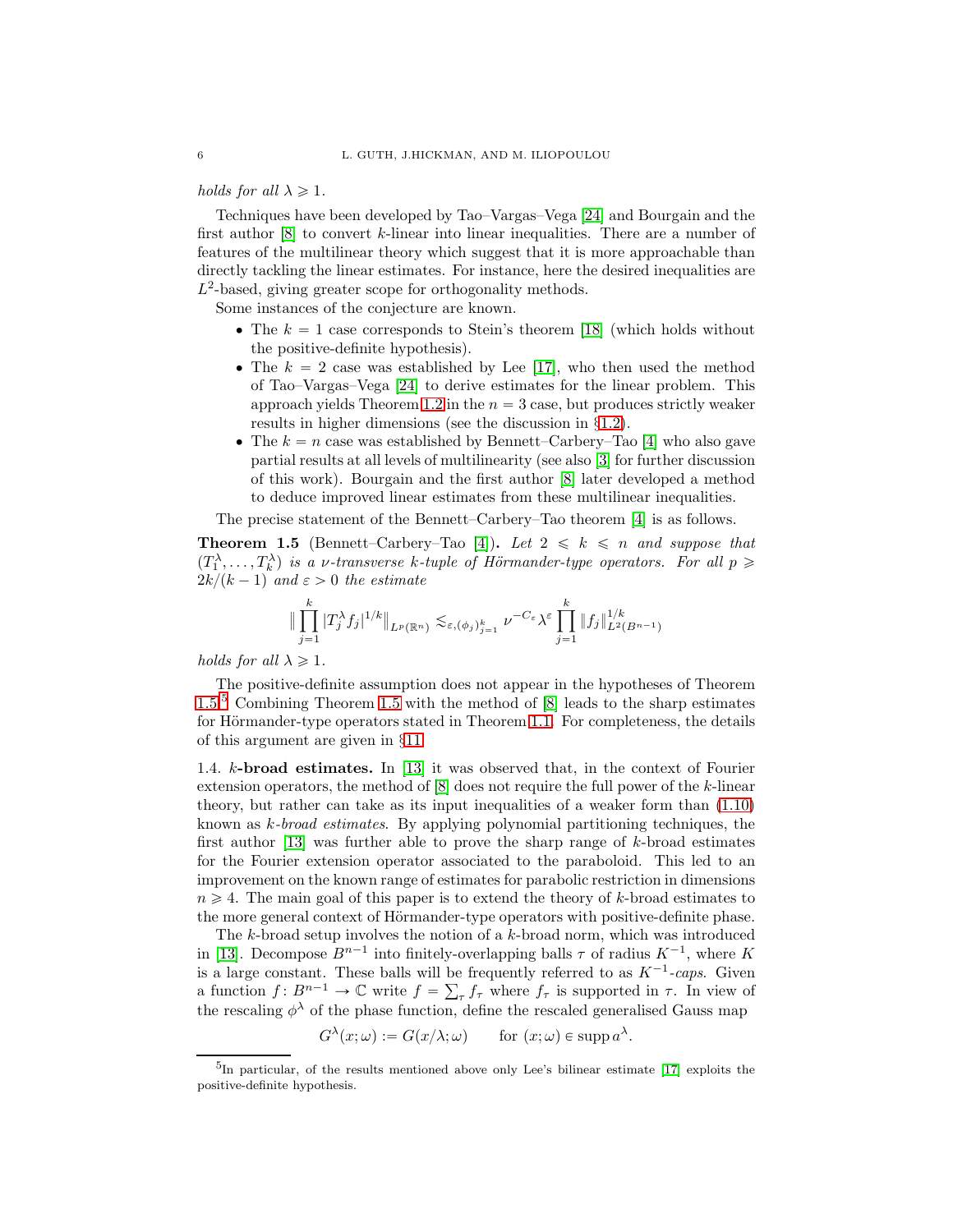For each  $x \in B(0, \lambda)$  there is a range of normal directions associated to the cap  $\tau$ given by

$$
G^{\lambda}(x;\tau) := \{ G^{\lambda}(x;\omega) : \omega \in \tau, (x;\omega) \in \operatorname{supp} a^{\lambda} \}.
$$

If  $V \subseteq \mathbb{R}^n$  is a linear subspace, then let  $\measuredangle(G^{\lambda}(x;\tau), V)$  denote the smallest angle between any non-zero vector  $v \in V$  and  $v' \in G^{\lambda}(x; \tau)$ .

The spatial ball  $B(0, \lambda)$  is also decomposed into relatively small balls  $B_{K^2}$  of radius  $K^2$ . In particular, fix  $\mathcal{B}_{K^2}$  a collection of finitely-overlapping  $K^2$ -balls which are centred in and cover  $B(0, \lambda)$ . For  $B_{K^2} \in \mathcal{B}_{K^2}$  centred at some point  $\bar{x} \in B(0, \lambda)$ define

(1.11)

$$
\mu_{T^{\lambda}f}(B_{K^2}):=\min_{V_1,...,V_A\in \operatorname{Gr}(k-1,n)}\Big(\max_{\tau:\H\prec (G^{\lambda}(\bar{x};\tau),V_a)>K^{-1}\text{ for }1\leqslant a\leqslant A}\|T^{\lambda}f_\tau\|_{L^p(B_{K^2})}^p\Big);
$$

here  $Gr(k-1, n)$  is the Grassmannian manifold of all  $(k-1)$ -dimensional subspaces in  $\mathbb{R}^n$ . It will often be notationally convenient to write  $\tau \notin V_a$  to mean that  $\measuredangle(G^{\lambda}(\bar{x};\tau), V_a) > K^{-1}$  (the choice of centre  $\bar{x}$  should always be clear from the context); with this notation the above expression becomes

$$
\mu_{T^{\lambda}f}(B_{K^2}):=\min_{V_1,...,V_A\in \operatorname{Gr}(k-1,n)}\Big(\max_{\tau:\tau\notin V_a \text{ for } 1\leqslant a\leqslant A}\|T^{\lambda}f_\tau\|_{L^p(B_{K^2})}^p\Big).
$$

For  $U \subseteq \mathbb{R}^n$  the k-broad norm over U is then defined to be

(1.12) 
$$
\|T^{\lambda}f\|_{\mathrm{BL}_{k,A}^p(U)} := \Big(\sum_{\substack{B_{K^2} \in \mathcal{B}_{K^2} \\ B_{K^2} \cap U \neq \emptyset}} \mu_{Tf}(B_{K^2})\Big)^{1/p}.
$$

It is remarked that  $||T^{\lambda}f||_{BL^p_{k,A}(U)}$  is not a norm in the traditional sense, but it does satisfy weak variants of certain key properties of  $L^p$ -norms, as discussed below in §6.

Theorem 1.2 will be a consequence of certain estimates for k-broad norms. These estimates are proved under a further technical assumption that the phase is of reduced form. The details of this condition are postponed until §4.

**Theorem 1.6.** For  $2 \le k \le n$  and all  $\varepsilon > 0$  there exists a constant  $C_{\varepsilon} > 1$  and an integer A such that whenever  $T^{\lambda}$  is a Hörmander-type operator with positive-definite reduced phase the estimate

$$
(1.13)\t\t\t\t \|T^{\lambda}f\|_{\operatorname{BL}_{k,A}^p(\mathbb{R}^n)} \lesssim_{\varepsilon} K^{C_{\varepsilon}}\lambda^{\varepsilon} \|f\|_{L^2(B^{n-1})}
$$

holds for all  $\lambda \geq 1$  and  $K \geq 1$  whenever  $p \geq \bar{p}(k, n) := 2(n + k)/(n + k - 2)$ .

The range of  $p$  is sharp for this theorem, as can be seen by considering the extension operator associated to the (elliptic) paraboloid (see [13]). As explained in §6 below, the k-broad estimate  $(1.13)$  is weaker than the corresponding k-linear estimate (1.10), and so Theorem 1.6 can be viewed as a weak substitute for Conjecture 1.4.

Theorem 1.6 implies that for every ball  $B_{K^2}$  one can find a collection of  $(k-1)$ dimensional subspaces  $V_1, \ldots, V_A$  for which

$$
\max_{\tau \notin V_a \text{ for } 1 \leq a \leq A} \|T^{\lambda} f_{\tau}\|_{L^p(B_{K^2})} \lesssim_{K,\varepsilon} \lambda^{\varepsilon} \|f\|_{L^2(B^{n-1})}.
$$

Thus, the contribution to  $||T^{\lambda}f||_{L^p(B_{K^2})}$  arising from caps  $\tau$  whose directions lie away from all of the  $V_a$  can be effectively controlled. The problem of estimating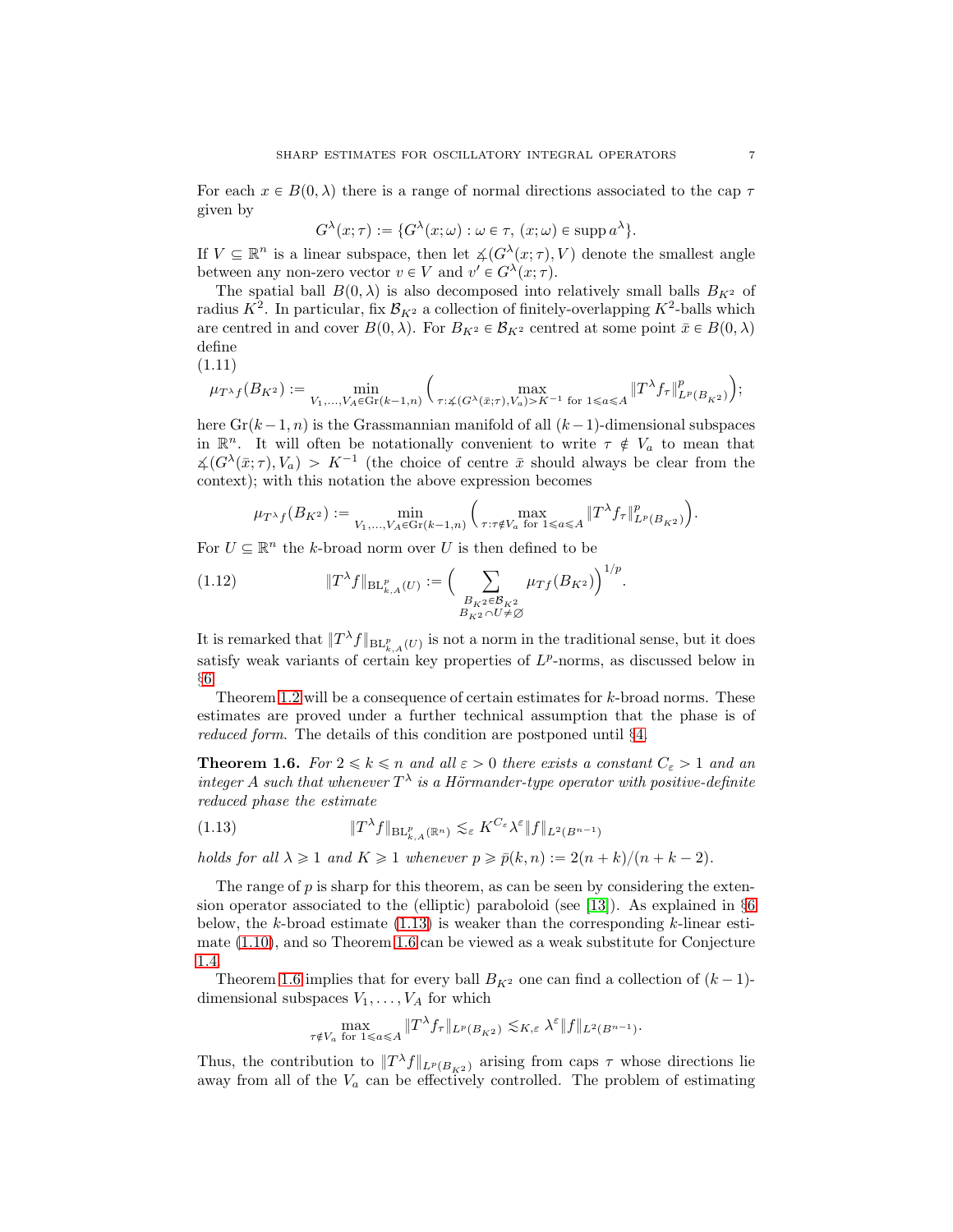$||T^{\lambda}f||_{L^{p}(B_{K^2})}$  is therefore reduced to studying expressions of the form

$$
\big\| \sum_{\tau \in V} T^\lambda f_\tau \big\|_{L^p(B_{K^2})}
$$

where the sum is over caps  $\tau$  which make a small angle with some  $(k-1)$ -dimensional subspace V. This term can then be controlled using a combination of  $\ell^p$ -decoupling and an induction-on-scale argument, leading to the proof of Theorem 1.2. The full details of this argument are given in §11.

Structure of the article. The structure of this article is as follows:

- ' In §2 sharp examples for Theorem 1.1 and Theorem 1.2 are discussed in detail.
- ' In §3 the key features of the problem are identified in order to motivate the forthcoming analysis.
- ' In §4 some basic reductions are described which allow one to assume the phase is of a certain reduced form in the proof of Theorem 1.2.
- ' In §5 and §6 some basic analytic tools are introduced. In particular, the wave packet decomposition for Hörmander-type operators is defined and studied, some elementary aspects of the  $L^2$ -theory for Hörmander-type operators are reviewed, and there is also a discussion of the basic properties of the k-broad norms and their relation to k-linear estimates.
- ' In §7 certain algebraic tools from combinatorial geometry are introduced. In particular, polynomial partitioning techniques are reviewed and some important geometric lemmas are proved; these techniques will play a fundamental rôle in the proof of Theorem 1.6.
- In §8 and §9 transverse equidistribution estimates for  $T^{\lambda}$  are introduced and studied. These estimates rely heavily on the positive-definite hypothesis and partially account for the improved behaviour exhibited by operators satisfying the  $H2^+$ ) hypothesis.
- $\bullet$  In §10 the proof of k-broad estimates of Theorem 1.6 is given.
- ' In §11 the linear estimates of Theorem 1.2 are deduced as a consequence of the k-broad estimates of Theorem 1.6. For completeness, the same methods are also applied to deduce Theorem 1.1 as a consequence of Corollary 6.5.
- In §12 standard  $\varepsilon$ -removal lemmas are generalised to the variable coefficient setting. This allows one to strengthen Theorem 1.2 away from the endpoint by removing the  $\lambda^{\varepsilon}$ -dependence in the constant.

Acknowledgment. The second author would like to thank David Beltran for engaging discussions on topics related to this article. The first author is supported by a Simons Investigator Award. This material is based upon work supported by the National Science Foundation under Grand No. DMS-1440140 while the second and third authors were in residence at the Mathematical Sciences Research Institute in Berkeley, California, during the Spring 2017 semester.

#### 2. Necessary conditions

2.1. An overview of the sharp examples. In this section examples of Hörmandertype operators are studied in view of establishing the necessity of the conditions on the  $p$  exponent in the linear estimates of Theorem 1.1 and Theorem 1.2. This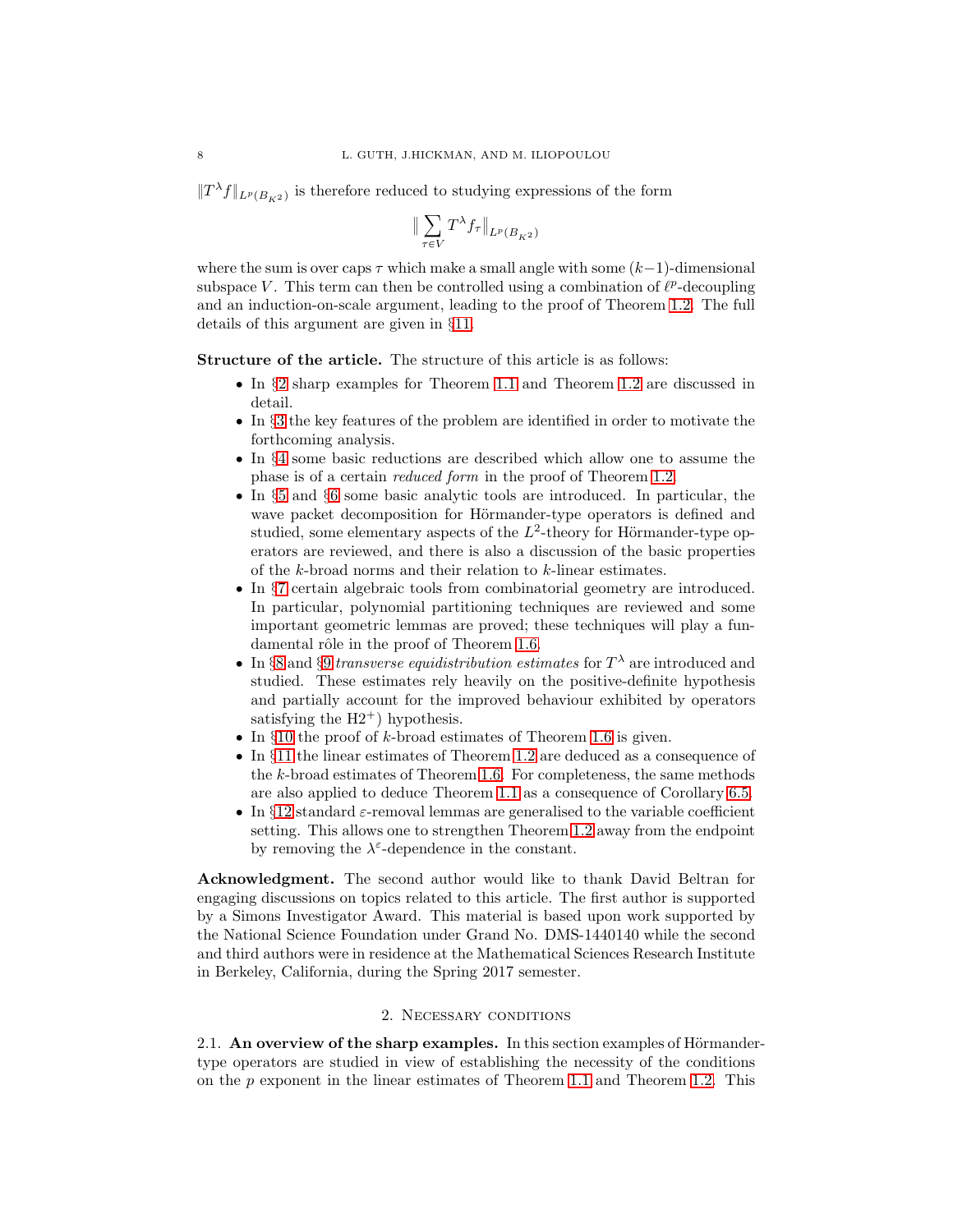|        | $n$ odd        | $n$ even                       |
|--------|----------------|--------------------------------|
| H2)    | $(n+1)$<br>, υ | $\left(\frac{n}{2}+1,0\right)$ |
| $H2^+$ | $(n+1)$        | $\frac{n}{2}$ +                |

FIGURE 2. Optimal values of  $(m, \sigma)$  for the sharp examples.

analysis will also identify some key features of operators with positive-definite phase which will later be exploited in the proof of Theorem 1.2.

All the examples considered here are of the following general form: for a fixed operator  $T^{\lambda}$ , a function f is chosen so that |f| is constant whilst  $|T^{\lambda}f|$  is concentrated in  $N_{\lambda^{\sigma}}(Z) \cap B(0, \lambda)$  for some low-degree algebraic variety Z with dim  $Z = m$ ; here  $N_{\lambda^{\sigma}}(Z)$  is the  $\lambda^{\sigma}$ -neighbourhood of Z. In particular, one has

(2.1) 
$$
\|T^{\lambda}f\|_{L^2(\mathbb{R}^n)} \sim \|T^{\lambda}f\|_{L^2(N_{\lambda}\sigma(Z)\cap B(0,\lambda))}.
$$

The examples will further be chosen so that

(2.2) 
$$
||T^{\lambda}f||_{L^{2}(\mathbb{R}^{n})} \sim \lambda^{1/2}||f||_{L^{2}(B^{n-1})};
$$

note that, by Hörmander's generalisation of the Hausdorff–Young inequality  $[16]$ , the inequality  $||T^{\lambda}f||_{L^2(\mathbb{R}^n)} \lesssim \lambda^{1/2} ||f||_{L^2(B^{n-1})}$  always holds (see also §5, below).

Playing  $(2.1)$  and  $(2.2)$  off against one another yields the necessary conditions on p. Indeed, for f as above

$$
||f||_{L^p(B^{n-1})} \sim ||f||_{L^2(B^{n-1})} \sim \lambda^{-1/2} ||T^{\lambda}f||_{L^2(\mathbb{R}^n)} \sim \lambda^{-1/2} ||T^{\lambda}f||_{L^2(N_{\lambda^\sigma}(Z) \cap B(0,\lambda))}.
$$

Now, assuming the estimate  $||T^{\lambda}g||_{L^p(\mathbb{R}^n)} \lesssim_{\varepsilon} \lambda^{\varepsilon} ||g||_{L^p(B^{n-1})}$  holds for all  $\varepsilon > 0$  and applying Hölder's inequality, it follows that

$$
||f||_{L^p(B^{n-1})} \lesssim_{\varepsilon} |N_{\lambda^\sigma}(Z) \cap B(0,\lambda)|^{1/2-1/p} \lambda^{-1/2} \lambda^{\varepsilon} ||f||_{L^p(B^{n-1})}.
$$

By a simple computation one concludes that

(2.3) 
$$
p \geqslant 2 \cdot \frac{\sigma(n-m)+m}{\sigma(n-m)+m-1}.
$$

This condition depends on the two parameters m and  $\sigma$ , which one wishes to minimise to obtain the strongest possible restriction on p.

- The optimal choice of m is  $n \lfloor \frac{n-1}{2} \rfloor$ . This value arises directly from the theory of Kakeya sets of curves, and will be discussed in more detail in the next subsection.
- $\bullet$  The optimal choice of  $\sigma$  depends on the signature of the phase. For general Hörmander-type operators, one may find examples for which  $\sigma = 0$ . If one assumes the positive-definite condition  $H2^+$ ), then  $\sigma = 1/2$  is the lowest possible value. This difference in behaviour is governed by transverse equidistribution estimates for  $T^{\lambda}$ , which were introduced in the context of Fourier extension operators in [13]. This will be discussed in detail in  $\S 2.4$ .

The optimal pairs  $(m, \sigma)$  under the various hypotheses are tabulated in Figure 2. Plugging these values into (2.3) gives the corresponding sharp range of estimates for  $T^{\lambda}$ .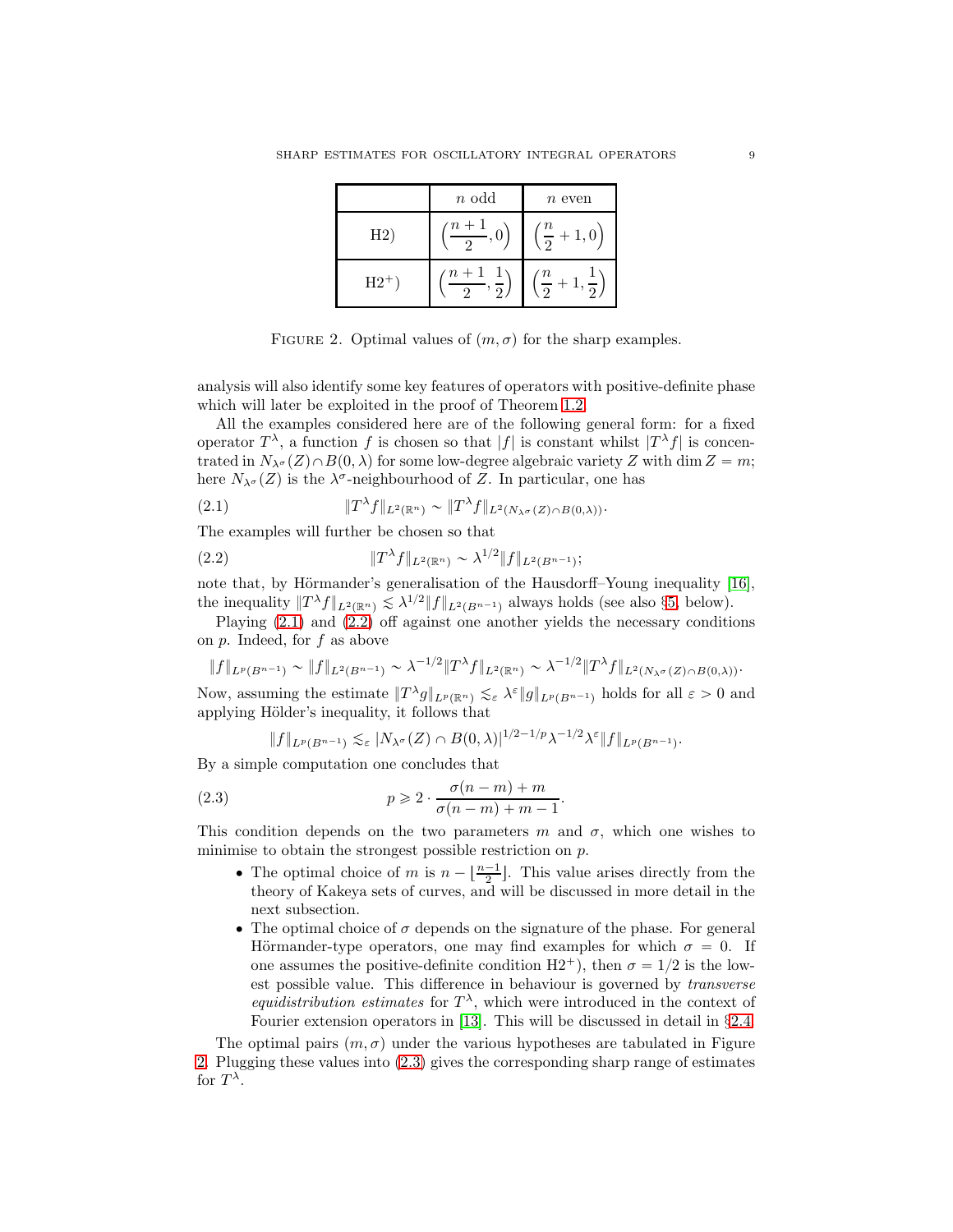2.2. Model operators. The examples described above will arise from operators with phase of the relatively simple form

(2.4) 
$$
\phi(x;\omega) := \langle x',\omega \rangle + \frac{1}{2} \langle \mathbf{A}(x_n)\omega,\omega \rangle
$$

where  $\mathbf{A} : \mathbb{R} \to \text{Sym}(n-1, \mathbb{R})$  is a polynomial function taking values in the class of real symmetric matrices which satisfies  $A(0) = 0$ . For such a phase the condition H1) always holds whilst H2) (respectively,  $H2^+$ )) holds if and only if the componentwise derivative  $\mathbf{A}'(x_n) \in GL(n-1,\mathbb{R})$  (respectively,  $\mathbf{A}'(x_n)$  is positive-definite) for all relevant  $x_n \in [-1, 1]$ . Observe that if  $A(x_n) := x_nA$  for some fixed  $A \in$  $Sym(n-1, \mathbb{R}) \cap GL(n-1, \mathbb{R})$ , then the resulting operator is the extension operator associated to the graph of the non-degenerate quadratic form  $\omega \mapsto \frac{1}{2} \langle A\omega, \omega \rangle$ . For the present purpose, one is interested in examples with higher-order dependence on  $x_n$ .

Let  $T^{\lambda}$  be an operator associated to the phase function (2.4) for some **A**. Cover  $B^{n-1}$  by finitely-overlapping balls  $\theta$  of radius  $\lambda^{-1/2}$ ; these balls will frequently be referred to as  $\lambda^{-1/2}$ -caps. Let  $\psi_{\theta}$  be a smooth partition of unity adapted to this cover. Consider a wave packet of the form

$$
f_{\theta, v_{\theta}}(\omega) := e^{-2\pi i \lambda \langle v_{\theta}, \omega - \omega_{\theta} \rangle} \psi_{\theta}(\omega)
$$

for some choice of  $v_{\theta} \in \mathbb{R}^{n-1}$  and  $\omega_{\theta}$  the centre of the cap  $\theta$ . To obtain the necessary conditions for  $L^p$ -boundedness of  $T^{\lambda}$ , the operator will be tested against functions given by superpositions of these basic wave packets.

A simple stationary phase analysis shows that  $T^{\lambda} f_{\theta, v_{\theta}}$  is concentrated on a tubular region in  $\mathbb{R}^n$ . In particular, define the curve

(2.5) 
$$
\gamma_{\theta, v_{\theta}}(t) := v_{\theta} - \mathbf{A}(t)\omega_{\theta} \quad \text{for } t \in (-1, 1)
$$

and let  $T_{\theta,\nu_{\theta}}$  be the curved tube

$$
T_{\theta, v_{\theta}} := \left\{ x \in B(0, \lambda) : |x' - \lambda \gamma_{\theta, v_{\theta}}(x_n/\lambda)| < c \lambda^{1/2} \right\}
$$

for some choice of constant  $c > 0$ . It is not difficult to show that

$$
|T^{\lambda} f_{\theta, v_{\theta}}(x)| \gtrsim \lambda^{-(n-1)/2} \chi_{T_{\theta, v_{\theta}}}(x) \quad \text{for all } x \in B(0, \lambda),
$$

provided that c is chosen suitably small.

2.3. Kakeya sets of curves. By studying the geometry of the family of tubes  $T_{\theta, v_{\theta}}$  one may construct sharp examples for Theorem 1.2. These examples arise owing to Kakeya compression phenomena, whereby the tubes are arranged to lie in a neighbourhood of a low-dimensional set. For  $n = 3$ , the following example appears in Bourgain–Guth [8]. Let  $\phi$  be of the form (2.4) where  $\mathbf{A}(t)$  is taken to be the  $(n - 1) \times (n - 1)$  block-diagonal matrix

$$
\mathbf{A}(t) := \underbrace{\begin{pmatrix} t & t^2 \\ t^2 & t+t^3 \end{pmatrix} \oplus \cdots \oplus \begin{pmatrix} t & t^2 \\ t^2 & t+t^3 \end{pmatrix}}_{\lfloor \frac{n-1}{2} \rfloor \cdot \text{fold}} \oplus (t).
$$

Here it is understood that the final  $1 \times 1$  block appears only when n is even. Observe that the resulting phase (2.4) satisfies H1) and H2<sup>+</sup>) on  $B<sup>n</sup> \times B<sup>n-1</sup>$ .

Suppose that  $T^{\lambda}$  is the associated oscillatory integral operator. The estimate

(2.6) 
$$
\|T^{\lambda}f\|_{L^p(\mathbb{R}^n)} \lesssim_{\varepsilon} \lambda^{\varepsilon} \|f\|_{L^p(B^{n-1})}
$$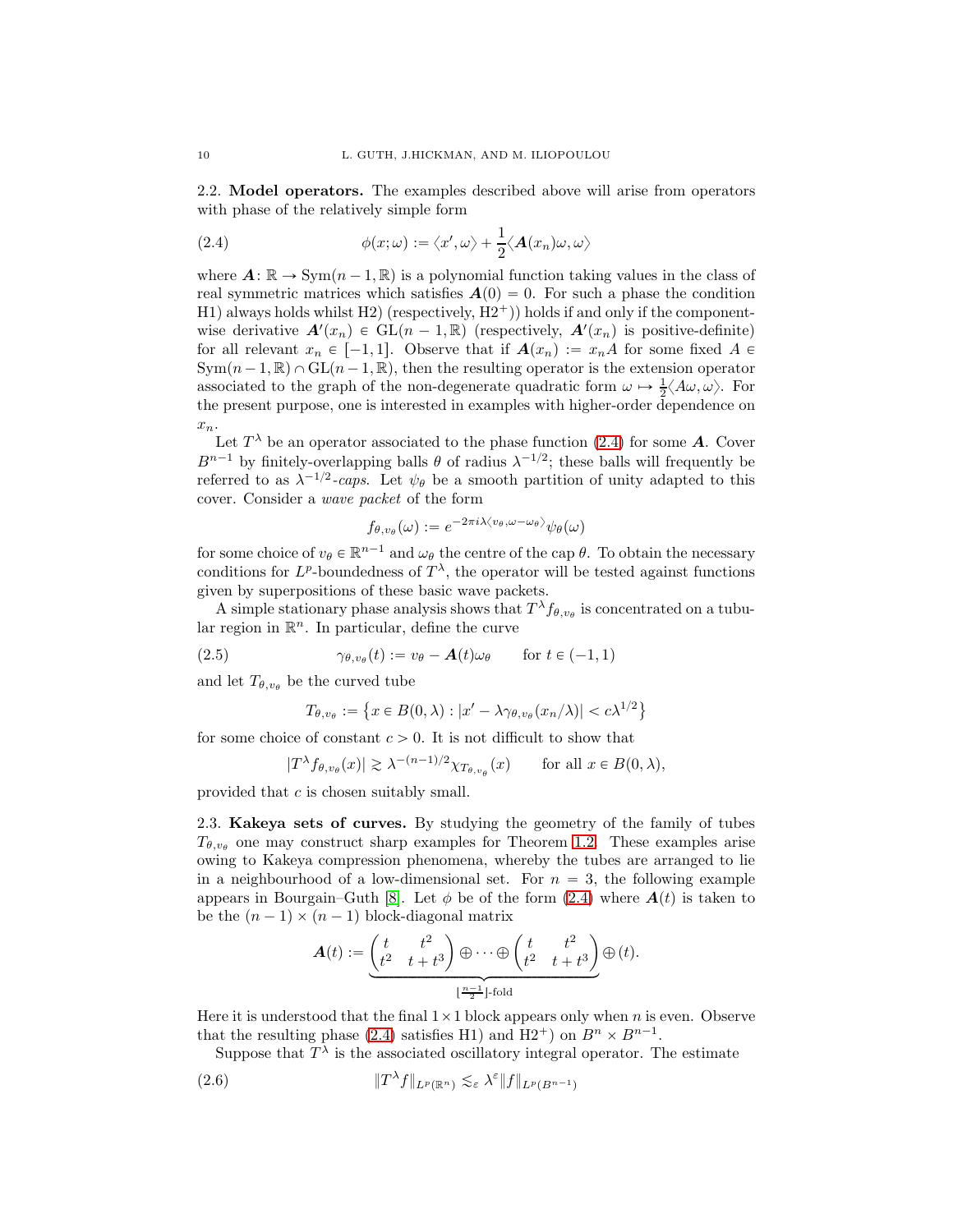is tested against a superposition of wave packets

$$
f:=\sum_{\theta:\lambda^{-1/2}-\text{cap}}\epsilon_{\theta}\cdot f_{\theta,v_{\theta}}
$$

where the  $\epsilon_{\theta} \in \{1, -1\}$  are uniformly distributed independent random signs. By Khinchine's theorem (see, for instance, [19, Appendix D]), the expected value of  $|T^{\lambda}f(x)|$  is given by

$$
\mathbf{E}[|T^{\lambda}f(x)|] \sim \left(\sum_{\theta:\lambda^{-1/2}-\text{cap}}|T^{\lambda}f_{\theta,v_{\theta}}(x)|^{2}\right)^{1/2} \gtrsim \lambda^{-(n-1)/2} \left(\sum_{\theta:\lambda^{-1/2}-\text{cap}}\chi_{T_{\theta,v_{\theta}}}(x)\right)^{1/2}
$$

for all  $x \in B(0, \lambda)$ . Thus, by Hölder's and Minkowski's inequalities,

$$
\lambda^{-(n-1)/2} \big( \int \sum_{\theta:\lambda^{-1/2}-\text{cap}} \chi_{T_{\theta,v_{\theta}}}\big)^{1/2} \lesssim \big| \bigcup_{\theta:\lambda^{-1/2}-\text{cap}} T_{\theta,v_{\theta}} \big|^{1/2-1/p} \mathbf{E} \big[ \|T^{\lambda} f\|_{L^{p}(\mathbb{R}^{n})} \big].
$$

The hypothesis (2.6) together with a direct computation now gives

$$
(2.7) \t\t\t ||f||_{L^{p}(B^{n-1})} \lesssim_{\varepsilon} \big| \bigcup_{\theta:\lambda^{-1/2}-\text{cap}} T_{\theta,v_{\theta}} \big|^{1/2-1/p} \lambda^{-1/2+\varepsilon} \|f\|_{L^{p}(B^{n-1})},
$$

since  $||f||_{L^p(B^{n-1})} \sim 1$  is independent of the outcomes of the  $\epsilon_{\theta}$ .

Varying  $v_{\theta}$  corresponds to translating the tube  $T_{\theta,v_{\theta}}$  in space. In view of (2.7), one wishes to choose the  $v_{\theta}$  in order to arrange the tubes so that their union has small measure. For the above choice of phase it is in fact possible to select the  $v_{\theta}$ so that the tubes all lie in the  $\lambda^{1/2}$ -neighbourhood of a low-dimensional, low degree algebraic variety. In particular, let  $m := n - \lfloor \frac{n-1}{2} \rfloor$  and  $Z := Z(P_1, \ldots, P_{n-m})$  be the common zero set of the polynomials

$$
P_j(x) := \lambda x_{2j} - x_{2j-1} x_n
$$
 for  $1 \le j \le \left\lfloor \frac{n-1}{2} \right\rfloor$ .

Thus,  $Z$  is an algebraic variety of dimension  $m$  and degree 2. If one defines

$$
v_{\theta,2j-1} := -\omega_{\theta,2j} \quad \text{and} \quad v_{\theta,2j} = v_{\theta,n-1} = 0 \qquad \text{for } 1 \le j \le \left\lfloor \frac{n-1}{2} \right\rfloor
$$

for each cap  $\theta$ , then a simple computation shows that the curve  $t \mapsto (\lambda \gamma_{\theta, v_{\theta}}(t/\lambda), t)$ lies in Z. Thus,

$$
\bigcup_{\theta:\lambda^{-1/2}-\text{cap}} T_{\theta,v_{\theta}} \subseteq N_{\lambda^{1/2}}(Z) \cap B(0,\lambda)
$$

and the desired necessary conditions on  $p$  follow from  $(2.7)$ .

In conclusion, here the necessary conditions arise due the fact that it is possible to compress an  $(n - 1)$ -dimensional family of curves into a set of small dimension m. The value  $m = n - \lfloor \frac{n-1}{2} \rfloor$  is optimal for this kind of behaviour, in view of known estimates for associated Kakeya maximal functions: see [25] and [8].

2.4. Mass concentration. It will be useful to contrast the behaviour in the positivedefinite and indefinite cases by considering sharp examples for Theorem 1.1 (that is, for the class of operators satisfying H1) and the weaker hypothesis H2)). As before, Kakeya compression plays a significant rôle in the argument, but one can introduce additional interference between the wave packets which leads to stronger necessary conditions. In particular, this interference causes the mass of  $|T^{\lambda} f|$  to concentrate in a tiny  $O(1)$ -neighbourhood of a variety Z; such tight concentration is not possible under the  $H2^+$ ) hypothesis (as demonstrated by Theorem 1.2).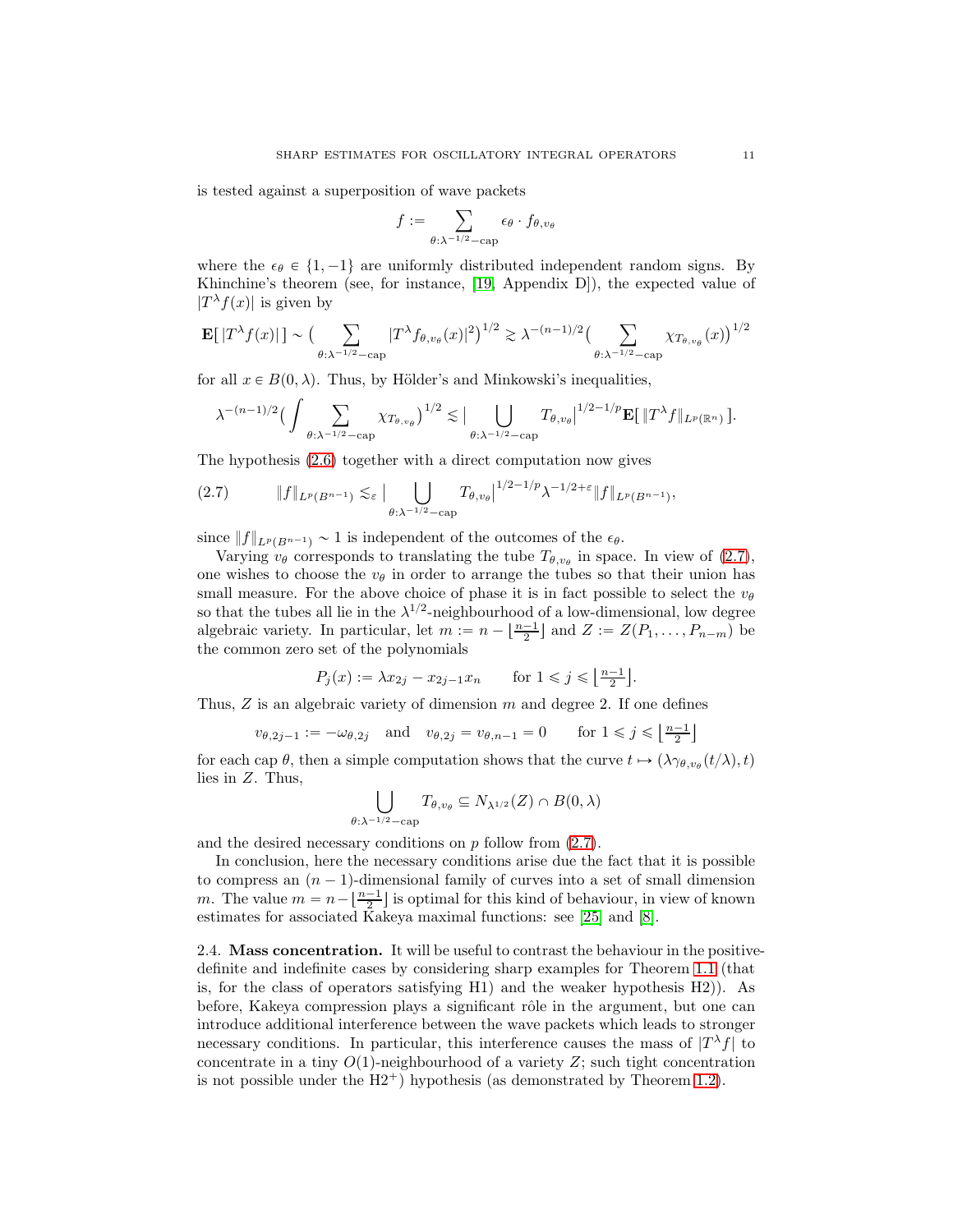

Figure 3. The Kakeya compression phenomenon for the curves arising from the matrix (2.8).

The following example was introduced by Bourgain [5] (see also [7]). Once again, the phase is taken to be of the form  $(2.4)$ . This time  $A(t)$  is defined to be the  $(n - 1) \times (n - 1)$  block-diagonal matrix

(2.8) 
$$
\mathbf{A}(t) := \underbrace{\begin{pmatrix} 0 & t \\ t & t^2 \end{pmatrix} \oplus \cdots \oplus \begin{pmatrix} 0 & t \\ t & t^2 \end{pmatrix}}_{\left[\frac{n-1}{2}\right] \text{-fold}} \oplus (t).
$$

Clearly, the corresponding phase satisfies H1) and H2), but  $H2^+$ ) fails. Define the curves  $\gamma_{\theta,v_{\theta}}$  as in (2.5) so that

(2.9) 
$$
|T^{\lambda} f_{\theta, v_{\theta}}(x)| \gtrsim \lambda^{-(n-1)/2} \chi_{T_{\theta, v_{\theta}}}(x) \quad \text{for all } x \in B(0, \lambda).
$$

If one takes

$$
v_{\theta,2j-1}:=-\omega_{\theta,2j-1} \quad \text{and} \quad v_{\theta,2j}=v_{\theta,n-1}=0 \qquad \text{for } 1 \leq j \leq \left\lfloor \frac{n-1}{2} \right\rfloor,
$$

then it follows that the curve  $t \mapsto (\lambda \gamma_{\theta, v_{\theta}}(t/\lambda), t)$  lies in Z for all  $\lambda^{-1/2}$ -caps  $\theta$ , where Z is the same variety as that appearing in the previous subsection (see Figure 3).

One may repeat the analysis of  $\S 2.3$  by taking f to be a linear combination of wave packets  $f_{\theta,v_\theta}$  with random signs. This leads to the same necessary conditions as in the positive-definite case. However, certain deterministic choices of  $f$  lead to stronger conditions on  $p$ . In particular, consider the function

(2.10) 
$$
\tilde{f} := \sum_{\theta : \lambda^{-1/2} - \text{cap}} e^{2\pi i \lambda Q(\omega_{\theta})} f_{\theta, v_{\theta}},
$$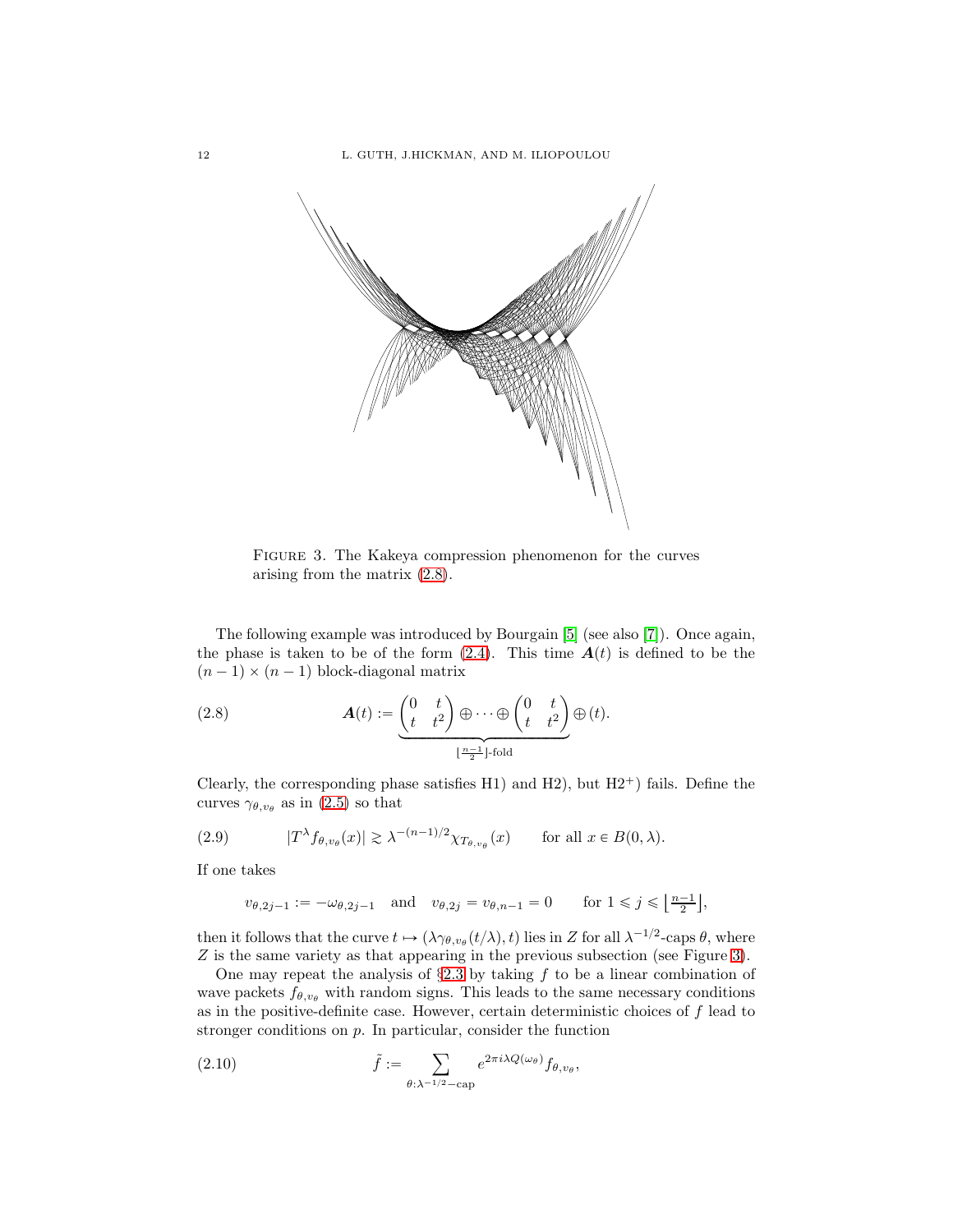where the  $v_{\theta}$  are as defined above and Q is the quadratic polynomial

$$
Q(\omega):=\frac{1}{2}\sum_{j=1}^{\lfloor\frac{n-1}{2}\rfloor}\omega_{2j-1}^2.
$$

Each modulated wave packet appearing in (2.10) has a phase given by

$$
\lambda\big(Q(\omega_{\theta})-\langle v_{\theta}, \omega-\omega_{\theta}\rangle\big)=\lambda Q(\omega)-\frac{\lambda}{2}\sum_{j=1}^{\lfloor\frac{n-1}{2}\rfloor}(\omega_{2j-1}-\omega_{\theta,2j-1})^2.
$$

Since the  $\lambda(\omega_{2j-1} - \omega_{\theta,2j-1})^2$  terms are bounded functions on the support of  $\psi_{\theta}$ , they do not contribute any significant oscillation. One may therefore heuristically identify  $\hat{f}$  with the function

$$
f(\omega) := e^{2\pi i \lambda Q(\omega)} \psi(\omega)
$$

where  $\psi$  is a bump function supported in  $B^{n-1}$ . Using a simple stationary phase argument, it was shown in [5] (see also [7, 8]) that

(2.11) 
$$
|T^{\lambda}f(x)| \gtrsim \lambda^{-\lfloor n/2 \rfloor/2} \chi_{N_c(Z)}(x) \quad \text{for all } x \in B(0,\lambda).
$$

Here  $0 < c < 1$  is some small, fixed constant (which is independent of  $\lambda$ ) and Z is as defined in §2.3. With this estimate, one readily deduces the desired necessary conditions on p.

Comparing (2.9) and (2.11) (in view of the heuristic identification between  $\tilde{f}$  and f) suggests that there is significant constructive interference between the various  $T^{\lambda}f_{\theta,v_{\theta}}$  in a region very close to Z. This forces the mass of  $|T^{\lambda}f(x)|$  to concentrate around a tiny neighbourhood of the variety and results in stronger necessary conditions for the  $L^p$ -boundedness of  $T^{\lambda}$ .

For completeness we briefly detail the argument used in [5, 7] to prove (2.11). Observe that  $T^{\lambda}f(x)$  is an oscillatory integral with smooth amplitude  $\psi$  and phase

$$
(2.12) \sum_{j=1}^{\lfloor \frac{n-1}{2} \rfloor} x_{2j-1} \omega_{2j-1} + x_{2j} \omega_{2j} + \frac{\lambda}{2} (\omega_{2j-1} + \lambda^{-1} x_n \omega_{2j})^2 + \delta_e (x_{n-1} \omega_{n-1} + \frac{x_n}{2} \omega_{n-1}^2)
$$

where  $\delta_e = 0$  if n is odd and  $\delta_e = 1$  if n is even. Introduce new variables  $z_j :=$  $\omega_{2j-1} + \lambda^{-1} x_n \omega_{2j}$  for  $1 \leq j \leq \left\lfloor \frac{n-1}{2} \right\rfloor$ . If  $x \in Z$ , then the phase function  $(2.12)$  can be expressed as

$$
\sum_{j=1}^{\lfloor \frac{n-1}{2} \rfloor} x_{2j-1} z_j + \frac{\lambda}{2} z_j^2 + \delta_{\mathbf{e}} (x_{n-1} \omega_{n-1} + \frac{x_n}{2} \omega_{n-1}^2).
$$

The integral  $T^{\lambda} f$  can now be reduced to a product of  $\left\lfloor \frac{n-1}{2} \right\rfloor + \delta_e = \left\lfloor \frac{n}{2} \right\rfloor$  integrals, each in a single variable. For  $x \in Z$  the inequality (2.11) follows as a consequence of standard stationary phase estimates applied to each of these integrals (see, for instance, [20, Chapter VIII, Proposition 3]). This lower bound can then be extended to some c-neighbourhood of Z via a simple estimate on the gradient of  $T^{\lambda}f(x)$ .

#### 3. Key features of the analysis

The examples of the previous section highlight several key features of Hörmandertype operators. All these features are exploited in the proofs of the linear and k-broad estimates.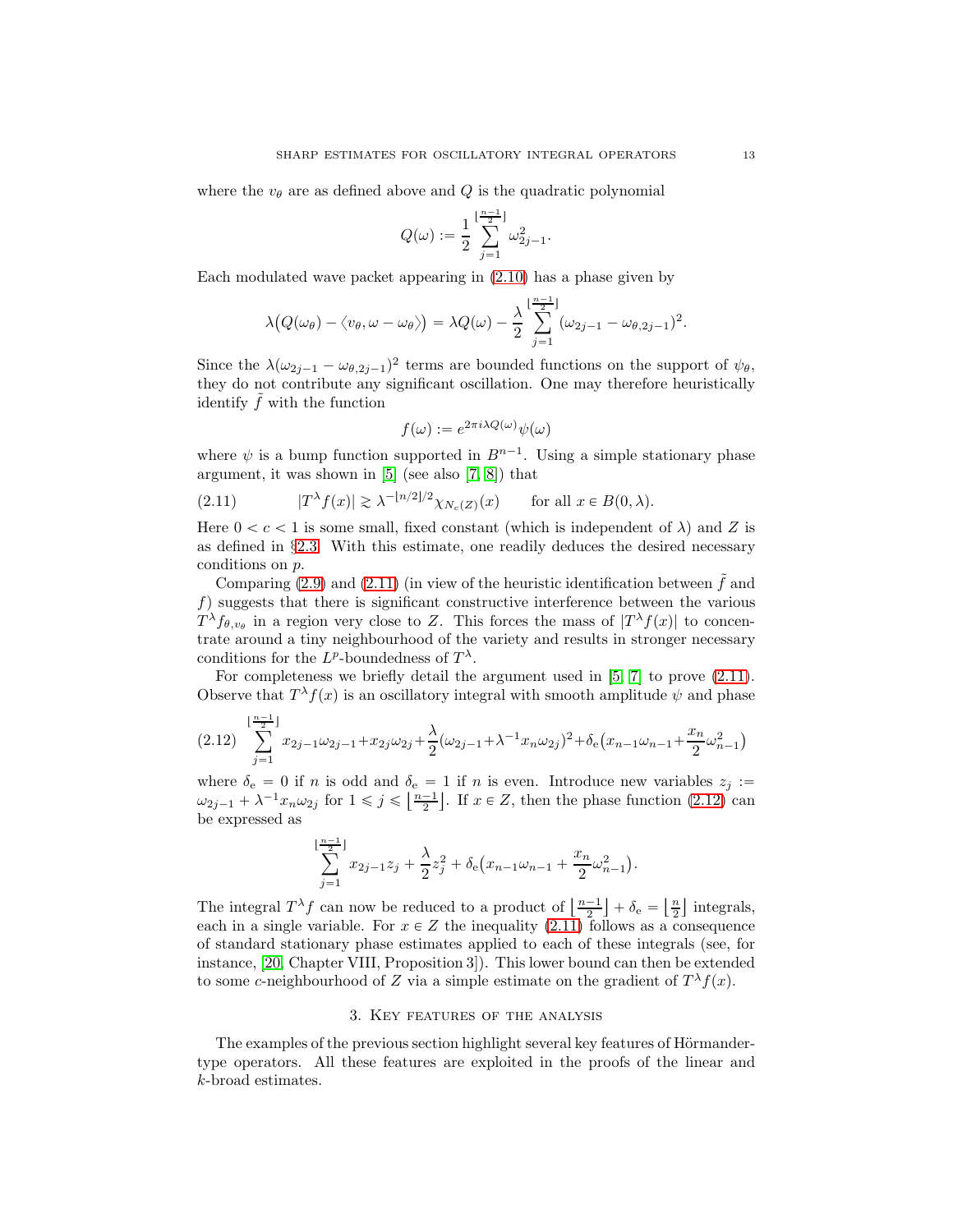- 1) Algebraic structure. The sharp examples were given by arranging collections of wave packets to lie in a relatively small neighbourhood of a low degree, low dimensional algebraic variety Z. It turns out that this is an essential feature of both the linear and k-broad problems. To exploit this underlying algebraic structure, the proof of Theorem 1.6 will rely on a variant of the polynomial partitioning method introduced by Katz and the first author [15]. Roughly speaking, this method allows one to reduce to the case where  $|T^{\lambda} f|$  concentrates around some low degree, low dimensional variety, as in the sharp examples. This can be thought of as a dimensional reduction and, indeed, the proof of Theorem 1.6 will proceed by an induction on dimension. Polynomial partitioning has played an increasingly important rôle in the theory of oscillatory integral operators, beginning with the work on the restriction problem in [14, 13] and, more recently, in [11].
- 2) Non-concentration/transverse equidistribution. Suppose one does not assume the phase is positive-definite. The example of §2.4 then shows that interference between the wave packets can cause  $|T^{\lambda}f|$  to be concentrated in a tiny neighbourhood of Z. In order to prove the sharp range of estimates in the positive-definite case one must rule out the possibility of such concentration. This is achieved by extending the theory of so-called *transverse equidistribution* estimates introduced in [13] to the variable coefficient setting. These estimates can be interpreted as showing that  $|T^{\lambda}f(x)|$  is morally constant along transverse directions to Z in a  $\lambda^{1/2}$ -neighbourhood of the variety. Consequently,  $|T^{\lambda} f(x)|$ cannot concentrate in a smaller neighbourhood.
- 3) Parity of the dimension. Another key feature of the examples discussed in the previous section is their dependence on the parity of the ambient dimension n. Recall that this is directly related to the minimal dimension

$$
d(n) := \begin{cases} \frac{n+1}{2} & \text{if } n \text{ is odd} \\ \frac{n+2}{2} & \text{if } n \text{ is even} \end{cases}
$$

of Kakeya sets of curves in  $\mathbb{R}^n$ . The parity of the dimension does not play an overt rôle in the proof of the  $k$ -broad estimates, but it becomes a noticeable feature when one wishes to pass from k-broad to linear estimates in the proof of Theorem 1.2. In particular, for each fixed value of  $2 \leq k \leq n$ , the method of  $\S11$  shows that the k-broad estimates imply a (possibly empty/trivial) range of linear estimates. It transpires that to optimise the range of linear estimates obtained in this manner one should choose  $k$  to correspond to the dimension  $d(n)$  from the Kakeya problem.

The proof of the k-broad estimates follows the same general scheme as that used to study Fourier extension operators in [13], and heavily exploits the the features 1) and 2) of the problem highlighted above. A detailed sketch of the argument in the extension context is provided in [13]; this sketch is likely to be beneficial to readers new to these ideas.

#### 4. REDUCTIONS

4.1. Basic reductions. The prototypical example of a positive-definite phase function is given by

$$
\phi_{\mathrm{par}}(x;\omega) := \langle x',\omega \rangle + x_n \frac{|\omega|^2}{2}.
$$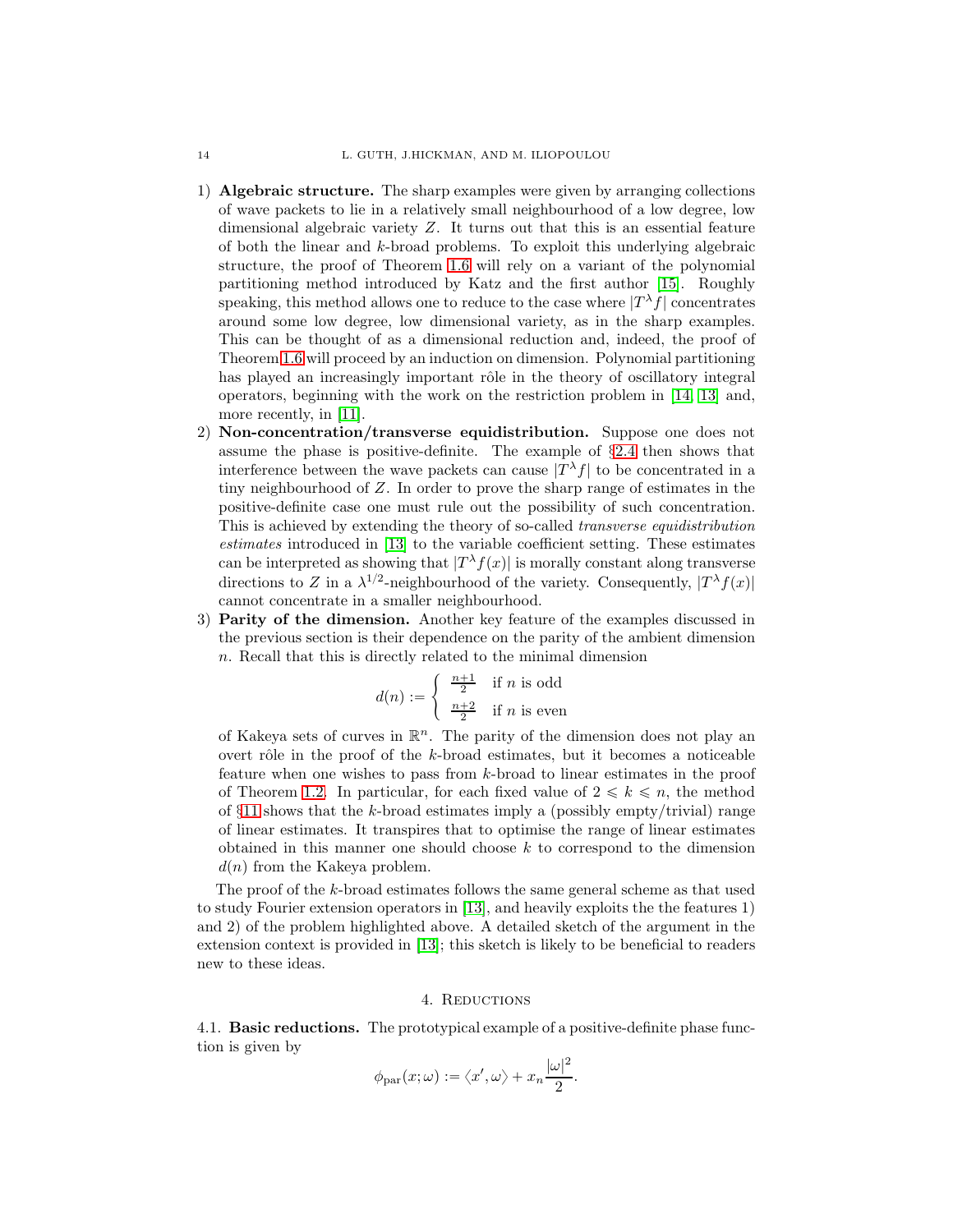This is the phase associated to the extension operator for the (elliptic) paraboloid. In general, to prove Theorem 1.2 it suffices to only consider phases which are given by small perturbations of  $\phi_{\text{par}}$ . To see why this is so, first recall that the class of operators under consideration are those of the form

(4.1) 
$$
T^{\lambda} f(x) := \int_{\mathbb{R}^{n-1}} e^{2\pi i \phi^{\lambda}(x; \omega)} a^{\lambda}(x; \omega) f(\omega) d\omega
$$

where  $\phi$  satisfies H1) and H2<sup>+</sup>). In addition, one may assume a number of fairly stringent conditions on the form of  $\phi$  on the support of a.

Lemma 4.1. To prove Theorem 1.2 it suffices to consider the case where a is supported on  $X \times \Omega$  where  $X := X' \times X_n$  and  $X' \subset B^{n-1}$ ,  $X_n \subset B^1$  and  $\Omega \subset B^{n-1}$ are small balls centred at 0 upon which the phase  $\phi$  has the form

(4.2) 
$$
\phi(x;\omega) = \langle x',\omega \rangle + x_n h(\omega) + \mathcal{E}(x;\omega).
$$

Here h and  $\mathcal E$  are smooth functions, h is quadratic in  $\omega$  and  $\mathcal E$  is quadratic in x and  $\omega$ .<sup>6</sup> Furthermore, letting  $c_{\text{par}} > 0$  be a small dimensional constant, one may assume

(4.3) 
$$
\|\partial_{x'\omega}^2 \phi(x;\omega) - I_{n-1}\|_{\text{op}} < c_{\text{par}} \quad \text{and} \quad \|\partial_{\omega\omega}^2 \partial_{x_k} \phi(x;\omega) - \delta_{kn} I_{n-1}\|_{\text{op}} < c_{\text{par}}
$$
  
for all  $(x;\omega) \in X \times \Omega$  and  $1 \le k \le n$ .

Here  $I_{n-1}$  denotes the  $(n - 1) \times (n - 1)$  identity matrix,  $\delta_{ij}$  the Kronecker  $\delta$ function and  $\|\cdot\|_{op}$  the operator norm.

The proof of the lemma is based upon three elementary principles.

*Localisation*. If a property P of a phase holds locally on supp a, then typically one may assume P holds on the whole of supp a by applying a partition of unity, the triangle inequality and shifting co-ordinates.

Parametrisation invariance. By the change of variables formula, one may compose  $\phi$  with a smooth change of either the x or  $\omega$  variables.

Modulation invariance. One is free to add smooth functions to the phase which depend only on either the x or on the  $\omega$  variables. In particular,  $\phi$  can be replaced by

$$
\phi(x;\omega) + \phi(0;0) - \phi(0;\omega) - \phi(x;0)
$$

and therefore one may assume that

(4.4) 
$$
\partial_x^{\alpha} \phi(x; 0) = 0 \text{ and } \partial_{\omega}^{\beta} \phi(0; \omega) = 0
$$

for all multi-indices  $(\alpha, \beta) \in \mathbb{N}_0^n \times \mathbb{N}_0^{n-1}$ .

The following argument provides an example of these three principles working together. Rotating the x-coordinates, one may assume that  $\partial_{\omega} \partial_{x_n} \phi(0; 0) = 0$ . By H2) it follows that

$$
\det \partial_{x'\omega}^2 \phi(0;0) \neq 0.
$$

The inverse function theorem now implies the existence of local inverses to the functions  $\omega \mapsto \partial_{x'}\phi(x;\omega)$  and  $x' \mapsto \partial_{\omega}\phi(x;\omega)$  in a neighbourhood of 0. Thus, by localisation, one may assume supp a is contained in  $X \times \Omega$  where  $X = X' \times X_n$  for

<sup>&</sup>lt;sup>6</sup>Explicitly, if  $(\alpha, \beta) \in \mathbb{N}_0 \times \mathbb{N}_0^{n-1}$  is a pair of multi-indices, then:

i)  $\partial_{\omega}^{\beta}h(0) = \partial_{\omega}^{\beta}\partial_{x}^{\alpha}\mathcal{E}(x; 0) = 0$  whenever  $x \in X$  and  $|\beta| \leq 1$ ;

ii)  $\partial_{\omega}^{\beta} \partial_{x}^{\alpha} \mathcal{E}(0; \omega) = 0$  whenever  $\omega \in \Omega$  and  $|\alpha| \leq 1$ .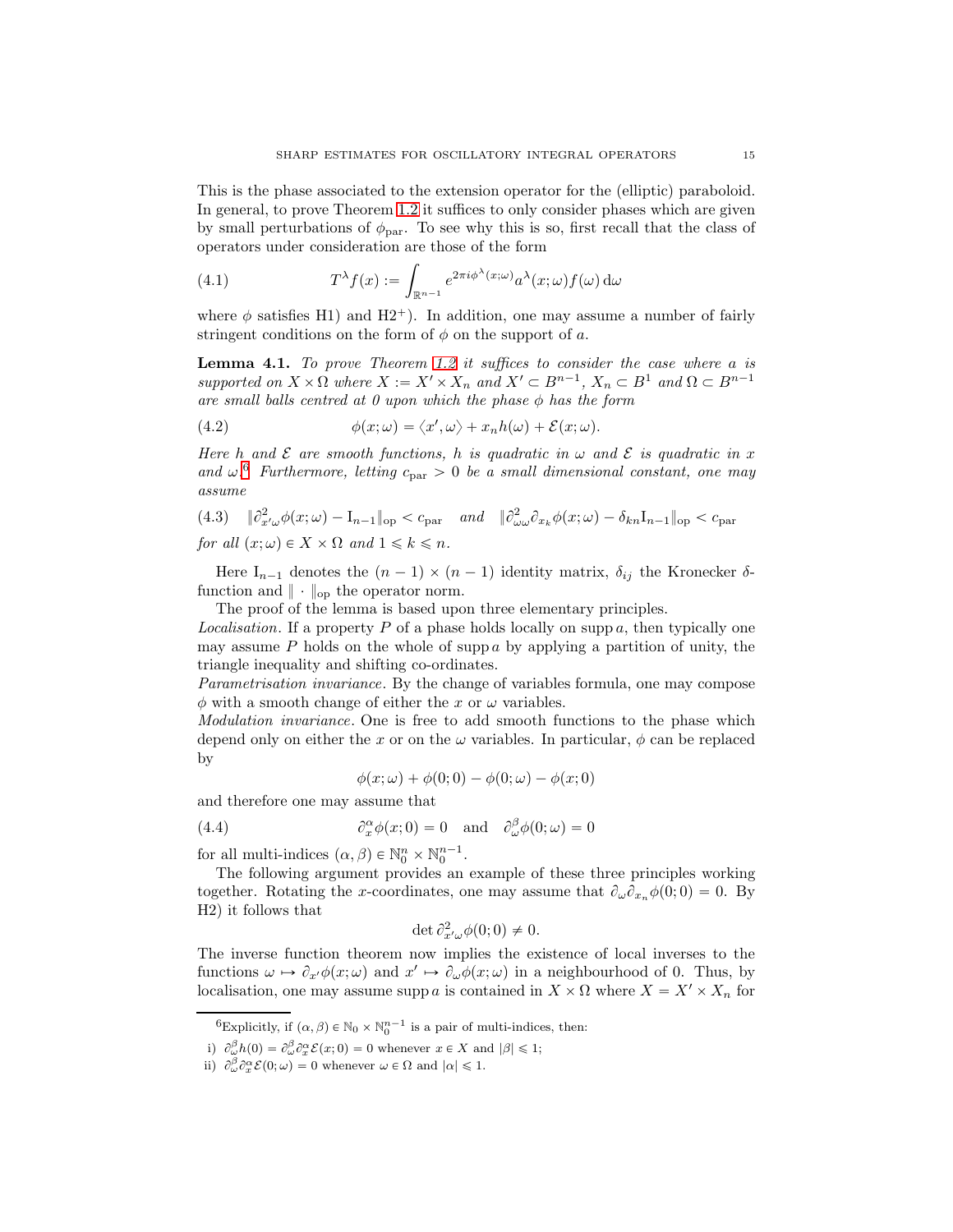$X' \subset B^{n-1}$ ,  $X_n \subset B^1$  and  $\Omega \subset B^{n-1}$  small balls centred at 0 and that there exist smooth functions  $\Phi$  and  $\Psi$  taking values in X and  $\Omega$ , respectively, such that

(4.5) 
$$
\partial_{x'}\phi(x;\Psi(x;u)) = u \text{ and } \partial_{\omega}\phi(\Phi(z',x_n;\omega),x_n;\omega) = z'.
$$

The former identity can be thought of as a generalisation of the fact that any hypersurface can be locally parametrised as a graph. The latter identity features in the proof of Lemma 4.1 and it is useful to highlight some further properties of **Φ**. For each  $(x_n, \omega) \in X_n \times \Omega$  the map  $z' \mapsto \Phi(z', x_n; \omega)$  is a diffeomorphism from its domain onto  $X'$ ; this provides a useful change of variables on  $X'$ . Furthermore, it is easy to see that 0 lies in the domain of this map when  $x_n = 0$ ,  $\omega = 0$  and that

(4.6) 
$$
\Phi(0;0) = 0
$$
,  $\partial_{x_n} \Phi(0;0) = 0$  and  $\partial_{x'} \Phi(0;0) = \partial_{x' \omega} \phi(0;0)^{-1}$ .

Indeed, the first identity follows directly from (4.4) whilst the remaining identities are obtained by differentiating the defining expression for  $\Phi$  from (4.5).

*Proof (of Lemma 4.1).* By  $(4.4)$  one may assume that

(4.7) 
$$
\phi(x; \omega) = \langle \partial_{\omega} \phi(x; 0), \omega \rangle + \rho(x; \omega)
$$

where  $\rho(0;\omega) = 0$  for all  $\omega \in \Omega$ . Let  $\Phi$  be the function defined in (4.5) and, using localisation and parametrisation invariance, perform the change of variables  $x' \mapsto \Phi(x', x_n; 0)$  on X' so that the phase becomes

$$
\phi(x; \omega) = \langle x', \omega \rangle + \rho(\Phi(x; 0), x_n; \omega).
$$

By (4.6) one has  $\partial_{x_n} \Phi(x', 0; 0) = O(|x|)$  and, taking a Taylor expansion of  $\rho$  in  $x_n$ ,

$$
\rho(\Phi(x;0),x_n;\omega)=\rho(\Phi(x',0;0),0;\omega)+(\partial_{x_n}\rho)(\Phi(x',0;0),0;\omega)x_n+O(|x|^2).
$$

Note that the first expression on the right-hand side satisfies

$$
\rho(\Phi(x',0;0),0;\omega)=\langle \partial_{x'\omega}\phi(0;0)^{-1}x',(\partial_{x'}\rho)(0;\omega)\rangle+O(|x|^2)
$$

whilst, Taylor-expanding now in  $x'$ , it follows that

$$
(\partial_{x_n}\rho)(\Phi(x',0;0),0;\omega)=(\partial_{x_n}\rho)(0;\omega)+O(|x|).
$$

Combining these observations, and noting, for instance, that (4.4) implies that  $\partial_x^{\alpha} \rho(x; 0) = 0$  for all  $\alpha \in \mathbb{N}_0^n$  and  $x \in B^n$ , one deduces that

$$
\phi(x;\omega) = \langle x', \omega + \partial_{x'\omega}\phi(0;0)^{-\top}(\partial_{x'}\rho)(0;\omega)\rangle + x_n(\partial_{x_n}\rho)(0;\omega) + O(|x|^2|\omega|^2);
$$

Here the symbol  $\top$  is used to denote the matrix transpose and  $-\top$  the inverse matrix transpose.

Since  $\rho$  is quadratic in  $\omega$ , it follows that  $\omega \mapsto \omega + \partial_{x'\omega}\phi(0;0)^{-\top}(\partial_{x'}\rho)(0;\omega)$  is a well-defined change of variables in a neighbourhood of the origin and so, once again by localisation and parametrisation invariance, the problem is reduced to considering phase functions of the from  $(4.2)$ . By the construction h and  $\mathcal E$  are quadratic. Finally, the condition H2<sup>+</sup>) implies that the matrix  $\partial_{\omega\omega}^2 \partial_{x_n} \phi(0;0)$  is positive definite. Applying a linear coordinate change, one may therefore suppose that  $\partial_{\omega\omega}^2 \partial_{x_n} \phi(0;0) = I_{n-1}$ . On the other hand, clearly  $\partial_{\omega\omega}^2 \partial_{x_k} \phi(0;0) = 0_{n-1}$  for  $1 \le k \le n-1$  and  $\partial^2_{\omega x'}\phi(0;0) = I_{n-1}$ . By continuity, if the support of a is sufficiently small, then the conditions of  $(4.3)$  are valid on the support of a.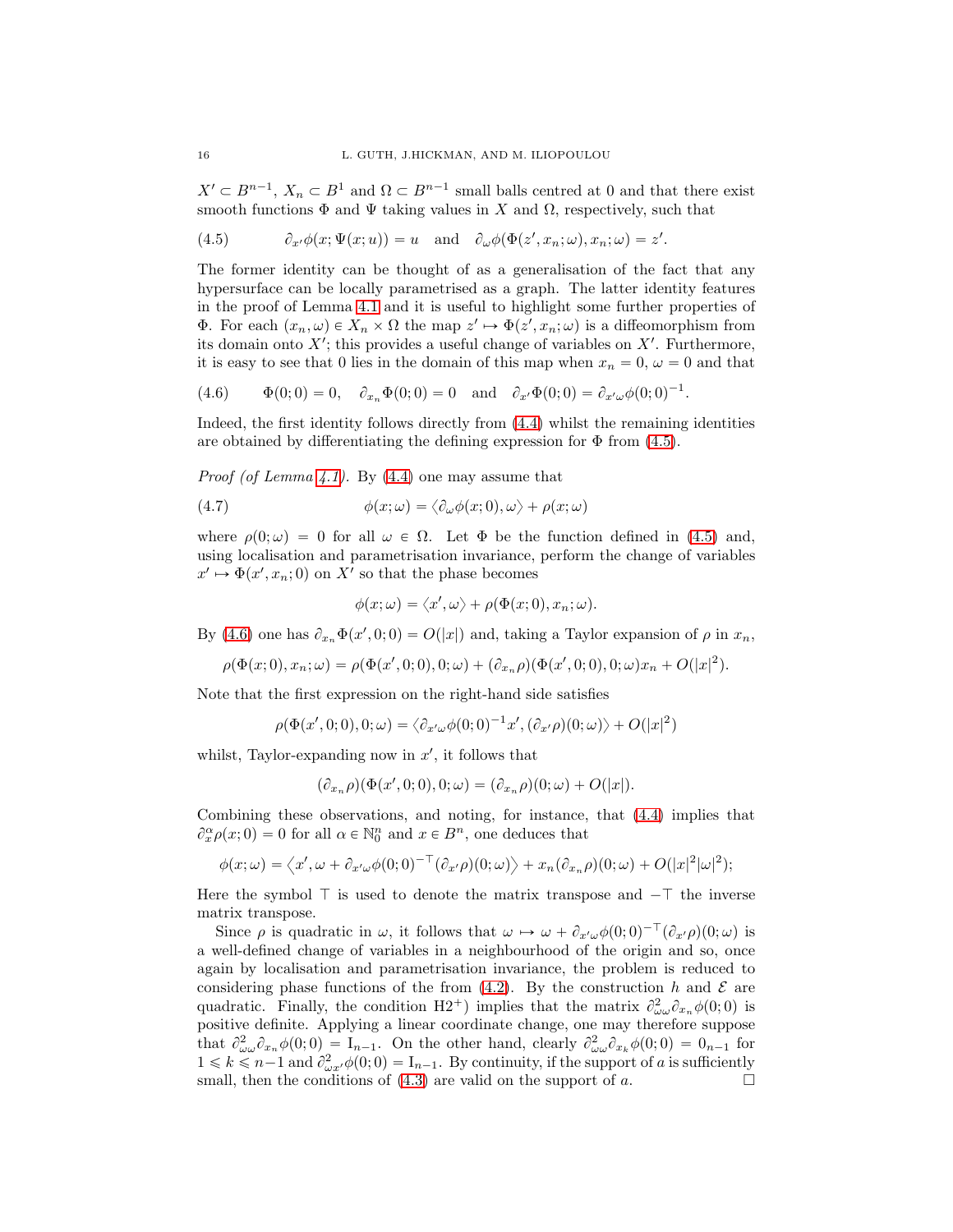4.2. Parabolic rescaling. In addition to the reductions of Lemma 4.1, it will be useful to have control over higher order derivatives of the phase, and also the amplitude function.

**Lemma 4.2.** To prove Theorem 1.2 for some fixed  $\varepsilon > 0$  it suffices to consider the case where, in addition to the properties described in Lemma 4.1, the phase satisfies

$$
\|\partial^{\beta}_{\omega}\partial^{\alpha}_{x}\phi\|_{L^{\infty}(X\times\Omega)} < c_{\text{par}} \quad \text{for } |\alpha| \leq N_{\text{par}}, 3 \leq |\beta| \leq N_{\text{par}}
$$

for some small dimensional constant  $c_{\text{par}}$  and large integer  $N_{\text{par}} \in \mathbb{N}$ , which can be chosen to depend on n and  $\varepsilon$ . Furthermore, one may assume that the amplitude satisfies

$$
\|\partial_{\omega}^{\beta}\partial_{x}^{\alpha}a\|_{L^{\infty}(X\times\Omega)}\lesssim_{\alpha,\beta}1 \quad \text{for all }(\alpha,\beta)\in\mathbb{N}_{0}^{n-1}\times\mathbb{N}_{0}^{n}.
$$

Henceforth  $c_{\text{par}} > 0$  and  $N_{\text{par}} \in \mathbb{N}$  are assumed to be fixed constants, chosen to satisfy the requirements of the forthcoming arguments. A phase satisfying the properties of Lemma 4.2 for this choice of  $c_{par}$  and  $N_{par}$  is said to be *reduced*. This notion of reduced phase is precisely that which appears, then undefined, in the statement of the k-broad estimates of Theorem 1.6.

Proof (of Lemma 4.2). The proof of Lemma 4.2 relies upon a standard parabolic rescaling. One may assume that the phase of  $T^{\lambda}$  is given by  $\phi^{\lambda}(x;\omega) := \lambda \phi(x/\lambda;\omega)$ where

$$
\phi(x;\omega) = \langle x',\omega \rangle + x_n h(\omega) + \mathcal{E}(x;\omega) \quad \text{for } (x;\omega) \in X \times \Omega.
$$

Let  $\rho \geq 1$ ,  $f \in L^1(B^{n-1})$  and cover  $B^{n-1}$  by finitely-overlapping  $\rho^{-1}$ -balls. Provided  $\rho$  is chosen to depend only on  $\phi$  and  $\varepsilon > 0$ , by the triangle inequality one may assume that f is supported on one such ball, say  $B(\bar{\omega}, \rho^{-1})$  where  $\bar{\omega} \in B^{n-1}$ . Thus, by a linear change of variables,

$$
|T^{\lambda}f(x)| = \Big| \int_{B^{n-1}} e^{2\pi i (\phi^{\lambda}(x;\bar{\omega}+\rho^{-1}\omega)-\phi^{\lambda}(x;\bar{\omega}))} a^{\lambda}(x;\bar{\omega}+\rho^{-1}\omega) \tilde{f}(\omega) d\omega \Big|
$$

where  $\tilde{f}(\omega) := \rho^{-(n-1)} f(\bar{\omega} + \rho^{-1}\omega)$ . The phase function appearing in the above oscillatory integral may be expressed as

$$
\rho^{-1}\langle(\partial_{\omega}\phi^{\lambda})(x;\bar{\omega}),\omega\rangle+\rho^{-2}\big(x_n\tilde{h}(\omega)+\lambda\tilde{\mathcal{E}}_1(x/\lambda;\omega)\big)
$$

where

$$
\tilde{h}(\omega) := \rho^2 \big( h(\bar{\omega} + \rho^{-1} \omega) - h(\bar{\omega}) - \rho^{-1} \langle \partial_{\omega} h(\bar{\omega}), \omega \rangle \big)
$$

and

$$
\tilde{\mathcal{E}}_1(x;\omega) := \rho^2 (\mathcal{E}(x;\bar{\omega} + \rho^{-1}\omega) - \mathcal{E}(x;\bar{\omega}) - \rho^{-1} \langle \partial_\omega \mathcal{E}(x;\bar{\omega}), \omega \rangle).
$$

Defining  $\tilde{\mathcal{E}}(x;\omega) := \tilde{\mathcal{E}}_1(\Phi(\rho^{-1}x',x_n;\bar{\omega}),x_n;\omega)$  where  $\Phi$  is the function introduced in  $(4.5)$ , it follows that under a change of the x variables the phase and amplitude are transformed into  $\tilde{\phi}^{\lambda/\rho^2}(x;\omega)$  and  $\tilde{\alpha}^{\lambda/\rho^2}(x;\omega)$ , respectively, where

$$
\tilde{\phi}(x;\omega) := \langle x',\omega \rangle + x_n \tilde{h}(\omega) + \tilde{\mathcal{E}}(x;\omega)
$$

and

$$
\tilde{a}(x;\omega) := a(\Phi(\rho^{-1}x', x_n; \bar{\omega}), x_n; \bar{\omega} + \rho^{-1}\omega).
$$

In particular, defining

E˜

(4.8) 
$$
\tilde{T}^{\lambda/\rho^2}g(x) := \int_{\mathbb{R}^{n-1}} e^{2\pi i \tilde{\phi}^{\lambda/\rho^2}(x;\omega)} \tilde{a}^{\lambda/\rho^2}(x;\omega)g(\omega) d\omega
$$

it follows that

$$
||T^{\lambda}f||_{L^p(\mathbb{R}^n)} \lesssim \rho^{(n+1)/p}||\tilde{T}^{\lambda/\rho^2}\tilde{f}||_{L^p(\mathbb{R}^n)}.
$$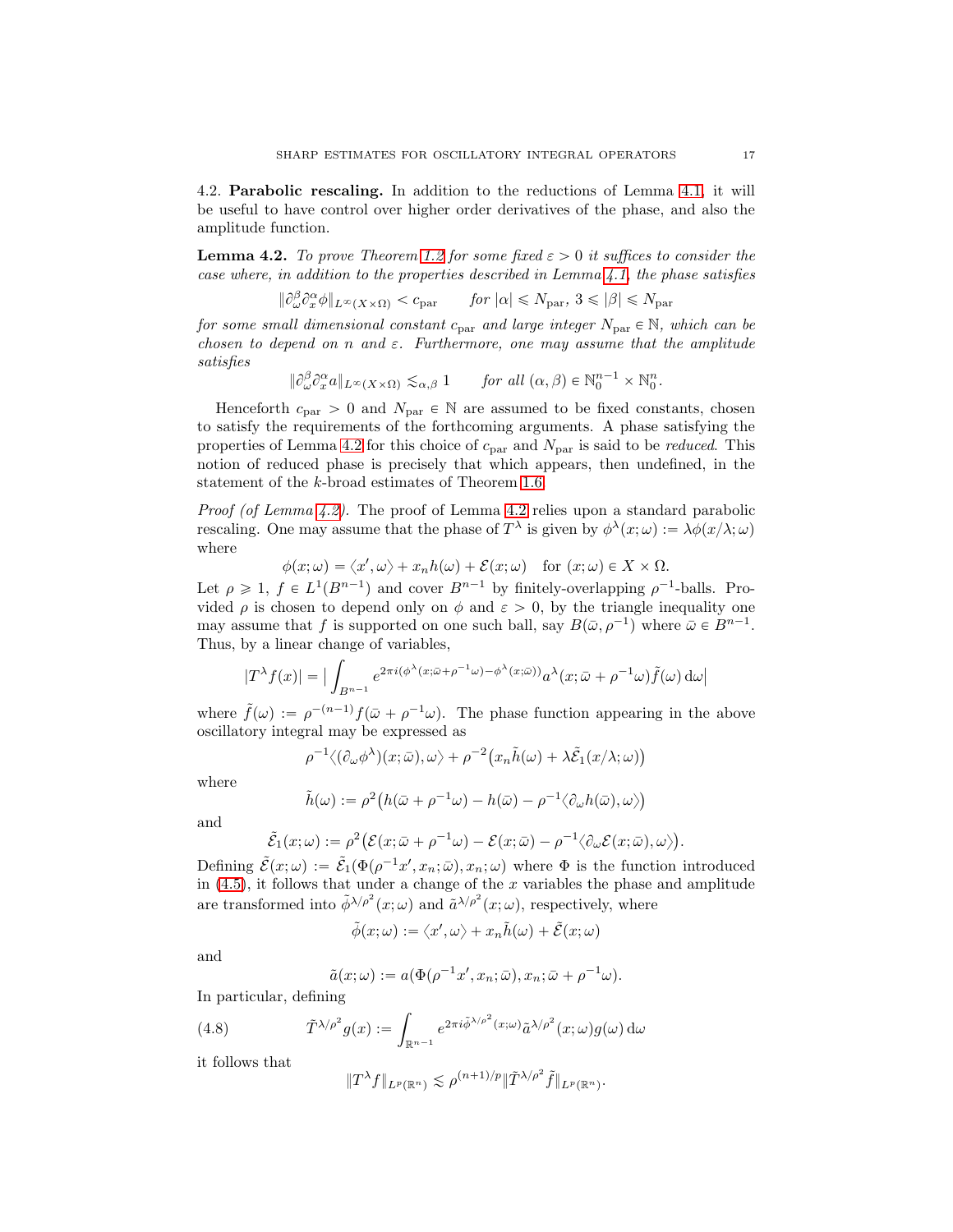It is easy to verify that the phase  $\phi$  satisfies the conditions of Lemma 4.1 and, provided  $\rho$  is chosen appropriately, it also satisfies the additional conditions described in Lemma 4.2. This facilitates the desired reduction.

4.3. Geometric consequences. Henceforth all phase functions  $\phi$  are assumed to be reduced in the sense described above. The strategy is to obtain uniform estimates over this class of phases.

By the definition of Hörmander-type operators, for each  $x \in X$  the map  $\omega \mapsto$  $\partial_x \phi(x;\omega)$  parametrises a smooth hypersurface  $\Sigma_x$ . In many respects, these hypersurfaces are geometrically very similar to the paraboloid  $\omega \mapsto (\omega, \frac{|\omega|^2}{2})$  $\frac{1}{2}$ ). To see this, recall that  $\Psi: U \to \Omega$  is a smooth function which satisfies

$$
(4.9) \t\t\t \partial_{x'}\phi(x;\Psi(x;u)) = u
$$

for all  $(x; u) \in U \subset X \times \mathbb{R}^{n-1}$ . On each of the fibres  $U_x := \{u \in \mathbb{R}^{n-1} : (x; u) \in U\}$ of the domain U, the map  $u \mapsto \Psi(x; u)$  is a diffeomorphism. Thus, (4.9) implies that  $\Sigma_x$  is the graph of the function

$$
h_x(u) := \partial_{x_n} \phi(x; \Psi(x; u))
$$

over the fibre  $U_x$ . Each  $h_x$  is a perturbation of  $\frac{|u|^2}{2}$  $\frac{l}{2}$  in the following sense.

**Lemma 4.3.** The function  $h_x$  satisfies  $h_x(0) = 0$ ,  $\partial_u h_x(0) = 0$  and

$$
\|\partial_{uu}^2 h_x(u) - I_{n-1}\|_{\text{op}} = O(c_{\text{par}})
$$

for all  $u \in U_x$ .

Before proving the lemma, some simple properties of  $\Psi$  are recorded. By (4.4) it follows that  $\Psi(x; 0) = 0$ . The implicit function theorem implies that  $\partial_u \Psi(x; u) =$  $\partial_{x'\omega}^2 \phi(x;\Psi(x;u))^{-1}$  so that, by (4.3) and the local Lipschitz continuity of taking matrix inverses,

(4.10) 
$$
\|\partial_u \Psi(x; u) - I_{n-1}\|_{op} = O(c_{par}).
$$

As a consequence of this identity (and choosing  $c_{par}$  to be sufficiently small),

(4.11) 
$$
|\Psi(x;u) - \Psi(x;u')| \sim |u - u'| \quad \text{for all } u, u' \in U_x,
$$

where the implied constant depends only on n. In addition, if  $1 \leq k \leq n - 1$ , then by twice differentiating  $\partial_{x_k} \phi(x; \Psi(x; u)) = u_k$  in the u variables one may deduce that

(4.12) 
$$
\|\partial_{uu}^2 \Psi_k(x;u)\|_{\text{op}} = O(c_{\text{par}}).
$$

The stated properties of  $h_x$  now easily follow.

*Proof (of Lemma 4.3)*. By  $(4.4)$  one has

$$
h_x(0) = \partial_{x_n} \phi(x; \Psi(x; 0)) = \partial_{x_n} \phi(x; 0) = 0.
$$

Similarly,  $\partial_u h_x(0) = 0$  since  $\partial_\omega \partial_{x_n} \phi(x; 0) = 0$ . Finally,

$$
\partial_{uu}^2 h_x(u) = (\partial_u \Psi)^{\top}(x; u) (\partial_{\omega \omega}^2 \partial_{x_n} \phi)(x; \Psi(x; u)) \partial_u \Psi(x; u) + E(x; u)
$$

where  $E(x; \omega)$  is the  $n - 1 \times n - 1$  matrix whose  $(i, j)$ th entry is given by

$$
E_{ij}(x;u) = \langle (\partial_{\omega}\partial_{x_n}\phi)(x;\Psi(x;u)), \partial_{u_iu_j}\Psi(x;u) \rangle.
$$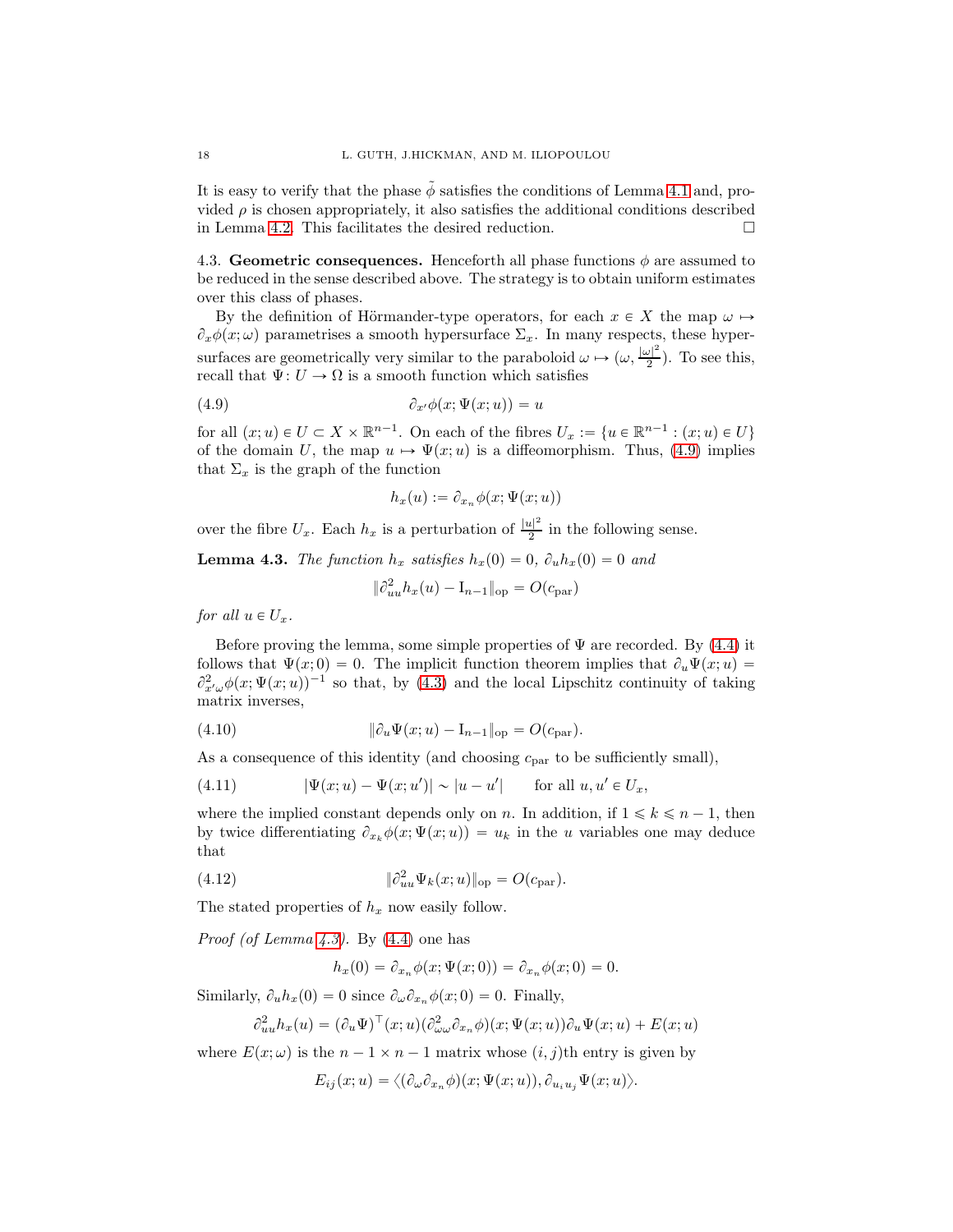By (4.3) and (4.12) it follows that  $||E(x;u)||_{op} = O(c_{par})$ , whilst (4.3) and multiple applications of (4.10) imply that

$$
\|(\partial_u\Psi)^\top(x;u)(\partial^2_{\omega\omega}\partial_{x_n}\phi)(x;\Psi(x;u))\partial_u\Psi(x;u) - \mathcal{I}_{n-1}\|_{\text{op}} = O(c_{\text{par}}).
$$

This concludes the proof.  $\Box$ 

Similar reasoning can be used to provide useful uniform estimates for the generalised Gauss map associated to  $T^{\lambda}$ . To state the result, let  $X^{\lambda} := \{x \in \mathbb{R}^n : x/\lambda \in$ X denote the  $\lambda$ -dilate of X, so that  $a^{\lambda}$  is supported in  $X^{\lambda} \times \Omega$ .

**Lemma 4.4.** For all 
$$
x, x' \in X^{\lambda}
$$
 and  $\omega, \omega' \in \Omega$  the estimates  
\n $\measuredangle(G^{\lambda}(x; \omega), G^{\lambda}(x; \omega')) \sim |\omega - \omega'|$  and  $\measuredangle(G^{\lambda}(x; \omega), G^{\lambda}(x'; \omega)) \lesssim \lambda^{-1}|x_1 - x_2|$ 

hold with implied constants which depend only on the dimension.

The proof, which is an elementary calculus exercise in the style of the proof of Lemma 4.3, is omitted.

#### 5. Basic analytic preliminaries

5.1. Wave packet decomposition. Throughout the following sections  $\varepsilon > 0$  is a fixed small parameter and  $\delta > 0$  is a tiny number satisfying<sup>7</sup>  $\delta \ll \varepsilon$  and  $\delta \sim_{\varepsilon} 1$ .

A wave packet decomposition is carried out with respect to some spatial parameter  $1 \ll R \ll \lambda$ . Cover  $B^{n-1}$  by finitely-overlapping balls  $\theta$  of radius  $R^{-1/2}$  and let  $\psi_{\theta}$  be a smooth partition of unity adapted to this cover. These  $\theta$  will frequently be referred to as  $R^{-1/2}$ -caps. Cover  $\mathbb{R}^{n-1}$  by finitely-overlapping balls of radius  $CR^{(1+\delta)/2}$  centred on points belonging to the lattice  $R^{(1+\delta)/2}\mathbb{Z}^{n-1}$ . By Poisson summation one may find a bump function adapted to  $B(0, R^{(1+\delta)/2})$  so that the functions  $\eta_v(z) := \eta(z - v)$  for  $v \in R^{(1+\delta)/2}\mathbb{Z}^{n-1}$  form a partition of unity for this cover. Let  $\mathbb T$  denote the collection of all pairs  $(\theta, v)$ . Thus, for  $f : \mathbb R^{n-1} \to \mathbb C$  with support in  $B^{n-1}$  and belonging to some suitable a priori class one has

$$
f = \sum_{(\theta, v) \in \mathbb{T}} (\eta_v(\psi_{\theta} f)^{\smallsmile})^{\smallfrown} = \sum_{(\theta, v) \in \mathbb{T}} \hat{\eta_v} * (\psi_{\theta} f).
$$

For each  $R^{-1/2}$ -cap  $\theta$  let  $\omega_{\theta} \in B^{n-1}$  denote its centre. Choose a real-valued smooth function  $\tilde{\psi}$  so that the function  $\tilde{\psi}_{\theta}(\omega) := \tilde{\psi}(R^{1/2}(\omega - \omega_{\theta}))$  is supported in  $\theta$  and  $\tilde{\psi}_{\theta}(\omega) = 1$  whenever  $\omega$  belongs to a  $cR^{-1/2}$  neighbourhood of the support of  $\psi_{\theta}$  for some small constant  $c > 0$ . Finally, define

$$
f_{\theta,v} := \tilde{\psi}_{\theta} \cdot [\hat{\eta_v} * (\psi_{\theta} f)].
$$

The function  $\hat{\eta}_v(\omega)$  is rapidly decaying for  $|\omega| \ge R^{-(1+\delta)/2}$  and, consequently,

$$
||f_{\theta,v} - \widehat{\eta_v} * (\psi_{\theta} f)||_{L^{\infty}(\mathbb{R}^{n-1})} \leqslant \text{RapDec}(R) ||f||_{L^2(B^{n-1})}.
$$

Here the notation  $\text{RapDec}(R)$  is used to denote any quantity  $C_R$  which is rapidly decaying in R; that is, any  $C_R \in \mathbb{R}$  such that  $|C_R| \lesssim_{\varepsilon,N} R^{-N}$  for all  $N \in \mathbb{N}$ . It follows that

$$
||f - \sum_{\theta,v} f_{\theta,v}||_{L^{\infty}(\mathbb{R}^{n-1})} \leqslant \text{RapDec}(R)||f||_{L^{2}(B^{n-1})}.
$$

<sup>&</sup>lt;sup>7</sup>For  $A, B \ge 0$  the notation  $A \ll B$  or  $B \gg A$  is used to denote that A is 'much smaller' than B; a more precise interpretation of this is that  $A \leq C_{\varepsilon}^{-1}B$  for some constant  $C_{\varepsilon} \geq 1$  which can be chosen to be large depending on n and  $\varepsilon$ .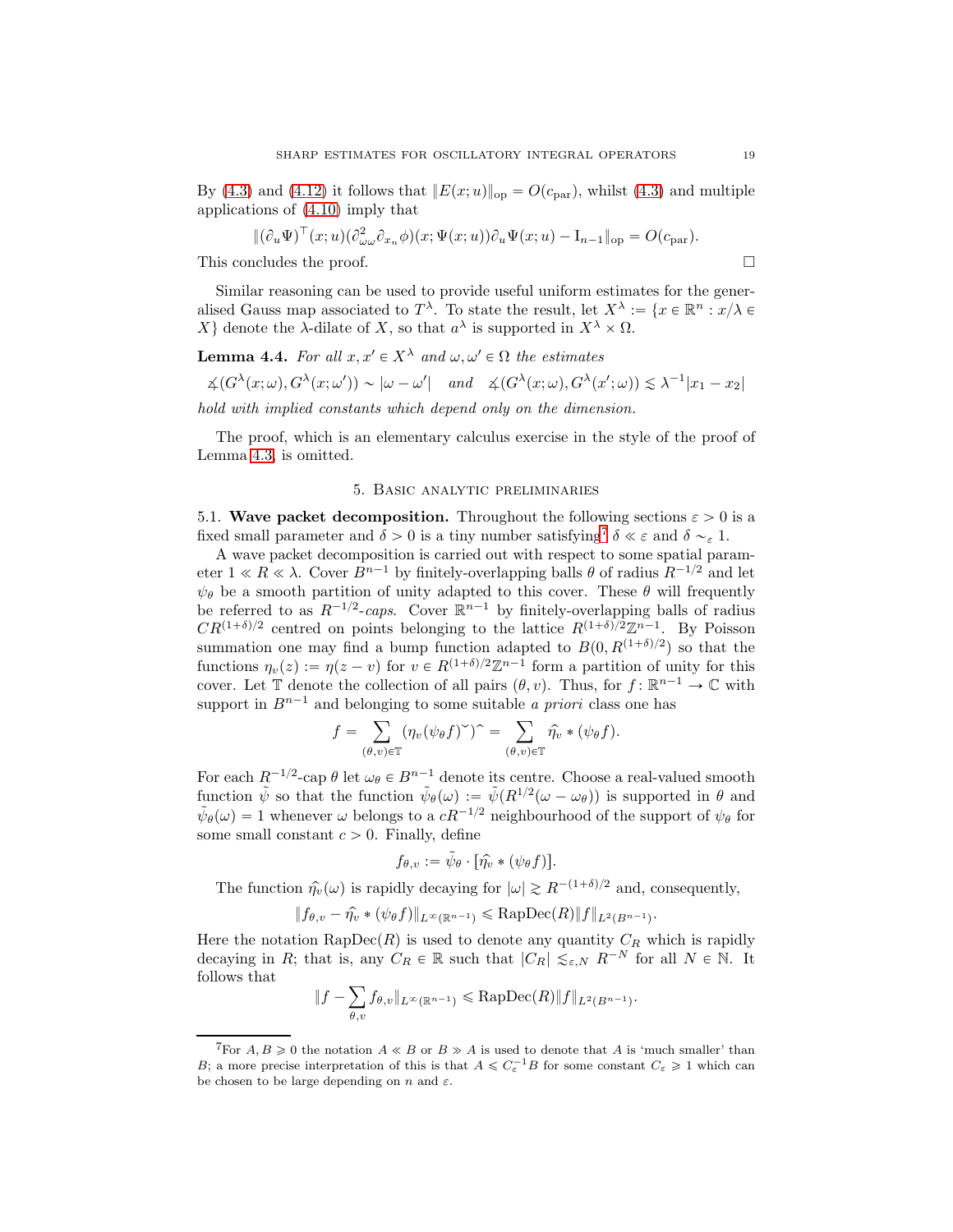The functions  $f_{\theta,v}$  are almost orthogonal: if  $\mathbb{S} \subseteq \mathbb{T}$ , then

$$
\Big\|\sum_{(\theta,v)\in\mathbb{S}}f_{\theta,v}\Big\|^2_{L^2(\mathbb{R}^{n-1})}\sim\sum_{(\theta,v)\in\mathbb{S}}\|f_{\theta,v}\|^2_{L^2(\mathbb{R}^{n-1})}.
$$

Let  $T^{\lambda}$  be an operator with reduced phase  $\phi$  and amplitude a supported in  $X \times \Omega$  as in Lemma 4.1. For  $(\theta, v) \in \mathbb{T}$  define the curve  $\gamma_{\theta, v}^1 : I_{\theta, v}^1 \to \mathbb{R}^{n-1}$  by setting  $\gamma_{\theta,v}^1(t) := \Phi(v, t; \omega_\theta)$ , where  $\Phi$  is the function introduced in §4 and

$$
I_{\theta,v}^1 := \{ t \in X_n : \partial_{\omega} \phi(x', t; \omega_{\theta}) = v \text{ for some } x' \in X' \}.
$$

Thus,  $\partial_{\omega}\phi(\gamma_{\theta,v}^1(t), t; \omega_{\theta}) = v$  for all  $t \in I^1_{\theta,v}$ . Moreover, the rescaled curve  $\gamma_{\theta,v}^{\lambda}(t) :=$  $\lambda \gamma^1_{\theta,\nu/\lambda} (t/\lambda)$  satisfies

$$
\partial_{\omega}\phi^{\lambda}(\gamma^{\lambda}_{\theta,v}(t), t; \omega_{\theta}) = v \quad \text{for all } t \in I^{\lambda}_{\theta,v} := \{t \in \mathbb{R} : t/\lambda \in I^1_{\theta,v/\lambda}\}.
$$

Let  $\Gamma^{\lambda}_{\theta,v} : I^{\lambda}_{\theta,v} \to \mathbb{R}^n$  denote the graphing map  $\Gamma^{\lambda}_{\theta,v}(t) := (\gamma^{\lambda}_{\theta,v}(t), t)$ ; by an abuse of notation  $\Gamma_{\theta,v}^{\lambda}$  will also be used to denote the image of this mapping. It is remarked that one may easily verify that the tangent vector to the curve  $\Gamma_{\theta,\nu}^{\lambda}$  at  $\Gamma_{\theta,\nu}^{\lambda}(t)$  is parallel to  $G^{\lambda}(\Gamma^{\lambda}_{\theta,v}(t);\omega_{\theta})$  for all  $t \in I^{\lambda}_{\theta,v}$ .

Define the curved  $R^{1/2+\delta}$ -tube

$$
T_{\theta,v} := \{(x',x_n) \in B(0,R) : x_n \in I_{\theta,v}^{\lambda} \text{ and } |x'-\gamma_{\theta,v}^{\lambda}(x_n)| \leq R^{1/2+\delta}\}.
$$

The curve  $\Gamma_{\theta,v}^{\lambda}$  is referred to as the *core* of  $T_{\theta,v}$ . Observe that, since  $\phi$  is of the reduced form defined in §4, one has

(5.1) 
$$
|x'-\gamma_{\theta,v}^{\lambda}(x_n)| \sim |\partial_{\omega}\phi^{\lambda}(x;\omega_{\theta})-v|,
$$

for all  $x = (x', x_n) \in X^{\lambda}$  with  $x_n \in I_{\theta, v}^{\lambda}$ .

 $\overline{\overline{I}}$ 

**Example 5.1.** Let  $\phi^{\lambda}(x;\omega) := \langle x',\omega \rangle + x_n h(\omega)$  and observe that  $\gamma_{\theta,v}^{\lambda}(t) = v$  $t\partial_\omega h(\omega_\theta)$  parametrises a straight line through v in the direction of  $\partial_\omega h(\omega_\theta)$ . The tube is given by

$$
G_{\theta,v} = \left\{ x \in B(0,R) : |x' + x_n \partial_\omega h(\omega_\theta) - v| \leq R^{1/2 + \delta} \right\}
$$

,

which agrees with those studied in the case of the extension operator.

**Lemma 5.2.** If  $1 \ll R \ll \lambda$  and  $x \in B(0, R) \backslash T_{\theta, v}$ , then

$$
|T^{\lambda}f_{\theta,v}(x)| \leq (1+R^{-1/2}|\partial_{\omega}\phi^{\lambda}(x;\omega_{\theta})-v|)^{-(n+1)}\text{RapDec}(R)\|f\|_{L^{2}(B^{n-1})}.
$$

Proof. Observe that

$$
T^{\lambda} f_{\theta,v}(x) = \int_{\mathbb{R}^{n-1}} \widehat{\eta_v} * (\psi_{\theta} f) \cdot \overline{G_x}
$$

where

$$
G_x(\omega) := e^{-2\pi i \phi^{\lambda}(x;\omega)} a^{\lambda}(x;\omega) \tilde{\psi}_{\theta}(\omega)
$$

and so, by Plancherel,

$$
T^{\lambda} f_{\theta, v}(x) = \int_{\mathbb{R}^{n-1}} \eta_v \cdot (\psi_{\theta} f)^{\vee} \cdot \overline{\check{G}_x}.
$$

By a simple change of variables, if one defines the phase function  $\phi_{x,z}^{\lambda}(\omega) :=$  $R^{1/2}\phi^{\lambda}(x;\omega_{\theta}+R^{-1/2}\omega)-\langle z,\omega\rangle$ , then one has

$$
|\check{G}_x(z)| = R^{-(n-1)/2} \big| \int_{\mathbb{R}^{n-1}} e^{-2\pi i R^{-1/2} \phi_{x,z}^{\lambda}(\omega)} a^{\lambda}(x; \omega_{\theta} + R^{1/2}\omega) \tilde{\psi}(\omega) d\omega \big|.
$$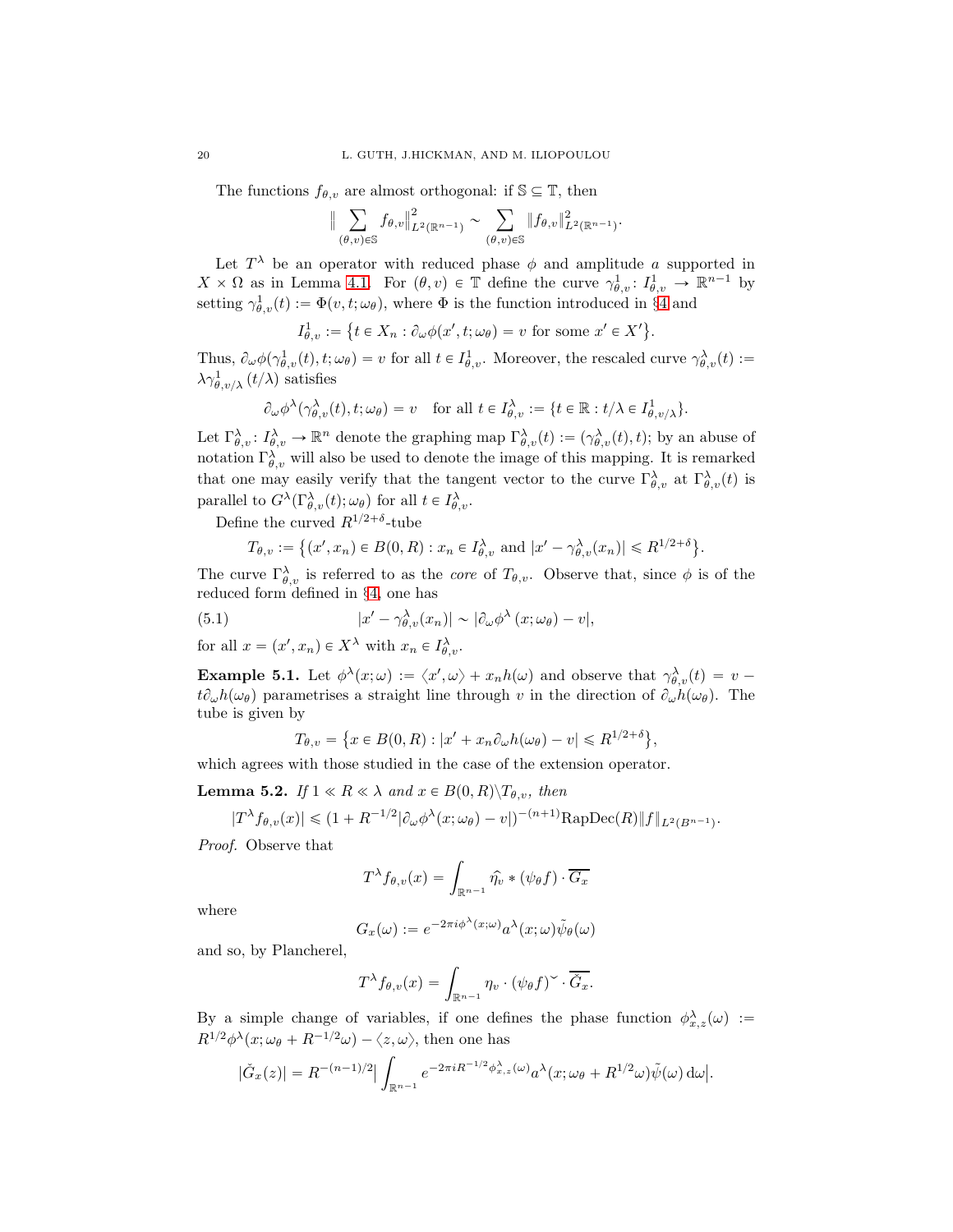This integral is analysed using (non-)stationary phase. Computing the derivative of the phase function,

$$
\partial_{\omega} \phi_{x,z}^{\lambda}(\omega) = \partial_{\omega} \phi^{\lambda}(x; \omega_{\theta} + R^{-1/2}\omega) - z
$$
  
=  $[\partial_{\omega} \phi^{\lambda}(x; \omega_{\theta}) - v] + [v - z] + [\partial_{\omega} \phi^{\lambda}(x; \omega_{\theta} + R^{-1/2}\omega) - \partial_{\omega} \phi^{\lambda}(x; \omega_{\theta})].$ 

Observe that  $|v - z| \le R^{(1+\delta)/2}$  whenever  $z \in \text{supp } \eta_v$ . Moreover,

$$
|\partial_{\omega_j} \phi^{\lambda}(x; \omega_{\theta} + R^{-1/2}\omega) - \partial_{\omega_j} \phi^{\lambda}(x; \omega_{\theta})| \le R^{-1/2} \int_0^1 |\langle \partial_{\omega} \partial_{\omega_j} \phi^{\lambda}(x; \omega_{\theta} + tR^{-1/2}\omega), \omega \rangle| dt.
$$

Since  $\partial_{\omega_i\omega_j}^2 \phi^{\lambda}(0;\omega) = 0$  for all  $\omega \in \Omega$  and  $1 \leq i, j \leq n-1$ , it follows that

$$
|\partial^2_{\omega_i\omega_j}\phi^\lambda(x;\omega_\theta + tR^{-1/2}\omega)| = \int_0^1 |\langle \partial_x \partial^2_{\omega_i\omega_j}\phi^\lambda(sx;\omega_\theta + tR^{-1/2}\omega), x \rangle| ds
$$
  

$$
\leq \|\partial_x \partial^2_{\omega_i\omega_j}\phi^\lambda\|_{L^\infty(X^\lambda \times \Omega)}|x| \lesssim R
$$

for  $x \in B(0, R) \cap X^{\lambda}$ . Combining these estimates,

$$
|\partial_{\omega}\phi^{\lambda}(x;\omega_{\theta} + R^{-1/2}\omega) - \partial_{\omega}\phi^{\lambda}(x;\omega_{\theta})| \lesssim R^{1/2}.
$$

On the other hand, for  $x \in B(0, R) \backslash T_{\theta, v}$  it is claimed that

(5.2) 
$$
|\partial_{\omega}\phi^{\lambda}(x;\omega_{\theta})-v| \gtrsim R^{1/2+\delta}.
$$

If  $x_n \in I_{\theta,\upsilon}^{\lambda}$ , then (5.2) follows directly from the definition of  $T_{\theta,\upsilon}$  and (5.1). Temporarily assuming (5.2) holds in general, it follows that the  $\partial_{\omega} \phi^{\lambda}(x; \omega_{\theta}) - v$  term dominates in the above expansion of  $\partial_{\omega} \phi_{x,z}^{\lambda}(\omega)$ . In particular, for all  $z \in \text{supp } \eta_v$ , one concludes that

$$
R^{-1/2}|\partial_{\omega}\phi_{x,z}^{\lambda}(\omega)|\gtrsim R^{-1/2}|\partial_{\omega}\phi^{\lambda}(x;\omega_{\theta})-v|\gtrsim R^{\delta}
$$

whenever  $R \gg 1$ . Thus, by repeated integration by parts,

$$
|\check{G}_x(z)| = (1 + R^{-1/2} |\partial_\omega \phi^\lambda(x; \omega_\theta) - v|)^{-(n+1)} \text{RapDec}(R).
$$

The desired inequality is now an immediate consequence of Young's inequality and Plancherel's theorem.

It remains to establish (5.2) for  $x \in B(0,R)\backslash T_{\theta,v}$  with  $x_n \notin I_{\theta,v}^{\lambda}$ . The condition on  $x_n$  implies that  $v \notin \tilde{X}'$  where  $\tilde{X}'$  is defined to be the image of  $X'$  under the diffeomorphism  $z' \mapsto \lambda \partial_{\omega} \phi(z', x_n/\lambda; \omega_{\theta})$ . The set  $\tilde{X}'$  will contain a ball centred at  $\lambda \partial_{\omega} \phi(0, x_n/\lambda; \omega_{\theta})$  of radius  $2c\lambda$  for some dimensional constant  $c > 0$ . Since  $|x_n| < R$  and  $\partial_\omega \phi(0;\omega_\theta) = 0$ , one observes that  $\lambda |\partial_\omega \phi(0; x_n/\lambda; \omega_\theta)| \leq R$  and so  $B(0, c\lambda) \subseteq \tilde{X}'$ , provided  $R \ll \lambda$ . Consequently,  $|v| \geq \lambda$  whilst, on the other hand,  $|\partial_{\omega}\phi^{\lambda}(x;\omega_{\theta})| \leq R$  and so, again provided  $R \ll \lambda$ , the estimate (5.2) immediately follows.<sup>8</sup>

<sup>&</sup>lt;sup>8</sup>This argument can also be used to show that for  $|v| \lesssim \lambda$ , the domain  $I_{\theta,v}^{\lambda}$  contains an interval about 0 of length  $\sim \lambda$ .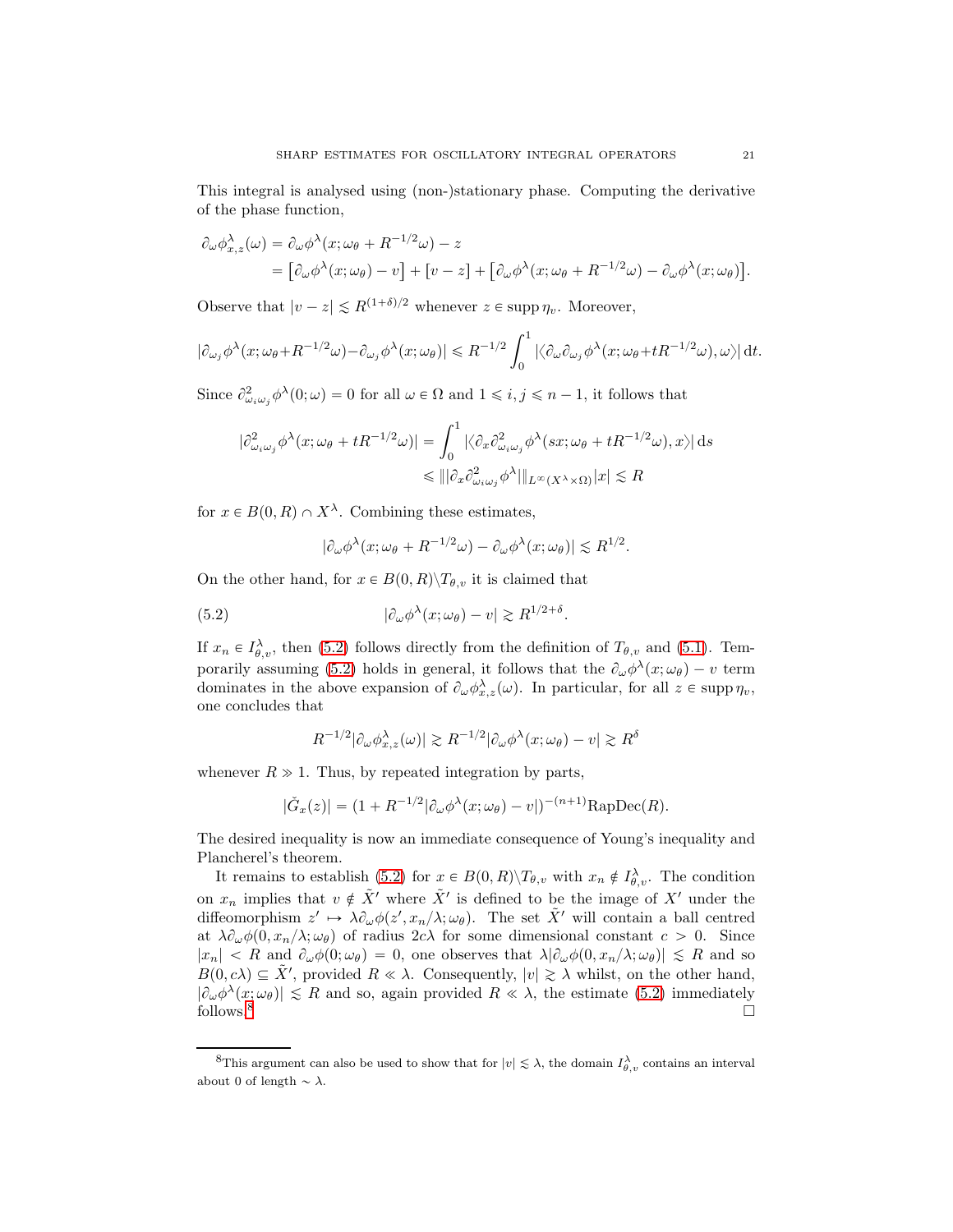5.2. An  $L^2$  estimate. The following standard  $L^2$ -bound, which has been mentioned previously in  $\S2$ , will play a significant rôle in the forthcoming analysis.

**Lemma 5.3** (Hörmander [16]). If  $1 \le R \le \lambda$  and  $B_R$  is any ball of radius R, then  $||T^{\lambda}f||_{L^2(B_R)} \lesssim R^{1/2}||f||_{L^2(B^{n-1})}.$ 

This lemma is a direct corollary of the following lemma which, in turn, is a consequence of Hörmander's generalisation of the Hausdorff–Young inequality  $[16]$ .

**Lemma 5.4.** For any fixed  $x_n \in \mathbb{R}$ , the estimate

$$
||T^{\lambda}f||_{L^{2}(\mathbb{R}^{n-1}\times\{x_{n}\})}\lesssim ||f||_{L^{2}(B^{n-1})}
$$

holds.

*Proof.* Defining  $Sf(x') := T^{\lambda} f(\lambda x', x_n)$ , the problem is to show that

$$
(5.3) \t\t\t \|Sf\|_{L^2(\mathbb{R}^{n-1})} \lesssim \lambda^{-(n-1)/2} \|f\|_{L^2(\mathbb{R}^{n-1})}.
$$

Observe that

$$
Sf(x') = \int_{\mathbb{R}^{n-1}} e^{2\pi i \lambda \phi(x',x_n/\lambda;\omega)} a(x',x_n/\lambda;\omega) f(\omega) d\omega.
$$

The original hypotheses on the phase  $\phi$  imply that

 $|\det \partial^2_{x'\omega} \phi(x',x_n/\lambda;\omega)| \gtrsim 1$ 

whilst  $(x';\omega) \mapsto a(x',x_n/\lambda;\omega)$  has support in some bounded subset of  $\mathbb{R}^{n-1} \times \mathbb{R}^{n-1}$ . Both these conditions hold uniformly in  $x_n$  and  $\lambda$ . Thus, the operator S satisfies the conditions of Hörmander's generalisation of the Hausdorff–Young inequality  $[16]$ (see also, for instance, [20, p. 377]) uniformly in  $x_n$  and  $\lambda$ . Applying Hörmander's theorem immediately yields  $(5.3)$ .

5.3. The locally constant property. As a final analytic preliminary, some simple consequences of the uncertainty principle are discussed. It is remarked that the results of this subsection (that is, Lemma  $5.6$  and Corollary  $5.7$ ) only play a rôle in the proof of Theorem 1.2 much later in the argument (namely, in the parabolic rescaling argument in §11). They do, however, feature in an independent discussion in the following section.

**Definition 5.5.** A function  $\zeta: \mathbb{R}^n \to [0, \infty)$  is said to be *locally constant at scale*  $\rho$  for some  $\rho > 0$  if  $\zeta(x) \sim \zeta(y)$  for all  $x, y \in \mathbb{R}^n$  with  $|x - y| \lesssim \rho$ .

Owing to the uncertainty principle, heuristically one expects the following: if f is supported on a  $\rho^{-1}$ -cap, then  $|T^{\lambda} f|$  is essentially constant at scale  $\rho$ . For extension operators this is due to the fact that, under the support hypothesis on the input function, Ef has (distributional) Fourier support inside a  $\rho^{-1}$ -ball. For general Hörmander-type operators  $T^{\lambda}$  the Fourier transform of  $T^{\lambda}f$  does not necessarily have compact support. It will, however, be concentrated in some  $\rho^{-1}$ -ball and this is sufficient to ensure the locally constant property holds. This discussion is formalised by the following lemma and its corollary.

**Lemma 5.6.** Let  $T^{\lambda}$  be a Hörmander-type operator. There exists a smooth, rapidly decreasing function  $\eta: \mathbb{R}^n \to \mathbb{R}$  with the following property: if  $\delta > 0$  and  $1 \leq \rho \leq \delta$  $\lambda^{1-\delta}$ , then

(5.4) 
$$
e^{-2\pi i\phi^{\lambda}(\cdot;\bar{\omega})}T^{\lambda}f = [e^{-2\pi i\phi^{\lambda}(\cdot;\bar{\omega})}T^{\lambda}f] * \eta_{\rho} + \text{RapDec}(\lambda)\|f\|_{L^{2}(B^{n-1})}
$$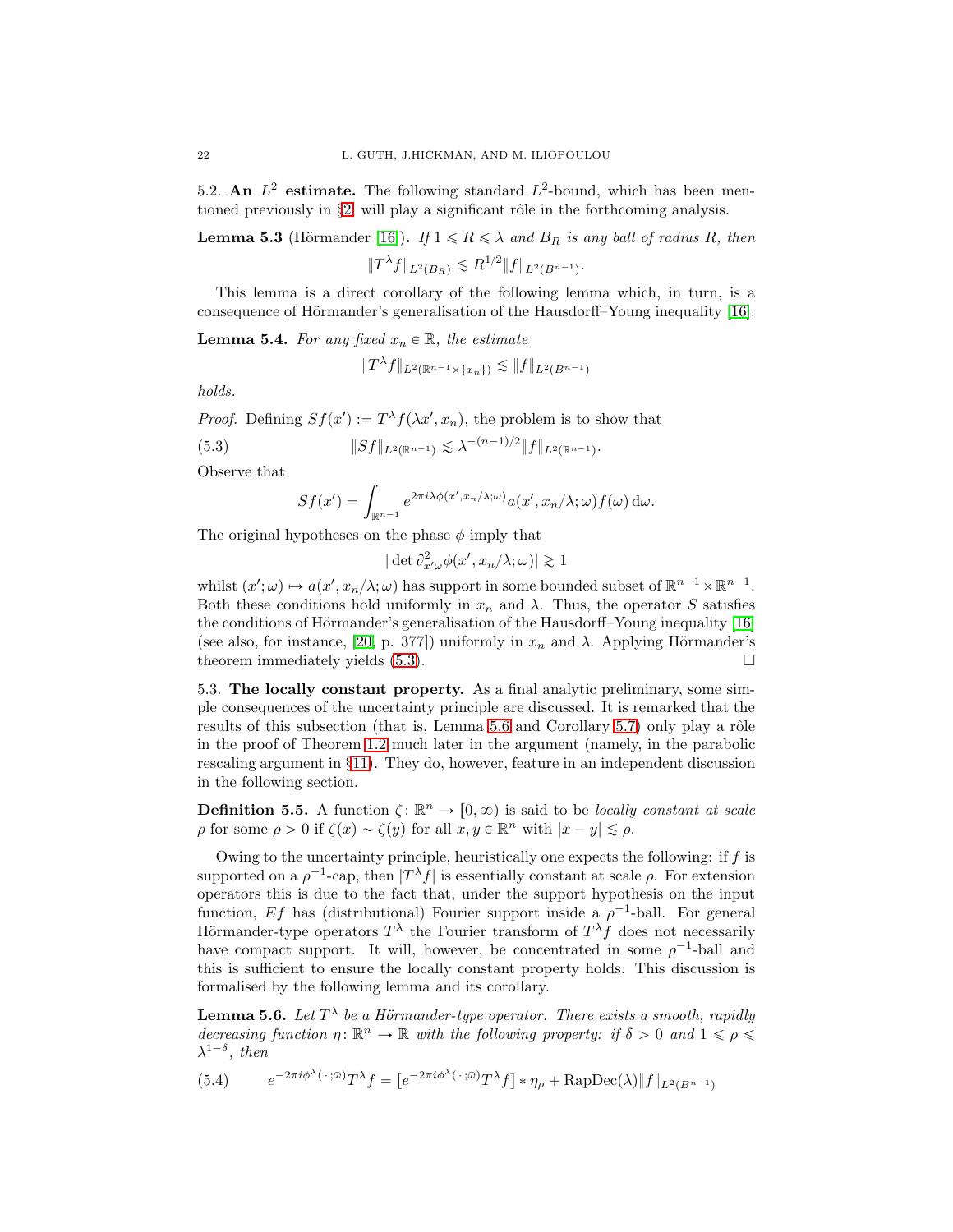holds whenever f is supported in a  $\rho^{-1}$ -ball  $B(\bar{\omega}, \rho^{-1})$  for some  $\bar{\omega} \in \Omega$ . Here  $\eta_{\rho}(x) := \rho^{-n} \eta(x/\rho).$ 

The identity (5.4) can be roughly interpreted as saying that  $e^{-2\pi i \phi^{\lambda}(x;\bar{\omega})} T^{\lambda} f(x)$  is equal to an average of itself over a  $\rho$ -ball centred at x. This is a rigorous formulation of the locally constant heuristic discussed above.

*Proof (of Lemma 5.6)*. Suppose that supp  $f \subset B(\bar{\omega}, \rho^{-1})$  where  $\bar{\omega} \in \Omega$  and observe that

(5.5) 
$$
[e^{-2\pi i\phi^{\lambda}(\cdot;\bar{\omega})}T^{\lambda}f]^{\hat{ }}(\xi) = \int_{\mathbb{R}^{n-1}} K^{\lambda}(\xi;\omega)f(\omega) d\omega
$$

where the function  $K^{\lambda}$  is given by

$$
K^{\lambda}(\xi;\omega) = \lambda^{n} \int_{\mathbb{R}^{n}} e^{-2\pi i \lambda (\langle x,\xi\rangle - \phi(x;\omega) + \phi(x;\bar{\omega}))} a(x;\omega) dx.
$$

This oscillatory integral is estimated via (non-)stationary phase, using the simple estimate

$$
|\partial_x \phi(x;\omega) - \partial_x \phi(x;\bar{\omega})| \le \rho^{-1} \quad \text{for } (x;\omega) \in X \times \Omega \text{ with } \omega \in \text{supp } f.
$$

In particular, if  $|\xi| \geqslant C\rho^{-1}$  for a suitably large constant  $C \geqslant 1$ , then repeated integration-by-parts shows that

$$
|K^{\lambda}(\xi;\omega)| \leqslant \text{RapDec}(\lambda)(1+|\xi|)^{-(n+1)}.
$$

Let  $\eta$  be a Schwartz function on  $\mathbb{R}^n$  with  $\hat{\eta}(\xi) = 1$  for all  $|\xi| < C$  for a suitable constant  $C \geq 1$  and support in  $B(0, 2C)$ . Such a function can further be chosen to be locally constant at scale 1. From the above observations it follows that the left-hand side of (5.5) can be expressed as

$$
[e^{-2\pi i\phi^{\lambda}(\cdot;\bar{\omega})}T^{\lambda}f]^{\hat{}}(\xi)\hat{\eta_{\rho}}(\xi) + \text{RapDec}(\lambda)(1+|\xi|)^{-(n+1)}\|f\|_{L^{2}(B^{n-1})}
$$

and the desired identity is now immediate.  $\Box$ 

In order to apply the locally constant property effectively in k-linear settings, it is useful to establish a variant of the above lemma involving expressions of the form  $|T^{\lambda}f|^{1/k}$ . This can be achieved by combining Lemma 5.6 together with Bernstein's inequality.

**Corollary 5.7.** Let  $T^{\lambda}$  be a Hörmander-type operator and  $1 \leq k \leq n$ . There exists a smooth, rapidly decreasing function  $\zeta: \mathbb{R}^n \to [0, \infty)$  with the following properties: 1)  $\zeta$  is locally constant at scale 1.

2) If  $\delta > 0$  and  $1 \leq \rho \leq \lambda^{1-\delta}$ , then the pointwise inequality

(5.6) 
$$
|T^{\lambda} f|^{1/k} \lesssim |T^{\lambda} f|^{1/k} * \zeta_{\rho} + \text{RapDec}(\lambda) \|f\|_{L^{2}(B^{n-1})}^{1/k}
$$

holds whenever f is supported in some  $\rho^{-1}$ -ball. Here  $\zeta_{\rho}(x) := \rho^{-n} \zeta(x/\rho)$ .

The locally constant property of  $\zeta$  implies that

$$
|T^{\lambda}f|^{1/k} * \zeta_{\rho}(x) \sim |T^{\lambda}f|^{1/k} * \zeta_{\rho}(y) \quad \text{for all } x, y \in \mathbb{R}^{n} \text{ with } |x - y| \lesssim \rho;
$$

namely,  $|T^{\lambda} f|^{1/k} * \zeta_{\rho}$  is locally constant at scale  $\rho$ . This is again consistent with uncertainty principle heuristics.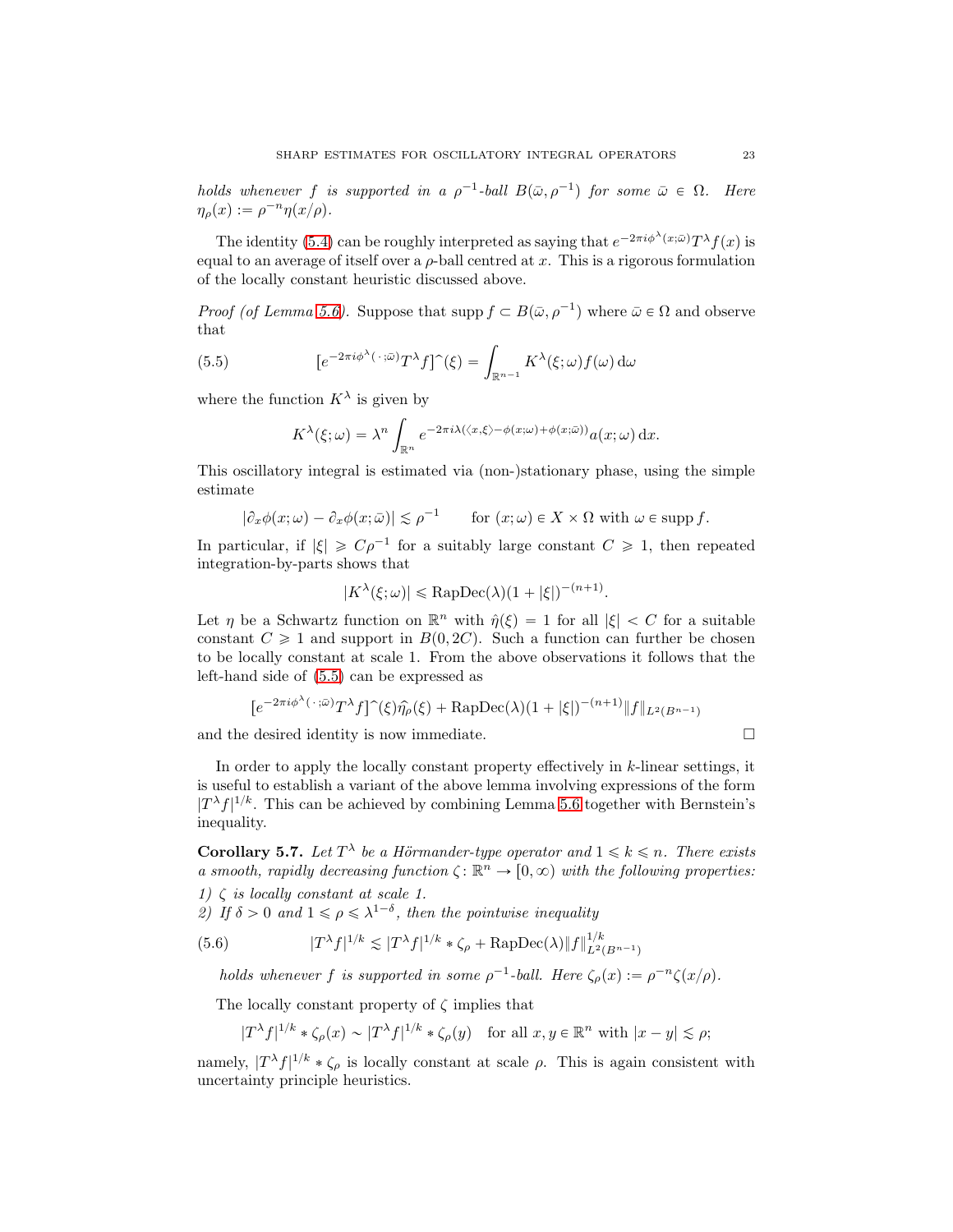Proof (of Corollary 5.7). From the proof of Lemma 5.6 it is clear that the function  $\eta$  may be chosen so that  $|\eta|^{1/k}$  admits a smooth, non-negative, rapidly decreasing majorant  $\zeta$  which is locally constant at scale 1. Iterating the formula (5.4), one deduces that

$$
|T^{\lambda}f(x)| \leqslant \big|\int_{\mathbb{R}^n} \big[e^{-2\pi i \phi(\,\cdot\,;\bar{\omega})}T^{\lambda}f\big]\ast \eta_{\rho}(x-y)\eta_{\rho}(y)\,\mathrm{d}y\big| + \mathrm{RapDec}(\lambda)\|f\|_{L^2(B^{n-1})}.
$$

Observe that the above integrand has Fourier support in a ball of radius  $O(\rho^{-1})$ . Bernstein's inequality<sup>9</sup> may therefore be applied to dominate the right-hand side by

$$
\left(\int_{\mathbb{R}^n} |[e^{-2\pi i \phi(\cdot;\bar{\omega})} T^{\lambda} f] * \eta_{\rho}(x-y)|^{1/k} \zeta_{\rho}(y) dy\right)^k + \text{RapDec}(\lambda) \|f\|_{L^2(B^{n-1})}.
$$

A final application of (5.4) allows one to replace  $\left[ e^{-2\pi i \phi(\cdot;\bar{\omega})} T^{\lambda} f \right] * \eta_{\rho}$  with  $|T^{\lambda} f|$ in this expression, concluding the proof.

#### 6. PROPERTIES OF THE  $k$ -BROAD NORMS

6.1. k-broad triangle inequality and logarithmic convexity. The functional  $f \mapsto \|T^{\lambda}f\|_{\text{BL}_{k,A}^p(U)}$  is not a norm in a literal sense, but it does exhibit some properties similar to those of  $L^p$ -norms. For instance, the map  $U \mapsto ||T^{\lambda} f||_{BL^p_{k,A}(U)}^p$ behaves similarly to a measure.

**Lemma 6.1** (Finite (sub)-additivity). Let  $U_1, U_2 \subseteq \mathbb{R}^n$  and  $U := U_1 \cup U_2$ . If  $1 \leqslant p < \infty$  and A is a non-negative integer, then

$$
\|T^{\lambda}f\|_{\mathrm{BL}_{k,A}^{p}(U)}^{p}\leqslant \|T^{\lambda}f\|_{\mathrm{BL}_{k,A}^{p}(U_{1})}^{p}+\|T^{\lambda}f\|_{\mathrm{BL}_{k,A}^{p}(U_{2})}^{p}
$$

holds for all integrable  $f: B^{n-1} \to \mathbb{C}$ .

This is an immediate consequence of the definition of the k-broad norms. A slightly less trivial observation is that  $||T^{\lambda}f||_{BL^p_{k,A}(U)}$  also satisfies weak versions of the triangle and logarithmic convexity inequalities.

**Lemma 6.2** (Triangle inequality [13]). If  $U \subseteq \mathbb{R}^n$ ,  $1 \leq p < \infty$  and  $A := A_1 + A_2$ for  $A_1, A_2$  non-negative integers, then

$$
||T^{\lambda}(f_1+f_2)||_{\mathrm{BL}_{k,A}^p(U)} \lesssim ||T^{\lambda}f_1||_{\mathrm{BL}_{k,A_1}^p(U)} + ||T^{\lambda}f_2||_{\mathrm{BL}_{k,A_2}^p(U)}
$$

holds for all integrable  $f_1, f_2 \colon B^{n-1} \to \mathbb{C}$ .

**Lemma 6.3** (Logarithmic convexity [13]). Suppose that  $U \subseteq \mathbb{R}^n$ ,  $1 \leq p, p_1, p_2 < \infty$ and  $0 \le \alpha_1, \alpha_2 \le 1$  satisfy  $\alpha_1 + \alpha_2 = 1$  and

$$
\frac{1}{p} = \frac{\alpha_1}{p_1} + \frac{\alpha_2}{p_2}.
$$

If  $A := A_1 + A_2$  for  $A_1, A_2$  non-negative integers, then

$$
\|T^{\lambda} f\|_{\mathrm{BL}_{k,A}^p(U)} \lesssim \|T^{\lambda} f_1\|_{\mathrm{BL}_{k,A_1}^{p_1}(U)}^{\alpha_1} \|T^{\lambda} f_2\|_{\mathrm{BL}_{k,A_2}^{p_2}(U)}^{\alpha_2}
$$

$$
||g||_{L^q(\mathbb{R}^n)} \lesssim r^{n(1/p-1/q)} ||g||_{L^p(\mathbb{R}^n)}.
$$

<sup>9</sup>More precisely, here the proof uses a general form of Bernstein's inequality, valid for exponents less than 1. In particular, if  $0 < p \leqslant q \leqslant \infty$  and g is an integrable function on  $\mathbb{R}^n$  satisfying  $\text{supp}\,\hat{g}\subseteq B_r$ , then

This extension follows from the classical Bernstein inequality (that is, the above estimate in the restricted range  $1 \leqslant p \leqslant q \leqslant \infty$ ) in a rather straight-forward manner.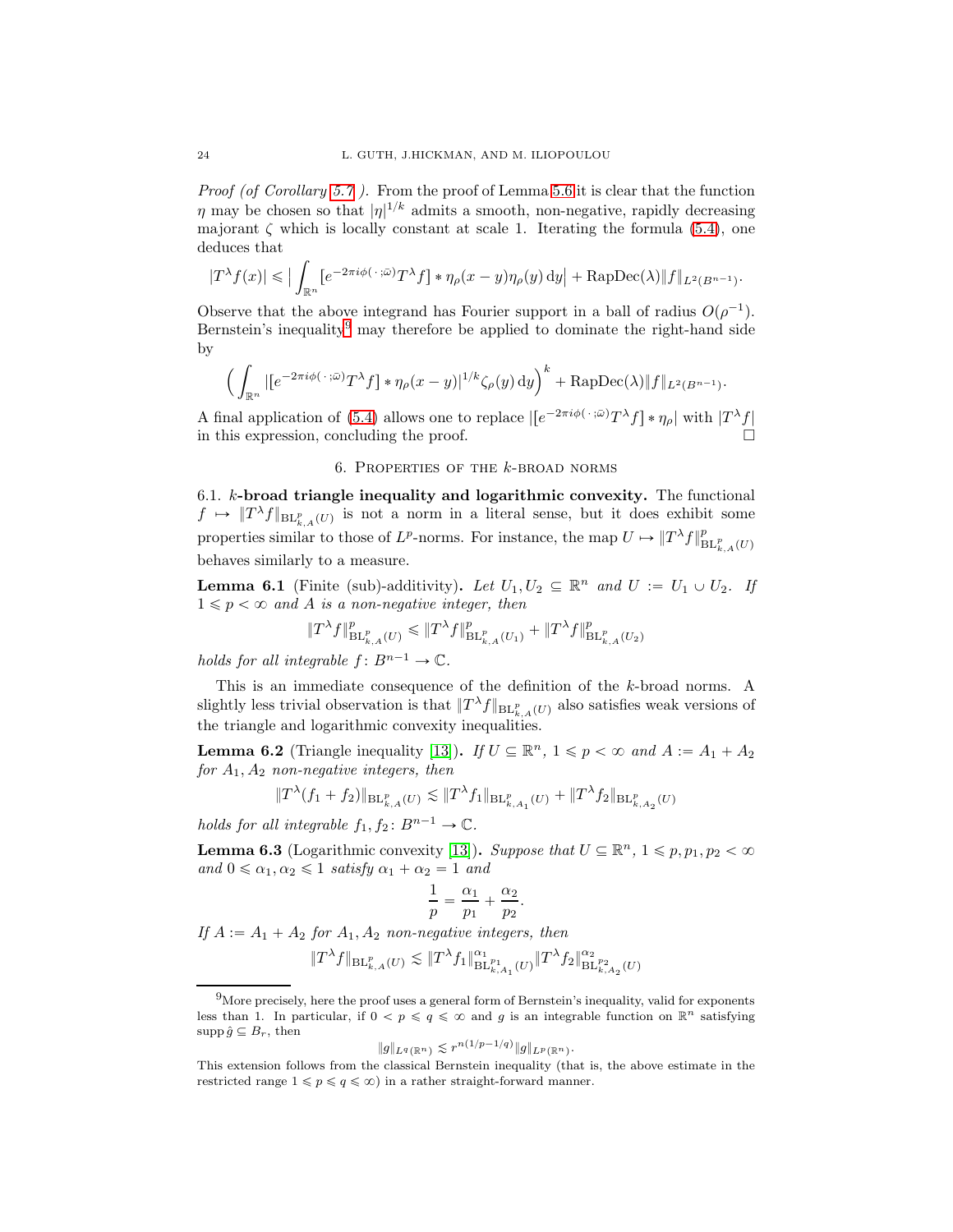holds for all integrable  $f: B^{n-1} \to \mathbb{C}$ .

These estimates are proven in the context of Fourier extension operators in [13]. The arguments are entirely elementary and readily generalise to the variable coefficient case. It is remarked that the parameter A appears in the definition of the k-broad norm to allow for these weak triangle and logarithmic convexity inequalities.

6.2. k-broad versus k-linear. A relationship between k-broad and k-linear estimates is given by the following proposition.

**Proposition 6.4.** Let  $T$  be a class of Hörmander-type operators which is closed under translation,<sup>10</sup>  $2 \leqslant p < \infty$ ,  $2 \leqslant k \leqslant n$  and  $\varepsilon > 0$ . Suppose that for all  $1 \ll R \leq \lambda$  and R-balls  $B_R$  the k-linear inequality

$$
\|\prod_{j=1}^k |T_j^{\lambda} f_j|^{1/k} \|_{L^p(B_R)} \lesssim_{\varepsilon, (\phi_j)_{j=1}^k} \nu^{-C_{\varepsilon}} R^{\varepsilon} \|f\|_{L^2(B^{n-1})}
$$

holds whenever  $(T_1^{\lambda},...,T_k^{\lambda}) \in \mathcal{T}^k$  is a v-transverse k-tuple of Hörmander-type operators. Then for all  $1 \ll R \leq \lambda$  and R-balls  $B_R$  the k-broad inequality

$$
\|T^{\lambda}f\|_{\mathrm{BL}_{k,1}^p(B_R)} \lesssim_{\varepsilon,\phi} K^{C_{\varepsilon}} R^{\varepsilon} \|f\|_{L^2(B^{n-1})}
$$

holds for any  $T^{\lambda} \in \mathcal{T}$ .

The parameter  $K$  in the above theorem is the same as that which appears in the definition of the k-broad norms; the  $C_{\varepsilon}$  denote constants, which may vary from line to line, which depend only on n and  $\varepsilon$ .

The (local version of the) Bennett–Carbery–Tao theorem [4] therefore implies a version of Theorem 1.6 which holds for all Hörmander-type operators (that is, without the positive-definite hypothesis) with a restricted range of  $p$ .

**Corollary 6.5.** Let  $T^{\lambda}$  be a Hörmander-type operator. For all  $2 \leq k \leq n$ ,  $p \geq$  $2k/(k - 1)$  and  $\varepsilon > 0$  the estimate

$$
\|T^{\lambda}f\|_{\operatorname{BL}_{k,1}^p(B_R)}\lesssim_{\varepsilon,\phi}K^{C_\varepsilon}R^\varepsilon\|f\|_{L^2(B^{n-1})}
$$

holds for all  $\lambda \geq 1$ .

For completeness the proof of Proposition 6.4 is given; the result itself will not be used in the proof of Theorem 1.2 and is included mainly for expository purposes. Thus, readers interested only in the proof of Theorem 1.2 may safely skip to the next section.

*Proof (of Proposition 6.4).* Let  $\mathcal{Z} \subset B_R$  be a maximal set of points with the property that the balls  $B(z, R/2\bar{C}K)$  for  $z \in \mathcal{Z}$  are pairwise disjoint. Here  $\bar{C} \geq 1$ is a suitable constant, chosen to meet the forthcoming requirements of the proof. Letting  $B_z := B(z, R/\overline{C}K)$  for  $z \in \mathcal{Z}$ , it follows that  $\#\mathcal{Z} \leq K^n$  and

$$
\|T^{\lambda}f\|^p_{{\rm BL}_{k,1}^p(B_R)}\leqslant \sum_{z\in\mathcal{Z}}\|T^{\lambda}f\|^p_{{\rm BL}_{k,1}^p(B_z)}.
$$

Fixing  $z \in \mathcal{Z}$  it therefore suffices to show that

$$
||T^{\lambda}f||_{\mathrm{BL}_{k,1}^p(B_z)} \lesssim_{\varepsilon} K^{C_{\varepsilon}} R^{\varepsilon} ||f||_{L^2(B^{n-1})},
$$

<sup>&</sup>lt;sup>10</sup>That is, if  $T^{\lambda} \in \mathcal{T}$  and  $a \in \mathbb{R}^n$ , then the translated operator  $T_a^{\lambda}$  defined by  $T_a^{\lambda} f(x) :=$  $T^{\lambda} f(x+a)$  also belongs to T.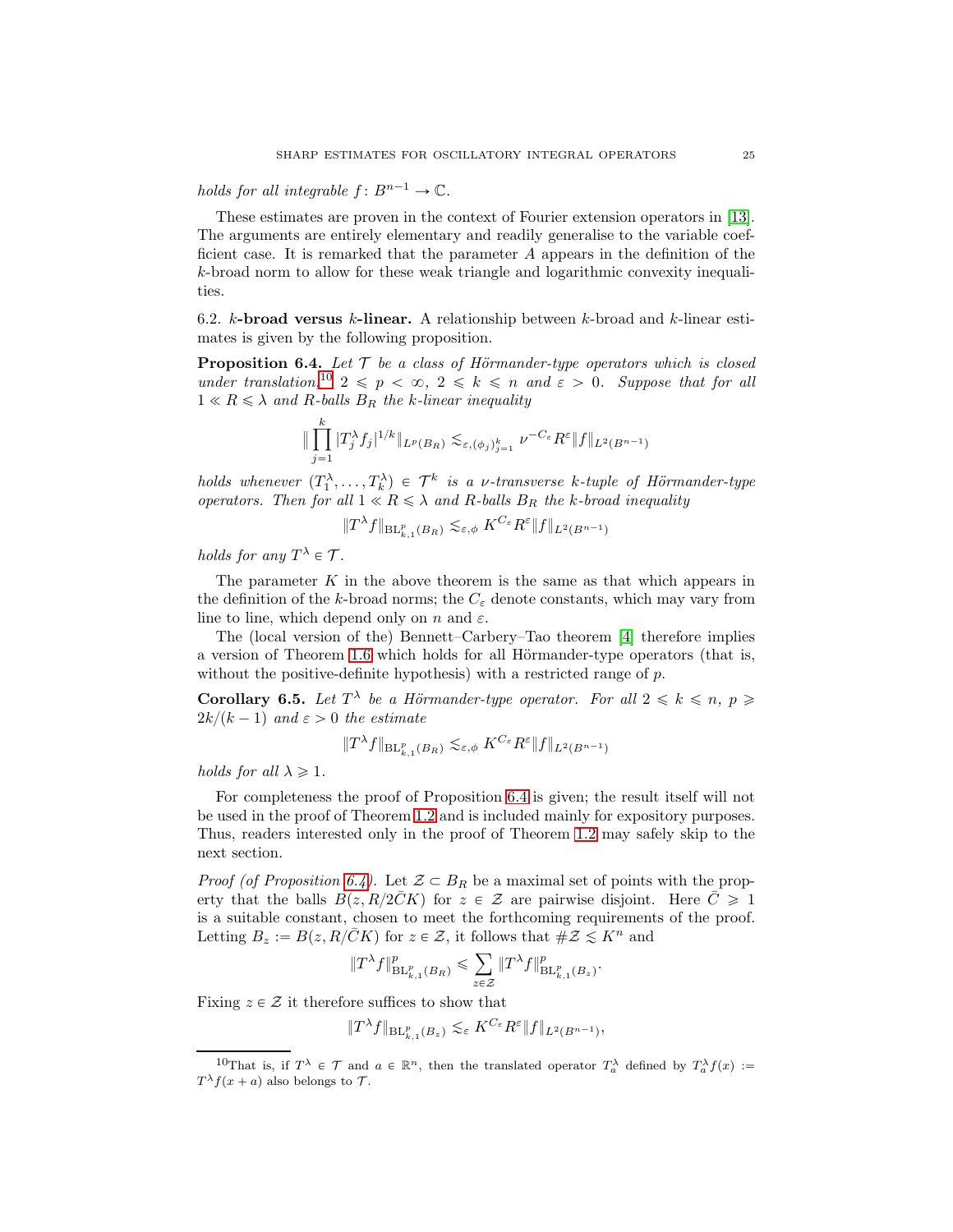since summing the contributions from each choice of  $z \in \mathcal{Z}$  only introduces an acceptable  $K<sup>n</sup>$  factor into the estimate. By introducing a bump function into the definition of the operator, one may further assume that the amplitude  $a^{\lambda}$  has xsupport in the ball concentric to  $B_z$  with twice the radius.

Fix a ball  $B_{K^2} = B(\bar{x}, K^2) \in \mathcal{B}_{K^2}$  with  $B_{K^2} \cap B_z \neq \emptyset$  and suppose that V is a  $(k-1)$ -dimensional subspace with realises the minimum in  $\mu_{T^{\lambda} f}(B_{K^2})$ . Thus, by definition, if  $\tau$  is a  $K^{-1}$ -cap for which

$$
||T^{\lambda} f_{\tau}||_{L^{p}(B_{K^2})}^p > \mu_{T^{\lambda} f}(B_{K^2}),
$$

then  $\tau \in V$ , where the inclusion symbol is used in the non-standard sense described in the introduction. Amongst all such subspaces  $V$  choose one which maximises the cardinality of the set

$$
\mathcal{T}(V):=\big\{\tau\in V:\|T^\lambda f_\tau\|^p_{L^p(B_{K^2})}\geqslant \mu_{T^\lambda f}(B_{K^2})\big\}.
$$

By definition there exists some cap  $\tau^* \notin V$  such that  $||T^{\lambda} f_{\tau^*}||_{L^p(B_{K^2})}^p = \mu_{T^{\lambda} f}(B_{K^2}).$ 

Suppose there exists a  $(k-2)$ -dimensional subspace  $W \subset \mathbb{R}^n$  such that  $\tau \in W$ for all  $\tau \in \mathcal{T}(V)$ . Then defining  $V' := \text{span} \left( W \cup \{ G^{\lambda}(\bar{x}, \omega_{\tau^*}) \} \right)$  where  $\omega_{\tau^*}$  is the centre of  $\tau^*$ , it follows that  $\tau^* \in V'$  and  $\tau \in V'$  for all  $\tau \in \mathcal{T}(V)$ . On the other hand, V' also realises the minimum in the definition in  $\mu_{T^{\lambda}f}(B_{K^2})$ : to see this it suffices to show that

(6.1) 
$$
\|T^{\lambda}f\|_{L^p(B_{K^2})}^p \leq \mu_{T^{\lambda}f}(B_{K^2}) \quad \text{for all } \tau \notin V' \text{ with } \tau \in V;
$$

if  $\tau \notin V'$ , then  $\tau \notin W$  so that  $\tau$  does not belong to  $\mathcal{T}(V)$  and so (6.1) is immediate. These observations contradict the maximality of  $V$  and, consequently, no such subspace W can exist.

By the preceding discussion, one may find a family of caps  $\tau_1^*, \ldots, \tau_{k-1}^* \in \mathcal{T}(V)$ satisfying

(6.2) 
$$
\left|\bigwedge_{j=1}^k G^{\lambda}(\bar{x}, \omega_j)\right| \gtrsim K^{-(k-1)} \text{ for all } \omega_j \in \tau_j^*, 1 \leq j \leq k.
$$

Thus,

(6.3) 
$$
\mu_{T^{\lambda}f}(B_{K^2}) \leq \prod_{j=1}^k \|T^{\lambda} f_{\tau_j^*}\|_{L^p(B_{K^2})}^{p/k}
$$

for  $\tau_k^* := \tau^*$ . To apply the hypothesised multilinear estimate one wishes to exchange the order of taking the norm and product on the right-hand side of the above expression; that is, one wishes to prove an estimate of the form

$$
\prod_{j=1}^k \|T^{\lambda} f_{\tau_j^*}\|_{L^p(B_{K^2})}^{p/k} \lesssim K^{O(1)} \|\prod_{j=1}^k |T^{\lambda} f_{\tau_j^*}|^{1/k} \|^p_{L^p(B_{K^2})}.
$$

This is achieved by exploiting the locally constant property of the  $T^{\lambda} f_{\tau}$ , as discussed in §5.3. In particular, by Corollary 5.7 and Hölder's inequality there exists a nonnegative, rapidly decreasing, locally constant function  $\zeta$  such that

(6.4) 
$$
|T^{\lambda} f_{\tau}|^{p/k} \lesssim |T^{\lambda} f_{\tau}|^{p/k} * \zeta_K + \text{RapDec}(\lambda) \|f\|_{L^2(B^{n-1})}^{1/k}
$$

holds for all  $K^{-1}$ -caps  $\tau$ . Since rapidly decaying error terms are entirely harmless, henceforth they will be suppressed in the notation. Observe that for all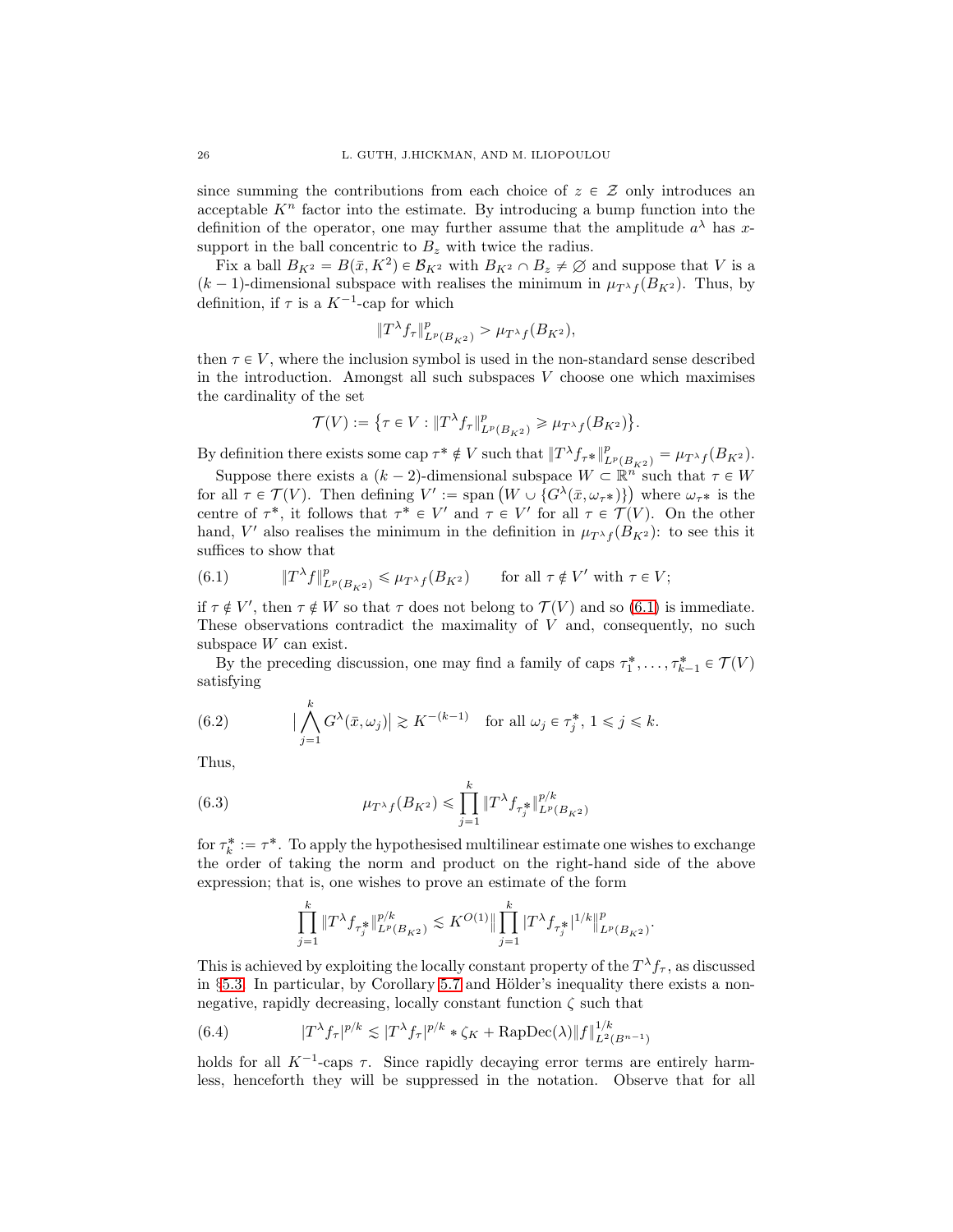$x \in B(\bar{x}, K^2)$  and  $y \in \mathbb{R}^n$  one has  $\zeta_K(x-y) \lesssim K^{O(1)}w_K(\bar{x}-y)$  where  $w_K(y) :=$  $(1+|y|/K)^{-N}$  for some choice suitable of large exponent N satisfying  $N = O(1)$ . Combining these observations with a second application of (6.4) yields

(6.5) 
$$
\|T^{\lambda} f_{\tau}\|_{L^{p}(B_{K^2})}^{p/k} \lesssim K^{O(1)} \int_{\mathbb{R}^n} |T^{\lambda} f_{\tau}|^{p/k} * \zeta_K(y) w_K(\bar{x} - y) dy.
$$

Fix  $x \in B(0, K)$  and note that the locally constant property of  $\zeta$  implies that

(6.6) 
$$
|T^{\lambda} f_{\tau}|^{p/k} * \zeta_K(y) \lesssim |T^{\lambda} f_{\tau}|^{p/k} * \zeta_K(x+y) \quad \text{for all } y \in \mathbb{R}^n.
$$

Thus, by  $(6.3)$ ,  $(6.5)$  and  $(6.6)$ , one deduces that

$$
\mu_{T^{\lambda}f}(B_{K^2}) \lesssim K^{O(1)} \int_{(\mathbb{R}^n)^k} \prod_{j=1}^k |T^{\lambda} f_{\tau_j^*}|^{p/k} * \zeta_K(x+y_j) w_K(\bar{x}-y_j) d\mathbf{y}.
$$

Taking the average of both sides of this estimate over all  $x \in B(0, K)$  and shifting the  $y_i$  variables,

$$
\mu_{T^{\lambda}f}(B_{K^2}) \lesssim K^{O(1)} \int_{(\mathbb{R}^n)^{2k}} \int_{B(\bar{x},K)} \prod_{j=1}^k |T^{\lambda} f_{\tau_j^*} \circ \sigma_{y_j,z_j}(x)|^{p/k} dx Z_K(\mathbf{y},\mathbf{z}) \mathrm{d}\mathbf{y} \mathrm{d}\mathbf{z}
$$

where  $Z_K(\mathbf{y}, \mathbf{z}) := \prod_{j=1}^k w_K(y_j) \zeta_K(z_j)$  and  $\sigma_{y_j, z_j}(x) := x + y_j - z_j$ . Since both  $w_K$  and  $\zeta_K$  decay (at least) as rapidly as  $|y|^{-N}$  away from  $B(0, K)$ , one may restrict the integral in **y** and **z** from the whole space  $(\mathbb{R}^n)^{2k}$  to the bounded region  $B(0, \lambda/\bar{C}K)^{2k}$  at the expense of an additional harmless error term.

Given a  $K^{-1}$ -cap  $\tau$ , let  $T_{\tau}^{\lambda}$  be a Hörmander-type operator given by replacing the amplitude  $a^{\lambda}$  in the definition of  $T^{\lambda}$  with some amplitude  $a_{\tau}^{\lambda}$  which has  $\omega$ -support in a  $2K^{-1}$ -cap concentric to  $\tau$  and which satisfies  $T_{\tau}^{\lambda} f_{\tau} = T^{\lambda} f_{\tau}$ . One now wishes to bound

(6.7) 
$$
\int\limits_{B(0,\lambda/\bar{C}K)^{2k}} \int\limits_{B(\bar{x},K)} \prod_{j=1}^k |T^{\lambda}_{\tau_j^*} f_{\tau_j^*} \circ \sigma_{y_j,z_j}(x)|^{p/k} dx Z_K(\mathbf{y},\mathbf{z}) \, \mathrm{d}\mathbf{y} \mathrm{d}\mathbf{z}
$$

For the purposes of this proof a k-tuple  $(\tau_1, \ldots, \tau_k)$  of  $K^{-1}$ -caps is said to be *transverse* if  $(T^{\lambda}_{\tau_1},...,T^{\lambda}_{\tau_k})$  is a  $cK^{-(k-1)}$ -transverse k-tuple of Hörmander-type operators, for a suitable choice of small constant  $c > 0$ . If the constant  $\overline{C}$  from the original decomposition is sufficiently large, then using the estimate

$$
|G^{\lambda}(\bar{x}, \omega) - G^{\lambda}(x, \omega)| \lesssim \frac{|\bar{x} - x|}{\lambda} \lesssim \bar{C}^{-1} K^{-1} \quad \text{for } (x, \omega) \in \text{supp } a,
$$

it is clear that, in addition to (6.2), one may assume that  $(\tau_1^*, \ldots, \tau_k^*)$  is transverse. The expression (6.7) is therefore dominated by

$$
\sum_{(\tau_j)_{j=1}^k \text{trans.}} \int\limits_{B(0,\lambda/\bar{C}K)^{2k}} \int\limits_{B(\bar{x},K)} \prod_{j=1}^k |T_{\tau_j}^{\lambda} f_{\tau_j} \circ \sigma_{y_j,z_j}(x)|^{p/k} \,\mathrm{d} x Z_K(\mathbf{y},\mathbf{z}) \,\mathrm{d} \mathbf{y} \,\mathrm{d} \mathbf{z},
$$

where the sum is over all choices of transverse k-tuples of caps. Summing both sides of this inequality over all  $B(\bar{x}, K^2) \in \mathcal{B}_{K^2}$  with  $B(\bar{x}, K^2) \cap B_z \neq \emptyset$ , it suffices to show that

$$
\int_{\mathbb{R}^n} \prod_{j=1}^k |T^{\lambda}_{\tau_j} f_{\tau_j} \circ \sigma_{y_j, z_j}(x)|^{p/k} dx \lesssim R^{\varepsilon} \|f\|_{L^2(B^{n-1})}^p
$$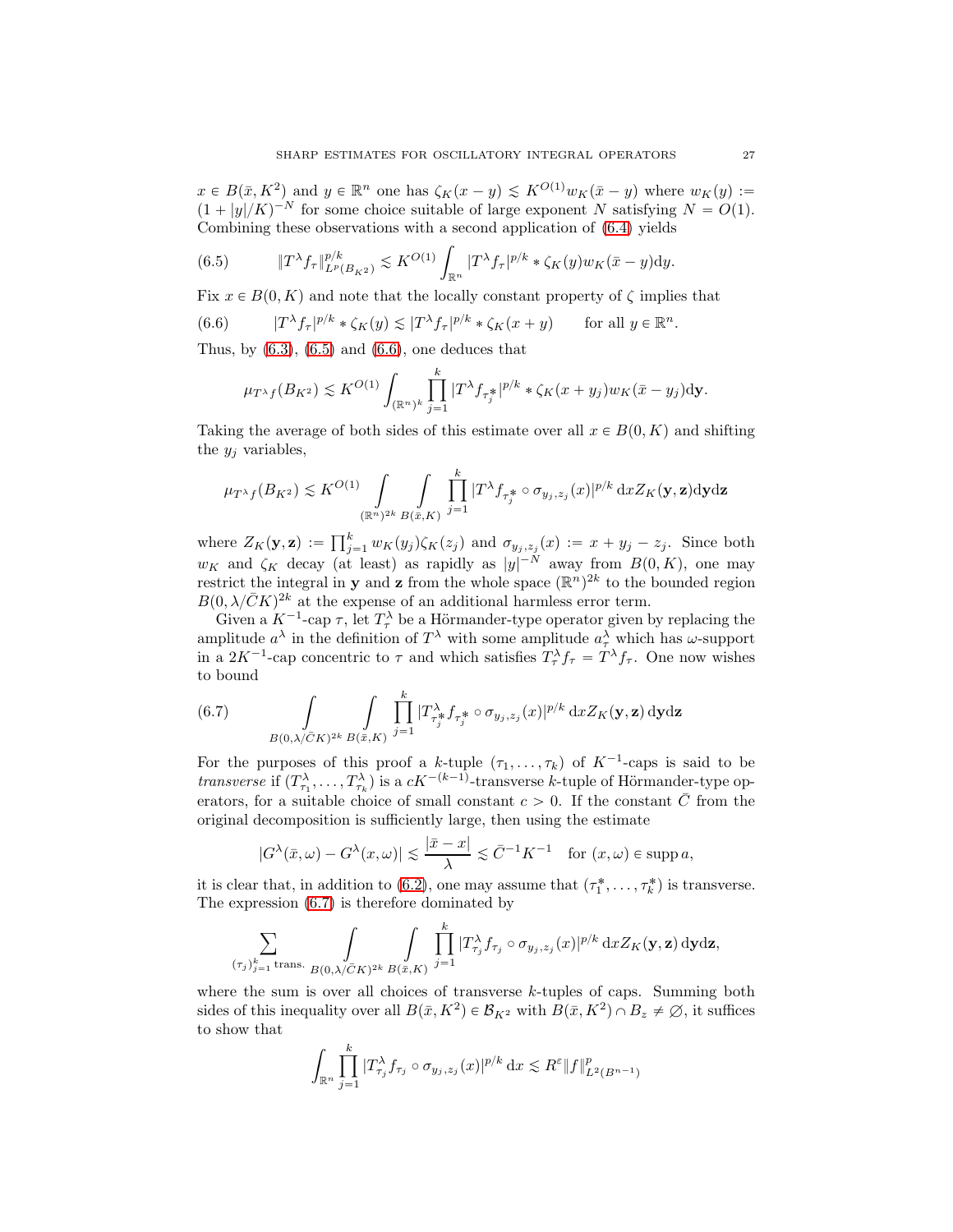for any choice of  $K^{-(k-1)}$ -transverse tuple  $(\tau_1, \ldots, \tau_k)$  and any  $\mathbf{y}, \mathbf{z} \in B(0, \lambda/\bar{C}K)^k$ . However, defining  $T_j^{\lambda} f(x) := T_{\tau_j}^{\lambda} f \circ \sigma_{y_j, z_j}(x)$  and again choosing  $\bar{C}$  to be sufficiently large, this estimate is an immediate consequence of the hypothesised multilinear estimate.

#### $\Box$

#### 7. Algebraic preliminaries

7.1. **Basic definitions and results.** Let  $0 \leq m \leq n$  and consider a collection of real polynomials  $P_j \in \mathbb{R}[X_1, \ldots, X_n], 1 \leq j \leq n-m$ . Let  $Z(P_1, \ldots, P_{n-m})$  denote their zero locus; that is,

$$
Z(P_1, ..., P_{n-m}) := \{ x \in \mathbb{R}^n : P_j(x) = 0 \text{ for } 1 \leq j \leq n - m \}.
$$

A set of the above form is referred to as a variety and the maximum degree of  $Z(P_1, \ldots, P_{n-m})$  is defined to be the number

$$
\overline{\deg}\,Z(P_1,\ldots,P_{n-m}) := \max_{1 \leq j \leq n-m} \deg P_j.
$$

Throughout this article it will be convenient to work with varieties which satisfy the additional property that the  $n \times (n-m)$  matrix  $(\nabla P_1(z) \dots \nabla P_{n-m}(z))$  has full rank whenever  $z \in Z(P_1, \ldots, P_{n-m})$ . In this case  $Z(P_1, \ldots, P_{n-m})$  is said to be a transverse complete intersection. Clearly any transverse complete intersection is a smooth *m*-dimensional submanifold of  $\mathbb{R}^n$ .

For 0-dimensional transverse complete intersections the following well-known variant of the classical Bézout theorem holds (see, for instance,  $[10]$ ).

**Theorem 7.1** (Bézout's theorem). Suppose  $Z = Z(P_1, \ldots, P_n)$  is a transverse complete intersection. Then Z is finite and  $#Z \leq \prod_{j=1}^n \deg P_j$ .

A key tool in the present analysis of Hörmander-type operators is the following polynomial partitioning result, which is a variant of the polynomial partitioning theorem introduced in [15] and is based on the classical polynomial ham sandwich theorem of Stone and Tukey [21].

**Theorem 7.2** (Polynomial partitioning [13]). Suppose  $W \in L^1(\mathbb{R}^n)$  is non-negative. For any degree  $D \in \mathbb{N}$  there is a polynomial P of degree  $\deg P \le D$  such that the following hold.

i) The set  $Z(P)$  is a finite union of  $\sim \log D$  transverse complete intersections.

ii) If  $\{O_i\}_{i\in\mathcal{I}}$  denotes the set of connected components of  $\mathbb{R}^n\backslash Z(P)$ , then  $\#\mathcal{I}\lesssim D^n$ and

$$
\int_{O_i} W \sim D^{-n} \int_{\mathbb{R}^n} W \qquad \text{for all } i \in \mathcal{I}.
$$

The connected components  $O_i$  of the set  $\mathbb{R}^n \backslash Z(P)$  are referred to as cells. It is remarked that in [13] a stronger version of the above theorem is stated and proved, which provides further structural information about the polynomial P (in particular, the full result is stable under certain small perturbations of  $P$ ). Whilst the methods of this article will require this strengthened version of Theorem 7.2, the full statement of the result is not reproduced here (it is only needed to address certain technical aspects of the analysis).

It was observed in recent work of the first author [14, 13] that polynomial partitioning is a useful tool for studying oscillatory integral operators. Roughly speaking, Theorem 7.2 can be used to effectively reduce the problem to situations where the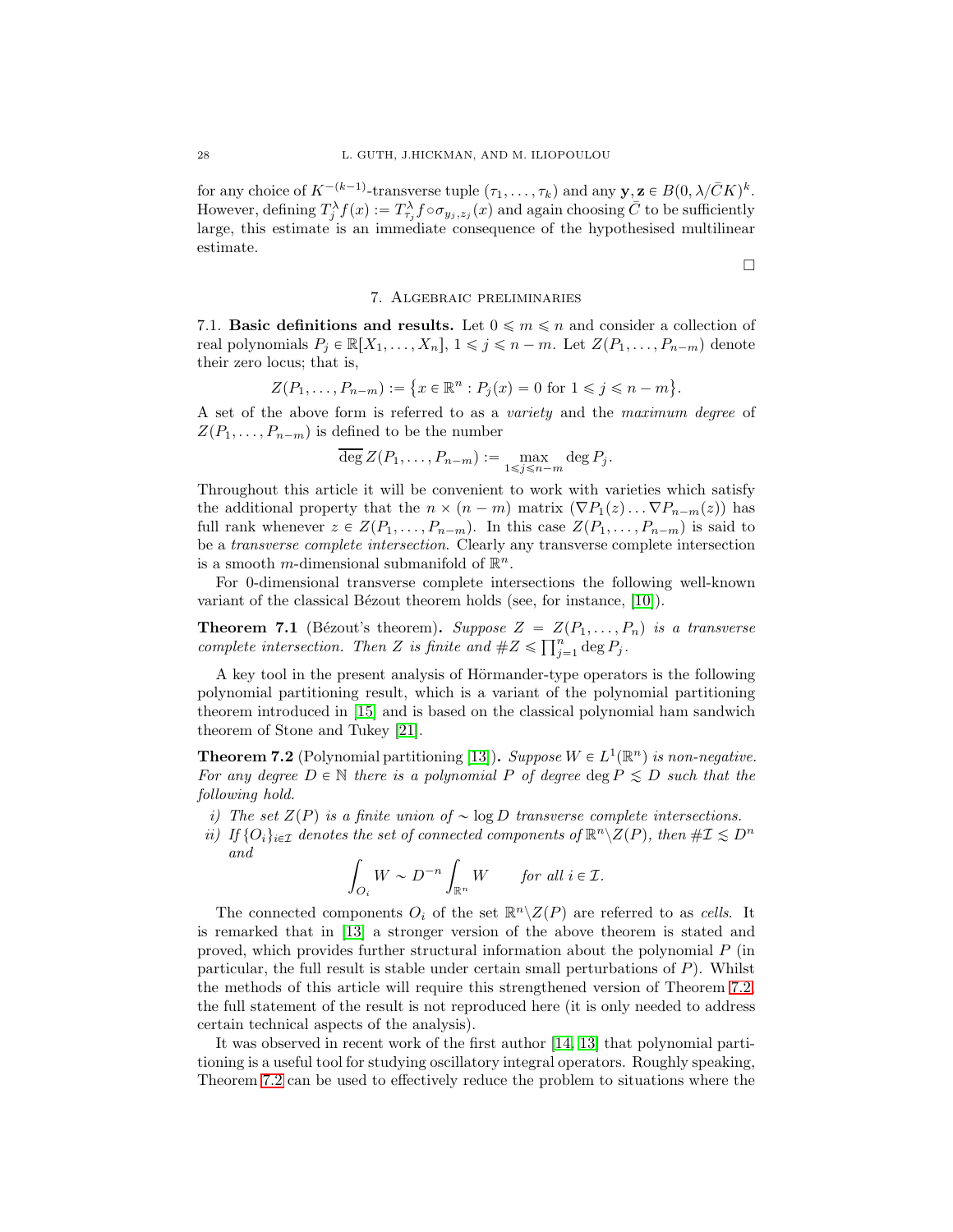mass of  $T^{\lambda}f$  is concentrated in the neighbourhood of some low-degree algebraic variety; note that this is precisely the setup in the sharp examples discussed in §2.

7.2. Polynomial approximation. Recall that the operators  $T^{\lambda}$  are defined with respect to data belonging to the  $C^{\infty}$  category. In order to apply algebraic methods to the problem, one must approximate certain  $C^{\infty}$  objects by polynomials. This applies, in particular, to the core curves  $\Gamma^{\lambda}_{\theta,\nu}$  which appear in the definition of the wave packets in §5. Similar issues were addressed in [8, 27] via a Jackson-type approximation theorem (see, for instance, [1]); for the present purpose an entirely elementary Taylor approximation argument is all that is required.

Let  $\varepsilon > 0$  be a small parameter and define  $N = N_{\varepsilon} := [1/2\varepsilon] \in \mathbb{N}$ . Suppose that  $\Gamma: (-1, 1) \to \mathbb{R}^n$  is a smooth curve satisfying

$$
\|\Gamma\|_{C^{N+1}(-1,1)} := \max_{1 \le k \le N+1} \sup_{|t| < 1} |\Gamma^{(k)}(t)| \lesssim 1;
$$

by the reductions made in §4, the curves  $\Gamma_{\theta,v}$  from §5 satisfy this condition. Let  $[\Gamma]_{\varepsilon} \colon \mathbb{R} \to \mathbb{R}^n$  denote the polynomial curve given by the degree N Taylor approximation of  $\Gamma$  around 0. Observe that

$$
\|\Gamma\_{varepsilon}\|_{C^{\infty}(-2,2)} \leqslant e^2 \|\Gamma\|_{C^N(-1,1)} \lesssim 1.
$$

Given  $\lambda \gg 1$ , noting that  $\lambda^{-\varepsilon N} \leq \lambda^{-1/2}$ , Taylor's theorem yields

$$
|\Gamma^{(i)}(t) - [\Gamma]_{\varepsilon}^{(i)}(t)| \lesssim_{\varepsilon} \lambda^{-1/2} |t|^{1-i} \quad \text{for all } |t| \lesssim_{\varepsilon} \lambda^{-\varepsilon} \text{ and } i = 0, 1.
$$

Letting  $\Gamma^{\lambda}$ :  $(-\lambda, \lambda) \to \mathbb{R}^{n}$  denote the rescaled curve  $\Gamma^{\lambda}(t) := \lambda \Gamma(t/\lambda)$ , the above inequalities trivially imply that

(7.1) 
$$
\|[\Gamma^{\lambda}]_{\varepsilon}'\|_{C^{\infty}(-2\lambda,2\lambda)} \lesssim 1 \quad \text{and} \quad \|[\Gamma^{\lambda}]_{\varepsilon}''\|_{C^{\infty}(-2\lambda,2\lambda)} \lesssim \lambda^{-1}
$$

and

$$
(7.2) \quad |(\Gamma^{\lambda})^{(i)}(t) - ([\Gamma^{\lambda}]_{\varepsilon})^{(i)}(t)| \lesssim_{\varepsilon} \lambda^{-1/2} |t|^{1-i} \quad \text{for all } |t| \lesssim_{\varepsilon} \lambda^{1-\varepsilon} \text{ and } i = 0, 1.
$$

Combining the  $i = 1$  case of the above estimate with the elementary inequality

$$
|x \wedge y| \leqslant |x||y|\left|\frac{x}{|x|} - \frac{y}{|y|}\right| \leqslant 2\min\{|x|, |y|\}|x - y| \quad \text{for all } x, y \in \mathbb{R}^n \setminus \{0\},
$$

one observes that the tangent spaces to the curves  $\Gamma^{\lambda}$  and  $[\Gamma^{\lambda}]_{\varepsilon}$  have a small angular separation; more precisely,

(7.3) 
$$
\measuredangle (T_{\Gamma^\lambda(t)} \Gamma^\lambda, T_{[\Gamma^\lambda]_\varepsilon(t)} [\Gamma^\lambda]_\varepsilon) \lesssim_{\varepsilon} \lambda^{-1/2} \quad \text{for all } |t| \lesssim_{\varepsilon} \lambda^{1-\varepsilon}.
$$

7.3. Transverse interactions between curved tubes and varieties. Let  $Z =$  $Z(P_1, \ldots, P_{n-m})$  be a transverse complete intersection and fix a polynomial curve  $\Gamma: \mathbb{R} \to \mathbb{R}^n$ . The purpose of this subsection is to study transverse interactions between  $\Gamma$  and an r-neighbourhood of  $Z$ ; that is, roughly speaking, one wishes to understand the set of points at which the curve  $\Gamma$  enters  $\mathcal{N}_r Z$  at a large angle. More precisely, given  $\alpha$ ,  $r > 0$  the problem is to estimate the size of the set

$$
Z_{>\alpha,r,\Gamma} := \{ z \in Z : \exists x \in \Gamma \text{ with } |x - z| < r \text{ and } \measuredangle(T_z Z, T_x \Gamma) > \alpha \}.
$$

It will be convenient to assume that  $\Gamma$  is a *polynomial graph*, by which it is meant that the curve can be rotated so that it is given by  $\Gamma(t) = (\gamma(t), t)$  for some polynomial mapping  $\gamma: \mathbb{R} \to \mathbb{R}^{n-1}$ .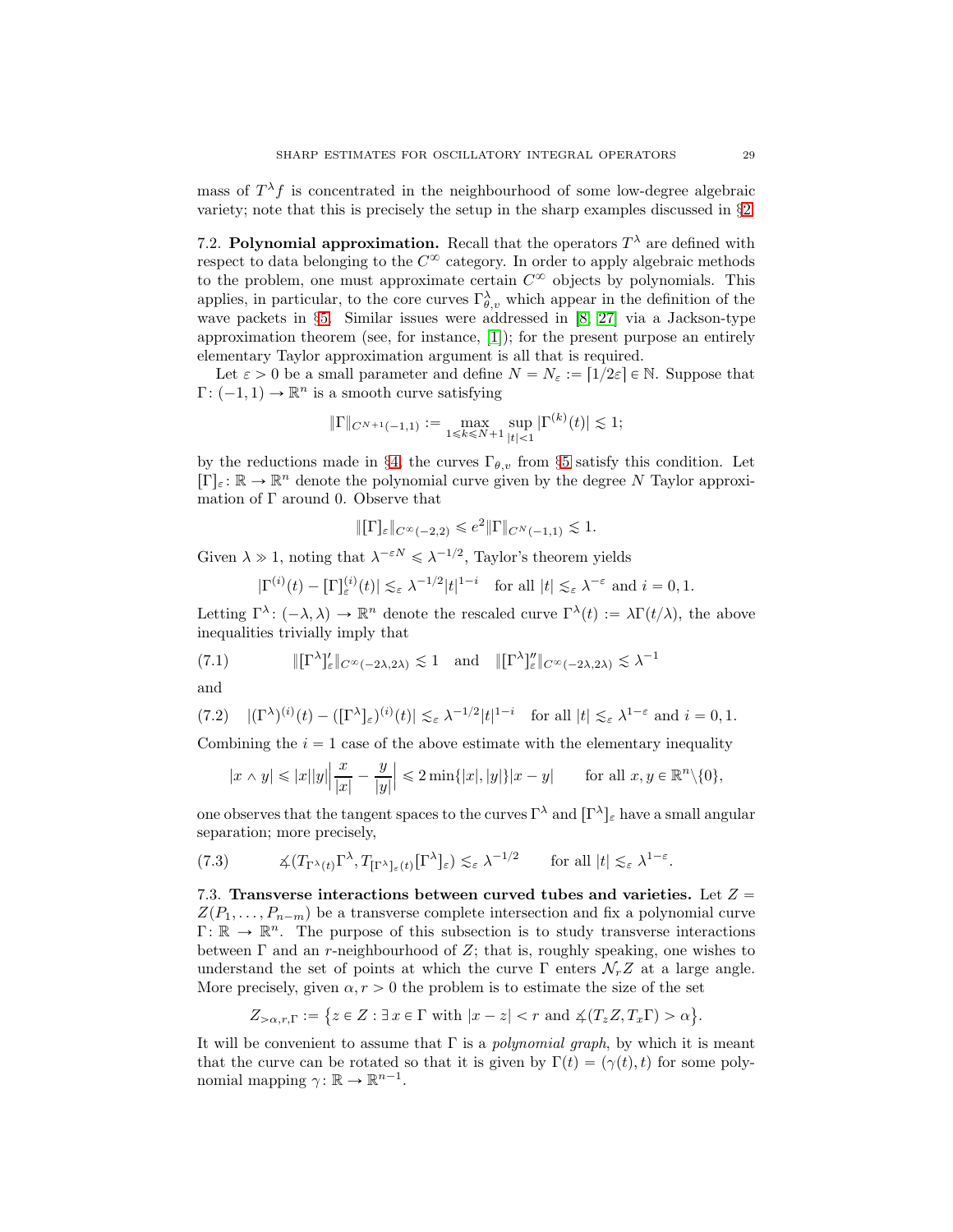**Lemma 7.3.** Let  $n \ge 2$ ,  $1 \le m \le n$  and  $Z = Z(P_1, \ldots, P_{n-m}) \subseteq \mathbb{R}^n$  be a transverse complete intersection. Suppose  $\Gamma: \mathbb{R} \to \mathbb{R}^n$  is a polynomial graph satisfying

(7.4) 
$$
\|\Gamma'\|_{L^{\infty}(-2\lambda,2\lambda)} \lesssim 1 \quad \text{and} \quad \|\Gamma''\|_{L^{\infty}(-2\lambda,2\lambda)} \leq \delta
$$

for some  $\lambda, \delta > 0$ . There exists a dimensional constant  $\overline{C} > 0$  such that for all  $\alpha > 0$  and  $0 < r < \lambda$  satisfying  $\alpha \geq \bar{C}$  or the set  $Z_{\alpha,r,\Gamma} \cap B(0,\lambda)$  is contained in a union of  $O((\overline{\deg} Z \cdot \deg \Gamma)^n)$  balls of radius  $r/\alpha$ .

The case of interest is given by taking  $\Gamma := [\Gamma_{\theta,v}^{\lambda}]_{\varepsilon}$  to be the polynomial approximant of the curve  $\Gamma_{\theta,v}^{\lambda}$  introduced in the previous subsection. Here  $\deg \Gamma \lesssim_{\varepsilon} 1$  and, by (7.1), the condition (7.4) holds with  $\delta \sim_{\varepsilon} 1/\lambda$ ; thus, Lemma 7.3 implies that for  $\alpha > 0$  and  $0 < r < \lambda$  satisfying  $\alpha \gtrsim r/\lambda$ , the set  $Z_{>\alpha,r,\Gamma} \cap B(0,\lambda)$  is contained in a union of  $O_{\varepsilon}((\overline{\deg} Z)^n)$  balls of radius  $r/\alpha$ .

Using Bézout's theorem (that is, Theorem 7.1), Lemma 7.3 was established in the case where  $\Gamma$  is a line by the first author in [Lemma 5.7] [13]. If  $\Gamma = \ell$  is a line, then the condition (7.4) holds for any  $\lambda > 0$  and any  $\delta > 0$  and therefore the lemma implies that for any  $\alpha, r > 0$  the set  $Z_{\alpha,r,\ell}$  is contained in a union of  $O((\overline{\deg} Z)^n)$  balls of radius  $r/\alpha$ . The result for general curves  $\Gamma$  is, in fact, a rather straight-forward consequence of the special case of lines.

Proof (of Lemma 7.3). Since the problem is rotationally invariant, one may assume that  $\Gamma(t) = (\gamma(t), t)$  where  $\gamma: \mathbb{R} \to \mathbb{R}^{n-1}$  is a polynomial mapping.

The function  $\Upsilon \colon \mathbb{R}^n \to \mathbb{R}^n$  given by  $\Upsilon(x', x_n) := (x' - \gamma(x_n), x_n)$  is clearly a diffeomorphism which maps bijectively between  $\Gamma$  and the vertical line  $\ell = \text{span}\{e_n\}$ . Furthermore, it easily follows that the image set

$$
\tilde{Z} := \Upsilon(Z(P_1, \ldots, P_{n-m})) = Z(P_1 \circ \Upsilon^{-1}, \ldots, P_{n-m} \circ \Upsilon^{-1})
$$

is a transverse complete intersection of maximum degree  $\overline{\deg \mathcal{Z}} \leq \overline{\deg \mathcal{Z}} \cdot \deg \Gamma$ .

Let  $\lambda, \alpha, r$  satisfy the hypotheses of the lemma for some suitably large dimensional constant  $\overline{C}\geqslant 1$ . The key observation is as follows.

**Claim.** There exist dimensional constants  $0 < c \leq 1$  and  $C \geq 1$  such that

$$
Z_{>\alpha,r,\Gamma}\cap\left(\mathbb{R}^{n-1}\times(-\lambda,\lambda)\right)\subseteq\Upsilon^{-1}\big(\tilde{Z}_{>\alpha,Cr,\ell}\big).
$$

Once this claim is verified, Lemma 7.3 easily follows. Indeed, one may apply the special case of Lemma 7.3 for lines (which, as previously remarked, is proved in [Lemma 5.7] [13]) to conclude that  $\tilde{Z}_{>ca,Cr,\ell}$  is contained in a union of  $O((\overline{\deg} Z \cdot$  $(\deg \Gamma)^n$  balls of radius  $r/\alpha$ . On the other hand, as a consequence of the first hypothesis in (7.4),

(7.5) 
$$
|\Upsilon(x) - \Upsilon(x')| \sim |x - x'| \quad \text{for all } x, x' \in \mathbb{R}^{n-1} \times (-\lambda, \lambda).
$$

Combining these observations, it follows that the set  $Z_{\geq \alpha,r,\Gamma} \cap B(0,\lambda)$  can be covered by  $O((\overline{\deg} Z \cdot \deg \Gamma)^n)$  balls of radius  $r/\alpha$ , as required.

Turning to the proof of the claim, let  $z \in Z_{\geq \alpha,r,\Gamma} \cap B(0,\lambda)$  and note that there exists some  $x = \Gamma(x_n) \in \Gamma$  with  $|x - z| < r$  and  $\angle(T_z Z, T_x \Gamma) > \alpha$ . Defining  $\tilde{z} := \Upsilon(z) \in Z$  and  $\tilde{x} := \Upsilon(x) \in \ell$ , it follows from (7.5) that  $|\tilde{x} - \tilde{z}| \leq r$ . Thus, the problem is reduced to showing that  $\measuredangle(T_{\tilde{z}}\tilde{Z}, e_n) = \measuredangle(T_{\tilde{z}}\tilde{Z}, T_{\tilde{x}}\ell) \gtrsim \alpha$ .

Observe that, provided  $\overline{C}$  is sufficiently large depending only on n,

(7.6) 
$$
\measuredangle(T_z Z, T_{\Gamma(z_n)} \Gamma) > \alpha/2.
$$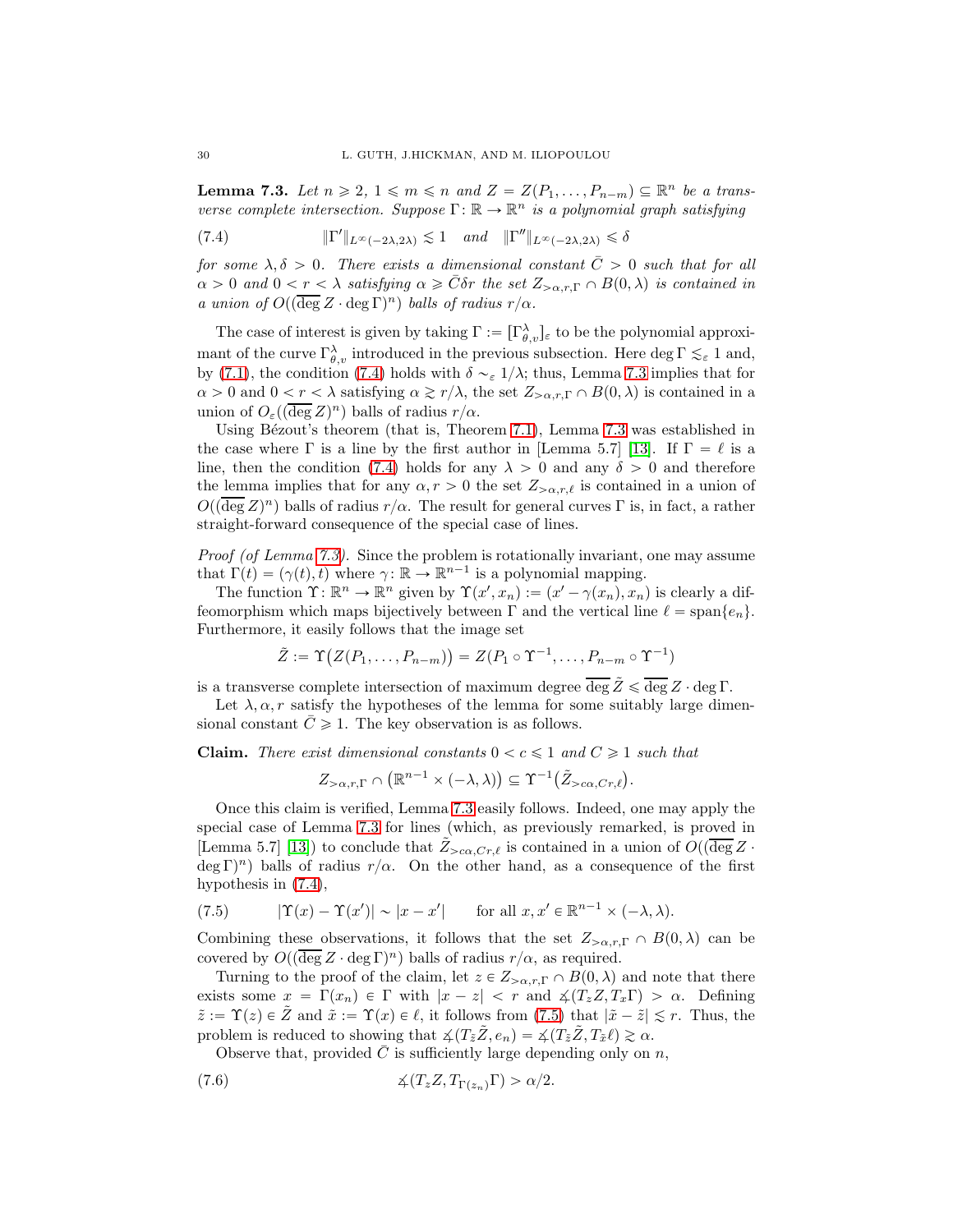Indeed,  $|z_n| < \lambda$  and  $|x_n| < \lambda + r < 2\lambda$  and so, by the second condition in (7.4),

$$
|\Gamma'(x_n) - \Gamma'(z_n)| \le \delta |x_n - z_n| < \delta r < \bar{C}^{-1} \alpha.
$$

Thus, if C is appropriately chosen, then  $\measuredangle(T_{\Gamma(x_n)}\Gamma, T_{\Gamma(z_n)}\Gamma) < \alpha/2$ , which immediately yields (7.6).

Combining the observations of the previous paragraphs, the claim follows provided one can show that  $\measuredangle(T_z\tilde{Z}, e_n) \sim \measuredangle(T_zZ, T_{\Gamma(z_n)}\Gamma)$ . Let  $\eta$  be a smooth curve in Z containing z and define  $\tilde{\eta} := \Upsilon(\eta)$ ; thus,  $\tilde{\eta}$  is a smooth curve in  $\tilde{Z}$  containing  $\tilde{z}$ . The problem is now reduced to proving that

(7.7) 
$$
\measuredangle(Tz\tilde{\eta},e_n) \sim \measuredangle(Tz\eta,T_{\Gamma(z_n)}\Gamma).
$$

If  $T_z \eta$  lies in the hyperplane  $e_n^{\perp}$  orthogonal to  $e_n$ , then the above estimate easily follows. Indeed, the tangent space  $T_{\Gamma(z_n)}\Gamma$  is spanned by  $\Gamma'(z_n) = (\gamma'(z_n), 1)$  and therefore, by (7.4), one has  $\measuredangle(T_z\eta, T_{\Gamma(z_n)}\Gamma) \sim 1$ . On the other hand, it is clear from the definition of  $\Upsilon$  that  $T_{\tilde{z}}\tilde{\eta}$  also lies in  $e_n^{\perp}$  and so  $\measuredangle(T_{\tilde{z}}\tilde{\eta}, e_n) = \pi/2$ . Thus, (7.7) holds in this case.

If  $T_z \eta$  does not lie in the hyperplane  $e_n^{\perp}$ , then  $\eta$  can be locally parametrised as a graph over the  $x_n$ -variable. By an abuse of notation, let  $\eta$  denote this graph parametrisation and  $\tilde{\eta} := \Upsilon \circ \eta$  so that  $\eta(z_n) = z$  and  $\tilde{\eta}(z_n) = \tilde{z}$ . One may easily verify that  $|\tilde{\eta}'(z_n) \wedge e_n| = |\eta'(z_n) \wedge \Gamma'(z_n)|$  and so

$$
\sin \angle (T_{\tilde{z}}\tilde{\eta},e_n)|\tilde{\eta}'(z_n)| = \sin \angle (T_z\eta,T_{\Gamma(z_n)}\Gamma)|\eta'(z_n)||\Gamma'(z_n)|.
$$

By the first hypothesis in (7.4), one has  $|\tilde{\eta}'(z_n)| \sim |\eta'(z_n)|$  and  $|\Gamma'(z_n)| \sim 1$ , and  $(7.7)$  follows.

#### 8. Transverse equidistribution estimates

8.1. Tangential wave packets and transverse equidistribution. In this section the theory of transverse equidistribution estimates, as introduced in [13], is extended to the variable coefficient setting. This is a key step in the proof of Theorem 1.6 and here the positive-definite hypothesis  $H2^+$ ) plays a crucial rôle in the argument.

The first step is to give a precise definition of what it means for a wave packet to be 'tangential' to a transverse complete intersection Z. Throughout this section let  $T^{\lambda}$  be a Hormander-type operator with reduced phase  $\phi$  and for some  $R \ll \lambda$  define the tubes  $T_{\theta,v}$  as in §5. Furthermore, let  $\delta_m$  denote a small parameter satisfying  $0 < \delta \ll \delta_m \ll 1$  (here  $\delta$  is the same parameter as that which appears in the definition of the wave packets).

**Definition 8.1.** Suppose  $Z = Z(P_1, \ldots, P_{n-m})$  is a transverse complete intersection. A tube  $T_{\theta, v}$  is  $R^{-1/2+\delta_m}$ -tangent to Z in  $B(0, R)$  if

$$
(8.1) \t\t T_{\theta,v} \subseteq N_{R^{1/2+\delta_m}}(Z)
$$

and

(8.2) 
$$
\measuredangle(G^{\lambda}(x;\omega_{\theta}),T_z Z) \leq \bar{c}_{\text{tang}} R^{-1/2+\delta_m}
$$

for any  $x \in T_{\theta, v}$  and  $z \in Z \cap B(0, 2R)$  with  $|x - z| \leq \bar{C}_{\text{tang}} R^{1/2 + \delta_m}$ .

Here  $\bar{c}_{\text{tang}} > 0$  (respectively,  $\bar{C}_{\text{tang}} \geq 1$ ) is a dimensional constant, chosen to be sufficiently small (respectively, large) for the purposes of the following arguments.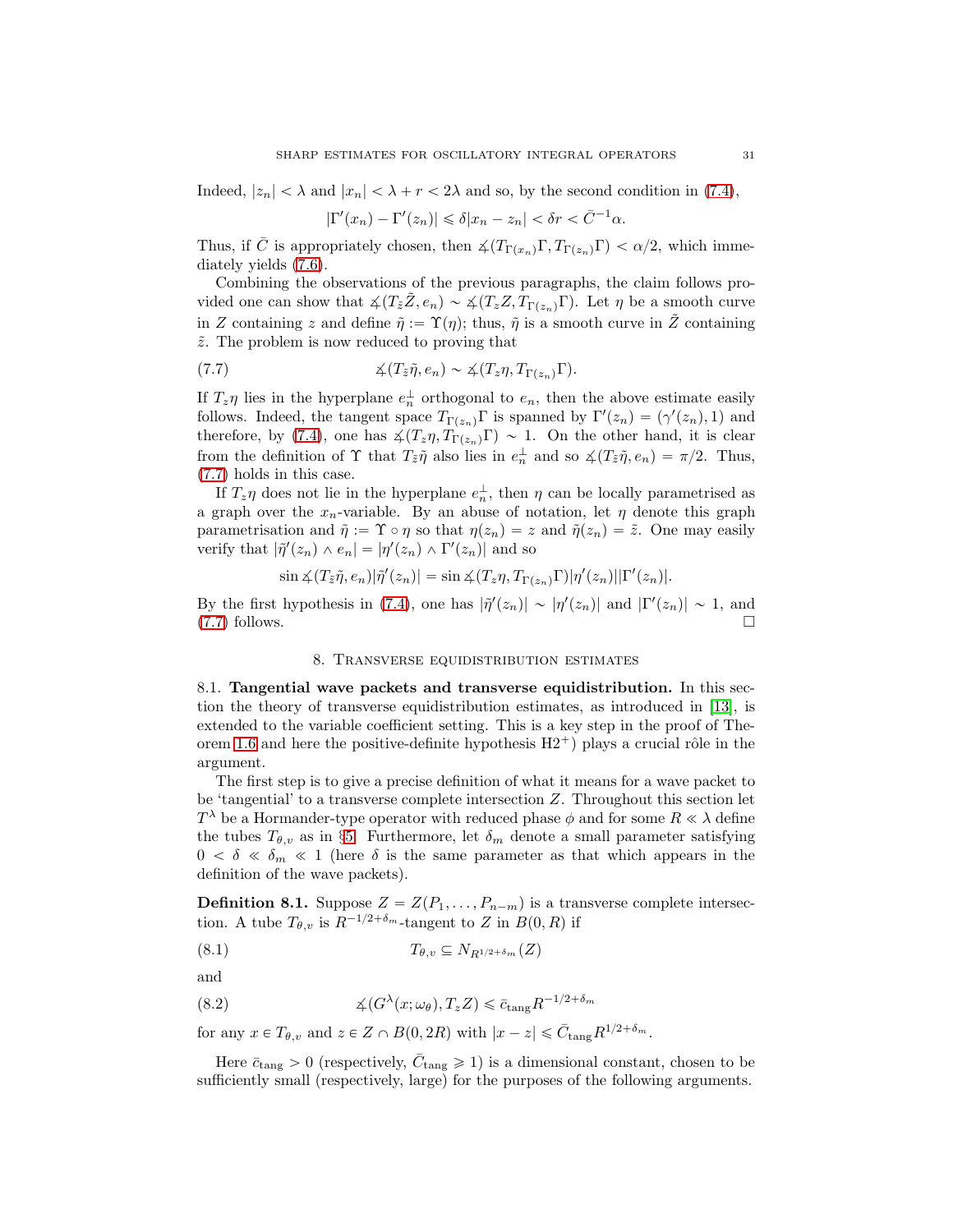**Definition 8.2.** If  $\mathbb{S} \subseteq \mathbb{T}$ , then f is said to be concentrated on wave packets from S if

$$
f = \sum_{(\theta,v)\in \mathbb{S}} f_{\theta,v} + \text{RapDec}(R) ||f||_{L^2(B^{n-1})}.
$$

One wishes to study functions concentrated on wave packets from the collection

 $\mathbb{T}_Z := \{(\theta, v) \in \mathbb{T} : T_{\theta, v} \text{ is } R^{-1/2 + \delta_m} \text{-tangent to } Z \text{ in } B(0, R)\}.$ 

Let  $B \subseteq \mathbb{R}^n$  be a fixed ball of radius  $R^{1/2+\delta_m}$  with centre  $\bar{x} \in B(0, R)$ . Throughout this section the analysis will be essentially confined to a spatially localised operator  $\eta_B \cdot T^{\lambda}g$  where  $\eta_B$  is a suitable choice of Schwartz function concentrated on B. For any  $(\theta, v)$  the frequencies of  $\eta_B \cdot T^{\lambda} g_{\theta, v}$  are concentrated near the surface

(8.3) 
$$
\Sigma := \{ \Sigma(\omega) : \omega \in \Omega \} \text{ where } \Sigma(\omega) := \partial_x \phi^{\lambda}(\bar{x}; \omega).
$$

Now consider the refined set of wave packets

$$
\mathbb{T}_{Z,B} := \big\{(\theta, v) \in \mathbb{T}_Z : T_{\theta, v} \cap B \neq \varnothing \big\}.
$$

If  $(\theta, v) \in \mathbb{T}_{Z,B}$ , then the direction  $G^{\lambda}(\bar{x}; \omega_{\theta})$  of the curved tube  $T_{\theta,v}$  on the ball B must make a small angle with each of the tangent spaces  $T_zZ$  for all  $z \in Z \cap B$ . It transpires that this essentially constrains the frequency  $\Sigma(\omega_{\theta})$  to lie in a small neighbourhood of some fixed (depending on the choice of ball  $B$ ) m-dimensional manifold  $S_{\xi}$  (here  $m = \dim Z$ ). In the case of the parabolic extension operator  $E_{\text{par}}$ , which is studied in [13], the relationship between the normal direction  $G^{\lambda}(\bar{x}; \omega_{\theta})$ and the frequency  $\Sigma(\omega_{\theta})$  is particularly simple. Here  $\Sigma(\omega_{\theta}) = (\omega_{\theta}, \frac{|\omega_{\theta}|^2}{2})$  $\frac{2}{2}$  is constrained to lie in roughly the  $R^{-1/2}$ -neighbourhood some *affine* subspace  $A_{\xi}$ . The uncertainty principle then suggests that if  $g$  concentrated on wave packets from  $\mathbb{T}_{Z,B}$ , then the function  $|E_{\text{par}}g(x)|$  is morally constant as one varies x by  $R^{1/2}$  in directions perpendicular to  $A_{\xi}$ . Furthermore, it can be shown that the affine subspace  $A_{\xi}$  makes a small angle with the tangent planes  $T_zZ$  for  $z \in Z \cap B$  and so  $|E_{\text{par}}g(x)|$  is morally constant as one varies x by  $R^{1/2}$  in directions transverse to  $Z \cap B$ .

One wishes to extend the above observations for  $E_{\text{par}}$  to the variable coefficient setting; that is, for g concentrated on wave packets from  $T_{Z,B}$ ,<sup>11</sup>, the problem is to show that  $|T^{\lambda}g|$  is morally constant in directions transverse to  $Z \cap B$ . More precisely, one wishes to establish an inequality roughly of the form

(8.4) 
$$
\int_{N_{\rho^{1/2+\delta_m}}(Z)\cap B} |T^{\lambda}g|^2 \lesssim \int_B |T^{\lambda}g|^2
$$

for  $0 < \rho < R$ ; this would show that the  $L^2$  mass of  $T^{\lambda}g$  is unable to concentrate in a small neighbourhood of  $Z \cap B$ . For the parabolic extension operator the observations of the previous paragraph can be used to prove (8.4) (up to a rapidly decaying error term). The general case is more complicated, however. First of all, the surface  $S_{\xi}$  described above is no longer necessarily an affine subspace and may possess curvature. One way to circumvent this issue is to introduce a further constraint on the family of wave packets. Let  $R^{1/2} < \rho \ll R$  and throughout this

 $11$ In fact, in the general case a more stringent hypothesis on g is required, as discussed below.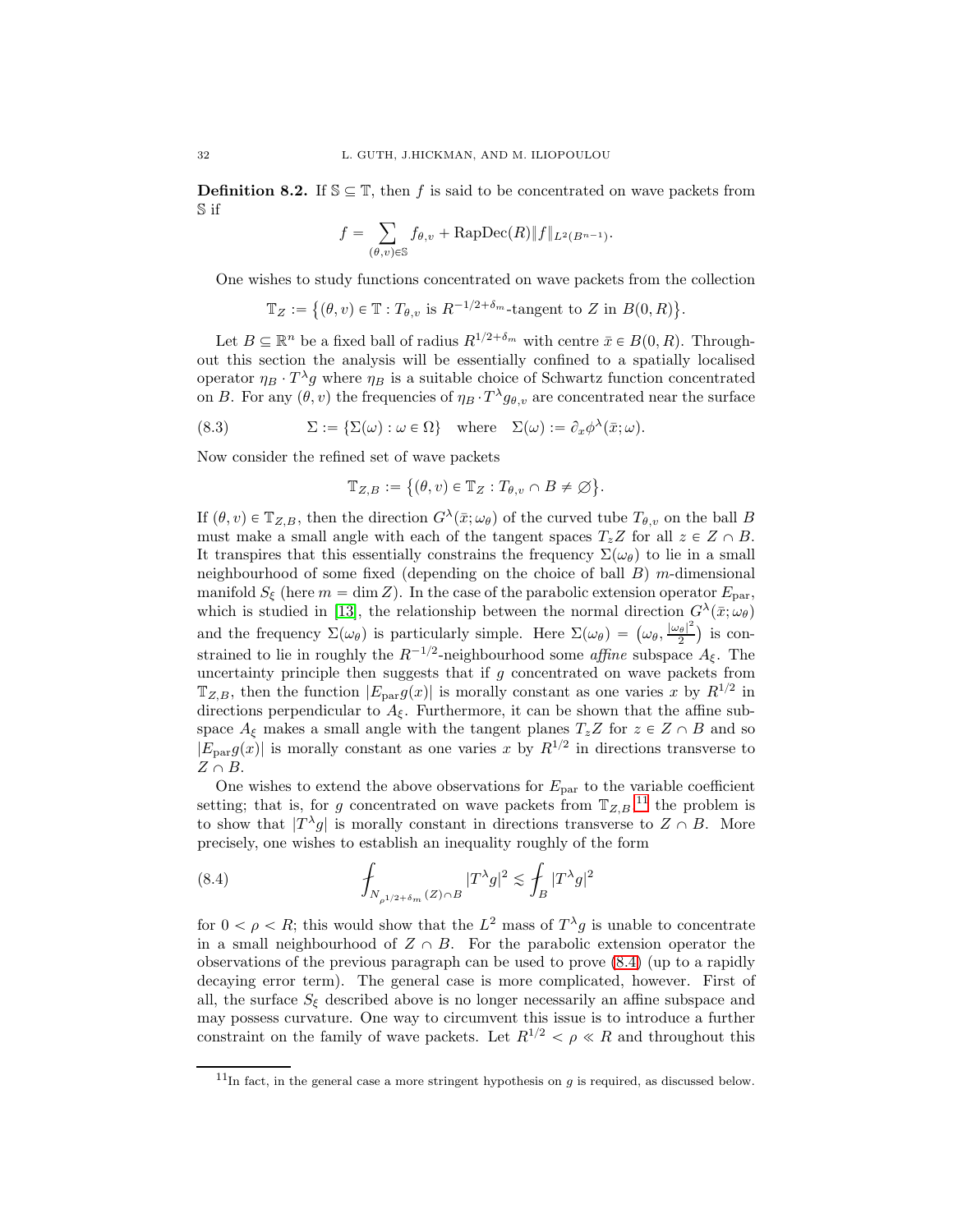section let  $\tau \subset \mathbb{R}^{n-1}$  be a cap of radius  $O(\rho^{-1/2+\delta_m})$  centred at a point in  $B^{n-1}$ . Now define

$$
\mathbb{T}_{Z,B,\tau} := \{(\theta, v) \in \mathbb{T}_Z : \theta \cap \tau \neq \emptyset \text{ and } T_{\theta, v} \cap B \neq \emptyset \}.
$$

The frequencies  $\Sigma(\omega_{\theta})$  for  $(\theta, v) \in \mathbb{T}_{Z, B, \tau}$  are further constrained to lie in a small region of  $\Sigma$  upon which the curved space  $S_{\xi}$  can be effectively approximated by an affine space  $A_{\xi}$ . Consequently, one can carry out a similar analysis as in the parabolic extension case.

The second issue is to ensure that the resulting affine space  $A_{\xi}$  makes a small angle with the tangent spaces  $T_zZ$  for  $z \in Z \cap B$ . This is crucial to ensure that the morally constant property holds in directions transverse to Z. For general Hörmander-type operators this property can fail (a simple example is given by the extension operator associated to the hyperbolic paraboloid, as discussed below). In order to ensure the angle condition one needs to exploit the additional positivedefinite hypothesis  $H2^+$ ).

In practice, the rigorous formulation of these heuristics is somewhat messier than (8.4), and it is convenient to state the key estimate in the following manner.

**Lemma 8.3.** With the above setup, if  $\overline{\dim} Z \leq_{\varepsilon} 1$  and g is concentrated on wave packets from  $\mathbb{T}_{Z,B,\tau}$ , then

$$
(8.5) \qquad \int_{N_{\rho^{1/2+\delta_m}}(Z)\cap B} |T^{\lambda}g|^2 \lesssim R^{1/2+O(\delta_m)}(\rho/R)^{(n-m)/2} \|g\|_{L^2(B^{n-1})}^2.
$$

The inequality  $(8.5)$  is related to the heuristic inequality  $(8.4)$  via Hörmander's  $L^2$  bound

$$
||T^{\lambda}g||_{L^{2}(B)}^{2} \lesssim R^{1/2+\delta_{m}}||g||_{L^{2}(B^{n-1})}^{2}.
$$

The estimate is presented in this way (rather than in a form more closely resembling (8.4)) as it provides a relatively clean statement and, moreover, (8.5) happens to be the precise bound required later in the proof.

8.2. Uncertainty principle preliminaries. If  $G: \mathbb{R}^n \to \mathbb{C}$  is frequency supported on a ball of radius  $r > 0$ , then the uncertainty principle dictates that G should be essentially constant at spatial scale  $r^{-1}$ . In particular, the  $L^2$ -mass of G cannot be highly concentrated in any ball of radius  $\rho < r^{-1}$  and so one has

$$
\int_{B(x_0,\rho)} |G|^2 \lesssim \int_{B(x_0,r^{-1})} |G|^2.
$$

Strictly speaking, for this inequality to hold the right-hand integral should be taken with respect to a rapidly decaying weight function rather than over the compact region  $B(x_0, r^{-1})$  (see, for instance, [13, Section 6]). There is a variant of this estimate which is effective in cases where G has the property that  $\hat{G}$  is merely concentrated in (rather than supported in) an r-ball.

**Lemma 8.4.** If  $r^{-1/2} \leq \rho \leq r^{-1}$ , then for any ball  $B(x_0, \rho)$ ,  $\xi_0 \in \mathbb{R}^n$  and  $\delta > 0$ one has

$$
\int_{B(x_0,\rho)} |G|^2 \lesssim_{\delta} \|\hat{G}w_{B(\xi_0,r)}^{-1}\|_{\infty}^{2\delta/(1+\delta)} \frac{1}{|B(0,r^{-1})|} \big(\int_{\mathbb{R}^n} |G|^2\big)^{1/(1+\delta)}.
$$

Here  $w_{B(\xi_0,r)}$  is a weight concentrated on  $B(\xi_0, r)$  given by

(8.6) 
$$
w_{B(\xi_0,r)}(\xi) := (1 + r^{-1}|\xi - \xi_0|)^{-N}
$$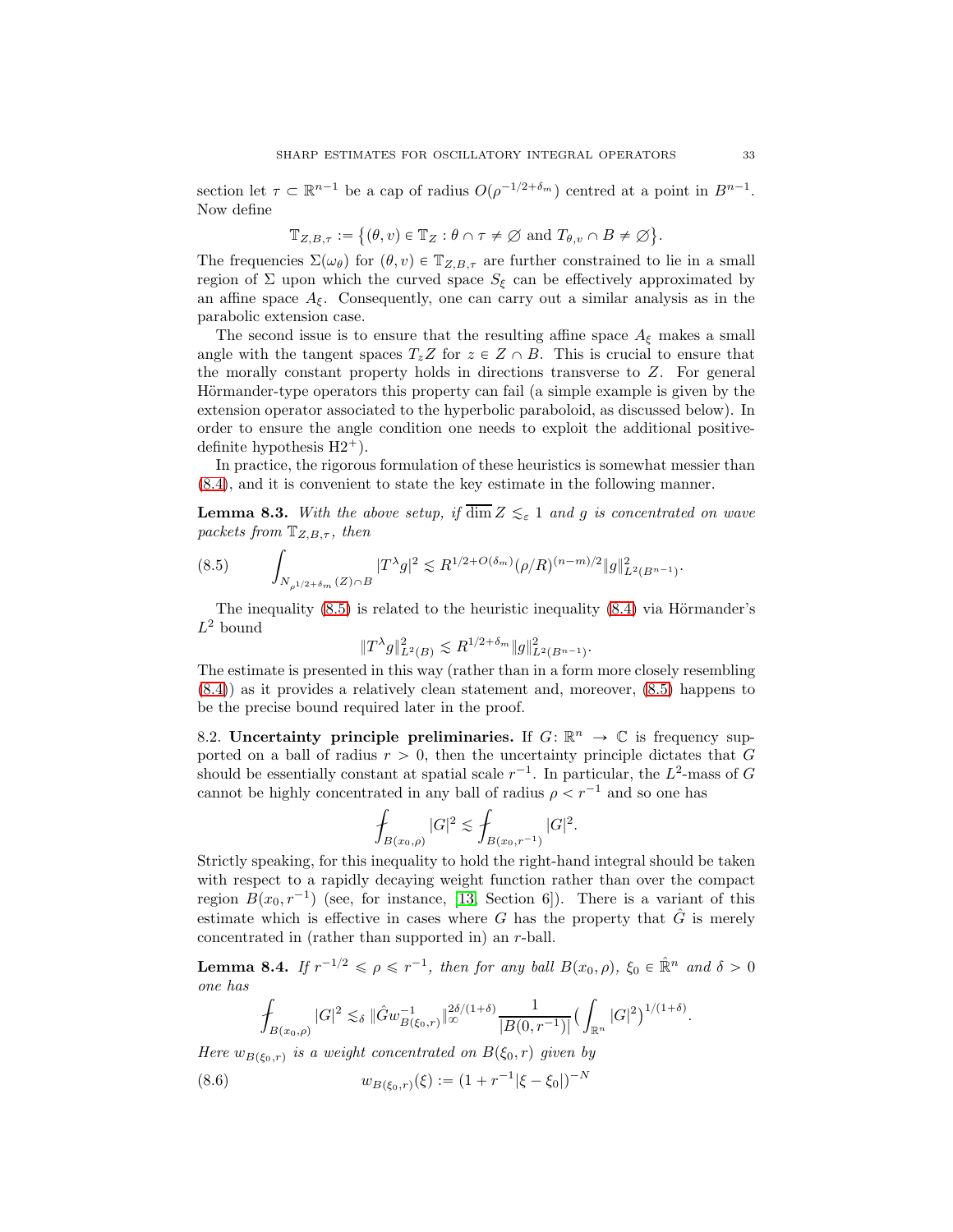for some large  $N = N_{\delta} \in \mathbb{N}$ .

Hence, if  $\hat{G}$  is concentrated in  $B(\xi_0, r)$  in the sense that  $|\hat{G}(\xi)| \lesssim Mw_{B(\xi_0, r)}(\xi)$  for some controllable constant  $M \geq 0$ , then the lemma produces a favourable estimate.

*Proof (of Lemma 8.4)*. Define  $\psi(x) := \psi_0(\rho^{-1}(x - x_0))$  where  $\psi_0$  is a Schwartz function which satisfies  $|\psi_0(x)| \geq 1$  on  $B(0, 1)$ . Thus, by Plancherel,

$$
\int_{B(x_0,\rho)} |G|^2 \lesssim \int |\psi G|^2 = \int |\hat{\psi} * \hat{G}|^2.
$$

Using the rapid decay of  $\hat{\psi}$  and Hölder's inequality, one deduces that

$$
|\hat{\psi} * \hat{G}(\xi)| \lesssim_{\delta} \rho^n \int_{\hat{\mathbb{R}}^n} w_{B(\xi,\rho^{-1})}(\eta)^{\delta/(1+\delta)} |\hat{G}(\eta)| d\eta.
$$

for all  $\xi \in \mathbb{R}^n$ . By expressing the right-hand integral as

$$
\int_{\hat{\mathbb{R}}^n} \left( w_{B(\xi,\rho^{-1})}(\eta) w_{B(\xi_0,r)}(\eta)^{1/2} \right)^{\delta/(1+\delta)} \left( |\hat{G}(\eta)|^{1+\delta} w_{B(\xi_0,r)}(\eta)^{-\delta/2} \right)^{1/(1+\delta)} d\eta
$$

and applying Hölder's inequality, it follows that

$$
|\hat{\psi} * \hat{G}(\xi)| \lesssim |B(x_0, \rho)| \cdot \mathbf{I}(\xi)^{\delta/(1+\delta)} \cdot \mathbf{II}(\xi)^{1/(1+\delta)}
$$

where

$$
I(\xi) := \int_{\hat{\mathbb{R}}^n} w_{B(\xi,\rho^{-1})}(\eta) w_{B(\xi_0,r)}(\eta)^{1/2} d\eta,
$$
  
\n
$$
II(\xi) := \int_{\hat{\mathbb{R}}^n} |\hat{G}(\eta)|^{1+\delta} w_{B(\xi_0,r)}(\eta)^{-\delta/2} d\eta.
$$

To estimate I( $\xi$ ) first perform the variable shift  $\eta \mapsto \eta + \xi_0$  and then decompose the range of integration into the regions  $|\eta| < |\xi - \xi_0|/2$  and  $|\eta| \geq |\xi - \xi_0|/2$ . Since  $w_{B(\xi-\xi_0,\rho^{-1})}(\eta) \precsim_{\delta} w_{B(\xi_0,\rho^{-1})}(\xi)$  for  $|\eta| < |\xi - \xi_0|/2$  and  $w_{B(0,\rho^{-1})}(\eta) \precsim_{\delta} w$  $w_{B(\xi_0,\rho^{-1})}(\xi)$  for  $|\eta| \geqslant |\xi - \xi_0|/2$ , it follows that

$$
I(\xi) \lesssim_{\delta} |B(x_0,\rho)|^{-1} w_{B(\xi_0,\rho^{-1})}(\xi)^{1/2}.
$$

To estimate II( $\xi$ ) note that, provided  $N_{\delta}$  is chosen sufficiently large, by Cauchy– Schwarz and Plancherel's theorem one has

$$
\Pi(\xi) \leq \|\hat{G}w_{B(\xi_0,r)}^{-1}\|_{\infty}^{\delta} \int |\hat{G}(\eta)|w_{B(\xi_0,r)}(\eta)^{\delta/2} d\eta
$$
  

$$
\lesssim |B(0,r^{-1})|^{-1/2} \|\hat{G}w_{B(\xi_0,r)}^{-1}\|_{\infty}^{\delta} \|G\|_{L^2(\mathbb{R}^n)}.
$$

Combining these observations, one obtains the desired estimate but with an additional factor of  $(\rho r^{1/2})^{-2n\delta/(1+\delta)}$  on the right-hand side. Since  $1 \le \rho r^{1/2}$ , the result immediately follows.  $\hfill \square$ 

8.3. Wave packets tangential to linear subspaces. Here, as a step towards Lemma 8.3, transverse equidistribution estimates are proven for functions concentrated on wave packets tangential to some fixed linear subspace  $V \subseteq \mathbb{R}^n$ . As before, let B be a ball of radius  $R^{1/2 + \delta_m}$  with centre  $\bar{x} \in \mathbb{R}^n$  and define

$$
\mathbb{T}_{V,B} := \{ (\theta, v) : \measuredangle(G^{\lambda}(\bar{x}, \omega_{\theta}), V) \lesssim R^{-1/2 + \delta_m} \text{ and } T_{\theta, v} \cap B \neq \emptyset \}.
$$

Let  $R^{1/2} < \rho < R$  and for  $\tau \subset \mathbb{R}^{n-1}$  a ball of radius  $O(\rho^{-1/2+\delta_m})$  centred at a point in  $B^{n-1}$  define

$$
\mathbb{T}_{V,B,\tau}:=\left\{(\theta,v)\in\mathbb{T}_{V,B}:\theta\cap\bigl(\tfrac{1}{10}\cdot\tau\bigr)\neq\varnothing\bigr\}
$$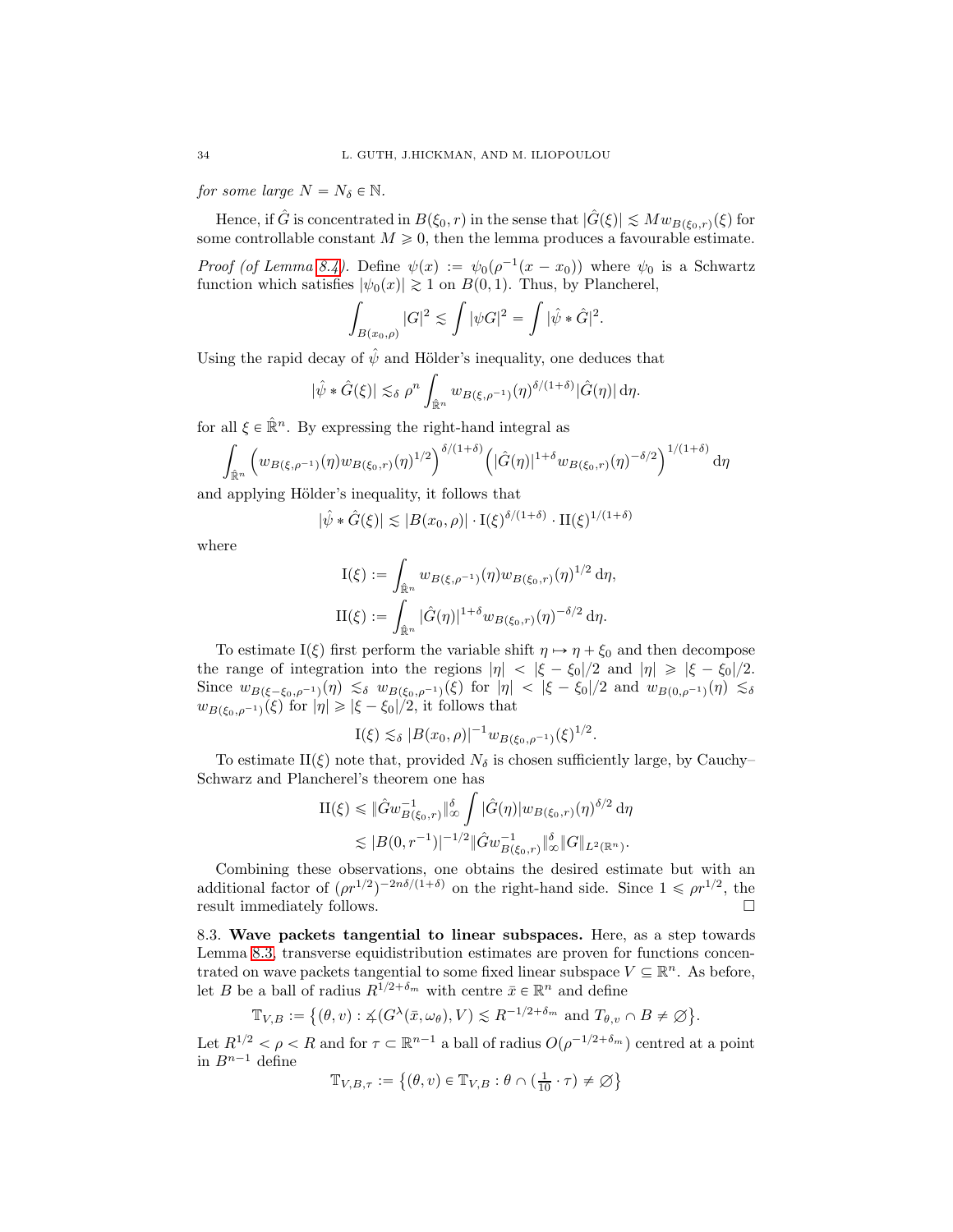where  $(\frac{1}{10} \cdot \tau)$  is the cap concentric to  $\tau$  but with 1/10th of the radius. The key estimate is the following.

**Lemma 8.5.** If  $V \subseteq \mathbb{R}^n$  is a linear subspace, then there exists a linear subspace V' with the following properties:

- 1)  $\dim V + \dim V' = n$ .
- 2)  $V, V'$  are quantitatively transverse in the sense that there exists a uniform constant  $c_{trans} > 0$  such that

 $\measuredangle(v, v') \geq 2c_{\text{trans}}$  $\rangle \geq 2c_{trans}$  for all non-zero vectors  $v \in V$  and  $v' \in V'.$ 

3) If g is concentrated on wave packets from  $\mathbb{T}_{V,B,\tau}$ ,  $\Pi$  is any plane parallel to V' and  $x_0 \in \Pi \cap B$ , then the inequality

$$
\int_{\Pi \cap B(x_0, \rho^{1/2+\delta_m})} |T^{\lambda}g|^2 \lesssim_{\delta} R^{O(\delta_m)}(\rho/R)^{\dim V'/2} \|g\|_{L^2(B^{n-1})}^{2\delta/(1+\delta)} \Big(\int_{\Pi \cap 2B} |T^{\lambda}g|^2\Big)^{1/(1+\delta)}
$$

holds up to the inclusion of a  $\mathrm{RapDec}(R)\|g\|_{L^2(B^{n-1})}$  term on the right-hand side.

Proof (of Lemma 8.5). The argument is presented in a number of stages.

Constructing the subspace V'. Recall that  $\omega \mapsto G^{\lambda}(\bar{x}; \omega) := \frac{G_0^{\lambda}(\bar{x}; \omega)}{|G^{\lambda}(\bar{x}; \omega)|}$  $\frac{G_0(x;\omega)}{|G_0(\bar{x};\omega)|}$  is the Gauss map associated to the hypersurface  $\Sigma$ , defined in (8.3). Since  $G(x; 0) = e_n$ for all  $x \in X$ , Lemma 4.4 implies that

$$
\measuredangle(G^\lambda(\bar{x};\omega), e_n) \sim |\omega| \quad \text{for all } \omega \in \Omega.
$$

Consequently, by choosing diam  $\Omega$  to be sufficiently small in the initial reductions, one may assume that the Gauss map  $\omega \mapsto G^{\lambda}(\bar{x}; \omega)$  always makes a wide angle with the hyperplane  $e_n^{\perp} = \mathbb{R}^{n-1} \times \{0\}$ . In particular,

$$
\measuredangle(G^\lambda(\bar{x};\omega), e_n^\perp) \gtrsim 1 \quad \text{for all } \omega \in \Omega.
$$

Since the situation is trivial if  $\mathbb{T}_{V,B} = \emptyset$ , one may assume that

(8.7) 
$$
\overline{\mathcal{A}}(V, e_n^{\perp}) := \max_{v \in V \cap S^{n-1}} \mathcal{A}(v, e_n^{\perp}) \gtrsim 1.
$$

Define  $S_{\omega} \subset \mathbb{R}^{n-1}$  by

$$
S_{\omega} := \{ \omega \in \Omega : G^{\lambda}(\bar{x}; \omega) \in V \}.
$$

Fixing an orthonormal basis  $\{N_1, \ldots, N_{n-\dim V}\}\$  for  $V^{\perp}$ , one has

$$
S_{\omega} = \{ \omega \in \Omega : \langle G_0^{\lambda}(\bar{x}; \omega), N_k \rangle = 0 \text{ for } 1 \leq k \leq n - \dim V \}.
$$

**Claim.** If  $S_{\omega} \neq \emptyset$ , then  $S_{\omega}$  a smooth surface in  $\mathbb{R}^{n-1}$  of dimension dim  $V - 1$ .

*Proof.* Let  $\omega \in S_{\omega}$  and note that each  $N_k$  is tangential to  $\Sigma$  at  $\Sigma(\omega)$ . Hence, one may write

$$
N_k = \sum_{j=1}^{n-1} N_k^{(j)}(\omega) \partial_{\omega_j} \partial_x \phi^{\lambda}(\bar{x}; \omega)
$$

for some choice of coefficients  $N_k^{(j)}$  $\psi_k^{(j)}(\omega) \in \mathbb{R}$ . A computation now shows that

$$
\partial_{\omega_i} \langle G_0^{\lambda}(\bar{x}; \omega), N_k \rangle = - \sum_{j=1}^{n-1} \langle \partial_{\omega_i \omega_j}^2 \partial_x \phi^{\lambda}(\bar{x}; \omega), G_0^{\lambda}(\bar{x}; \omega) \rangle N_k^{(j)}(\omega).
$$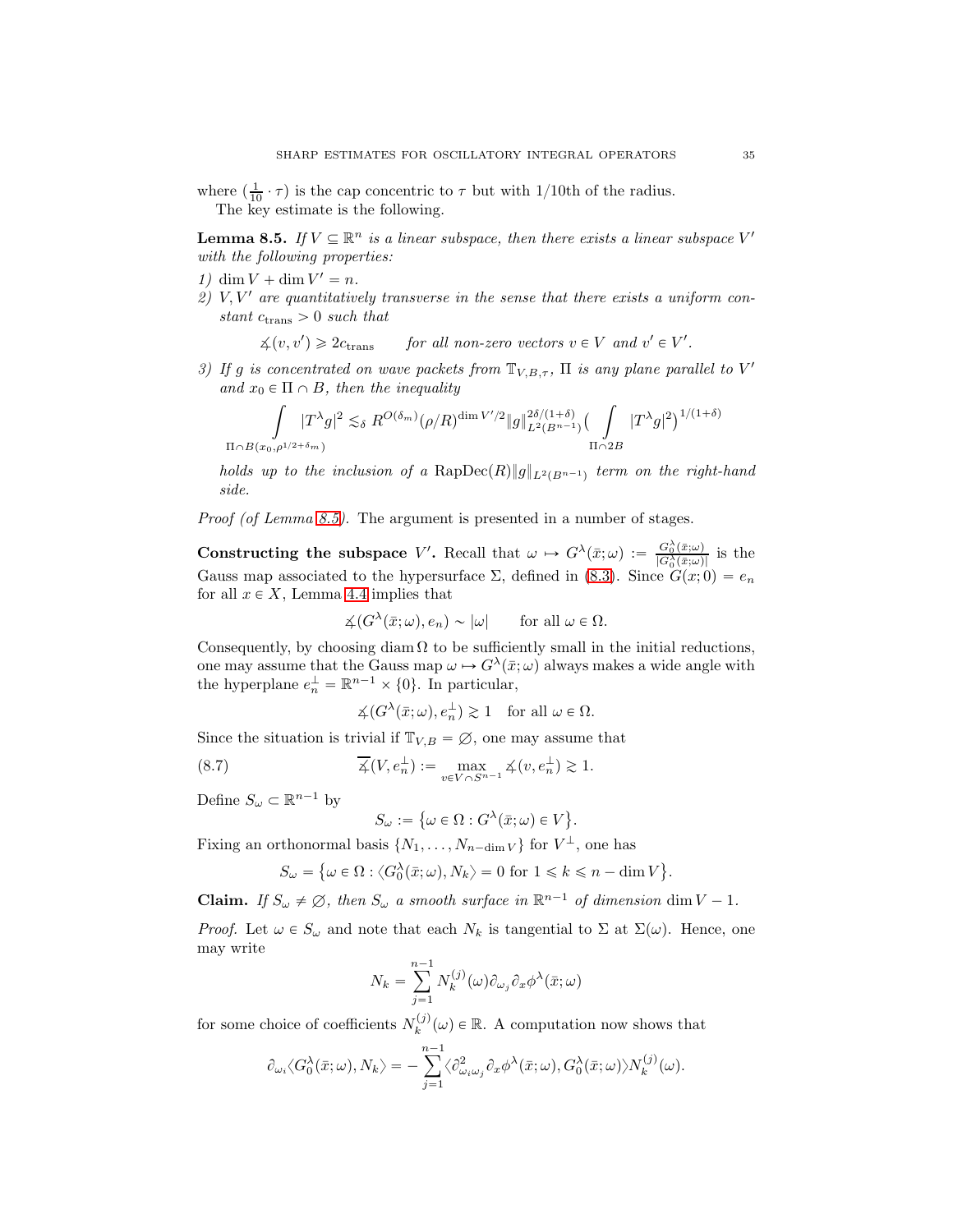The condition H2) implies the invertibility of the  $(n - 1) \times (n - 1)$  matrix whose  $(i, j)$ th entry is given by

$$
\langle \partial^2_{\omega_i\omega_j}\partial_x\phi^\lambda(\bar x;\omega), G_0^\lambda(\bar x;\omega)\rangle.
$$

Thus, the Jacobian of  $\omega \mapsto (\langle G_0^{\lambda}(\bar{x}; \omega), N_k \rangle)_{k=1}^{n-\dim V}$  has maximal rank, and the claim follows by the implicit function theorem.  $\Box$ 

At this point it is convenient to switch to a graph parametrisation of  $\Sigma$  via the change of variables  $u \mapsto \Psi^{\lambda}(\bar{x}; u)$  where  $\Psi^{\lambda}$  is the (appropriate  $\lambda$ -rescaling of the) function introduced in §4. For convenience, let  $\Psi: U \to \Omega$  denote this mapping; that is,  $\Psi(u) := \Psi^{\lambda}(\bar{x}; u)$ . Recall that the hypersurface  $\Sigma$  coincides with the graph of the function

(8.8) 
$$
\bar{h}: U \to \mathbb{R}, \quad \bar{h}(u) := \partial_{x_n} \phi^{\lambda}(\bar{x}; \Psi(u)).
$$

If  $S_\omega \cap \tau = \emptyset$ , then it follows that

 $\measuredangle(G^\lambda(\bar{x};\theta),V) \gtrsim \rho^{-1/2+\delta_m} > R^{-1/2+\delta_m}$ 

whenever  $\theta \cap (\frac{1}{10} \cdot \tau) \neq \emptyset$ . Consequently,  $\mathbb{T}_{B,\tau,V} = \emptyset$  and the situation is trivial. Thus, one may assume without loss of generality that  $S_{\omega} \cap \tau \neq \emptyset$  and so, letting

$$
S_u := \Psi^{-1}(S_{\omega}) = \{ u \in U : G_0^{\lambda}(\bar{x}; \Psi(u)) \in V \},
$$

it follows that  $S_u \cap \Psi^{-1}(\tau) \neq \emptyset$ . The properties of the mapping  $\Psi$  discussed in §4 imply that  $\Psi^{-1}(\tau)$  is roughly a ball of radius  $O(\rho^{-1/2+\delta_m})$ .

Fix some  $u_0 \in S_u \cap \Psi^{-1}(\tau)$  and let  $A_u$  be the tangent plane to  $S_u$  at  $u_0$ . This is interpreted as a  $(\dim V - 1)$ -dimensional affine subspace of  $\mathbb{R}^{n-1}$  through  $u_0$ . Now define  $A_{\xi} := A_u \times \mathbb{R} \subseteq \mathbb{R}^n$  so that  $\dim V_{\xi} = \dim V$  and let  $V_u$  and  $V_{\xi}$  be the linear subspaces parallel to  $A_u$  and  $A_\xi$ , respectively. Finally, let  $V' := V_\xi^{\perp}$  so that  $\dim V + \dim V' = n.$ 

Verifying the transverse equidistribution estimate in 3). Suppose  $\Pi \subseteq \mathbb{R}^n$  is an affine subspace parallel to V' which intersects B and  $x_0 \in \Pi \cap B$ . Let  $\eta_B(x) :=$  $\eta((x-\bar{x})/R^{1/2+\delta_m})$  where  $\eta$  is a Schwartz function which satisfies  $\eta(x) = 1$  for  $x \in B(0, 2)$  and, for any  $(\theta, v) \in \mathbb{T}$ , consider

$$
\left(\eta_B \cdot T^{\lambda} g_{\theta,v}\vert_{\Pi}\right)^{(1)}(\xi) = e^{-2\pi i \langle x_0, \xi \rangle} R^{\dim V'(1/2 + \delta_m)} \int_{B^{n-1}} K^{\lambda}(\xi; \omega) g_{\theta,v}(\omega) d\omega
$$

where  $K^{\lambda}(\xi;\omega)$  is given by

$$
\int_{V'} e^{2\pi i(\phi^{\lambda}(x_0 + R^{1/2 + \delta_m}z;\omega) - R^{1/2 + \delta_m}\langle z,\xi\rangle)} a^{\lambda}(x_0 + R^{1/2 + \delta_m}z;\omega)\tilde{\eta}(z) dz
$$

for  $\tilde{\eta}(z) := \eta(z + (x_0 - \bar{x})/R^{1/2+\delta_m})$ . The z-gradient of the phase in the above oscillatory integral is equal to

 $R^{1/2+\delta_m}\big([\xi-\text{proj}_{V'}\Sigma(\omega)]+\text{proj}_{V'}\big[(\partial_x\phi^\lambda)(\bar{x};\omega)-(\partial_x\phi^\lambda)(x_0+R^{1/2+\delta_m}z;\omega)\big]\big)$ 

where the second term satisfies

$$
|\text{proj}_{V'}[(\partial_x \phi^{\lambda})(\bar{x}; \omega) - (\partial_x \phi^{\lambda})(x_0 + R^{1/2+\delta_m}z; \omega)]| \lesssim R^{1/2+\delta_m}/\lambda \ll R^{-1/2+\delta_m}.
$$

Repeated integration-by-parts now shows that  $K^{\lambda}$  is rapidly decaying whenever  $|\xi - \text{proj}_{V'}\Sigma(\omega)| \gtrsim R^{-1/2+\delta_m}$  and, moreover,

$$
|K^{\lambda}(\xi;\omega)| \lesssim_{N} (1 + R^{1/2}|\xi - \text{proj}_{V'}\Sigma(\omega)|)^{-N}.
$$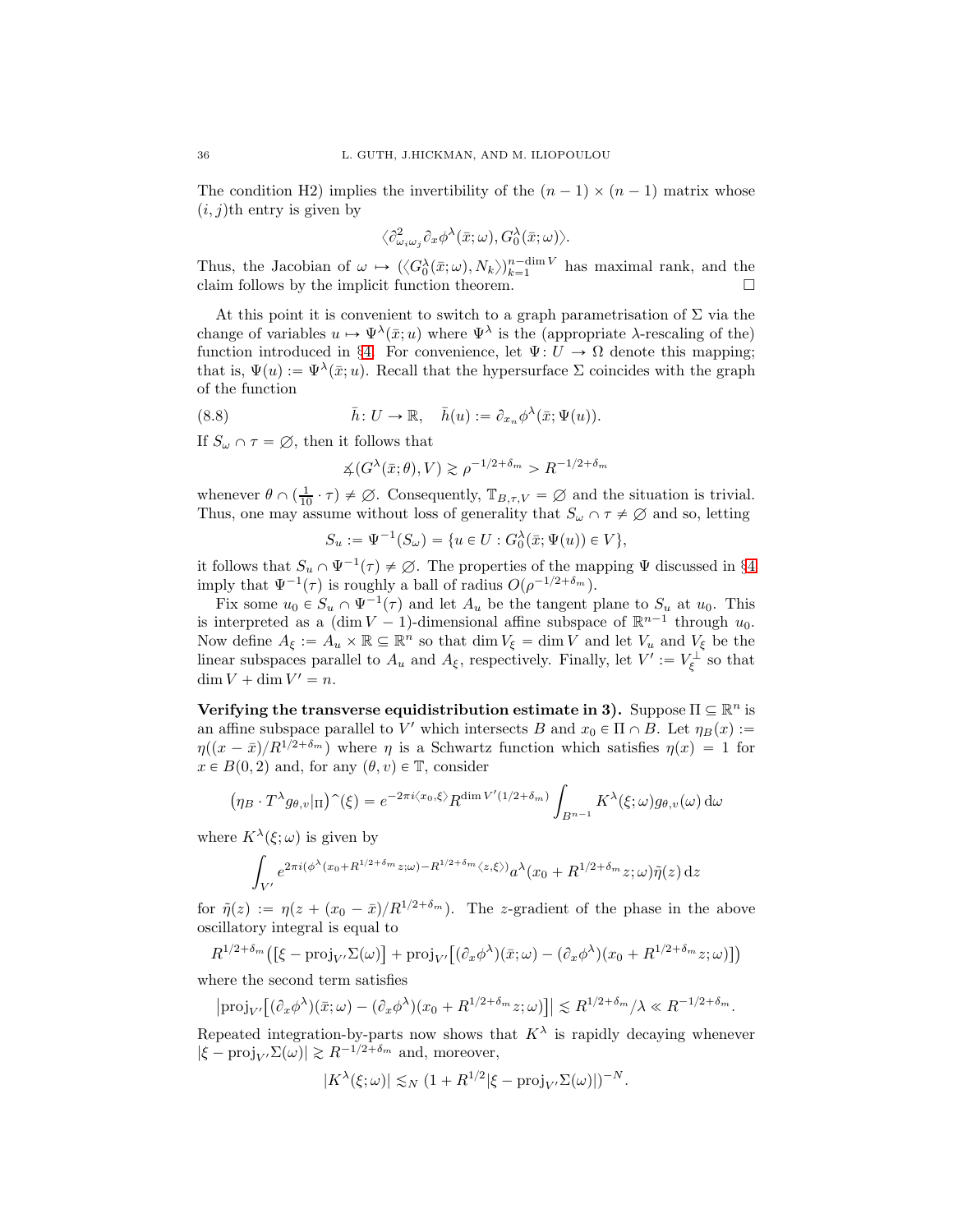If  $\omega \in \text{supp } g_{\theta,v}$ , then  $|\omega - \omega_{\theta}| < R^{-1/2}$  and so  $|\Sigma(\omega) - \xi_{\theta}| \leq R^{-1/2}$  where  $\xi_{\theta} := \Sigma(\omega_{\theta}).$ Consequently,

$$
(8.9) \qquad |(\eta_B \cdot T^{\lambda} g_{\theta,v}|_{\Pi})^{\hat{}}(\xi)| \lesssim_N R^{O(1)} w_{B(\text{proj}_{V'}\xi_{\theta}, R^{-1/2})}(\xi) \| g_{\theta,v} \|_{L^2(B^{n-1})}
$$

where the definition of the weight function

$$
w_{B(\text{proj}_V/\xi_\theta, R^{-1/2})}(\xi) := (1 + R^{1/2}|\xi - \xi_\theta|)^{-N}
$$

agrees with that of Lemma 8.4 (although here the weights are thought of as functions on  $V'$ ), and so  $N = N_{\delta}$  is a large integer, depending on  $\delta$ .

The following geometric observation is key to the proof of property 3).

**Claim.** If  $(\theta, v) \in \mathbb{T}_{B,\tau,V}$ , then  $dist(\xi_{\theta}, A_{\xi}) \leq R^{-1/2+\delta_m}$ .

Temporarily assume this claim and recall that  $V' := V_{\xi}^{\perp}$  where  $V_{\xi}$  is the linear subspace parallel to the affine subspace  $A_{\xi}$ . Thus, if  $(\theta, v) \in \mathbb{T}_{B,\tau,V}$ , then  $\text{proj}_{V'} \xi_{\theta}$ lies in some fixed ball of radius  $O(R^{-1/2+\delta_m})$ . Letting  $\xi_* \in V'$  denote the centre of this ball, it follows that  $w_{B(\text{proj}_{V'} \xi_{\theta}, R^{-1/2})} \lesssim_{\delta} w_{B(\xi_{\ast}, R^{-1/2+\delta_m})}$  and so

$$
\sum_{(\theta,v)\in \mathbb{T}_{B,\tau,V}} w_{B(\operatorname{proj}_{V'}\xi_\theta,R^{-1/2})} \lesssim_\delta R^{O(1)} w_{B(\xi_*,R^{-1/2+\delta_m})}.
$$

Recalling (8.9),

$$
\|(\eta_B \cdot T^{\lambda} g|_{\Pi})^{\hat{}} w^{-1}_{B(\xi_*, R^{-1/2+\delta_m})} \|_{\infty} \lesssim R^{O(1)} \|g\|_{L^2(B^{n-1})}
$$

and, applying Lemma 8.4, one concludes that

$$
\int_{B(x_0,\rho^{1/2+\delta_m})\cap\Pi} |T^{\lambda}g|^2 \lesssim_{\delta} R^{O(\delta_m)} \left(\frac{\rho^{1/2}}{R^{1/2}}\right)^{-\dim V'} \|g\|_{L^2(B^{n-1})}^{2\delta/(1+\delta)} \left(\int_{\Pi} |T^{\lambda}g|^2 |\eta_B|^2\right)^{1/(1+\delta)}.
$$

If  $\xi \notin 2B$ , then  $\xi \notin \bigcup_{(\theta,v)\in\mathbb{T}_B} T_{\theta,v}$  and so  $|T^{\lambda} g_{\theta,v}(\xi)| = \text{RapDec}(R) \|g\|_{L^2(B^{n-1})}$  for all  $(\theta, v) \in \mathbb{T}_{B,\tau,V}$ . Hence

$$
\int_{\Pi} |T^{\lambda}g|^2 |\eta_B|^2 \leq \int_{2B \cap \Pi} |T^{\lambda}g|^2 + \text{RapDec}(R) \|g\|_{L^2(B^{n-1})},
$$

completing the proof of property 3) under the assumption that the above claim holds.

Proof (of Claim). Fix  $(\theta, v) \in \mathbb{T}_{B,\tau,V}$  and let  $u_{\theta} := \text{proj}_{x_{n}^{\perp}} \Sigma(\omega_{\theta})$ . Recalling that  $A_{\xi} = A_u \times \mathbb{R}$  and applying triangle inequality, one deduces that

$$
dist(\xi_{\theta}, A_{\xi}) = dist(u_{\theta}, A_{u}) \leq \text{dist}(u_{\theta}, S_{u} \cap \Psi^{-1}(\tau)) + \sup_{u_{*} \in S_{u} \cap \Psi^{-1}(\tau)} dist(u_{*}, A_{u}).
$$

Furthermore,

$$
\text{dist}\big(u_{\theta}, S_u \cap \Psi^{-1}(\tau)\big) \sim \text{dist}(\omega_{\theta}, S_{\omega} \cap \tau) \lesssim \measuredangle(G^{\lambda}(\bar{x}; \omega_{\theta}), V) \lesssim R^{-1/2 + \delta_m},
$$

where the last inequality is by the definition of  $\mathbb{T}_{B,\tau,V}$ . On the other hand, fixing  $u_* \in S_u \cap \Psi^{-1}(\tau)$ , one wishes to estimate dist $(u_*, A_u)$ . Provided  $\rho$  is sufficiently large (so that diam  $\tau$  is sufficiently small), the surface  $S_u \cap \Psi^{-1}(\tau)$  can be parametrised as the graph of some function  $\psi \colon \mathcal{W} \to V_u^{\perp} \subseteq \mathbb{R}^{n-1}$  where  $\mathcal{W} \subset V_u$ is an open set about the origin of diameter  $O(\rho^{-1/2+\delta_m})$ . In particular, one may write

$$
S_u \cap \Psi^{-1}(\tau) = \{w + \psi(w) : w \in \mathcal{W}\} + u_0
$$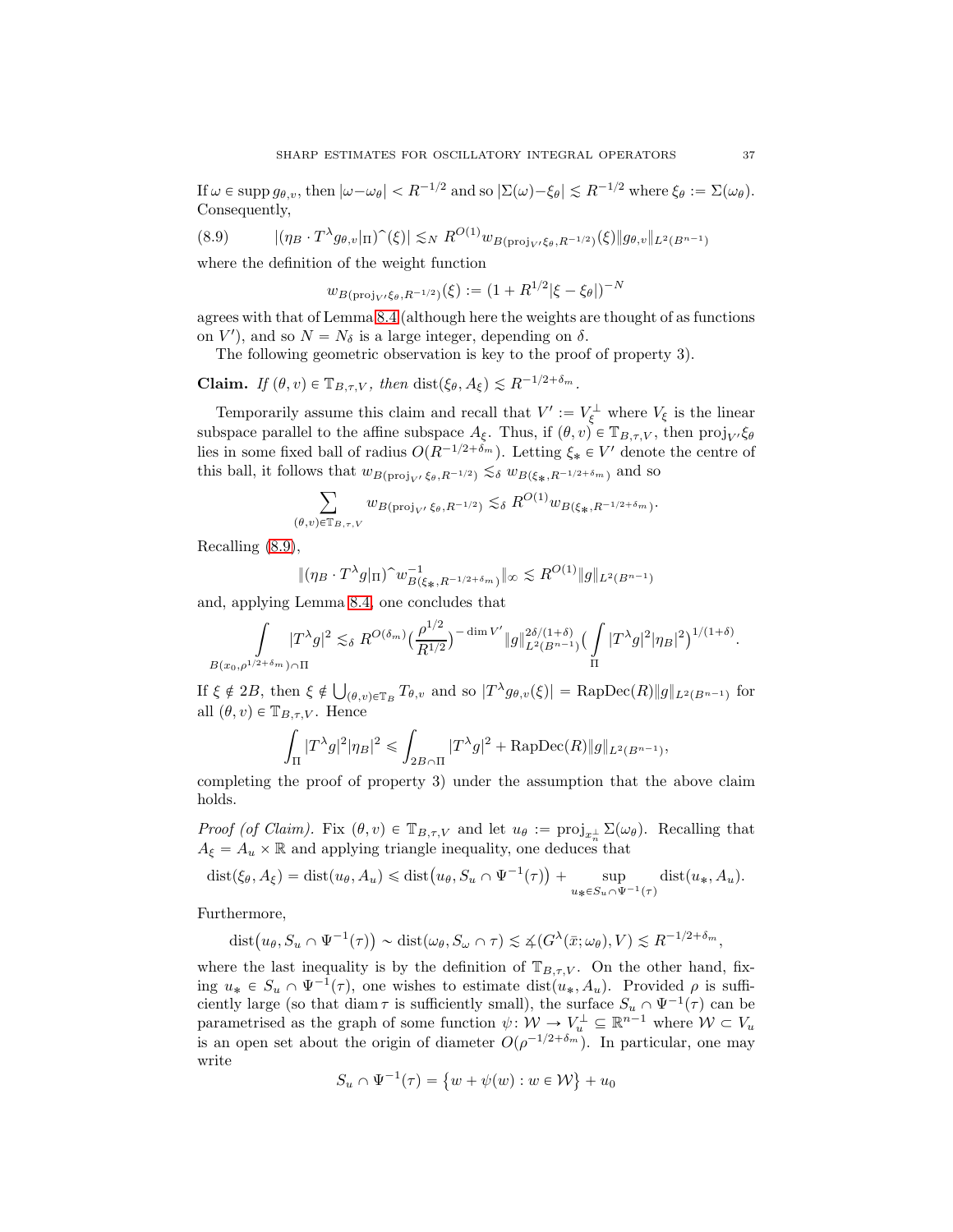where  $\psi(0) = 0$  and  $\partial_w \psi_i(0) = 0$  for  $1 \leq j \leq n-\dim V_u$ . Thus,  $u_* = w_*+\psi(w_*)+u_0$ for some  $w_* \in W$  and, since  $w_* \in V_u + u_0 = A_u$ , it follows that  $dist(u_*, A_u) \leq$  $|\psi(w_*)|$ . By Taylor's theorem,

$$
|\psi_j(w_*)| \leq \int_0^1 (1-t) |\langle \partial^2_{ww} \psi_j(tw_*) w_*, w_* \rangle| dt \lesssim |w_*|^2 \lesssim \rho^{-1+2\delta_m} \leq R^{-1/2+\delta_m}
$$

for  $1 \leq j \leq n-\dim V_u$  and combining these observations yields the desired estimate. П

Verifying the transversality condition in 1). The transversality of the planes V and V' heavily relies upon the positive-definite hypothesis  $H2^+$ ; the property does not hold in general if one only assumes the weaker condition H2).

**Example 8.6.** For  $\phi_{hyp}(x; \omega) := \langle x', \omega \rangle + x_3 \omega_1 \omega_2$  for  $(x; \omega) \in \mathbb{R}^3 \times \mathbb{R}^2$  the oscillatory integral operator

$$
E_{\rm hyp}f(x) := \int_{B^2} e^{2\pi i \phi_{\rm hyp}(x;\omega)} f(\omega) d\omega
$$

is the extension operator associated to the hyperbolic paraboloid. This is the prototypical example of a Hörmander-type operator for which  $H2^+$ ) fails. Here  $G_0(\omega) = (-\omega_2, -\omega_1, 1)^\top$  and therefore if  $V := \{x \in \mathbb{R}^3 : x_1 = 0\}$ , then

$$
S_{\omega} := \{ \omega \in B^2 : G_0(\omega) \in V \} = \{ \omega \in B^2 : \omega_2 = 0 \}.
$$

It follows that  $V_{\xi} = {\xi \in \mathbb{R}^3 : \xi_2 = 0}$  and so  $V' := V_{\xi}^{\perp}$  is a vector subspace of V. Clearly, in this situation the desired transversality condition completely fails.

The present analysis concerns Hörmander-type operators with positive-definite reduced phase  $\phi^{\lambda}$ , so that  $\phi^{\lambda}$  is a small perturbation of  $\phi_{\text{par}}$ . Such phases do not exhibit the phenomenon observed in the above example: the following claim is key to understanding this.

**Claim.** Let  $c_{\text{par}}$  be the constant defined in  $\S 4$ . Then

$$
\max_{v^* \in V \cap (S^{n-2} \times \{0\})} \measuredangle(v^*, V_u) = O(c_{\text{par}}).
$$

Here  $V_u$  is identified with a subspace of  $e_n^{\perp} = \mathbb{R}^{n-1} \times \{0\}$  in the natural manner.

**Example 8.7.** Returning to the example of the hyperbolic paraboloid with  $V :=$  $\{x \in \mathbb{R}^3 : x_1 = 0\}$ , the spaces  $V \cap (\mathbb{R}^2 \times \{0\})$  and  $V_u := \{x \in \mathbb{R}^3 : x_2 = x_3 = 0\}$  are mutually orthogonal, and so the claim does not hold in this case.

Provided  $c_{\text{par}} > 0$  is chosen sufficiently small, the claim implies the transversality condition. Indeed, let  $\{v_1^*, \ldots, v_{\dim V-1}^*\}$  be an orthonormal basis for  $V \cap e_n^{\perp}$ . Fix a unit vector  $v_{\dim V}^* \in V$  which is perpendicular to  $V \cap e_n^{\perp}$  so that  $\{v_1^*, \ldots, v_{\dim V}^*\}$ forms an orthonormal basis for V. By the above claim, there exist  $v_k \in V_u \cap S^{n-2} \subset$  $e_n^{\perp}$  such that

 $\measuredangle(v_k^*, v_k) = O(c_{\text{par}})$  for  $1 \le k \le \dim V - 1$ .

Applying the Gram–Schmidt process, one may further assume that  $\{v_1, \ldots, v_{\dim V-1}\}\$ forms an orthonormal basis of  $V_u$ ; adjoining  $e_n$  to this set then gives an orthonormal basis of  $V_{\xi}$ . Given  $v \in V \cap S^{n-1}$  and writing

$$
v = \sum_{k=1}^{\dim V -1} \langle v, v_k^* \rangle v_k + \langle v, v_{\dim V}^* \rangle v_{\dim V}^* + \sum_{k=1}^{\dim V -1} \langle v, v_k^* \rangle (v_k^* - v_k),
$$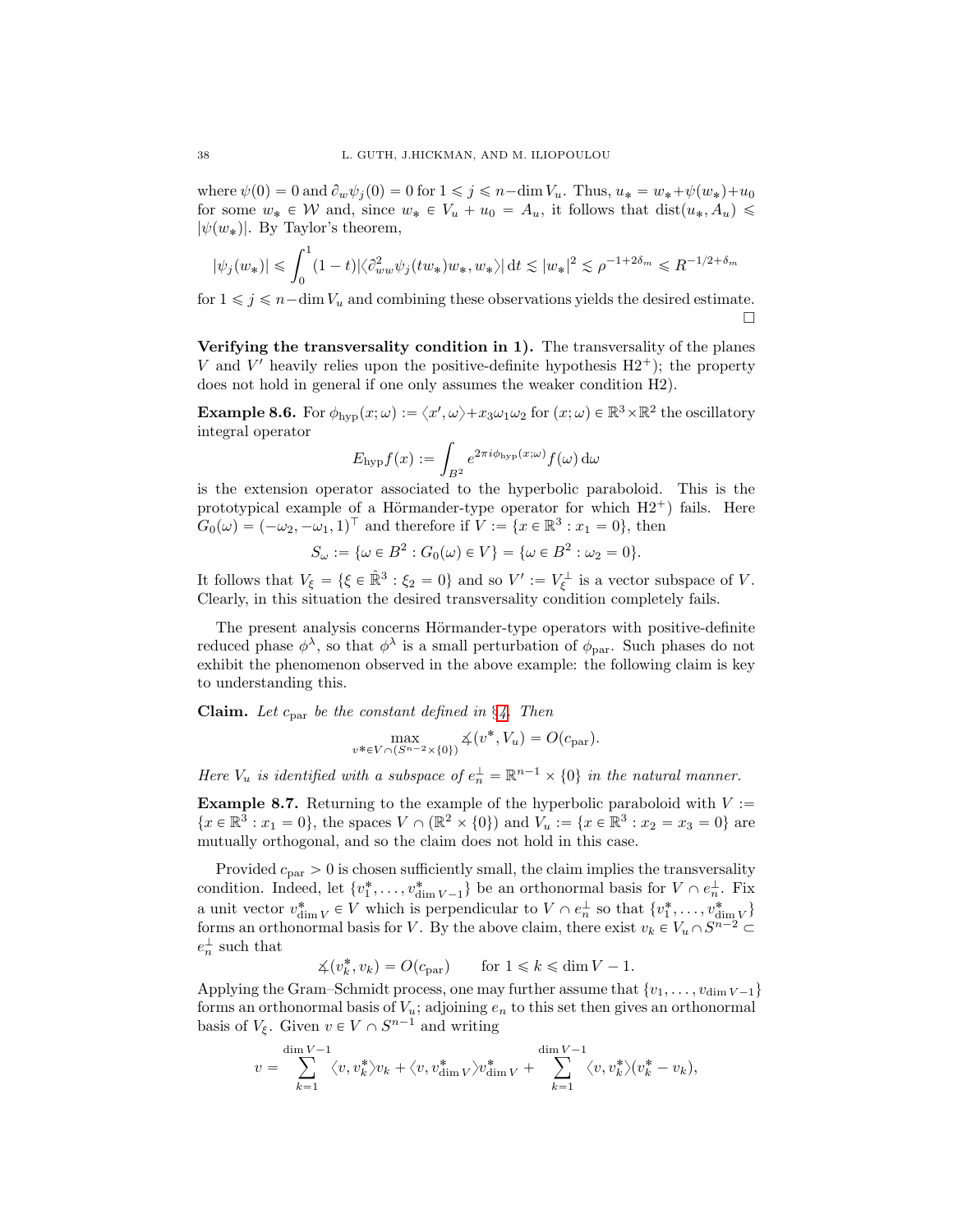since  $\sin \measuredangle(v, V') = |\text{proj}_{V_{\xi}} v|$ , it follows that

$$
\sin \measuredangle(v, V') = \left(\sum_{k=1}^{\dim V - 1} |\langle v, v_k^* \rangle|^2 + |\langle v, v_{\dim V}^* \rangle|^2 |\langle v_{\dim V}^*, e_n \rangle|^2\right)^{1/2} - O(c_{\text{par}})
$$

$$
\geq \left(\sum_{k=1}^{\dim V} |\langle v, v_k^* \rangle|^2\right)^{1/2} \cdot |\langle v_{\dim V}^*, e_n \rangle| - O(c_{\text{par}}).
$$

Consequently, provided that  $c_{\text{par}}$  is chosen to be sufficiently small,

$$
\sin \measuredangle(v, V') \ge |\langle v_{\dim V}^*, e_n \rangle| - O(c_{\text{par}}) \gtrsim 1;
$$

indeed, the last inequality holds since (8.7) implies that

$$
|\langle v_{\dim V}^*, e_n \rangle| = \measuredangle(v_{\dim V}^*, e_n^{\perp}) = \overline{\measuredangle}(V, e_n^{\perp}) \gtrsim 1.
$$

This concludes the proof of the transversality condition, conditional on the above claim.

*Proof of Claim.* Fix  $v^* \in V \cap (S^{n-2} \times \{0\})$  and let  $v \in V_u \cap S^{n-2}$  denote the unit normalisation of the vector  $proj_{V_u} v^*$ . It suffices to show that  $\measuredangle(v^*, v) = O(c_{\text{par}})$ . Since

$$
v^* - v = (|\text{proj}_{V_u} v^*| - 1)v + \text{proj}_{V_u^{\perp}} v^*
$$

and  $||proj_{V_u} v^*| - 1| \leqslant |proj_{V_u^{\perp}} v^*|$ , the problem is further reduced to proving that

(8.10) 
$$
|\text{proj}_{V_u^{\perp}} v^*| = O(c_{\text{par}}).
$$

The surface  $S_u$  is defined by the equations  $-\langle \partial_u \bar{h}(u), N_k'\rangle + N_{k,n} = 0$  for  $1 \leq k \leq \infty$  $n - \dim V$  where, as above,  $\{N_1, \ldots, N_{n-\dim V}\}\$ is a choice of orthonormal basis for  $V^{\perp}$  and  $\bar{h}$  is the function introduced in (8.8). By differentiating these expressions, one deduces that a basis for  $V_u^{\perp}$  is given by  $\{M_1, \ldots, M_{n-\dim V}\}\$  where

$$
M_k:=\partial^2_{uu}\bar h(u_0)N_k'\qquad\text{for $1\leqslant k\leqslant n-\dim V$.}
$$

Let  $1 \leq k \leq n - \dim V$  and recall from Lemma 4.3 that

(8.11) 
$$
\|\partial_{uu}^2 \bar{h}(u_0) - I_{n-1}\|_{\text{op}} = O(c_{\text{par}}).
$$

Consequently,

 $(8.12)$ 

$$
|M_k - N'_k| = O(c_{\text{par}})
$$

and, combining this with the fact that  $\langle v^*, N'_k \rangle = 0$  for  $1 \le k \le n - \dim V$  (where  $v^*$  is identified with a vector in  $\mathbb{R}^{n-1}$  in the natural manner), it follows that

(8.13) 
$$
\langle v^*, M_k \rangle = \langle v^*, M_k - N'_k \rangle = O(c_{\text{par}}).
$$

Let **M** be the  $(n-1) \times (n - \dim V)$  matrix whose kth column is given by the vector  $M_k$ . The orthogonal projection of  $v^*$  onto the subspace  $V_u^{\perp}$  can be expressed in terms of M via the formula

$$
\text{proj}_{V_u^\perp} v^* := \mathbf{M} (\mathbf{M}^\top \mathbf{M})^{-1} \mathbf{M}^\top v^*.
$$

By (8.13), the components of the vector  $\mathbf{M}^{\top} v^*$  are all  $O(c_{\text{par}})$ . Thus, to prove (8.10) (and thereby establish the claim) it suffices to show that  $\|\mathbf{M}(\mathbf{M}^{\top}\mathbf{M})^{-1}\|_{op} \leq 1$ , which would in turn follow from

$$
\|\mathbf{M}\|_{\text{op}} \lesssim 1 \quad \text{and} \quad \|(\mathbf{M}^{\top}\mathbf{M})^{-1}\|_{\text{op}} \lesssim 1.
$$

The bound for M is an immediate consequence of the definition of the  $M_k$  and  $(8.11)$ . The remaining estimate would follow if one could show that, provided  $c_{\text{par}}$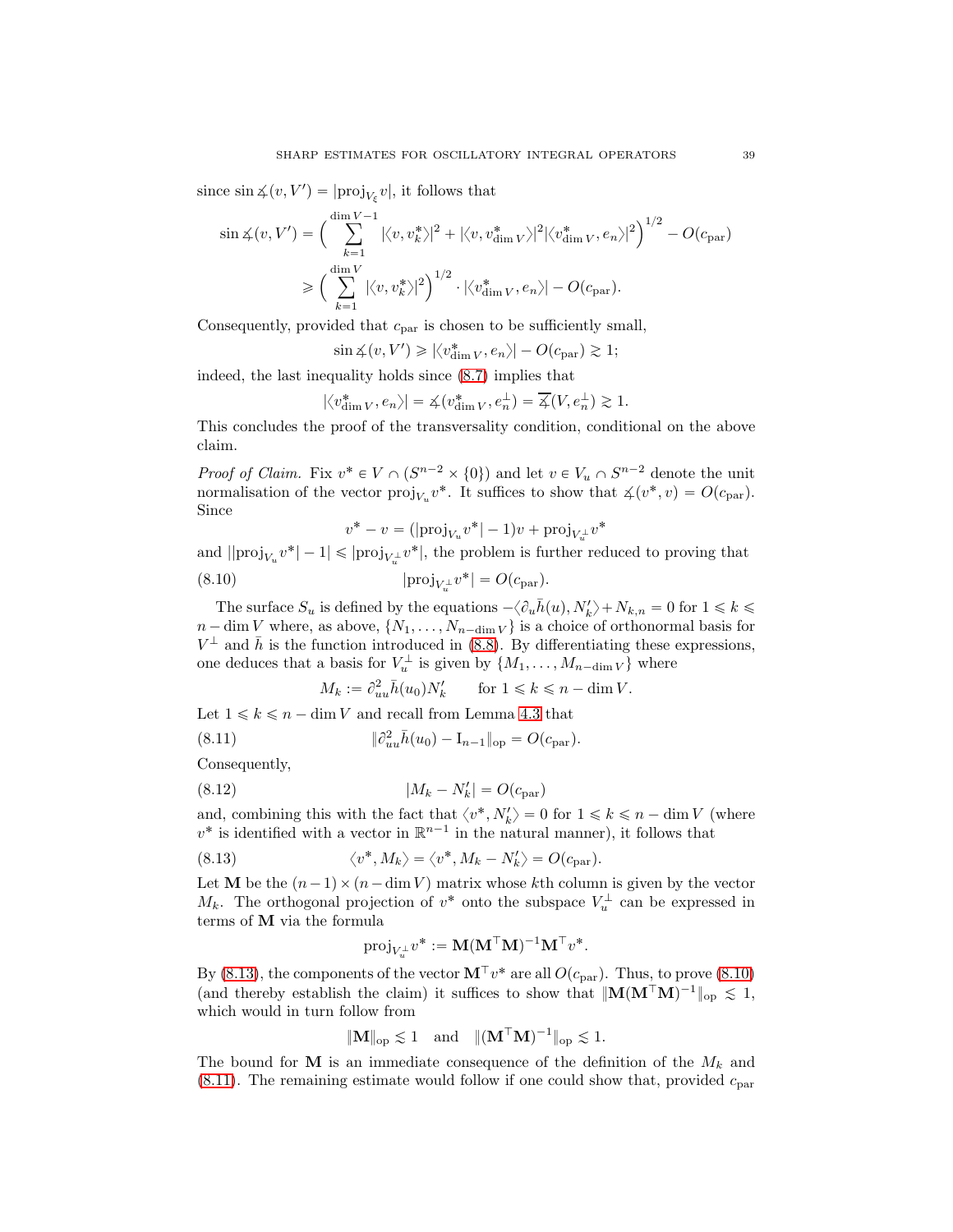is sufficiently small,  $|\lambda| \geq 1$  for every eigenvalue  $\lambda$  of the symmetric matrix  $M^{\top}M$ . By (8.12) and continuity of eigenvalues, it suffices to show that the matrix  $N^{\dagger}N$ satisfies the same property, where N is the  $(n - 1) \times (n - \dim V)$  matrix whose kth column is given by the vector  $N'_k$ . By  $(8.7)$  the vectors  $N'_1, \ldots, N'_{n-\dim V} \in \mathbb{R}^{n-1}$ are linearly independent and, moreover, satisfy

$$
|\det \mathbf{N}^{\top} \mathbf{N}| = |N'_1 \wedge \cdots \wedge N'_{n-\dim V}|^2 \gtrsim 1.
$$

Therefore, the desired condition on the eigenvalues holds if the spectral radius of  $N^{\dagger}N$  is  $O(1)$ . But the latter property is an obvious consequence of the Newton-Girard identity

$$
\sum_{i=1}^{m} a_i^2 = \left(\sum_{i=1}^{m} a_i\right)^2 - 2 \sum_{1 \le i_1 < i_2 \le m} a_{i_1} a_{i_2} \qquad a_i \in \mathbb{R} \text{ for } 1 \le i \le m
$$

and the fact that the entries of  $N^{\top}N$  are all  $O(1)$ .

This concludes the proof of Lemma 8.5.

8.4. The proof of the transverse equidistribution estimate. It remains to demonstrate how to pass from Lemma 8.5 to Lemma 8.3. At this stage, the proof is very similar to the argument found in [13], but the details are nevertheless included for completeness.

There are two additional ingredients needed for the proof of Lemma 8.3. The first is the following theorem of Wongkew [26] (see also [14, 28]), which controls the size of a neighbourhood of a variety.

**Theorem 8.8** (Wongkew [26]). Suppose  $Z = Z(P_1, \ldots, P_{n-m})$  is an m-dimensional transverse complete intersection in  $\mathbb{R}^n$  with  $\overline{\deg} Z \leqslant D$ . For any  $0 < \rho \leqslant R$  and R-ball  $B_R$  the neighbourhood  $N_\rho(Z \cap B_R)$  can be covered by  $O(D^n(R/\rho)^{n-m})$  balls of radius ρ.

The second ingredient is a geometric lemma concerning planar slices of neighbourhoods of varieties. The statement of this result requires a general quantitative notion of transversality for pairs of linear subspaces in  $\mathbb{R}^n$ . Any m-dimensional linear subspace V can be expressed as a transverse complete intersection  $V =$  $Z(P_{N_1}, \ldots, P_{N_{n-m}})$  where  $\{N_1, \ldots, N_{n-m}\}$  forms an orthonormal basis of  $V^{\perp}$  and  $P_{N_j}(x) := \langle x, N_j \rangle$ . Suppose  $V_1, V_2$  are linear subspaces in  $\mathbb{R}^n$  satisfying

$$
(8.14) \qquad \qquad \dim V_1 + \dim V_2 \geqslant n.
$$

It is easy to verify that the subspace  $V_1 \cap V_2$  is a transverse complete intersection if and only if dim  $V_1 \cap V_2 = \dim V_1 + \dim V_2 - n$  (of course, the inequality dim  $V_1 \cap V_2 \geq$  $\dim V_1 + \dim V_2 - n$  always holds so the latter condition says that  $V_1 \cap V_2$  is as small as possible).

**Definition 8.9.** A pair  $V_1, V_2$  of linear subspaces in  $\mathbb{R}^n$  satisfying (8.14) is said to be quantitatively transverse if the following hold:

- i) dim $(V_1 \cap V_2) = \dim V_1 + \dim V_2 n;$
- ii)  $\measuredangle(v_1, v_2) \geq c_{\text{trans}}$  for all non-zero vectors  $v_j \in (V_1 \cap V_2)^\perp \cap V_j$ ,  $j = 1, 2$ .

**Remark 8.10.** In the special case where dim  $V_1 + \dim V_2 = n$ , it follows that the pair  $V_1, V_2$  is quantitatively transverse if and only if  $\measuredangle(v_1, v_2) \geq c_{\text{trans}}$  for all nonzero vectors  $v_1 \in V_1$ ,  $v_2 \in V_2$ . Thus, up to the minor disparity between the choice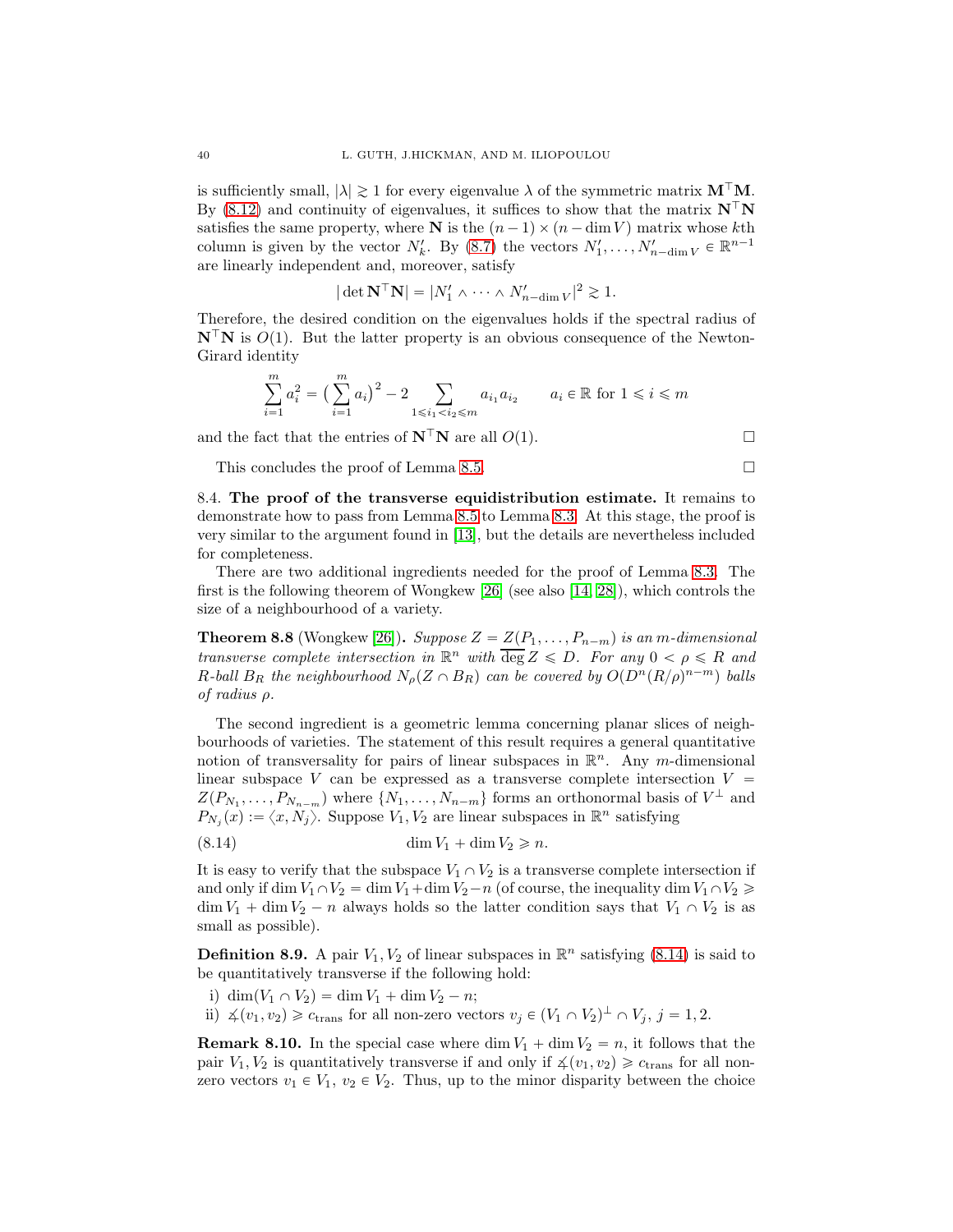of constant  $c_{trans}$ , this agrees with the transversality condition appearing in the statement of Lemma 8.5.

**Lemma 8.11.** There exists some dimensional constant  $C > 0$  such that the following holds. Let  $B_r \subseteq \mathbb{R}^n$  be an r-ball,  $V \subseteq \mathbb{R}^n$  a linear subspace, Z a transverse complete intersection and suppose that dim  $Z + \dim V \geq n$  and  $T_z Z, V$  is a quantitatively transverse pair for all  $z \in Z \cap 2B_r$ . Then

$$
V \cap B_r \cap N_{\rho}(Z) \subseteq N_{C\rho}(V \cap Z)
$$

for all  $0 < \rho \ll r$ .

The proof of this simple lemma is postponed until the end of this section.

*Proof (of Lemma 8.3).* If  $T_{\theta,\nu} \cap N_{R^{1/2+\delta_m}}(Z) \cap B = \emptyset$ , then it follows that

$$
|T^{\lambda}g_{\theta,v}(x)| = \text{RapDec}(R) \|g\|_{L^2(B^{n-1})} \qquad \text{for all } x \in N_{\rho^{1/2+\delta_m}}(Z) \cap B.
$$

Consequently, one may assume that  $g$  is concentrated on only those wave packets from  $\mathbb{T}_{B,\tau,Z}$  for which  $T_{\theta,v}$  intersects  $N_{R^{1/2+\delta_m}}(Z)\cap B$  non-trivially. Suppose  $(\theta, v)\in$  $\mathbb{T}_{B,\tau,Z}$  has this property and let  $x \in T_{\theta,v} \cap N_{R^{1/2+\delta_m}}(Z) \cap B$ . If  $z \in Z \cap 2B$ , then  $|x - z| \le R^{1/2 + \delta_m}$  and, by the  $R^{1/2 + \delta_m}$ -tangent condition,

$$
\measuredangle(G^{\lambda}(x;\theta),T_zZ) \lesssim R^{-1/2+\delta_m}.
$$

Since  $|G^{\lambda}(\bar{x};\theta) - G^{\lambda}(x;\theta)| \lesssim |\bar{x} - x|/\lambda \lesssim R^{-1/2+\delta_m}$ , one concludes that

$$
\measuredangle(G^\lambda(\bar{x}; \theta), T_z Z) \lesssim R^{-1/2 + \delta_m} \quad \text{for all } z \in Z \cap 2B.
$$

Thus, there exists a subspace  $V \subseteq \mathbb{R}^n$  of minimal dimension  $\dim V \leq \dim Z$  such that

$$
\measuredangle(G^\lambda(\bar{x};\theta), V) \lesssim R^{-1/2 + \delta_m}
$$

for all  $(\theta, v) \in \mathbb{T}_{B,\tau,Z}$  for which  $T_{\theta, v} \cap N_{R^{1/2+\delta_m}}(Z) \cap B \neq \emptyset$ . In particular, g is concentrated on wave packets from  $\mathbb{T}_{B,\tau,V}$ . One may apply Lemma 8.5 to find a subspace  $V'$  of dimension  $n - \dim V$  such that

(8.15) 
$$
\leq (v, v') \geq 2c_{\text{trans}}
$$
 for all non-zero vectors  $v \in V$  and  $v' \in V'$ 

and

$$
(8.16)\int_{\Pi \cap B(x_0, \rho^{1/2+\delta_m})} |T^{\lambda}g|^2 \lesssim_{\delta} R^{O(\delta_m)}(\rho/R)^{\dim V'/2} \|g\|_{L^2(B^{n-1})}^{2\delta/(1+\delta)} \Big(\int_{\Pi \cap 2B} |T^{\lambda}g|^2\Big)^{1/(1+\delta)}
$$

for every affine subspace  $\Pi$  parallel to  $V'$ . More precisely, the above estimate holds up to the inclusion of some additional rapidly decreasing term. This small error will propagate through the remainder of the argument but in the end will be harmless and is therefore suppressed in the notation.

It is claimed that for each  $z \in Z \cap 2B$  the tangent space  $T_z Z$  forms a quantitatively transverse pair  $T_z Z, V'$  with V'. Indeed, if this fails, then it is easy to see that for some  $z \in Z \cap 2B$  there exists a subspace  $W \subseteq T_zZ$  of dimension

$$
\dim W > \dim Z - \dim V
$$

with the property that  $\measuredangle(w, V') < c_{trans}$  for all  $w \in W \setminus \{0\}$ . Consequently, the crucial angle condition (8.15) guarantees that

$$
\measuredangle(w, V) \geq c_{\text{trans}} \quad \text{for all } w \in W \setminus \{0\}.
$$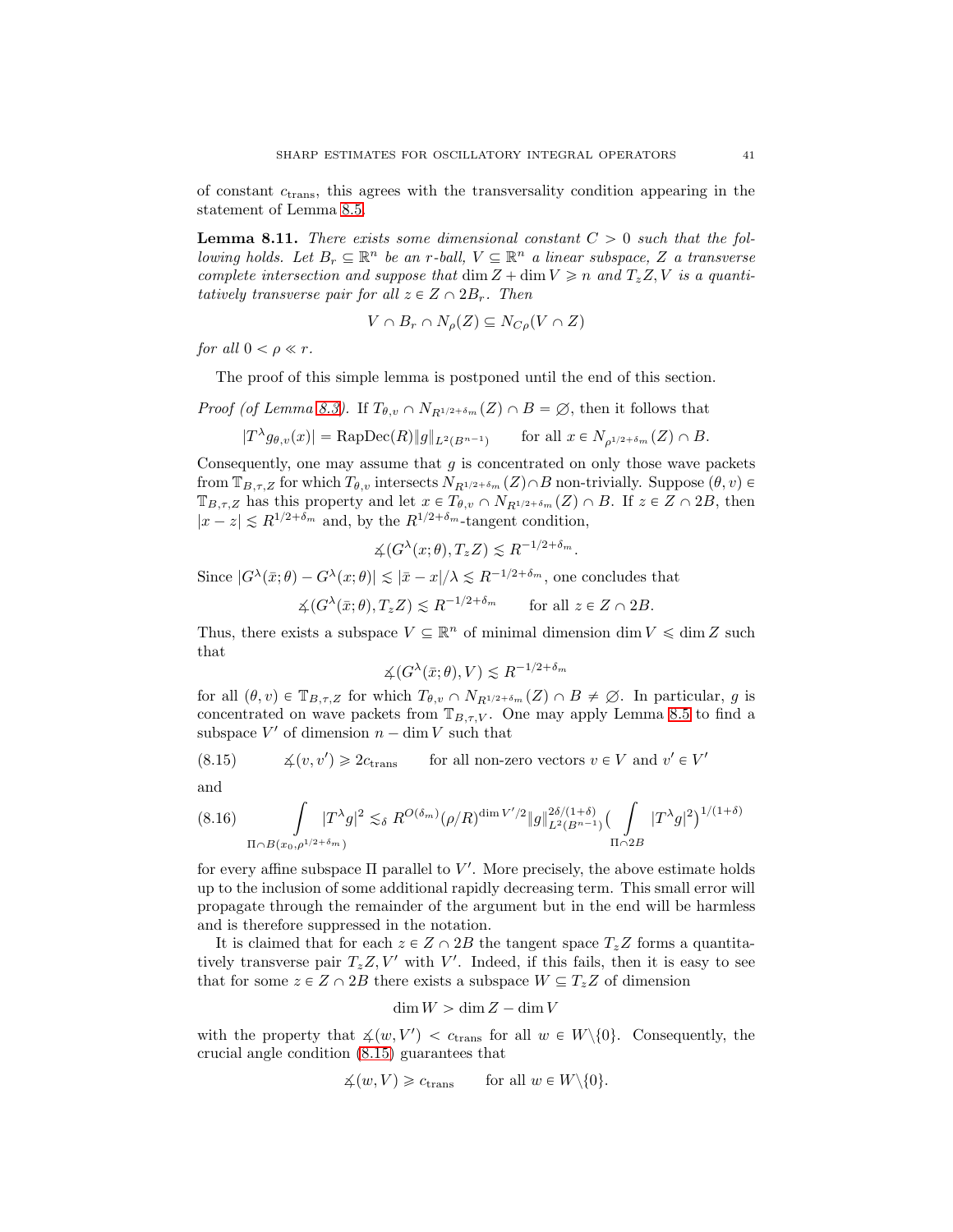This implies that there exists a linear map  $L: \mathbb{R}^n \to V$  such that L restricted to V is the identity, L restricted to W is zero and  $||L||_{op} \leq 1$ . Recall that for each  $(\theta, v) \in \mathbb{T}_{B,Z}$  one has  $\measuredangle(G^{\lambda}(\bar{x}, \theta), V) \lesssim R^{-1/2 + \delta_m}$  and so

$$
\sup_{\omega,\omega'\in\theta}|L(G^{\lambda}(\bar{x},\omega))-G^{\lambda}(\bar{x},\omega')|\lesssim R^{-1/2+\delta_m}.
$$

On the other hand,  $G^{\lambda}(\bar{x}, \theta) \subset N_{C_1R^{-1/2+\delta_m}}(T_zZ) \cap S^{n-1}$  and so  $L(G^{\lambda}(\bar{x}, \theta))$  lies in

$$
L(N_{C_1R^{-1/2+\delta_m}}(T_zZ)\cap S^{n-1})\subseteq N_{C_2R^{-1/2+\delta_m}}(L(T_zZ)).
$$

This shows that for all  $(\theta, v) \in \mathbb{T}_{B,Z}$  one has

$$
\measuredangle(G^{\lambda}(\bar{x},\theta), L(T_z Z)) \lesssim R^{-1/2 + \delta_m}.
$$

Since L vanishes on W, by rank-nullity  $L(T_zZ)$  is a subspace of dimension at most  $\dim Z - \dim W < \dim V$ . This contradicts the minimality of V and so  $(T_z Z, V')$  is a quantitatively transverse pair for all  $z \in Z \cap 2B$ .

By Lemma 8.11 one deduces that

$$
\Pi \cap N_{\rho^{1/2+\delta_m}}(Z) \cap B \subseteq N_{C\rho^{1/2+\delta_m}}(\Pi \cap Z) \cap 2B.
$$

Since  $\Pi \cap Z$  is a transverse complete intersection of dimension dim  $V' + \dim Z - n$ , Wongkew's theorem now implies that  $\Pi \cap N_{\rho^{1/2+\delta_m}}(Z) \cap B$  can be covered by

$$
O(R^{O(\delta_m)}(R/\rho)^{(\dim V' + \dim Z - n)/2})
$$

balls of radius  $\rho^{1/2+\delta_m}$ . Applying the estimate (8.16) to each of these balls and summing, one deduces that

$$
\int\limits_{\Pi\cap N_\rho\textbf{1/2}+\delta_m(Z)\cap B} |T^\lambda g|^2\lesssim_\delta R^{O(\delta_m)}(\rho/R)^{(n-m)/2}\|g\|_{L^2(B^{n-1})}^{2\delta/(1+\delta)}\big(\int\limits_{\Pi\cap 2B} |T^\lambda g|^2\big)^{1/(1+\delta)}.
$$

Integrating over planes  $\Pi$  parallel to  $V'$  and applying Hölder's inequality, it follows that

$$
\int\limits_{N_\rho 1/2 + \delta_m(Z)\cap B} |T^\lambda g|^2 \lesssim_\delta R^{O(\delta_m)}(\rho/R)^{(n-m)/2} \|g\|_{L^2(B^{n-1})}^{2\delta/(1+\delta)} \big(\int_{2B} |T^\lambda g|^2\big)^{1/(1+\delta)}.
$$

Finally, recalling Hörmander's bound,

$$
\big(\int_{2B}|T^{\lambda}g|^{2}\big)^{1/(1+\delta)}\lesssim R^{1/2+O(\delta_{m})}\big(\int_{B^{n-1}}|g|^{2}\big)^{1/(1+\delta)}
$$

and absorbing the implied rapidly decaying error into the main term, one concludes that

$$
\int_{N_{\rho^{1/2+\delta_m}}(Z)\cap B} |T^{\lambda}g|^2 \lesssim_{\delta} R^{1/2+O(\delta_m)}(\rho/R)^{(n-m)/2} \|g\|_{L^2(B^{n-1})}^2,
$$

which is the desired estimate.  $\hfill \square$ 

It remains to prove Lemma 8.11.

*Proof (of Lemma 8.11).* Applying a rotation, one may assume that  $V$  is the span of the co-ordinate vectors  $e_1, \ldots, e_{\dim V}$ . For the purposes of this proof,  $\gamma_V :=$  $(\gamma_1, \ldots, \gamma_{\dim V})$  and  $\gamma_{V^{\perp}} = (\gamma_{\dim V +1}, \ldots, \gamma_n)$  will denote the orthogonal projections of a space curve  $\gamma$  onto V and  $V^{\perp}$ , respectively.

$$
\sqcup
$$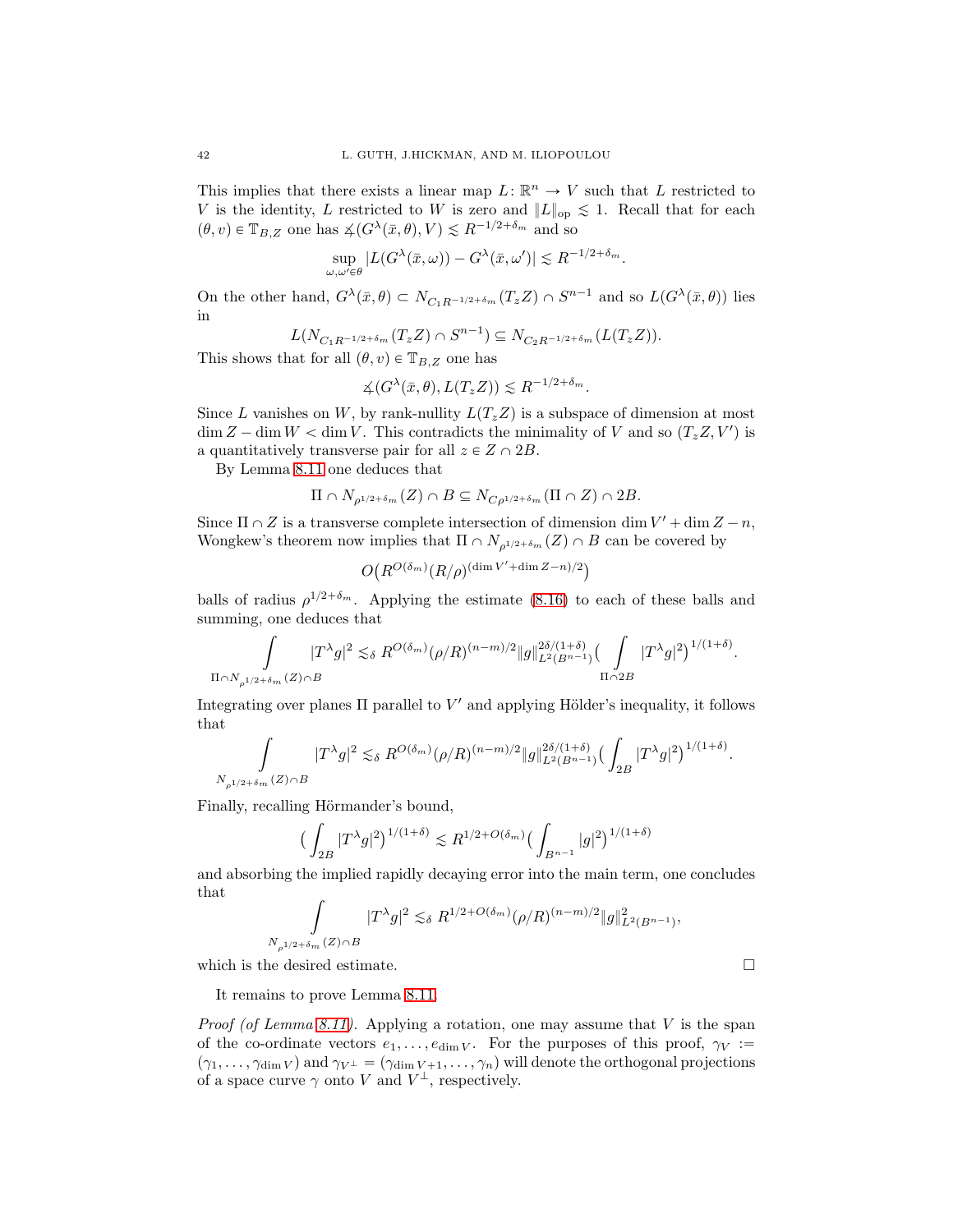Suppose that  $x \in V \cap B_r \cap N_\rho(Z)$  and fix some  $z_0 \in Z \cap N_\rho(B_r)$  with  $0 <$  $|x - z_0| < \rho$ . Let  $\gamma: \mathbb{R} \to \mathbb{R}^n$  be the constant speed parametrisation of the line through  $\gamma(0) := z_0$  and  $\gamma(1) := x$ . To prove the lemma it suffices to show that there exists a curve  $\tilde{\gamma}$ :  $[0,1] \to \mathbb{R}^n$  such that for all  $t \in [0,1]$  the following hold:

- 1)  $\tilde{\gamma}(0) = \gamma(0) = z_0$ ,
- 2)  $\tilde{\gamma}(t) \in Z$ ,
- 3)  $\tilde{\gamma}_{V^{\perp}}(t) = \gamma_{V^{\perp}}(t),$
- 4)  $|\tilde{\gamma}'(t)| \leq \bar{C} |\tilde{\gamma}'_{V^{\perp}}(t)|$  where  $\bar{C} := (\sin c_{trans})^{-1}$ .

Indeed, once this is established, observe that  $z_1 := \tilde{\gamma}(1) \in Z \cap V$  by properties 2) and 3). Furthermore, 3) and 4) ensure that

$$
|\tilde{\gamma}'(t)|\leqslant \bar{C}|\tilde{\gamma}'_{V^{\perp}}(t)|\leqslant \bar{C}|\gamma'(t)|<\bar{C}\rho
$$

and so, combining this observation with 1),

(8.17) 
$$
|x - \tilde{\gamma}(t)| \le |x - z_0| + |z_0 - \tilde{\gamma}(t)| < (1 + \bar{C}t)\rho
$$

for all  $t \in [0, 1]$ . In particular,  $|x - z_1| \leq \rho$ , giving the desired conclusion.

The transversality condition implies that the distribution  $W_z := (T_z Z \cap V)^{\perp} \cap$  $T_z Z$  has rank  $n - \dim V$  on  $Z \cap 2B_r$  and, moreover,  $\text{proj}_{W_z^{\perp}}|_V : V \to W_z^{\perp}$  is an isomorphism for all  $z \in Z \cap 2B_r$ . Smoothly extend  $W_z$  to a small neighbourhood U of  $Z \cap 2B_r$  so that

(8.18) 
$$
\operatorname{proj}_{W_x^{\perp}}|_V \colon V \to W_x^{\perp}
$$
 is an isomorphism for all  $x \in U$ .

The curve  $\tilde{\gamma}$  will be chosen so that its tangent always lies in this distribution. Given that  $\tilde{\gamma}_{V^{\perp}}$  is already defined by property 3), to satisfy this condition  $\tilde{\gamma}_V$  must be a solution to the ODE

$$
\left\{ \begin{array}{rcl} \mathrm{proj}_{W_{x(t)}^\perp} (y'(t), \gamma'_{V^\perp}(t)) & = & 0 \\ y(0) & = & \mathrm{proj}_V z_0 \end{array} \right.
$$

where  $x(t) := (y(t), \gamma_{V^{\perp}}(t))$ . By (8.18), solving the above ODE is equivalent to solving a system of the form

(8.19) 
$$
\begin{cases} y' = g(t, y) \\ y(0) = \text{proj}_V z_0 \end{cases}
$$

for g a smooth function defined on  $\{(t, y) \in \mathbb{R} \times V : (y, \gamma_{V^{\perp}}(t)) \in U\}$ . Note that g can be described explicitly in terms of the inverse of  $\text{proj}_{W_x^{\perp}}|_V$  and, provided U is appropriately chosen, the derivatives of g are bounded.

The Picard–Lindelöf existence theorem implies that the system  $(8.19)$  has a solution  $\tilde{\gamma}_V$  defined on an interval  $[0, T]$  for some  $T > 0$  such that  $\tilde{\gamma} := (\tilde{\gamma}_V, \gamma_{V^{\perp}})$ satisfies  $\tilde{\gamma}(t) \in 2B_r$  for all  $t \in [0, T]$ . On this interval the curve  $\tilde{\gamma}$  clearly further satisfies 1) and 3) and, by the tangency condition which motivated the definition of the ODE, 2) also holds. If  $t \in [0, T]$ , then it follows that  $\tilde{\gamma}(t) \in Z \cap 2B_r$  and  $\tilde{\gamma}'(t) \in W_{\tilde{\gamma}(t)}$  and so the transversality hypothesis implies that

$$
\bar{C}^{-1} = \sin c_{\text{trans}} \leqslant \sin \measuredangle(\tilde{\gamma}'(t), V) = \frac{|\tilde{\gamma}'_{V^{\perp}}(t)|}{|\tilde{\gamma}'(t)|}.
$$

Rearranging, one concludes that properties 1) to 4) all hold on  $[0, T]$ .

It remains to show that T can be chosen to satisfy  $T \geq 1$ . If  $dist(\tilde{\gamma}(T), U^c) \geq 1$ , then the regularity of  $g$  implies that the interval of existence can be extended by a fixed increment. Thus, one may assume that at least one of the following holds: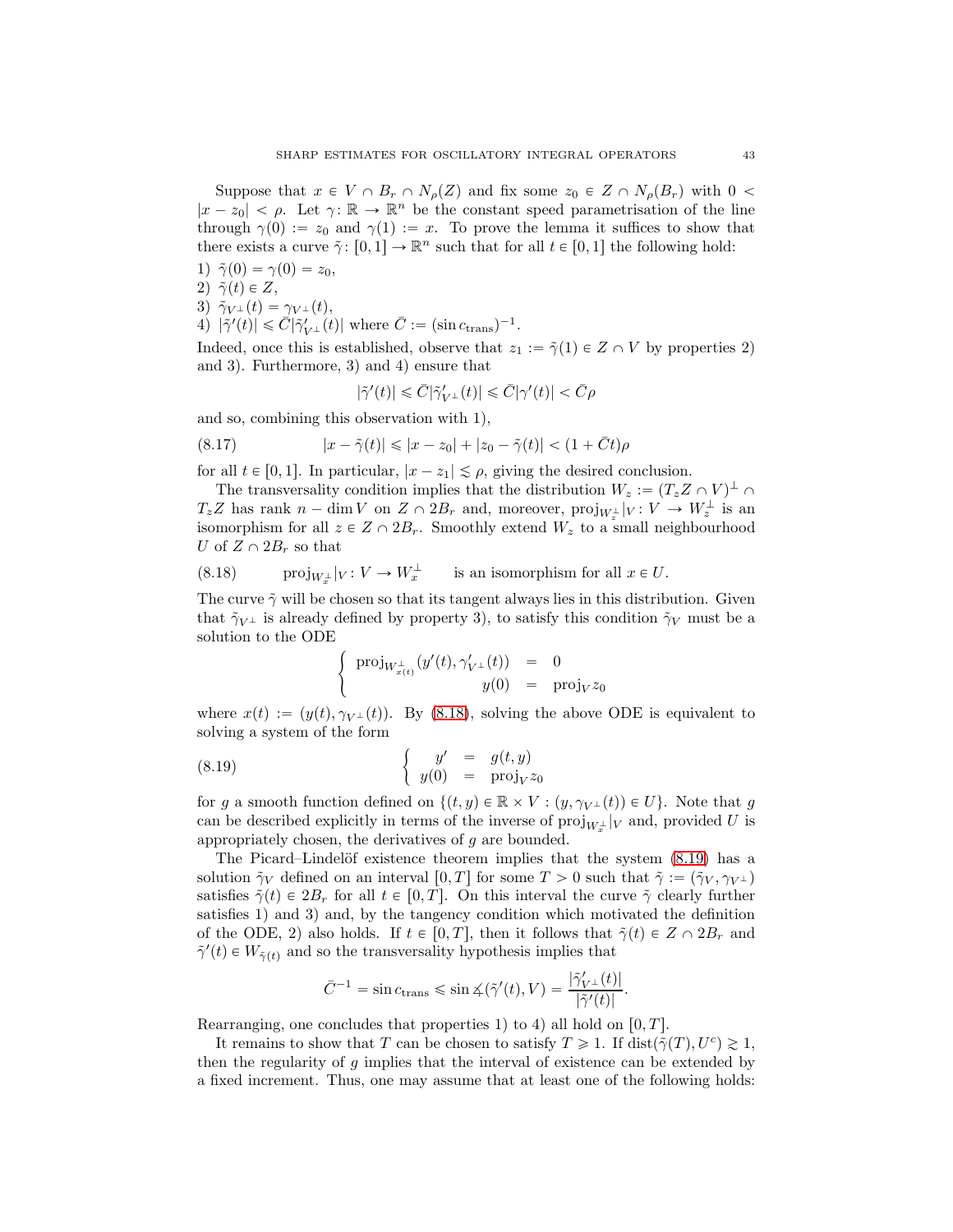$T \geq 1$  or  $|\tilde{\gamma}(T) - x| \geq r/2^{12}$  Supposing the latter holds, by the choice of T and (8.17), one deduces that

$$
r/2 \leqslant |\tilde{\gamma}(T) - x| \leqslant (1 + \bar{C}T)\rho.
$$

Provided r is chosen to be sufficiently large compared to  $\rho$ , the desired bound immediately follows.

## 9. Comparing wave packets at different spatial scales

9.1. Wave packet decomposition at scale  $\rho$ . The proof of Theorem 1.6 relies on a multi-scale analysis and for this it is necessary to compare wave packets at different scales.

Let  $1 \ll R \ll \lambda$  and recall the decomposition

$$
T^{\lambda}f(x) = \sum_{(\theta,v)\in\mathbb{T}} T^{\lambda}f_{\theta,v}(x) + \text{RapDec}(R)\|f\|_{L^{2}(B^{n-1})}
$$

described in §5. Consider a smaller spatial scale<sup>13</sup>  $R^{1/2} \leq \rho \leq R$  and fix  $B(y, \rho) \subset$  $B(0,R)$  with centre  $y \in X^{\lambda}$ . Each of the  $T^{\lambda}f_{\theta,v}$  can be further decomposed into wave packets at scale  $\rho$  over  $B(y, \rho)$ . To do this, first apply a transformation to recentre  $B(y, \rho)$  at the origin. For  $g : B^{n-1} \to \mathbb{C}$  integrable define  $\tilde{g} := e^{2\pi i \phi^{\lambda}(y; \cdot)} g$ so that

(9.1) 
$$
T^{\lambda}g(x) = \tilde{T}^{\lambda}\tilde{g}(\tilde{x}) \quad \text{for } \tilde{x} = x - y
$$

where  $\tilde{T}^{\lambda}$  is the Hörmander-type operator with phase  $\tilde{\phi}^{\lambda}$  and amplitude  $\tilde{a}^{\lambda}$  given by

(9.2) 
$$
\tilde{\phi}(x;\omega) := \phi\left(x + \frac{y}{\lambda};\omega\right) - \phi\left(\frac{y}{\lambda};\omega\right)
$$
 and  $\tilde{a}(x;\omega) := a\left(x + \frac{y}{\lambda};\omega\right).$ 

Applying this identity to the wave packet decomposition above,

$$
T^{\lambda} f(x) = \sum_{(\theta,v)\in\mathbb{T}} \tilde{T}^{\lambda}((f_{\theta,v})^{\sim})(\tilde{x}) + \text{RapDec}(R) \|f\|_{L^{2}(B^{n-1})}.
$$

Each  $T^{\lambda} f_{\theta, v}$  is (spatially) concentrated on the curved  $R^{1/2+\delta}$ -tube  $T_{\theta, v}$  and, consequently, each  $\tilde{T}^{\lambda}(f_{\theta,v})^{\sim}$  is concentrated on the translate  $T_{\theta,v} - y$ . Since

(9.3)  
\n
$$
\partial_{\omega} \tilde{\phi}^{\lambda}((\gamma_{{\omega},v}^{\lambda}(t),t) - y; \omega) = \partial_{\omega} \phi^{\lambda}((\gamma_{{\omega},v}^{\lambda}(t),t); \omega) - \partial_{\omega} \phi^{\lambda}(y; \omega)
$$
\n
$$
= v - \partial_{\omega} \phi^{\lambda}(y; \omega),
$$

the core curve  $\Gamma_{\theta,v}^{\lambda} - y$  of  $T_{\theta,v} - y$  is equal to  $\Gamma_{\theta,v-\bar{v}(y;\omega_{\theta})}$  where

$$
\bar{v}(y; \omega) := \partial_{\omega} \phi^{\lambda}(y; \omega).
$$

Now repeat the construction of the wave packets for each  $\tilde{T}^{\lambda}(f_{\theta,v})^{\sim}$ , but at scale ρ. In particular, cover Ω by finitely overlapping caps  $\tilde{\theta}$  of radius  $\rho^{-1/2}$  and  $\mathbb{R}^{n-1}$ 

 $12$ Indeed, suppose both conditions fail for T. The failure of the latter condition implies that  $dist(\tilde{\gamma}(T), (2B_r)^c) \geq r/2$ . Since  $\tilde{\gamma}(T) \in Z$  by property 2), one concludes that  $\tilde{\gamma}(T)$  is far from  $U^c$ and thus the interval of existence for  $\tilde{\gamma}$  can be extended by a fixed increment. One may redefine T to be some value in the interval of existence incrementally larger than the original value of T and repeat this procedure until at least one of the stated conditions hold.

<sup>&</sup>lt;sup>13</sup>Later it will be useful to assume the more stringent condition  $R^{1/2} \leq \rho \leq R^{1-2\delta}$ .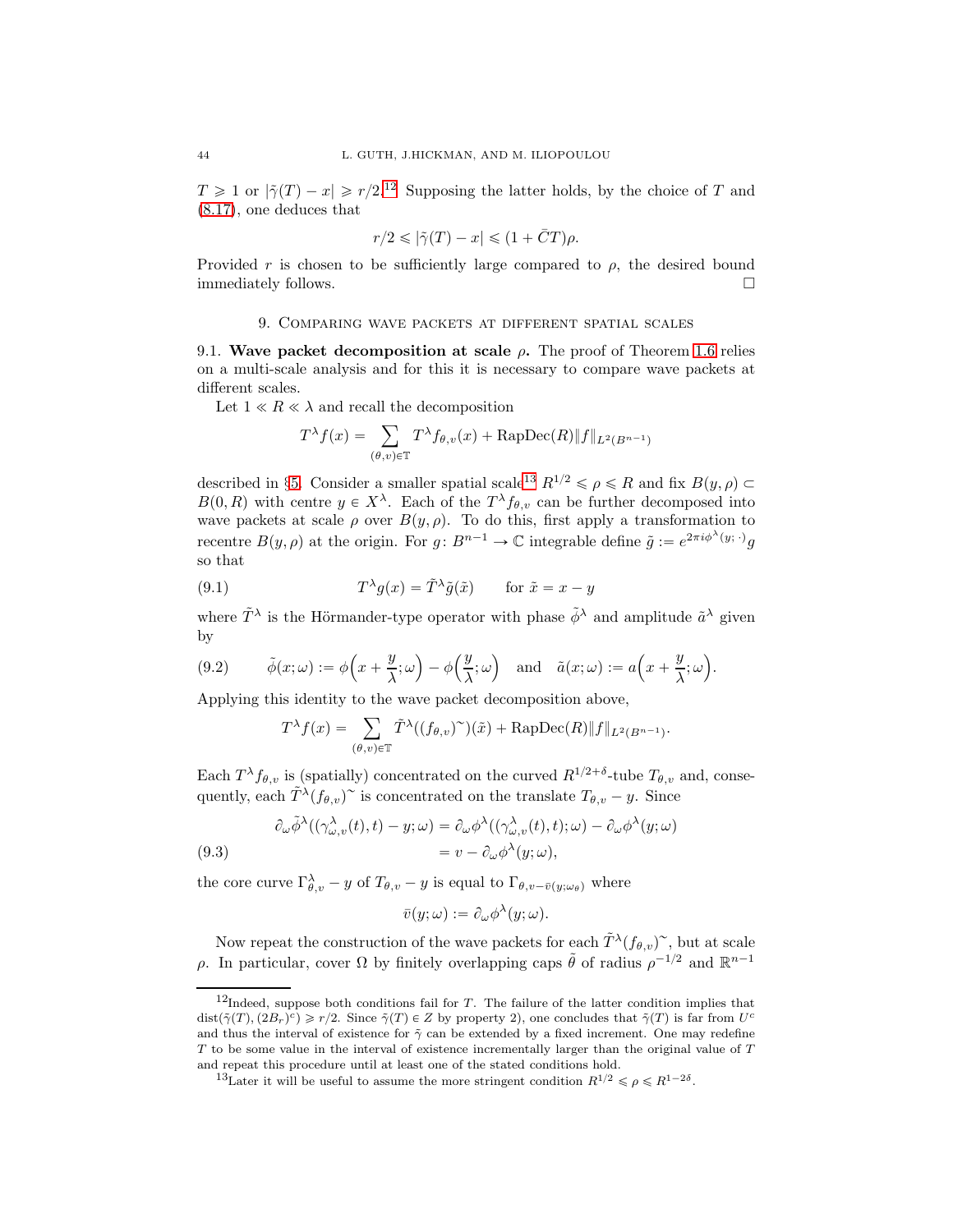by finitely-overlapping balls of radius  $\rho^{(1+\delta)/2}$  centered at vectors  $\tilde{v} \in \rho^{(1+\delta)/2}\mathbb{Z}^{n-1}$ . Let  $\tilde{\mathbb{T}}$  denote the set of all pairs  $(\tilde{\theta}, \tilde{v})$ . For each  $(\theta, v) \in \mathbb{T}$  one may decompose

$$
(f_{\theta,v})^{\sim} = \sum_{(\tilde{\theta},\tilde{v}) \in \tilde{\mathbb{T}}} (f_{\theta,v})_{\tilde{\theta},\tilde{v}}^{\sim} + \text{RapDec}(R) \|f\|_{L^2(B^{n-1})}
$$

as in §5. The significant contributions to this sum arise from pairs  $(\tilde{\theta}, \tilde{v})$  belonging to

$$
\tilde{\mathbb{T}}_{\theta,v} := \{(\tilde{\theta},\tilde{v}) \in \tilde{\mathbb{T}} : \text{dist}(\theta,\tilde{\theta}) \lesssim \rho^{-1/2} \text{ and } |v - \bar{v}(y;\omega_{\theta}) - \tilde{v}| \lesssim R^{(1+\delta)/2}\},
$$

as demonstrated by the following lemma.

**Lemma 9.1.** If  $R^{1/2} \le \rho \le R$ , then, with the above definitions, the function  $(f_{\theta,v})^{\sim}$ is concentrated on wave packets from  $\tilde{\mathbb{T}}_{\theta,v}$ ; that is,

$$
(f_{\theta,v})^{\sim} = \sum_{(\tilde{\theta},\tilde{v}) \in \tilde{\mathbb{T}}_{\theta,v}} (f_{\theta,v})_{\tilde{\theta},\tilde{v}}^{\sim} + \text{RapDec}(R) \|f\|_{L^2(B^{n-1})}.
$$

*Proof.* Since  $(f_{\theta,v})^{\sim}$  is supported in  $\theta$ , clearly the wave packets of  $(f_{\theta,v})^{\sim}$  at scale  $\rho$  are all supported in

$$
\bigcup_{\tilde{\theta}: \; \text{dist}(\tilde{\theta}, \theta) \lesssim \rho^{-1/2}} \tilde{\theta}.
$$

Thus, it suffices to show that for each  $(\theta, v) \in \mathbb{T}$  and  $\rho^{-1/2}$ -cap  $\tilde{\theta}$  one has

$$
\sum_{\tilde{v}:|v-\tilde{v}(y;\omega_{\theta})-\tilde{v}|\gtrsim R^{(1+\delta)/2}}(f_{\theta,v})_{\tilde{\theta},\tilde{v}}^{\sim}=\mathrm{RapDec}(R)\|f\|_{L^{2}(B^{n-1})}.
$$

Fixing  $(\theta, v) \in \mathbb{T}$  and  $(\tilde{\theta}, \tilde{v}) \in \tilde{\mathbb{T}}$  with  $|v - \bar{v}(y; \omega_{\theta}) - \tilde{v}| \ge R^{(1+\delta)/2}$ , the above estimate would follow if one could show that

$$
(f_{\theta,\upsilon})_{\tilde{\theta},\tilde{\upsilon}}^{\sim} = \left(1 + R^{-1/2} |v - \bar{v}(y;\omega_{\theta}) - \tilde{v}|\right)^{-(n+1)} \mathrm{RapDec}(R) \|f\|_{L^{2}(B^{n-1})}.
$$

Fourier inversion yields the pointwise bound

$$
|(f_{\theta,v})\tilde{\theta}_{,\tilde{v}}(\omega)| \leq \|(\tilde{\psi}_{\tilde{\theta}})^{\check{}}\|_{L^{1}(\mathbb{R}^{n})} \|\eta_{\tilde{v}}(\psi_{\tilde{\theta}}(f_{\theta,v})^{\check{}})\check{ }\|_{L^{\infty}(\mathbb{R}^{n})}
$$
  

$$
\lesssim \|(\psi_{\tilde{\theta}})^{\check{}} * ((f_{\theta,v})^{\check{}})\check{ }\|_{L^{\infty}(B(\tilde{v},C\rho^{(1+\delta)/2}))}
$$

for all  $\omega \in \mathbb{R}^{n-1}$ . Since  $(\psi_{\tilde{\theta}})^{\tilde{}}$  is concentrated in  $B(0, \rho^{1/2})$ , the problem is further reduced to showing that

$$
((f_{\theta,v})^{\sim})^{\sim}(z) = (1 + R^{-1/2} |z - v + \bar{v}(y; \omega_{\theta})|)^{-(n+1)} \text{RapDec}(R) \|f\|_{L^{2}(B^{n-1})}
$$

whenever  $|z - v + \bar{v}(y; \omega_{\theta})| \ge R^{(1+\delta)/2}$ .

Let  $\tilde{\psi}$  be a Schwartz function on  $\mathbb{R}^{n-1}$  satisfying  $\tilde{\tilde{\psi}}(\omega) = 1$  for  $\omega \in B^{n-1}$  and define  $\tilde{\tilde{\psi}}_{\theta}(\omega) := \tilde{\tilde{\psi}}(R^{-1/2}(\omega - \omega_{\theta}))$  so that

$$
((f_{\theta,v})^{\sim})^{\sim} = (\tilde{\tilde{\psi}}_{\theta}e^{2\pi i\phi^{\lambda}(y;\,\cdot)})^{\sim} * (f_{\theta,v})^{\sim}.
$$

On the one hand, since  $\text{supp }\eta_v \subset B(v, CR^{(1+\delta)/2})$ , it is not difficult to show that

$$
(9.4) \qquad |(f_{\theta,v})^{\sim}(z)| = (1 + R^{-1/2}|z-v|)^{-(n+1)} \text{RapDec}(R) \|f\|_{L^2(B^{n-1})}
$$

whenever  $|z - v| \ge R^{(1 + \delta)/2}$ . On the other hand, it is claimed that

$$
(9.5) \qquad \left| \left( \tilde{\tilde{\psi}}_{\theta} e^{2\pi i \phi^{\lambda}(y; \cdot)} \right)^{\sim}(z) \right| = (1 + R^{-1/2} |z + \bar{v}(y; \omega_{\theta})|)^{-(n+1)} \text{RapDec}(R)
$$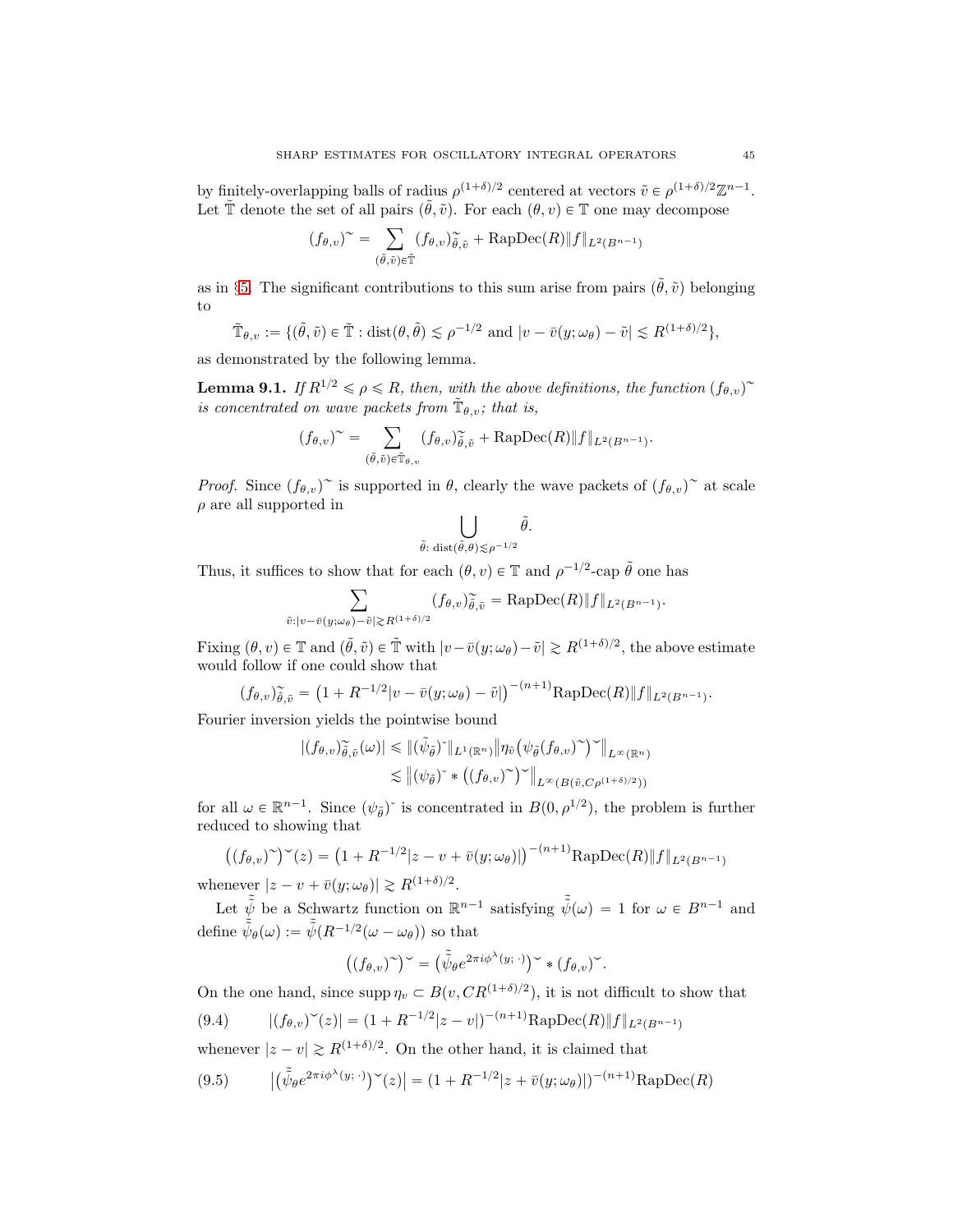whenever  $|z + \bar{v}(y; \omega_\theta)| \gtrsim R^{(1+\delta)/2}$ . A routine argument then shows that (9.4) and  $(9.5)$  imply the desired estimate for  $((f_{\theta,v})^{\sim})^{\sim}$  and so it only remains to prove the claim.

The inverse Fourier transform in (9.5) can be expressed as

$$
R^{-(n-1)/2}\int_{\mathbb{R}^{n-1}}e^{2\pi i(\langle z,\omega_{\theta}+R^{-1/2}\omega\rangle+\phi^{\lambda}(y;\omega_{\theta}+R^{-1/2}\omega))}\tilde{\tilde{\psi}}(\omega)\mathrm{d}\omega,
$$

where the  $\omega$ -gradient of the phase is given by

$$
(9.6) \qquad R^{-1/2} \big( [\partial_{\omega} \phi^{\lambda}(y; \omega_{\theta} + R^{-1/2} \omega) - \partial_{\omega} \phi^{\lambda}(y; \omega_{\theta})] + [\overline{v}(y; \omega_{\theta}) + z] \big).
$$

Using the fact that  $\partial_{\omega\omega}^2 \phi^{\lambda}(0;\omega) = 0$ , the first term in (9.6) can be estimated thus:

$$
|\partial_{\omega}\phi^{\lambda}(y;\omega_{\theta} + R^{-1/2}\omega) - \partial_{\omega}\phi^{\lambda}(y;\omega_{\theta})| \lesssim R^{-1/2}|y| \le R^{1/2}.
$$

Consequently, if  $z \notin B(-\bar{v}(y; \omega_\theta), R^{(1+\delta)/2})$ , then the second term in (9.6) dominates the  $\omega$ -gradient of the phase and (9.6) is  $\gtrsim R^{\delta/2}$  in norm. Repeated integration by parts now implies  $(9.4)$ , concluding the proof.

9.2. **Tangency properties.** Let  $Z$  be a transverse complete intersection of dimension  $m$  and suppose  $h$  is a function which is concentrated on wave packets from

$$
\mathbb{T}_{Z,B(y,\rho)} := \big\{(\theta,v) \in \mathbb{T}_Z : T_{\theta,v} \cap B(y,\rho) \neq \varnothing \big\}.
$$

What can be said about the scale  $\rho$  wave packets of  $\tilde{h}$ ? In particular, do the lower scale wave packets inherit the tangency property; namely, is  $\tilde{h}$  concentrated on scale  $\rho$  wave packets which are  $\rho^{-1/2+\delta_m}$ -tangent to some variety? It transpires that this is not true in general. It is true, however, that  $\hat{h}$  can be broken up into pieces which are each made up of scale  $\rho$  wave packets tangential to some translate of Z.

To make the above discussion precise, let  $\tilde{\gamma}^{\lambda}_{\omega,v}$  be the curve defined by

(9.7) 
$$
\partial_{\omega} \tilde{\phi}^{\lambda}(\tilde{\gamma}^{\lambda}_{\omega,v}(t), t; \omega) = v \quad \text{for } t \in (-\rho, \rho).
$$

It is remarked that (9.3) implies the relation

(9.8) 
$$
\gamma_{\omega,v}^{\lambda}(t) = \tilde{\gamma}_{\omega,v-\bar{v}(y;\omega)}^{\lambda}(t-y_n) + y'.
$$

Let  $\tilde{T}_{\omega,v}$  be the  $\rho^{1/2+\delta}$ -tube with core curve  $\tilde{\Gamma}^{\lambda}_{\omega,v} = (\tilde{\gamma}^{\lambda}_{\omega,v}(t), t)$  (defined analogously to the  $R^{1/2+\delta}$ -tube  $T_{\theta,v}$ ) and for  $b \in \mathbb{R}^n$  define

$$
\tilde{\mathbb{T}}_{Z+b} := \{ (\tilde{\theta}, \tilde{v}) \in \tilde{\mathbb{T}} : \tilde{T}_{\tilde{\theta}, \tilde{v}} \text{ is } \rho^{-1/2 + \delta_m} \text{-tangent to } Z + b \text{ in } B(0, \rho) \}.
$$

The key observation is as follows.

**Proposition 9.2.** Let  $R^{1/2} \leq \rho \leq R^{1-\delta}$  and  $Z \subseteq \mathbb{R}^n$  be a transverse complete intersection.

1) Let  $(\theta, v) \in \mathbb{T}_Z$  and  $b \in B(0, 2R^{1/2+\delta_m})$ . If  $(\tilde{\theta}, \tilde{v}) \in \tilde{\mathbb{T}}_{\theta, v}$  satisfies

$$
\tilde{T}_{\tilde{\theta},\tilde{v}} \cap N_{\frac{1}{2}\rho^{1/2+\delta_m}}(Z-y+b) \neq \varnothing,
$$

then  $(\tilde{\theta}, \tilde{v}) \in \tilde{\mathbb{T}}_{Z-y+b}$ .

2) If h is concentrated on wave packets in  $\mathbb{T}_{Z,B(y,\rho)}$ , then  $\tilde{h}$  is concentrated on wave packets in  $\bigcup_{|b| \leq R^{1/2+\delta_m}} \tilde{\mathbb{T}}_{Z-y+b}.$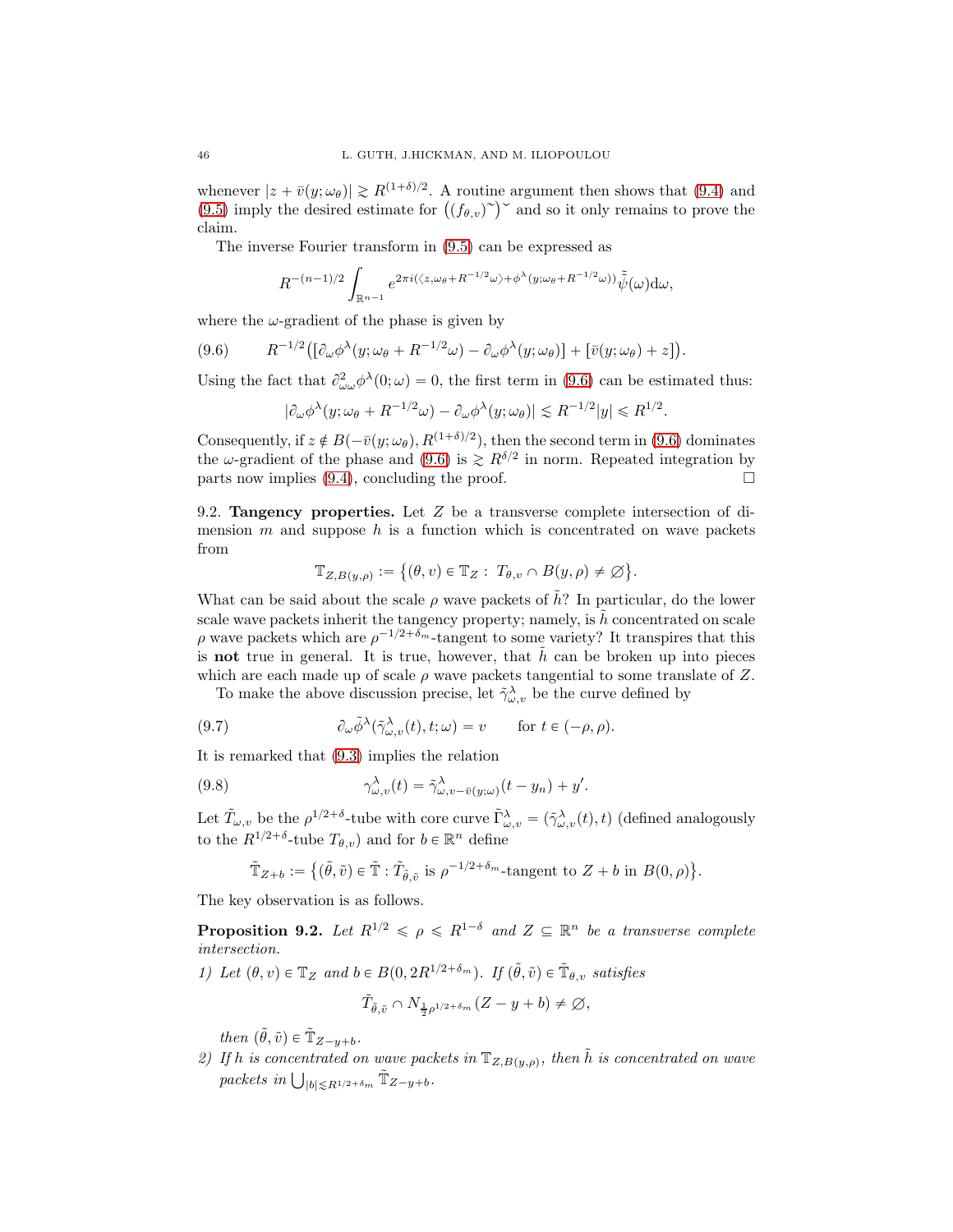Under the hypotheses of the proposition, if one defines

$$
\tilde{\mathbb{T}}_b:=\Big\{(\tilde{\theta},\tilde{v})\in\bigcup_{(\theta,v)\in\mathbb{T}_{Z,B(y,\rho)}}\tilde{\mathbb{T}}_{\theta,v}:\tilde{T}_{\tilde{\theta},\tilde{v}}\cap N_{\frac{1}{2}\rho^{1/2+\delta_m}}(Z-y+b)\neq\varnothing\Big\},
$$

then it follows that  $\tilde{\mathbb{T}}_b \subseteq \tilde{\mathbb{T}}_{Z-y+b}$ . The proof of Proposition 9.2 will in fact yield the following stronger result.

**Corollary 9.3.** Under the hypotheses of 1) of Proposition 9.2, if  $(\theta, v) \in \mathbb{T}$  and  $\tilde{\mathbb{T}}_{\theta,v} \cap \tilde{\mathbb{T}}_b \neq \emptyset$ , then  $\tilde{T}_{\tilde{\theta},\tilde{v}} \subseteq N_{\rho^{1/2+\delta_m}}(Z-y+b)$  for all  $(\tilde{\theta},\tilde{v}) \in \tilde{\mathbb{T}}_{\theta,v}$ .

In view of the forthcoming analysis, before proving these statements a simple application is discussed. Given a function h concentrated on wave packets in  $\mathbb{T}_{Z,B(y,\rho)}$ , consider a function of the form

(9.9) 
$$
\tilde{h}_b := \sum_{(\tilde{\theta}, \tilde{v}) \in \tilde{\mathbb{T}}_b} \tilde{h}_{\tilde{\theta}, \tilde{v}}.
$$

Expressions of the form  $(9.9)$  will play an important rôle in later arguments. One may easily verify that  $\|\tilde{h}_b\|_{L^2(B^{n-1})} \lesssim \|h_b^*\|_{L^2(B^{n-1})}$  where

(9.10) 
$$
h_b^* := \sum_{\substack{(\theta,v)\in \mathbb{T}_{Z,B(y,\rho)}\\ \tilde{\mathbb{T}}_{\theta,v} \cap \tilde{\mathbb{T}}_b \neq \emptyset}} h_{\theta,v}.
$$

The latter function is slightly easier to analyse; in particular, Corollary 9.3 implies that

$$
(9.11) \t\t \tilde{T}^{\lambda}[h_b^*]^{\sim}(\tilde{x}) = T^{\lambda}h_b^*(x)\chi_{N_{\rho^{1/2+\delta_m}}(Z+b)}(x) + \text{RapDec}(R)\|h\|_{L^2(B^{n-1})}
$$

for all  $x = \tilde{x} + y \in B(y, \rho)$ .

The proof of Proposition 9.2 relies on the following lemma.

**Lemma 9.4.** If  $(\theta, v) \in \mathbb{T}$  and  $(\tilde{\theta}, \tilde{v}) \in \tilde{\mathbb{T}}_{\theta, v}$ , then

$$
|\tilde{\Gamma}_{\theta,\tilde{v}}^{\lambda}(t)-(\Gamma_{\theta,v}^{\lambda}(t+y_n)-y)|\lesssim R^{(1+\delta)/2} \quad \text{for all } t\in (-\rho,\rho).
$$

*Proof.* By the identity (9.8) and the definition of  $\tilde{\mathbb{T}}_{\theta,v}$ , it suffices to show that if  $(\omega_1, v_1), (\omega_2, v_2) \in \Omega \times \mathbb{R}^{n-1}$  satisfy  $|\omega_1 - \omega_2| \lesssim \rho^{-1/2}$  and  $|v_1 - v_2| \lesssim R^{(1+\delta)/2}$ , then

$$
|\tilde{\gamma}_{\omega_1,v_1}^\lambda(t)-\tilde{\gamma}_{\omega_2,v_2}^\lambda(t)|\lesssim R^{(1+\delta)/2}\qquad\text{for all }t\in(-\rho,\rho).
$$

Fixing  $t \in (-\rho, \rho)$ , let  $x_t := (\tilde{\gamma}_{\omega_1, v_1}^{\lambda}(t), t)$  and  $v_t := \partial_{\omega} \tilde{\phi}^{\lambda}(x_t; \omega_2)$  and note that, since the value of  $\tilde{\gamma}_{\omega,v}(t)$  is uniquely determined by (9.7),  $x_t = (\tilde{\gamma}_{\omega_2,v_t}^{\lambda}(t), t)$ . Observe that

$$
|v_1 - v_t| = |\partial_{\omega} \tilde{\phi}^{\lambda}(x_t; \omega_1) - \partial_{\omega} \tilde{\phi}^{\lambda}(x_t; \omega_2)| \lesssim |\omega_1 - \omega_2| |x_t| \lesssim \rho^{1/2}.
$$

Since  $|v_1 - v_2| \le R^{(1+\delta)/2}$ , it follows that  $|v_t - v_2| \le R^{(1+\delta)/2}$ . Therefore,

$$
|\tilde{\gamma}_{\omega_1,v_1}^{\lambda}(t)-\tilde{\gamma}_{\omega_2,v_2}^{\lambda}(t)|=|\tilde{\gamma}_{\omega_2,v_t}^{\lambda}(t)-\tilde{\gamma}_{\omega_2,v_2}^{\lambda}(t)|\sim |v_t-v_2|\lesssim R^{(1+\delta)/2},
$$

which establishes the lemma.  $\Box$ 

One may now turn to the proof of Proposition 9.2.

Proof (of Proposition 9.2). The proof is broken into stages.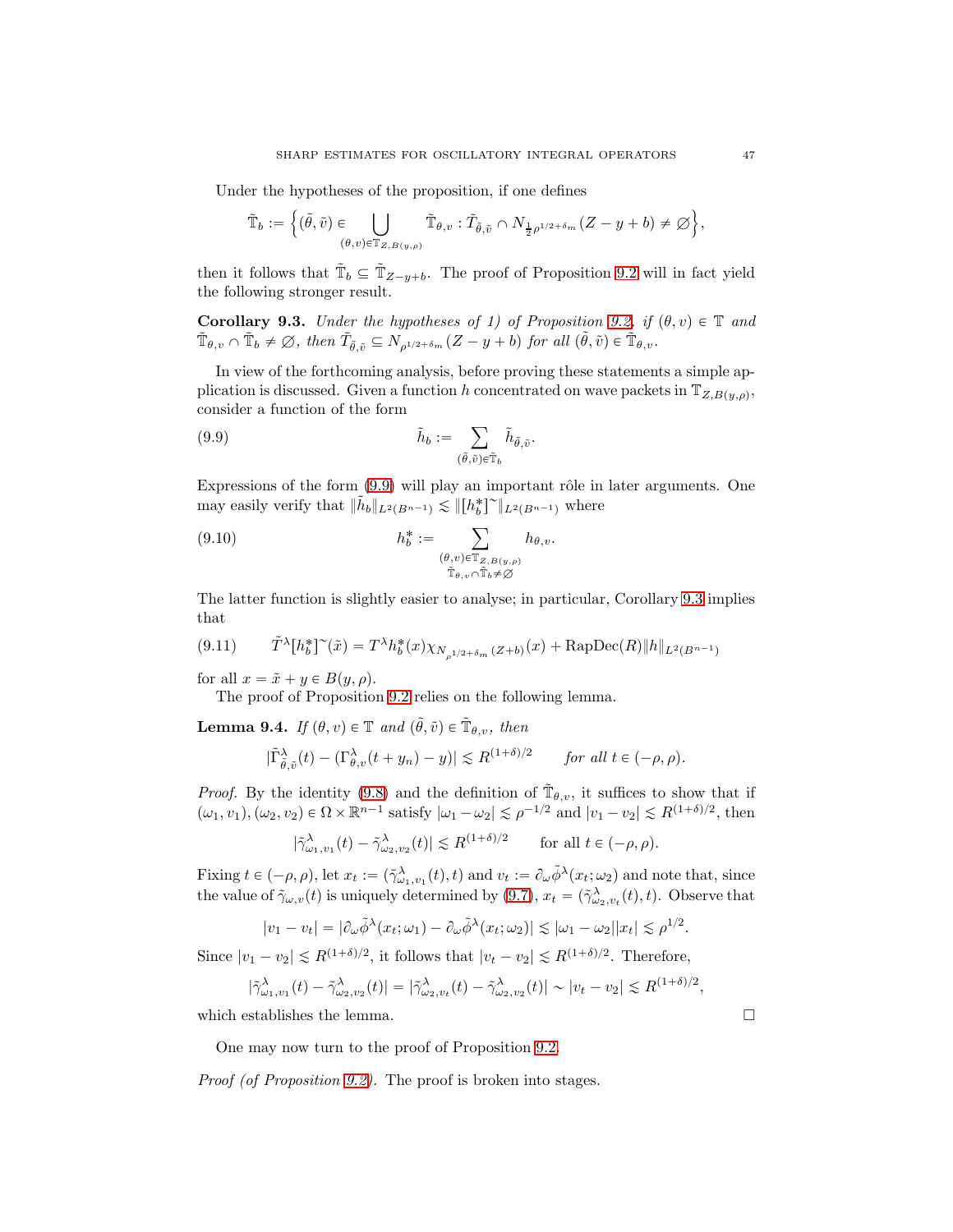The angle condition. Fix  $(\theta, v) \in \mathbb{T}_Z$  and  $(\tilde{\theta}, \tilde{v}) \in \tilde{\mathbb{T}}_{\theta, v}$ . Motivated by the definition of tangency, let  $x \in \tilde{T}_{\tilde{\theta}, \tilde{v}}$  and suppose  $z \in Z$  and  $b \in B(0, 2R^{1/2+\delta_m})$  are such that  $|z - y + b \in B(0, 4\rho)$  and  $|x - (z - y + b)| \leq \bar{C}_{\text{tang}} \rho^{1/2 + \delta_m}$ . It is claimed that

$$
(9.12) \qquad \qquad \measuredangle(\tilde{G}^{\lambda}(x;\omega_{\tilde{\theta}}),T_{z-y+b}(Z-y+b)) \leq \bar{c}_{\text{tang}}\rho^{-1/2+\delta_m},
$$

where  $\tilde{G}^{\lambda}$  is the generalised Gauss map associated to the phase  $\tilde{\phi}^{\lambda}$ . It is easy to see that  $\tilde{G}^{\lambda}(x;\omega) = G^{\lambda}(x+y;\omega)$  and so the above estimate can be written as

(9.13) 
$$
\measuredangle(G^{\lambda}(x+y;\omega_{\tilde{\theta}}),T_zZ) \leq \bar{c}_{\text{tang}}\rho^{-1/2+\delta_m}.
$$

By Lemma 9.4, the definition of  $\tilde{T}_{\tilde{\theta}, \tilde{v}}$  and the hypothesis  $\rho \le R^{1-\delta}$ , it follows that

$$
(9.14) \t\t |x + y - \Gamma_{\theta,v}^{\lambda}(x_n + y_n)| \lesssim R^{(1+\delta)/2}
$$

and this implies that

$$
\measuredangle(G^{\lambda}(x+y;\omega_{\tilde{\theta}}),T_zZ)\lesssim \measuredangle(G^{\lambda}(\Gamma^{\lambda}_{\theta,v}(x_n+y_n);\omega_{\theta}),T_zZ)+\rho^{-1/2}.
$$

Finally,  $\Gamma_{\theta,v}^{\lambda}(x_n+y_n) \in T_{\theta,v}$  and this tube is  $R^{-1/2+\delta_m}$ -tangent to Z. Note that  $z \in Z \cap B(0, 2R)$  whilst, recalling (9.14), one has

$$
|\Gamma_{\theta,v}^{\lambda}(x_n + y_n) - z| \le |x + y - \Gamma_{\theta,v}^{\lambda}(x_n + y_n)| + |x - (z - y + b)| + |b| \le R^{1/2 + \delta_m}.
$$

Thus, if the constant  $\bar{C}_{\text{tang}}$  in Definition 8.1 is appropriately chosen, then the tangency of  $T_{\theta,v}$  implies that

$$
\measuredangle(G^{\lambda}(\Gamma^{\lambda}_{\theta,v}(x_n+y_n);\omega_{\theta}),T_zZ)\leq \bar{c}_{\rm tang}R^{-1/2+\delta_m}
$$

and, provided that R is sufficiently large,  $(9.13)$  (and therefore  $(9.12)$ ) immediately follows.

Containment properties. The angle condition (9.12) implies Corollary 9.3: any tube  $\tilde{T}_{\tilde{\theta},\tilde{v}}$  which intersects  $N_{\frac{1}{2}\rho^{1/2+\delta_m}}(Z-y+b)\cap B(0,\rho)$  is actually contained in  $N_{a^{1/2+\delta_m}}(Z - y + b)$ . To demonstrate this containment property, continue with the setup of the previous stage, but now assume the slightly stronger conditions that  $z-y+b \in B(0, \rho)$  and  $|x-(z-y+b)| \leq (1/2)\rho^{1/2+\delta_m}$ . Define a time-dependent vector field  $X_{\tilde{\theta}, \tilde{v}}$ :  $(-\rho, \rho) \times Z \cap B(0, 2R) \to \mathbb{R}^m$  on  $Z \cap B(0, 2R)$  by

$$
X_{\tilde{\theta},\tilde{v}}(t,z) := \text{proj}_{T_z Z}(\tilde{\Gamma}_{\tilde{\theta},\tilde{v}}^{\lambda})'(t) \quad \text{for all } (t,z) \in [-\rho, \rho] \times Z \cap B(0, 2R).
$$

This can be smoothly extended to a map on  $[-\rho, \rho] \times U$  where  $U \subseteq \mathbb{R}^n$  is a small open neighbourhood of  $Z \cap B(0, 2R)$ . By the Picard–Lindelöf existence theorem for ODE there exists some smooth mapping  $Z_{\tilde{\theta}, \tilde{v}}$ :  $(-\rho, \rho) \to Z$  such that  $Z_{\tilde{\theta}, \tilde{v}}(x_n) = z$ and  $Z'_{\tilde{\theta}, \tilde{v}}(t) = X_{\tilde{\theta}, \tilde{v}}(t, Z_{\tilde{\theta}, \tilde{v}}(t))$  for all  $t \in (-\rho, \rho)$ . Here  $x = (x', x_n) \in \tilde{T}_{\tilde{\theta}, \tilde{v}}$  are the points fixed above.

Observe that

$$
|\tilde{\Gamma}_{\tilde{\theta},\tilde{v}}^{\lambda}(x_n)-(z-y+b)| \leq |\tilde{\Gamma}_{\tilde{\theta},\tilde{v}}^{\lambda}(x_n)-x|+|x-(z-y+b)| < (2/3)\rho^{1/2+\delta_m}.
$$

Let I denote the set of all  $t \in (-\rho, \rho)$  such that  $t \geq x_n$  and

$$
|\tilde{\Gamma}_{\tilde{\theta},\tilde{v}}^{\lambda}(s)-(Z_{\tilde{\theta},\tilde{v}}(s)-y+b)|\leqslant (9/10)\rho^{1/2+\delta_m} \text{ for all } x_n\leqslant s\leqslant t.
$$

It is claimed that  $t_* := \sup I = \rho$ . To see this, first note that if  $t_* < \rho$ , then

$$
(9/10)\rho^{1/2+\delta_m} = |\tilde{\Gamma}_{\tilde{\theta},\tilde{v}}^{\lambda}(t_*) - (Z_{\tilde{\theta},\tilde{v}}(t_*) - y + b)|.
$$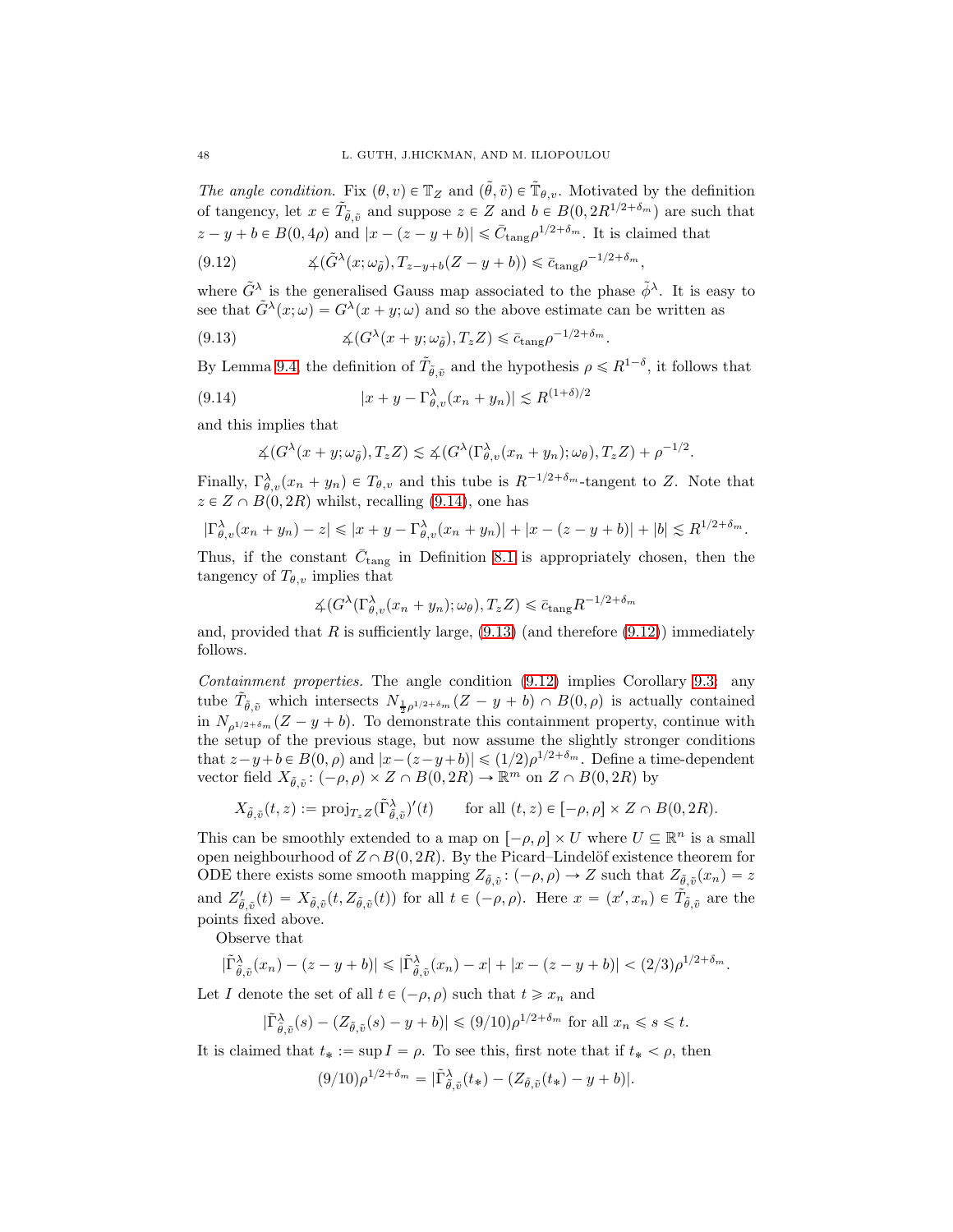The angle condition (9.12) implies that

$$
\measuredangle((\tilde{\Gamma}_{\hat{\theta},\tilde{v}}^{\lambda})'(t),T_{Z_{\tilde{\theta},\tilde{v}}(t)}Z) \leq \bar{c}_{\tan\beta}\rho^{-1/2+\delta_m} \quad \text{for all } x_n \leq t \leq t_*.
$$

Combining the previous two displays with the identity

$$
\tilde{\Gamma}_{\tilde{\theta},\tilde{v}}^{\lambda}(t_{*}) - Z_{\tilde{\theta},\tilde{v}}(t_{*}) = \int_{x_{n}}^{t_{*}} \mathrm{proj}_{(T_{Z_{\tilde{\theta},\tilde{v}}(t)}Z)^{\perp}}(\tilde{\Gamma}_{\tilde{\theta},\tilde{v}}^{\lambda})'(t) dt + (\tilde{\Gamma}_{\tilde{\theta},\tilde{v}}^{\lambda}(x_{n}) - z),
$$

one concludes that

$$
(9/10)\rho^{1/2+\delta_m} < \int_{x_n}^{t_*} \sin \measuredangle ((\tilde{\Gamma}_{\tilde{\theta},\tilde{v}}^{\lambda})'(t), T_{Z_{\tilde{\theta},\tilde{v}}(t)}Z) |(\tilde{\Gamma}_{\tilde{\theta},\tilde{v}}^{\lambda})'(t)| dt + (2/3)\rho^{1/2+\delta_m} \n\leq 2\bar{c}_{\tan\beta}\rho^{-1/2+\delta_m}|t_* - x_n| + (2/3)\rho^{1/2+\delta_m}.
$$

Since  $|t_* - x_n| \leq 2\rho$ , if  $\bar{c}_{\text{tang}}$  is appropriately chosen, then this yields a contradiction and, consequently,  $[x_n, \rho) \subseteq I$ . A similar argument shows that  $(-\rho, x_n] \subseteq I$  and so  $\tilde{\Gamma}_{\tilde{\theta},\tilde{v}}^{\lambda}((-\rho,\rho)) \subseteq N_{\frac{9}{10}\rho^{1/2+\delta_m}}(Z-y+b)$ . One therefore concludes that  $\tilde{T}_{\tilde{\theta},\tilde{v}} \subseteq$  $N_{\rho^{1/2+\delta_m}} (Z - y + b).$ 

*Proof of Proposition 9.2, 1).* Let  $b \in B(0, 2R^{1/2+\delta_m})$  and suppose that  $\tilde{T}_{\tilde{\theta}, \tilde{v}}$  $N_{\frac{1}{2}\rho^{1/2+\delta}}(Z-y+b)\cap B(0,\rho)\neq\emptyset;$  the problem is to show that  $\tilde{T}_{\tilde{\theta},\tilde{v}}$  is  $\rho^{-1/2+\delta_m}$ . tangential to  $Z - y + b$ . By hypothesis, there exists some  $x \in \tilde{T}_{\tilde{\theta}, \tilde{v}}$  and  $z \in Z$  such that  $z - y + b \in B(0, \rho)$  and  $|x - (z - y + b)| \leq (1/2)\rho^{1/2+\delta_m}$ . The preceding analysis therefore implies that  $\tilde{\mathbb{T}}_{\tilde{\theta},\tilde{v}} \subseteq N_{\rho^{1/2+\delta_m}}(Z-y+b)$ , which is the desired containment condition for tangency. On the other hand, the angle condition for tangency always holds by  $(9.12)$ , and so the proof of part 1) is complete.

Proof of Proposition 9.2, 2). By Lemma 9.1 it suffices to prove that

$$
\bigcup_{(\theta,v)\in\mathbb{T}_{Z,B(y,\rho)}}\tilde{\mathbb{T}}_{\theta,v}\subseteq\bigcup_{|b|\lesssim R^{1/2+\delta_m}}\tilde{\mathbb{T}}_{Z-y+b}.
$$

Fixing  $(\theta, v) \in \mathbb{T}_{Z, B(y, \rho)}$  and  $(\tilde{\theta}, \tilde{v}) \in \tilde{\mathbb{T}}_{\theta, v}$ , by (9.12) the problem is further reduced to showing that there exists some  $|b| \le R^{1/2+\delta_m}$  such that  $\tilde{T}_{\tilde{\theta},\tilde{v}} \subseteq N_{\rho^{1/2+\delta_m}}(Z-y+b)$ . Lemma 9.4 implies that  $\tilde{\Gamma}_{\tilde{\theta},\tilde{v}}^{\lambda}(t) \in N_{CR^{1/2+\delta_m}}(Z-y)$  for  $t \in [-\rho, \rho]$ . Consequently, fixing  $t_0 \in [-\rho, \rho]$  there exists some  $|b| \le R^{1/2+\delta_m}$  such that  $\tilde{\Gamma}_{\tilde{\theta},\tilde{v}}^{\lambda}(t_0) \in Z - y + b$ . The desired inclusion now follows from the containment property discussed earlier in the proof.

 $\Box$ 

9.3. Sorting the wave packets. If  $(\theta, v) \in \mathbb{T}$  and  $(\tilde{\theta}, \tilde{v}) \in \tilde{\mathbb{T}}_{\theta, v}$ , then Lemma 9.4 implies that  $14$ 

(9.15) 
$$
\text{dist}_H(T_{\theta,v} \cap B(y,\rho), \tilde{T}_{\tilde{\theta},\tilde{v}} + y) \lesssim R^{1/2+\delta}.
$$

In particular, if a pair of wave packets  $(\theta_1, v_1), (\theta_2, v_2) \in \mathbb{T}$  are such that  $\tilde{\mathbb{T}}_{\theta_1, v_1} \cap$  $\tilde{\mathbb{T}}_{\theta_2,v_2} \neq \emptyset$ , then the tubes  $T_{\theta_1,v_1}, T_{\theta_2,v_2}$  are approximately equal on  $B(y,\rho)$ .<sup>15</sup> This suggests sorting the scale R wave packets  $(\theta, v) \in \mathbb{T}$  into disjoint sets for which the associated tubes essentially agree on  $B(y, \rho)$ .

<sup>&</sup>lt;sup>14</sup>Here dist<sub>H</sub> denotes the Hausdorff distance.

<sup>&</sup>lt;sup>15</sup>More precisely, enlarging the radius of either one of the  $T_{\theta_j, v_j}$  by a constant factor produces a tube which contains  $(T_{\theta_1,v_1} \cup T_{\theta_2,v_2}) \cap B(y,\rho)$ .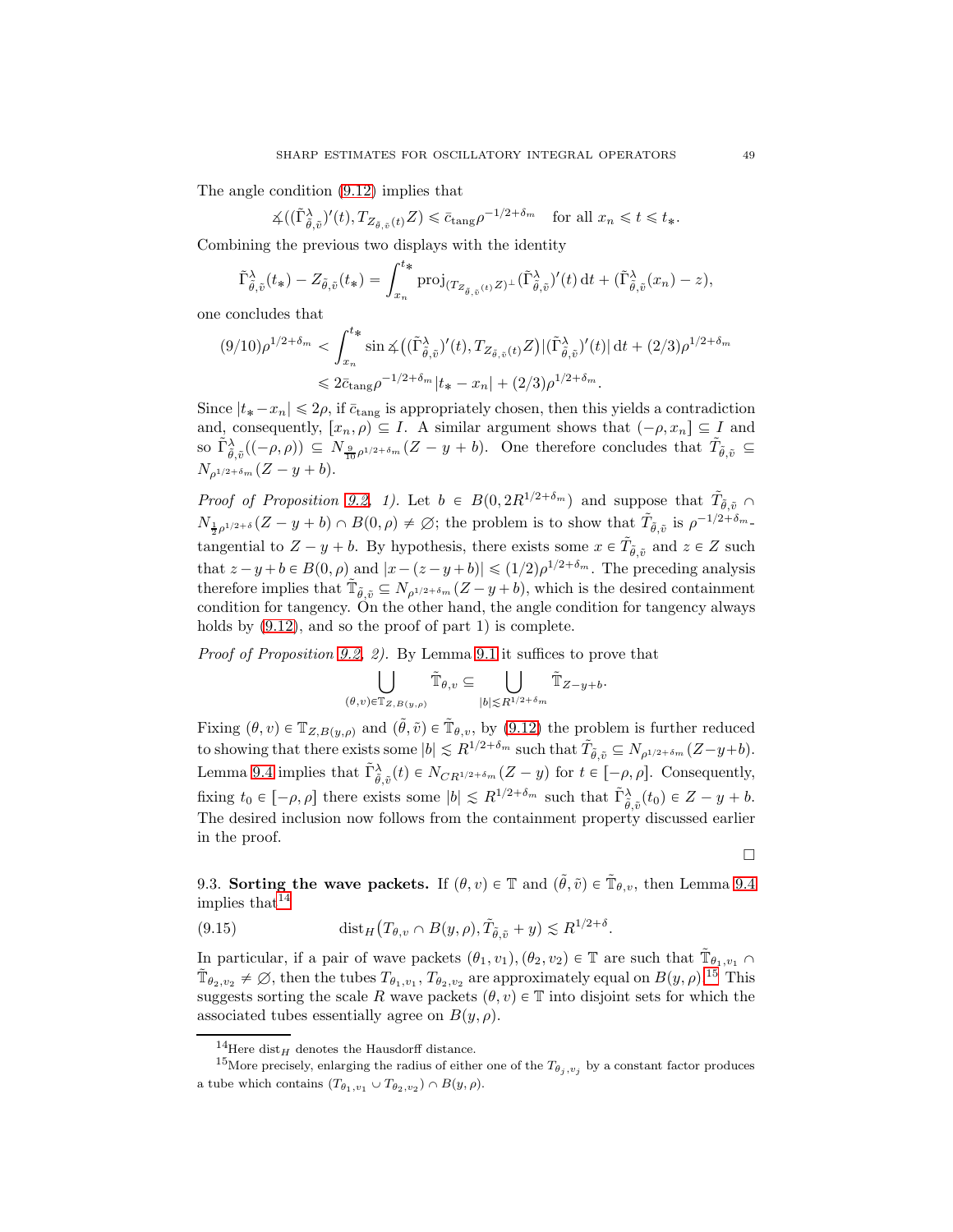

FIGURE 4. The set  $T_{\tilde{\theta},w} := \bigcup_{(\theta,v)\in\mathcal{T}_{\tilde{\theta},w}} T_{\theta,v} \cap B(y,\rho)$  is highlighted in yellow. Fixing  $x_0 \in T_{\tilde{\theta},w}$ , for every  $(\theta, v) \in \mathcal{T}_{\tilde{\theta},w}$  the tube  $T_{\theta,v}$ intersects the ball  $B(x_0, CR^{1/2+\delta}).$ 

Let  $\mathcal T$  denote the collection of all pairs  $(\tilde{\theta}, w)$  formed by a  $\rho^{-1/2}$ -cap  $\tilde{\theta}$  and  $w \in R^{(1+\delta)/2}\mathbb{Z}^{n-1}$ . For each  $(\tilde{\theta}, w) \in \mathcal{T}$  choose some

$$
\mathcal{T}_{\tilde{\theta},w} \subseteq \{(\theta, v) \in \mathbb{T} : \text{dist}(\theta, \tilde{\theta}) \le \rho^{-1/2} \text{ and } |v - \bar{v}(y; \omega_{\theta}) - w| \le R^{(1+\delta)/2} \}
$$

so that the family  $\{\mathcal{T}_{\tilde{\theta},w} : (\tilde{\theta},w) \in \mathcal{T}\}\)$  forms a covering of  $\mathbb{T}$  by disjoint sets. Defining

$$
T_{\tilde{\theta},w}:=\bigcup_{(\theta,v)\in\mathcal{T}_{\tilde{\theta},w}}T_{\theta,v}\cap B(y,\rho),
$$

one obtains the following corollary to Lemma 9.4.

Corollary 9.5. If  $(\tilde{\theta}, w) \in \mathcal{T}$  and  $(\theta, v) \in \mathcal{T}_{\tilde{\theta}, w}$ , then

$$
dist_H(T_{\theta,v} \cap B(y,\rho), T_{\tilde{\theta},w}) \lesssim R^{1/2+\delta}.
$$

Let  $g\colon B^{n-1}\to\mathbb{C}$  be integrable and define

$$
g_{\tilde{\theta},w} := \sum_{(\theta,v) \in \mathcal{T}_{\tilde{\theta},w}} g_{\theta,v} \quad \text{for all } (\tilde{\theta},w) \in \mathcal{T}.
$$

Since the  $\mathcal{T}_{\tilde{\theta},w}$  cover  $\mathbb T$  and are disjoint, it follows that

(9.16) 
$$
g = \sum_{(\tilde{\theta},w)\in\mathcal{T}} g_{\tilde{\theta},w} + \text{RapDec}(R) \|g\|_{L^2(B^{n-1})};
$$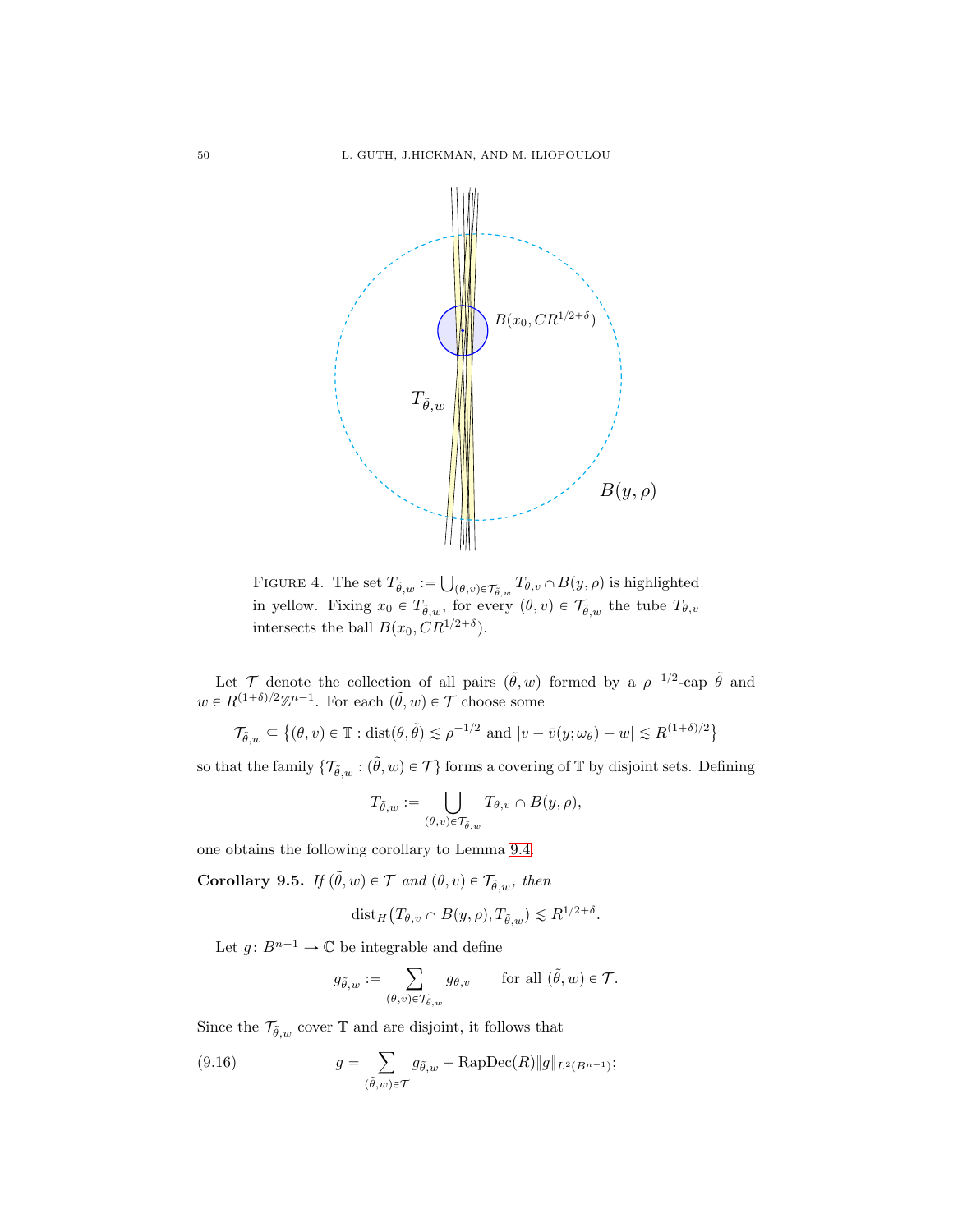furthermore, the functions  $g_{\tilde{\theta},w}$  are almost orthogonal and, consequently,

(9.17) 
$$
\|g\|_{L^2(B^{n-1})}^2 \sim \sum_{(\tilde{\theta},w)\in\mathcal{T}} \|g_{\tilde{\theta},w}\|_{L^2(B^{n-1})}^2.
$$

By Lemma 9.1, the function  $(g_{\tilde{\theta},w})^{\sim}$  is concentrated on scale  $\rho$  wave packets belonging to  $\bigcup_{(\theta, v)\in \mathcal{T}_{\tilde{\theta},w}} \tilde{\mathbb{T}}_{\theta,v}$ . This union is contained in

$$
\tilde{\mathcal{T}}_{\tilde{\theta},w} := \{ (\tilde{\theta}', \tilde{v}) \in \tilde{\mathbb{T}} : \text{dist}(\tilde{\theta}', \tilde{\theta}) \leq \rho^{-1/2} \text{ and } |\tilde{v} - w| \leq R^{(1+\delta)/2} \}
$$

and therefore each  $(g_{\tilde{\theta},w})^{\sim}$  is concentrated on wave packets from  $\tilde{\mathcal{T}}_{\tilde{\theta},w}$ . The family  $\{\tilde{\mathcal{T}}_{\tilde{\theta},w} : (\tilde{\theta},w) \in \mathcal{T}\}\)$  forms a covering of  $\tilde{\mathbb{T}}$  by almost disjoint sets. This implies almost orthogonality between the scale  $\rho$  wave packets of the different functions  $(g_{\tilde{\theta},w})^{\sim}$ . A particular consequence of this observation is that

$$
(9.18) \qquad \|\sum_{(\tilde{\theta},w)\in\mathcal{T}} (g_{\tilde{\theta},w})\tilde{\omega}\|_{L^2(B^{n-1})}^2 \sim \sum_{(\tilde{\theta},w)\in\mathcal{T}} \|(g_{\tilde{\theta},w})\tilde{\omega}\|_{L^2(B^{n-1})}^2,
$$

where  $\tilde{h}_b$  is defined for a given function h as in (9.9).

9.4. Transverse equidistribution revisited. Let Z be an m-dimensional transverse complete intersection,  $(\tilde{\theta}, w) \in \mathcal{T}$  and h be a function concentrated on wave packets in  $\mathbb{T}_{Z\cap B(y,\rho)}\cap \mathcal{T}_{\tilde{\theta},w}$ . Here the key example to have in mind is  $h = g_{\tilde{\theta},w}$  for some function g concentrated on wave packets in  $\mathbb{T}_{Z,B(y,\rho)}$ .

Every scale R wave packet of h intersects  $B(y, \rho)$  on the set  $T_{\tilde{\theta},w}$  which, by Corollary 9.5, is comparable to  $T_{\theta,v} \cap B(y,\rho)$  for any  $(\theta, v) \in \mathcal{T}_{\tilde{\theta},w}$ .<sup>16</sup> Consequently, if  $x_0 \in T_{\tilde{\theta},w}$ , then all the scale R wave packets of h intersect  $B(x_0, CR^{1/2+\delta_m})$ (see Figure 4). Moreover, (9.15) implies that the scale  $\rho$  wave packets of  $\tilde{h}$  will intersect  $B(x_0 - y, CR^{1/2+\delta_m})$ . Under these conditions a useful reverse-type version of Hörmander's  $L^2$  bound holds.

**Lemma 9.6.** Let  $T^{\lambda}$  be a Hörmander-type operator with phase  $\phi^{\lambda}$  given by a translate of a reduced phase in the sense of (9.2) and  $1 \le R^{1/2+\delta} \le r \le \lambda^{1/2}$ . If f is concentrated on wave packets which intersect some  $B(\bar{x}, r) \subseteq B(0, R)$ , then<sup>17</sup>

$$
(9.19) \t\t\t\t||f||_{L^2(B^{n-1})}^2 \lesssim r^{-1}||T^{\lambda}f||_{L^2(B(\bar{x},Cr))}^2.
$$

Lemma 9.6 can be proven for extension operators fairly directly via Plancherel's theorem (see [13, §3]). Establishing the general (variable coefficient) version of Lemma 9.6 involves a number of additional technicalities and the proof is therefore postponed until the end of the section.

For h as above,  $x_0 \in T_{\tilde{\theta},w}$  and  $|b| \le R^{1/2+\delta_m}$  the preceding discussion implies that the function  $[h_b^*]^{\sim}$ , as defined in (9.10), is a sum of wave packets which intersect  $B(x_0 - y, C R^{1/2+\delta_m})$ . Lemma 9.6 can therefore be applied at scale  $\rho$  with  $r \sim R^{1/2+\delta_m}$  to yield

$$
\|\tilde h_b\|_{L^2(B^{n-1})}^2\lesssim \|[h_b^*]^\sim\|_{L^2(B^{n-1})}^2\lesssim R^{-1/2-\delta_m}\|\tilde T^\lambda[h_b^*]^\sim\|_{L^2(B(x_0-y, CR^{1/2+\delta_m}))}^2.
$$

<sup>&</sup>lt;sup>16</sup>Here 'the scale R wave packets of h' refers to the scale R wave packets upon which h is concentrated.

<sup>&</sup>lt;sup>17</sup>The operator  $T^{\lambda}$  appearing on the right-hand side of (9.19) will be defined with respect to an amplitude with slightly larger support than the  $a^{\lambda}$  appearing in the original definition of the operator. The choice amplitude function in  $T^{\lambda}$  is essentially irrelevant in future applications of (9.19), so this technicality does not present any difficulties.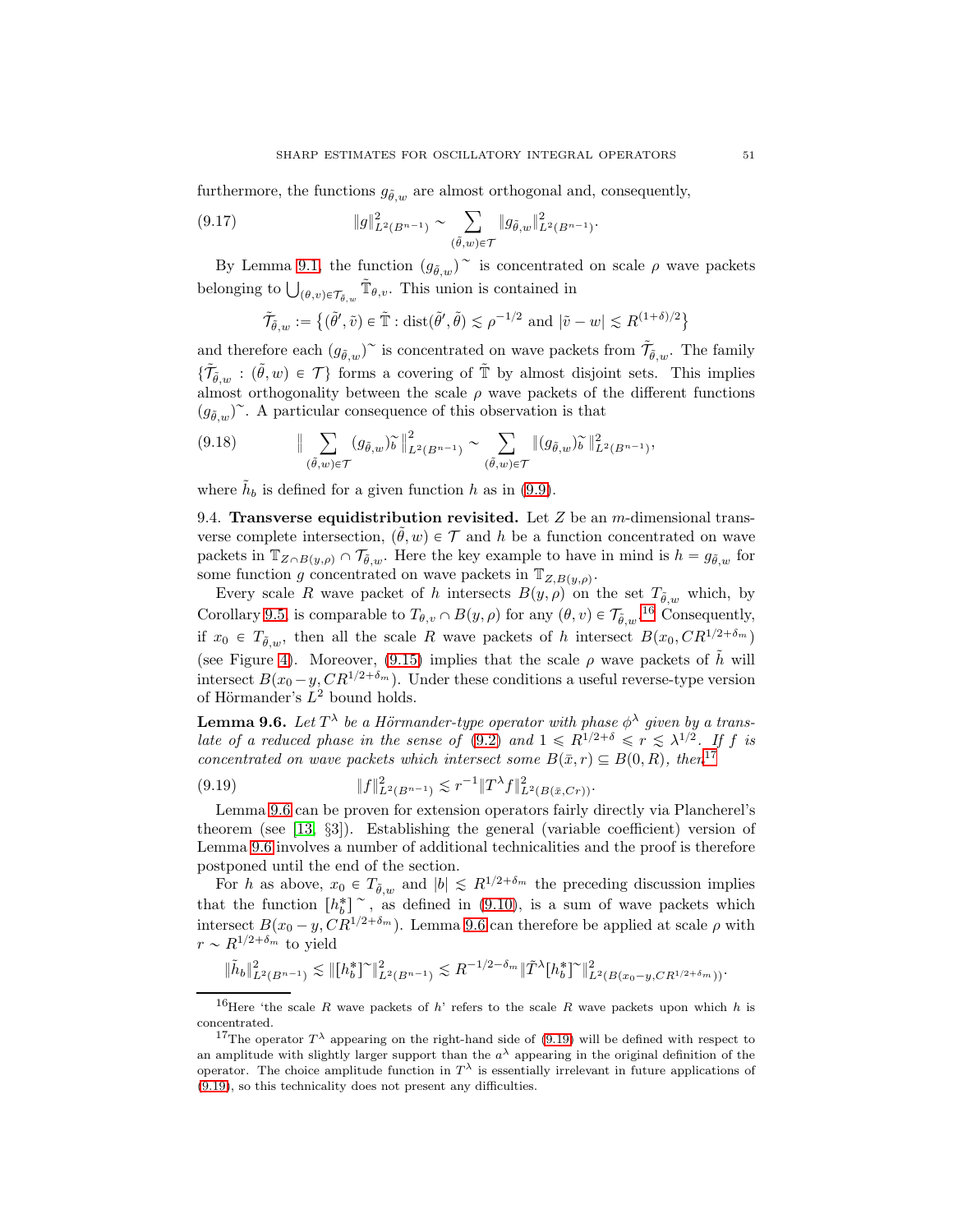By (9.11), one concludes that

$$
(9.20) \t\t\t ||\tilde{h}_b||^2_{L^2(B^{n-1})} \lesssim R^{-1/2-\delta_m} \|T^\lambda h_b^*\|^2_{L^2(N_{\rho^{1/2+\delta_m}}(Z+b)\cap B(x_0,CR^{1/2+\delta_m}))}.
$$

This observation has several useful consequences. First of all, by applying Hörmander's  $L^2$  bound one obtains the following.

**Lemma 9.7.** Let h be concentrated on wave packets from  $\mathbb{T}_{Z\cap B(y,\rho)} \cap \mathcal{T}_{\tilde{\theta},w}$ , for some  $(\tilde{\theta}, w) \in \mathcal{T}$ . Let  $\mathfrak{B} \subset B(0, CR^{1/2+\delta_m})$  be such that the sets  $N_{\rho^{1/2+\delta_m}}(Z+b) \cap$  $B(x_0, CR^{1/2+\delta_m})$  are pairwise disjoint over all  $b \in \mathfrak{B}$ . Then,

$$
\sum_{b \in \mathfrak{B}} \|\tilde{h}_b\|_{L^2(B^{n-1})}^2 \lesssim \|h\|_{L^2(B^{n-1})}^2.
$$

A further consequence of (9.20) is the following transverse equidistribution result.

**Lemma 9.8.** Let  $(\tilde{\theta}, w) \in \mathcal{T}$ ,  $|b| \le R^{1/2+\delta_m}$  and Z be an m-dimensional transverse complete intersection with  $\overline{\deg} Z \leq_{\varepsilon} 1$ . If h is concentrated on wave packets from  $\mathbb{T}_{Z\cap B(y,\rho)}\cap \mathcal{T}_{\tilde{\theta},w}$ , then

$$
\|\tilde{h}_b\|_{L^2(B^{n-1})}^2 \lesssim R^{O(\delta_m)}(\rho/R)^{(n-m)/2} \|h\|_{L^2(B^{n-1})}^2.
$$

Proof. The transverse equidistribution estimate in Lemma 8.3 implies that

$$
||T^{\lambda}\tilde{h}_b^*||_{L^2(N_{\rho^{1/2+\delta_m}}(Z+b)\cap B(x_0,CR^{1/2+\delta_m}))}^2 \lesssim R^{1/2+O(\delta_m)}(\rho/R)^{(n-m)/2}||h||_{L^2(B^{n-1})}^2.
$$

Combining this with (9.20) completes the proof.

Let g be concentrated on wave packets of  $\mathbb{T}_{Z,B(y,\rho)}$ . For each  $(\tilde{\theta}, w) \in \mathcal{T}$  the function  $g_{\tilde{\theta},w}$  is concentrated on wave packets in  $\mathbb{T}_{Z\cap B(y,\rho)} \cap \mathcal{T}_{\tilde{\theta},w}$ . It follows that Lemma 9.7 and Lemma 9.8 hold for  $h = g_{\tilde{\theta},w}$ . Combining the contributions from distinct  $\mathcal{T}_{\tilde{\theta},w}$ , one obtains the following.

**Lemma 9.9.** Let  $|b| \le R^{1/2+\delta_m}$  and Z be an m-dimensional transverse complete intersection with  $\overline{\deg} Z \leq_{\varepsilon} 1$ . If g is concentrated on wave packets from  $\mathbb{T}_{Z,B(y,\rho)}$ , then

$$
\|\tilde{g}_b\|_{L^2(B^{n-1})} \lesssim R^{O(\delta_m)}(\rho/R)^{(n-m)/2} \|g\|_{L^2(B^{n-1})}.
$$

*Proof.* By (9.16) and the linearity of the map  $h \mapsto \tilde{h}_b$  it follows that

$$
\tilde{g}_b = \sum_{(\tilde{\theta},w)\in\mathcal{T}} (g_{\tilde{\theta},w})\tilde{b} + \text{RapDec}(R) \|g\|_{L^2(B^{n-1})}.
$$

The almost orthogonality relation (9.18) between the  $(g_{\tilde{\theta},w})^{\sim}$  implies that

$$
\|\tilde{g}_b\|_{L^2(B^{n-1})}^2 \lesssim \sum_{(\tilde{\theta},w)\in\mathcal{T}} \|(g_{\tilde{\theta},w})\tilde{b}\|_{L^2(B^{n-1})}^2 + \text{RapDec}(R)\|g\|_{L^2(B^{n-1})}^2.
$$

By Lemma 9.8, the right-hand side of the above display is in turn dominated by

$$
R^{O(\delta_{m})}(\rho/R)^{(n-m)/2}\sum_{(\tilde{\theta},w)\in\mathcal{T}}\|g_{\tilde{\theta},w}\|_{L^2(B^{n-1})}^2+\text{RapDec}(R)\|g\|_{L^2(B^{n-1})}^2.
$$

An application of (9.17) yields the desired estimate.

$$
\overline{a}
$$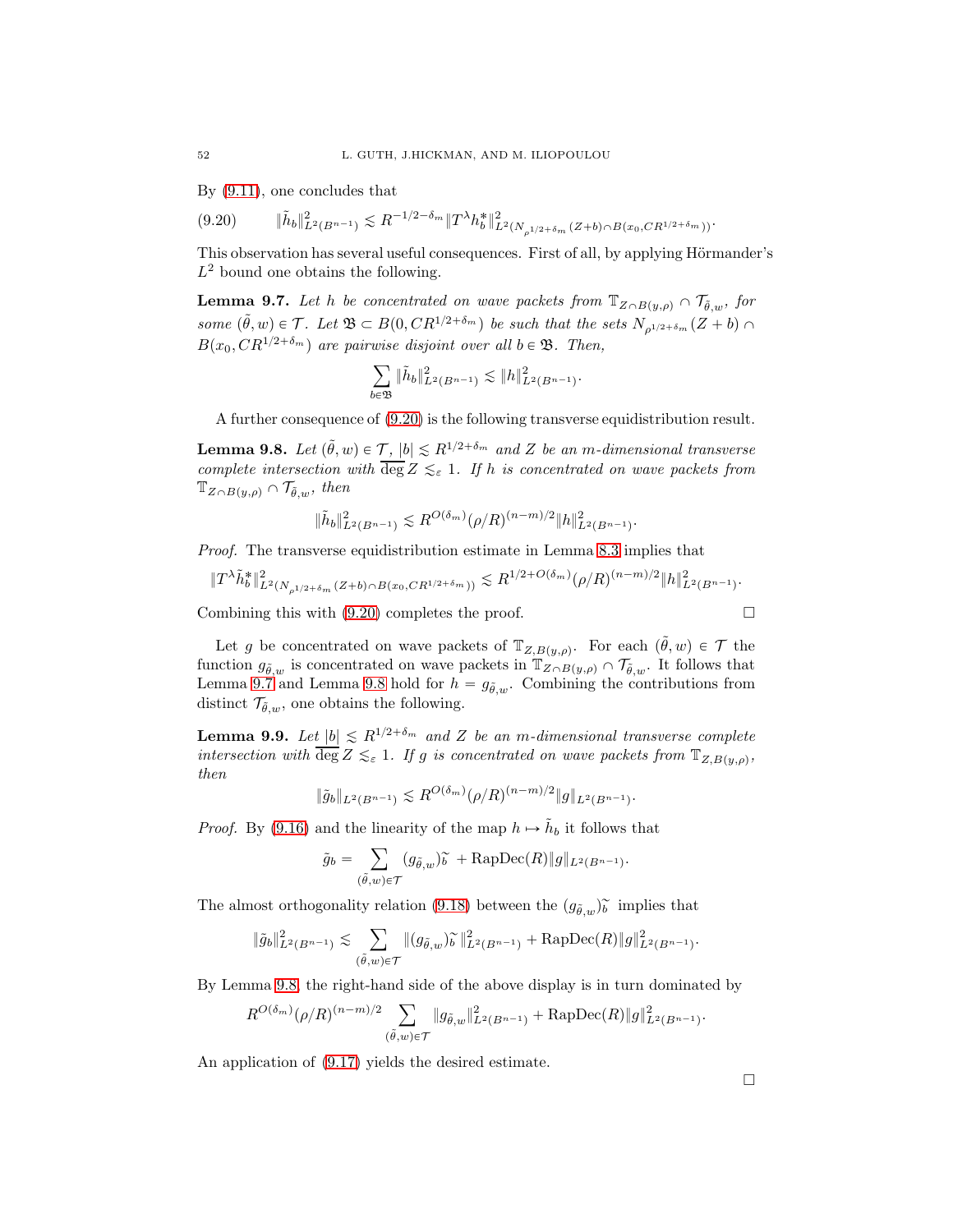# 9.5. The proof of the reverse  $L^2$  bound.

*Proof (of Lemma 9.6).* One may assume without loss of generality that  $\bar{x} = 0$  and  $r = R^{1/2+\delta}$ . Indeed, the first reduction follows from the formula (9.1), which can be used to replace  $T^{\lambda}$  and f with  $\tilde{T}^{\lambda}$  and  $\tilde{f}$ , here defined with  $y := \bar{x}$ . Lemma 9.1 and the identity (9.8) imply that  $\tilde{f}$  is concentrated on scale R wave packets associated to  $\tilde{T}^{\lambda}$  which intersect  $B(0, r)$ . For the second reduction, suppose the result is known for  $r = R^{1/2+\delta}$  and let  $R^{1/2+\delta} \leq r \leq R$  and f be as in the statement of the theorem. For  $a \in \mathbb{R}$  consider the slab

$$
S_a := \mathbb{R}^{n-1} \times [a - R^{1/2 + \delta}, a + R^{1/2 + \delta}] \cap B(0, Cr)
$$

where  $C \geqslant 2$  is a constant, chosen large enough for the purposes of the argument. Cover  $S_a$  with a collection  $\{B_j\}_{j\in\mathcal{J}}$  of finitely-overlapping  $R^{1/2+\delta}$ -balls satisfying  $B_j \cap S_a \neq \emptyset$  for all  $j \in \mathcal{J}$ . By the initial reductions, any tube  $T_{\theta,v}$  makes a small angle with the  $e_n$  direction and thus intersects at most  $O(1)$  of these balls. Orthogonality of the wave packets together with the hypothesised estimate therefore imply that

$$
(9.21) \t\t\t \|g\|_{L^2(B^{n-1})}^2 \lesssim R^{-1/2-\delta} \|T^{\lambda}g\|_{L^2(N_{CR^{1/2+\delta}}(S_a))}^2
$$

for any g concentrated on wave packets at scale R which intersect  $S_a$ . If  $(\theta, v) \in$  $\mathbb{T}_{B(0,r)}$ , then the aforementioned angle condition implies that  $T_{\theta,v}$  intersects every slab  $S_a$  for which  $S_a \cap B(0, r) \neq \emptyset$ . Hence, if f is concentrated on wave packets from  $\mathbb{T}_{B(0,r)}$ , then one may sum (9.21) over a collection of  $\sim r/R^{1/2+\delta}$  slabs which cover  $B(0, r)$  to obtain the desired result.

Fix a function f satisfying the hypotheses of the lemma with  $\bar{x} = 0$  and  $r =$  $R^{1/2+\delta}$  and note that

$$
(9.22) \t\t\t ||f||_{L^{2}(B^{n-1})} \sim ||\sum_{(\theta,v):T_{\theta,v}\cap B(0,R^{1/2+\delta})\neq \varnothing} f_{\theta,v}||_{L^{2}(B^{n-1})}.
$$

Let  $\Psi: U \to \Omega$  be the diffeomorphism  $\Psi(u) := \Psi^{\lambda}(0; u)$ , where  $\Psi^{\lambda}$  is the rescaled version of map  $\Psi$  introduced in §4. Recall that  $\Psi$  reparametrises the surface  $\{\partial_x \phi^{\lambda}(0; \omega) : \omega \in \Omega\}$  as the graph of the function  $\bar{h}(u) := \partial_{x_n} \phi^{\lambda}(0; \Psi(u))$ ; in particular,  $\partial_{x'} \phi^{\lambda}(0; \Psi(u)) = u$  for all  $u \in U$ . Applying the change of variables  $\omega \mapsto \Psi(u)$ , and denoting the corresponding Jacobian by  $J_{\Psi}$ , it follows that  $||f||_{L^2(B^{n-1})} \sim$  $||f_{\Psi}||_{L^2(B^{n-1})}$  where

$$
f_{\Psi} := \Big( \sum_{(\theta, v) : T_{\theta, v} \cap B(0, R^{1/2 + \delta}) \neq \varnothing} f_{\theta, v} \circ \Psi \Big) \cdot J_{\Psi}.
$$

Let  $E$  denote the extension operator

$$
Eg(x) := \int_U e^{2\pi i (\langle x', u \rangle + x_n \bar{h}(u))} g(u) \, \mathrm{d}u
$$

associated to the graph  $u \mapsto (u, \bar{h}(u))$ . For any  $x_n \in \mathbb{R}$  and g a square integrable function supported on  $U$ , Plancherel's theorem implies that

$$
||g||_{L^{2}(B^{n-1})}^{2} = ||e^{2\pi ix_{n}\bar{h}}g||_{L^{2}(B^{n-1})}^{2} = ||Eg||_{L^{2}(\mathbb{R}^{n-1}\times\{x_{n}\})}^{2}.
$$

Hence, averaging this estimate over  $|x_n| < R^{1/2+\delta}$  one obtains

$$
(9.23) \t\t ||g||_{L^{2}(B^{n-1})}^{2} \sim R^{-1/2-\delta} ||Eg||_{L^{2}(\mathbb{R}^{n-1}\times(-R^{1/2+\delta},R^{1/2+\delta}))}^{2}.
$$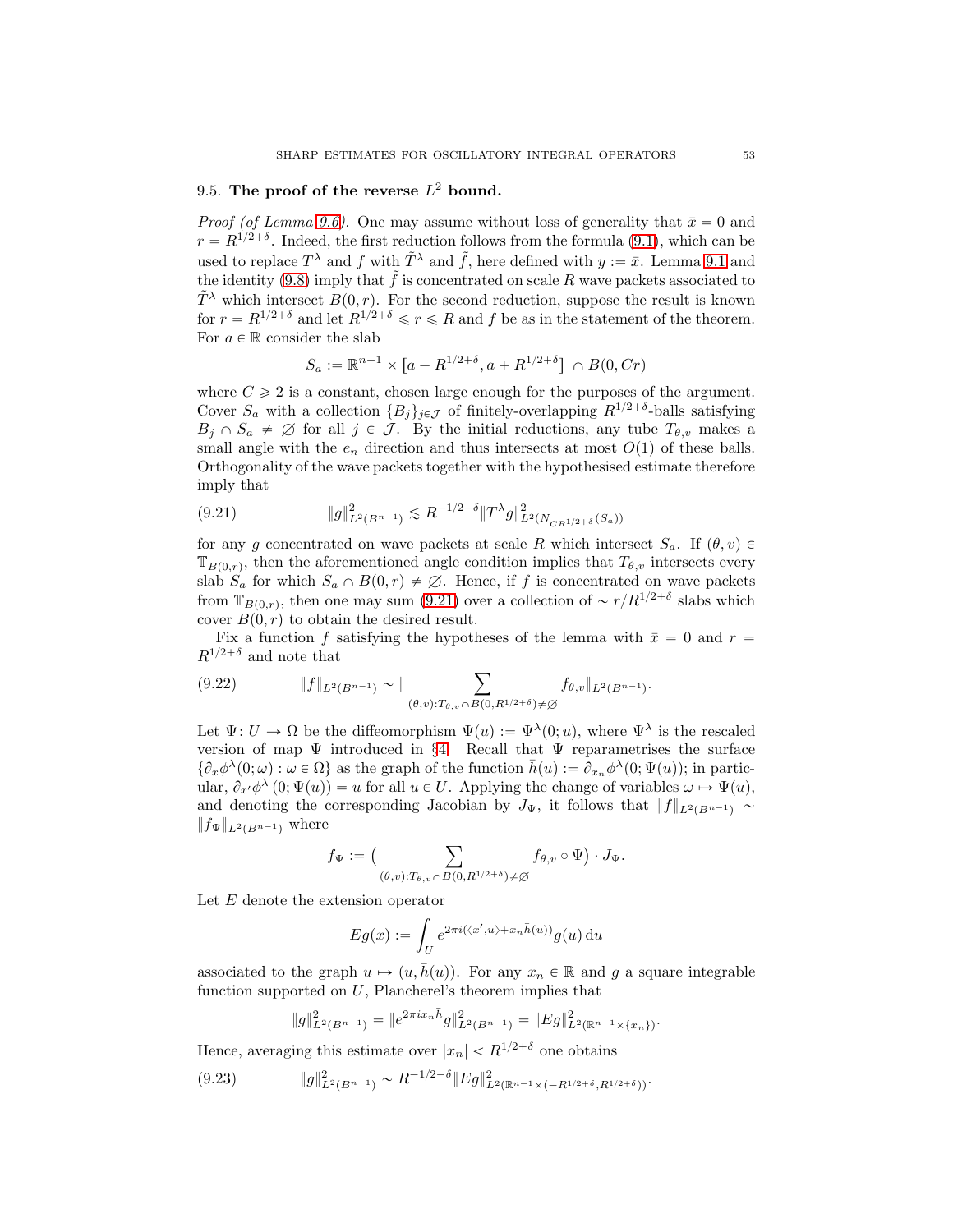The key observation is that the hypothesis on f implies that the right-hand  $L^2$ -norm can be localised.

**Claim.** If  $|x_n| < R^{1/2+\delta}$  and  $x' \notin B(0, CR^{1/2+\delta})$ , then  $Ef_{\Psi}(x) = (1 + R^{-1/2} |x'|)^{-(n+1)} \text{RapDec}(R) ||f||_{L^2(B^{n-1})}.$ 

This concentration property is very similar to that detailed in Lemma 5.2, the main difference being that the condition  $(\theta, v) \in \mathbb{T}_{B(0,R^{1/2+\delta})}$  is defined with respect to the operator  $T^{\lambda}$  whilst the above identity concerns the linearised version E. The proof is a minor adaptation of the stationary phase analysis used to establish Lemma 5.2 and is therefore omitted.

For the specific choice of function  $g = f_{\Psi}$ , the claim implies that (9.23) may be strengthened to

$$
(9.24) \t\t\t ||f||_{L^{2}(B^{n-1})}^{2} \sim ||f_{\Psi}||_{L^{2}(B^{n-1})}^{2} \sim R^{-1/2-\delta}||Ef_{\Psi}||_{L^{2}(B(0,CR^{1/2+\delta}))}^{2}.
$$

This is easily seen to imply the lemma. Indeed, reversing the earlier change of variables,

$$
Ef_{\Psi}(z) = \int_{\Omega} e^{2\pi i \phi^{\lambda}(z;\omega)} e^{-2\pi i \lambda \Omega(z/\lambda;\omega)} f(\omega) d\omega + \text{RapDec}(R) \|f\|_{L^{2}(B^{n-1})}
$$

for all  $z \in B(0, CR^{1/2+\delta})$ , where  $\Omega$  is the error term in the Taylor expansion

 $\phi(z; \omega) = \phi(0; \omega) + \langle \partial_x \phi(0; \omega), z \rangle + \Omega(z; \omega).$ 

Were it not for the factor  $e^{-2\pi i \lambda \Omega(z/\lambda;\omega)}$  the functions  $Ef_{\Psi}(z)$  and  $T^{\lambda}f(z)$  would be equal up to a negligible error term and (9.24) would directly imply the desired estimate. This unwanted additional factor can be removed via a Fourier series decomposition. Recalling the hypothesis  $R^{1/2+\delta} \lesssim \lambda^{1/2}$ , it follows that

(9.25) 
$$
|\partial_{\omega}^{\beta} \partial_{x}^{\alpha} \lambda \Omega(R^{1/2+\delta} z/\lambda; \omega)| \lesssim_{\alpha, \beta} 1
$$

for all multi-indices  $(\alpha, \beta) \in \mathbb{N}_0^n \times \mathbb{N}_0^{n-1}$ . Let  $\psi \in C_c^{\infty}(\mathbb{R}^n \times \mathbb{R}^{n-1})$  be supported on  $X \times \Omega$  and equal to 1 on supp a. By forming the Fourier series expansion in both the x and  $\omega$  variables one obtains

$$
e^{-2\pi i \lambda \Omega(z/\lambda;\omega)} \psi(z/R^{1/2+\delta};\omega) = \sum_{\substack{k \in \mathbb{Z}^n \times \mathbb{Z}^{n-1} \\ k=(k_1,k_2)}} (1+|k|)^{-N} c_k e^{2\pi i \langle \langle R^{1/2+\delta} z, k_1 \rangle + \langle \omega, k_2 \rangle \rangle},
$$

where the  $c_k$  are weighted Fourier coefficients and  $N \geq n + 1$  is an integer which depends only on  $n$  and is chosen large enough to satisfy the forthcoming requirements of the proof. Observe that  $(9.25)$  implies that  $|c_k| \lesssim 1$  for all  $k \in \mathbb{Z}^n \times \mathbb{Z}^{n-1}$ . Thus, (9.24) now yields

$$
\|f\|_{L^2(B^{n-1})} \lesssim R^{1/4+\delta/2} \sum_{\substack{k \in \mathbb{Z}^n \times \mathbb{Z}^{n-1} \\ k=(k_1,k_2)}} (1+|k|)^{-N} \|T^{\lambda}(e^{2\pi i \langle \cdot \cdot, k_2 \rangle} f)\|_{L^2(B(0, CR^{1/2+\delta}))}.
$$

Recalling Hörmander's  $L^2$ -estimate from Lemma 5.3, there exists a constant A, depending only on the dimension, such that

$$
||f||_{L^{2}(B^{n-1})} \leq A\big(R^{1/4+\delta/2}||T^{\lambda}f||_{L^{2}(B(0,CR^{1/2+\delta}))}+\sum_{|k|\neq 0}(1+|k|)^{-N}||f||_{L^{2}(B^{n-1})}\big).
$$

If N is chosen appropriately, then  $A\sum_{|k|\neq 0}(1+|k|)^{-N} \leq 1/2$  and the desired estimate follows.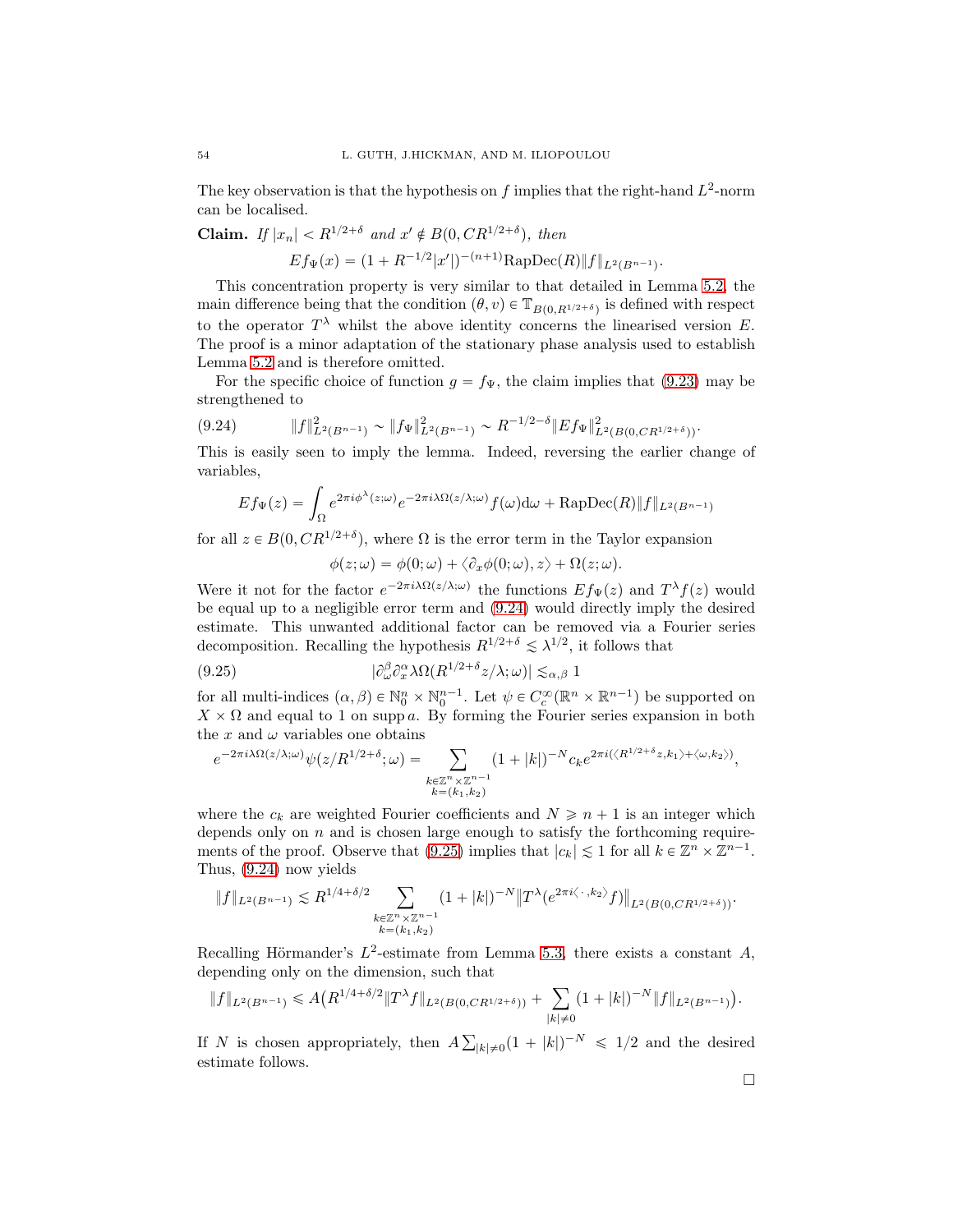#### 10. PROOF OF THE  $k$ -BROAD ESTIMATE

10.1. **A** more general result. In this section the proof of the  $k$ -broad estimate in Theorem 1.6 is given. In order to facilitate an inductive argument, a more general result will be established, which is described presently.

Throughout this section  $T^{\lambda}$  denotes an arbitrary choice of a translate of a Hörmander-type operator with reduced positive-definite phase. That is,  $T^{\lambda}$  is of the form of the operator  $\tilde{T}^{\lambda}$  discussed in the previous section, with phase and amplitude of the type described in (9.2). Many of the estimates involving  $T^{\lambda}$ , such as (10.1) below, are understood to hold uniformly for the entire class of such operators; it is important to work with the whole class rather than a single choice of  $T^{\lambda}$ in order to run certain induction arguments.

In order to state the result, first define the exponent

$$
e_{k,n}(p) := \frac{1}{2} \left( \frac{1}{2} - \frac{1}{p} \right) (n+k)
$$

and note that  $-e_{k,n}(p) + 1/2 \leq 0$  if and only if  $p \geq \bar{p}(k, n)$  where  $\bar{p}(k, n) =$  $2(n + k)/(n + k - 2)$  is the exponent appearing in Theorem 1.6.

**Proposition 10.1.** Given  $\varepsilon > 0$  sufficiently small and  $1 \leq m \leq n$  there exist

 $0 < \delta \ll \delta_{n-1} \ll \delta_{n-2} \ll \ldots \ll \delta_1 \ll \varepsilon$ 

and constants  $\bar{C}_{\varepsilon}$ ,  $\bar{A}_{\varepsilon}$  dyadic,  $D_{m,\varepsilon} \lesssim_{\varepsilon} 1$  and  $\vartheta_m < \varepsilon$  such that the following holds. Suppose  $Z = Z(P_1, \ldots, P_{n-m})$  is a transverse complete intersection with  $\overline{\deg} Z \leq$  $D_{m,\varepsilon}$ . For all  $2 \leq k \leq n, 1 \leq A \leq \overline{A}_{\varepsilon}$  dyadic and  $1 \leq K \leq R \leq \lambda$  the inequality

$$
(10.1) \qquad \|T^{\lambda}f\|_{\mathrm{BL}_{k,A}^p(B(0,R))} \lesssim_{\varepsilon} K^{\bar{C}_{\varepsilon}} R^{\vartheta_m + \delta\left(\log \bar{A}_{\varepsilon} - \log A\right) - e_{k,n}(p) + 1/2} \|f\|_{L^2(B^{n-1})}
$$

holds whenever f is concentrated on wave packets from  $\mathbb{T}_Z$  and

(10.2) 
$$
2 \leq p \leq \bar{p}_0(k,m) := \begin{cases} \bar{p}(k,m) & \text{if } k < m \\ \bar{p}(m,m) + \delta & \text{if } k = m \end{cases}
$$

Here  $\mathbb{T}_Z$  is defined as in §8; that is,

 $\mathbb{T}_Z := \{(\theta, v) \in \mathbb{T} : T_{\theta, v} \text{ is } R^{-1/2 + \delta_m} \text{-tangent to } Z \text{ in } B(0, R)\}.$ 

.

Proposition 10.1 immediately yields the desired k-broad estimate.

Proof (of Theorem 1.6). Theorem 1.6 is a special case of Proposition 10.1. Indeed,  $Z = \mathbb{R}^n$  is a transverse complete intersection of dimension n and  $\mathbb{T}_Z$  contains all wave packets in  $B(0, R)$ . Thus, taking  $A = \overline{A}_{\varepsilon}$  and  $p = \overline{p}(k, n)$  yields the endpoint case of Theorem 1.6. The general result follows by interpolating with the trivial  $p = \infty$  estimate via the logarithmic convexity of the k-broad norms (that is, Lemma  $\overline{6.3}$ ).

10.2. Reducing to  $R \leq \lambda^{1-\epsilon}$ . Turning to the proof of Proposition 10.1, the first step is a technical reduction on the radii  $R$  which is needed to facilitate certain polynomial partitioning arguments. In particular, it will be necessary to approximate the curves  $\Gamma_{\theta,\upsilon}^{\lambda}$  by polynomial curves of degree independent of R; by the observations of §7.2, this is possible when  $1 \le R \le \varepsilon \lambda^{1-\varepsilon}$  and thus (10.1) will first be proved for this restricted range of  $R$ . The result can then be extended to the full  $R \leq \lambda$  range by a triangle inequality argument (incurring a permissible  $R^{O(\varepsilon)}$  loss). The concentration hypothesis on f in Proposition 10.1 creates some difficulties here, which are addressed by the following lemma.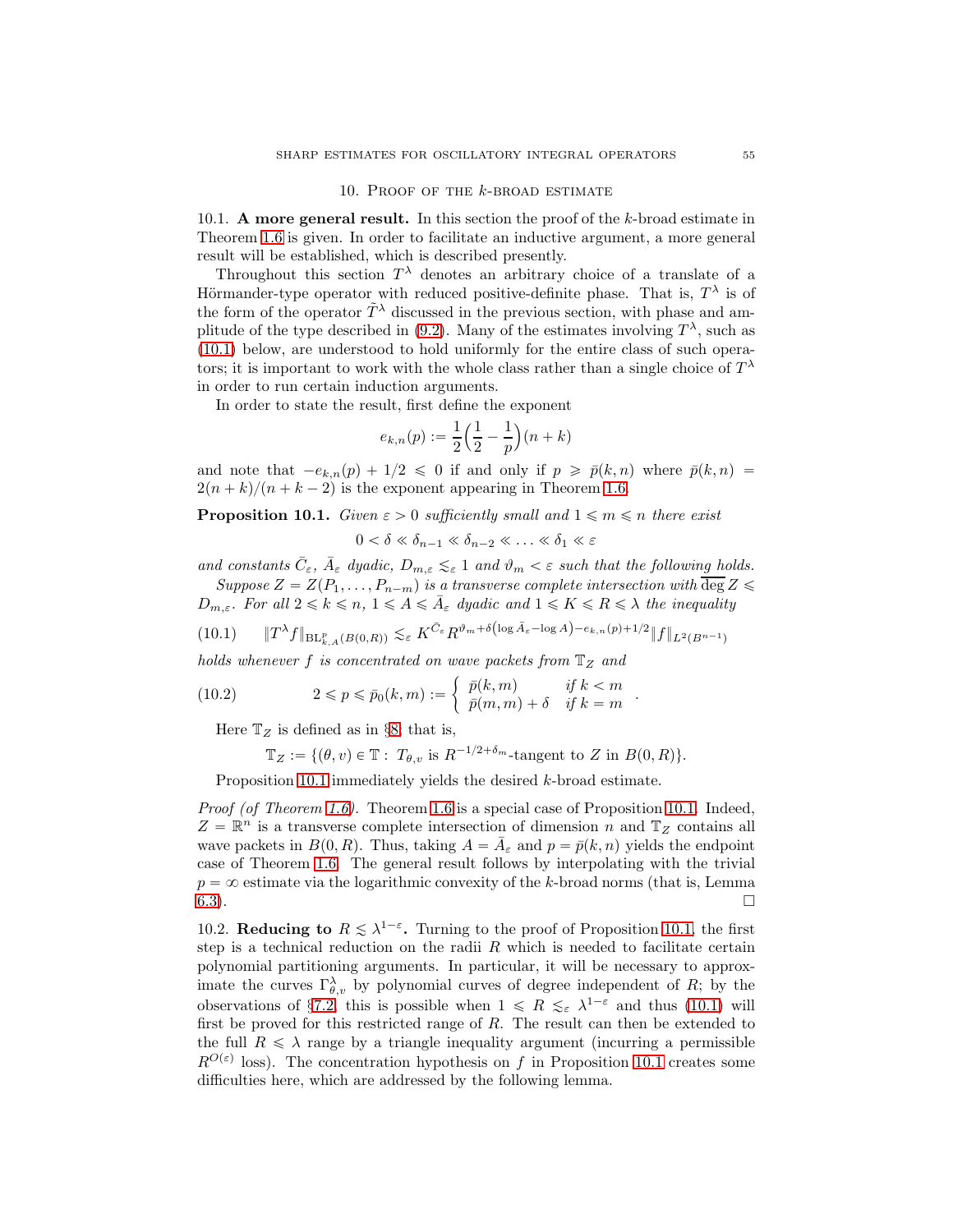**Lemma 10.2.** Let  $1 \leq \rho \leq R \leq \lambda$  and assume that for any transverse complete intersection  $Z = Z(P_1, \ldots, P_{n-m})$  with  $\overline{\deg} Z \leq D$  the inequality

(10.3) 
$$
\|T^{\lambda}f\|_{\text{BL}_{k,A}^p(B(0,\rho))} \leq E\|f\|_{L^2(B^{n-1})}
$$

holds with some constant  $E > 0$  whenever f is concentrated on wave packets from  $\mathbb{T}_Z$ . Then for all Z as above, the inequality

$$
||T^{\lambda}f||_{\mathrm{BL}_{k,A}^p(B(0,R))} \lesssim (R/\rho)^{O(1)}E||f||_{L^2(B^{n-1})}
$$

holds for all functions f concentrated on wave packets in  $\mathbb{T}_Z$ .

Here  $\tilde{T}_Z$  denotes the collection of wave packets at scale  $\rho$  that are  $\rho^{1/2+\delta_m}$ . transverse to Z in  $B(0, \rho)$ ; this notation is consistent with that used in §9.

*Proof (of Lemma 10.2).* Let f be a function concentrated on wave packets in  $\mathbb{T}_Z$ for some transverse complete intersection  $Z$  as in the statement of the lemma. Fix a cover  $\mathcal{B}_{\rho}$  of  $B(0, R)$  by finitely overlapping  $\rho$ -balls. By the sub-additivity of the k-broad norms and Lemma 5.2, there exists some  $B = B(y, \rho) \in \mathcal{B}_{\rho}$  such that

$$
\|T^{\lambda}f\|_{\mathrm{BL}_{k,A}^p(B(0,R))}^p \lesssim (R/\rho)^{O(1)} \|T^{\lambda}h\|_{\mathrm{BL}_{k,A}^p(B)}^p + \mathrm{RapDec}(R)\|f\|_{L^2(B^{n-1})}^p,
$$

where  $h := \sum_{(\theta,v)\in\mathbb{T}_{Z,B}} f_{\theta,v}$ ; here and below the notation  $\mathbb{T}_{Z,B}$  is consistent with that used in §8. As in §9, write  $T^{\lambda}h(x+y) = \tilde{T}^{\lambda}\tilde{h}(x)$  so that, suppressing the harmless rapidly decaying term in the notation, one has  $18$ 

(10.4) 
$$
\|T^{\lambda} f\|_{\mathrm{BL}_{k,A}^p(B(0,R))}^p \lesssim (R/\rho)^{O(1)} \|\tilde{T}^{\lambda}\tilde{h}\|_{\mathrm{BL}_{k,A}^p(B(0,\rho))}.
$$

In general,  $\tilde{h}$  is not concentrated on wave packets which are  $\rho^{-1/2+\delta_m}$ -tangential to a suitable variety inside  $B(0, \rho)$ ; thus, hypothesis (10.3) cannot be applied directly to estimate the right-hand side of (10.4). Rather, one approaches the problem via the methods of §9. By Proposition 9.2, h is concentrated on wave packets in  $\bigcup_{b \in \mathfrak{B}} \tilde{T}_{Z-y+b}$  where  $\mathfrak{B}$  is a discrete set of cardinality  $\leq (R/\rho)^{O(1)}$  such that  $|b| \le R^{1/2+\delta_m}$  for all  $b \in \mathfrak{B}$ . Consequently, by the sub-additivity of the k-broad norms and Lemma 5.2 and Corollary 9.3, there exists some  $b \in \mathfrak{B}$  such that

$$
(10.5) \t\t\t\t\|\tilde{T}^{\lambda}\tilde{h}\|_{\mathrm{BL}_{k,A}^p(B(0,\rho))}^p \lesssim (R/\rho)^{O(1)} \|\tilde{T}^{\lambda}\tilde{h}_b\|_{\mathrm{BL}_{k,A}^p(B(0,\rho))}^p,
$$

for  $\tilde{h}_b$  as defined in §9. Recall from Proposition 9.2 that  $\tilde{h}_b$  is concentrated on wave packets in  $\mathbb{T}_{Z-y+b}$  and satisfies

(10.6) }h˜ <sup>b</sup>}L2pBn´1<sup>q</sup> À }f}L2pBn´1<sup>q</sup> .

Combining (10.4) and (10.5), the desired estimate now follows by applying hypothesis (10.3) to the function  $\hat{h}_b$  and then using (10.6) to bound the resulting right-hand  $\Box$  expression.

 $18$  Strictly speaking, in order for (10.4) to hold the k-broad norm on the right-hand side should be defined with respect to a translate of the family of balls  $\mathcal{B}_{K2}$ . Since the estimates will be uniform over all choices of families  $\mathcal{B}_{K^2}$  of bounded multiplicity, this slight technicality does not affect the argument.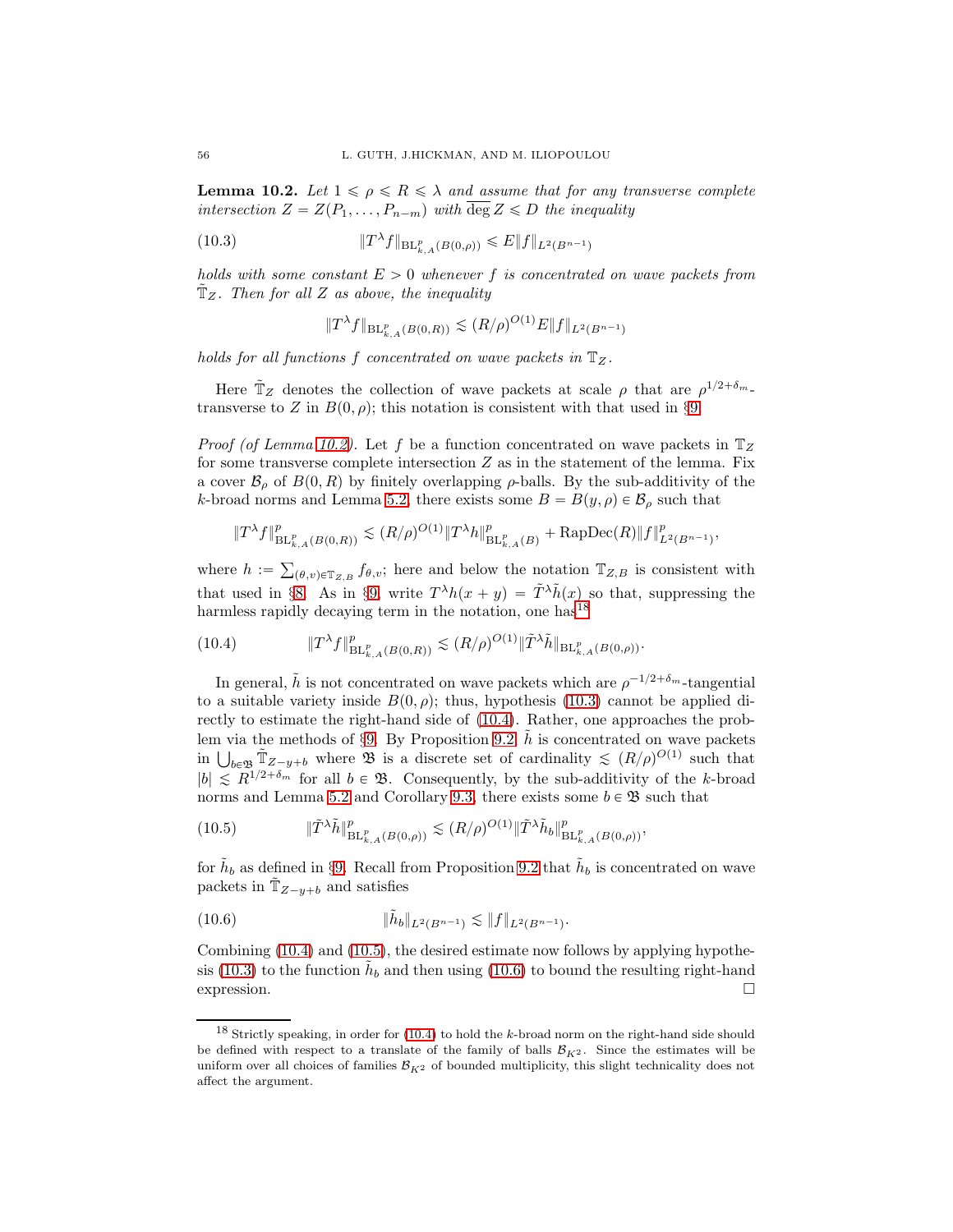10.3. Setting up the induction argument. Henceforth it is assumed that  $1 \leq$  $R \lesssim_{\varepsilon} \lambda^{1-\varepsilon}$ . Under this hypothesis, given  $\varepsilon > 0$  sufficiently small, Proposition 10.1 will be established for the following choice of parameters:

(10.7) 
$$
D_{m,\varepsilon} := \varepsilon^{-\delta^{-(2n-m)}}, \qquad \vartheta(\varepsilon) := \varepsilon - c_n \delta_m, \qquad \bar{A}_{\varepsilon} \sim \delta^{-\varepsilon},
$$

$$
\delta_i = \delta_i(\varepsilon) := \varepsilon^{2i+1} \quad \text{for all } i = 1, ..., n-1.
$$

Here  $0 < \delta = \delta(\varepsilon) \ll \delta_{n-1}(\varepsilon)$  and  $c_n > 0$  is a fixed dimensional constant.

The proof is by induction on the radius R and the dimension  $m$ ; presently the base cases for this induction are established.

Base case for the radius:  $R \leq_{\varepsilon} K^n$ . Provided that the implied constant in (10.1) and  $C_{\varepsilon}$  are chosen to be sufficiently large, in this case Proposition 10.1 follows immediately from the trivial inequality

(10.8) 
$$
||T^{\lambda}f||_{\text{BL}_{k,A}^p(B(0,R))} \lesssim R^{n/p}||f||_{L^2(B^{n-1})},
$$

valid for all  $A \in \mathbb{N}$  and  $1 \leqslant p \leqslant \infty$ .

*Base case for the dimension:*  $m \leq k - 1$ . Assuming (without loss of generality) that  $K \lesssim_{\varepsilon} R^{1/n}$ , one can show in this case that

(10.9) 
$$
\|T^{\lambda} f\|_{\mathrm{BL}_{k,A}^p(B(0,R))} = \mathrm{RapDec}(R) \|f\|_{L^2(B^{n-1})}.
$$

Indeed, fix a ball  $B_{K^2} \in \mathcal{B}_{K^2}$  with  $B_{K^2} \cap B(0, R) \neq \emptyset$ ; here  $\mathcal{B}_{K^2}$  denotes the collection of  $K^2$ -balls featured in the definition of the k-broad norm (1.12). Let  $\mathfrak{T}_{B_{K^2}}$  denote the collection of all  $K^{-1}$ -caps  $\tau$  for which there exists some  $(\theta, v) \in$  $\mathbb{T}_{Z,B_{K^2}}$  with  $\theta \cap \tau \neq \emptyset$ . Observe that if  $\tau \notin \mathfrak{T}_{B_{K^2}}$ , then

(10.10) 
$$
\int_{B_{K^2}} |T^{\lambda} f_{\tau}|^p = \text{RapDec}(R) \|f\|_{L^2(B^{n-1})}^p,
$$

since f is concentrated on wave packets in  $\mathbb{T}_Z$ .

It is claimed that there exists some  $V \in \mathrm{Gr}(k-1, n)$ , such that

(10.11) 
$$
\measuredangle(G^{\lambda}(\bar{x};\tau),V) \leq K^{-1} \quad \text{for all } \tau \in \mathfrak{T}_{B_{K^2}},
$$

where  $\bar{x} \in \mathbb{R}^n$  denotes the centre of  $B_{K^2}$ . Indeed, by (10.10) one may assume without loss of generality that  $\mathfrak{T}_{B_{K^2}} \neq \emptyset$  and hence  $\mathfrak{T}_{Z,B_{K^2}} \neq \emptyset$ . Thus, there exists  $z \in Z \cap B(0, R)$  with  $|z - \bar{x}| \leq R^{1/2+\delta_m}$  and, taking  $V \in \mathrm{Gr}(k - 1, n)$  to be any subspace that contains  $T_z Z$ , the claim is easily deduced from the definition of  $R^{1/2+\delta_m}$ -tangency (together with the hypothesis  $K \leq R^{1/n}$ ).

Recalling the definition of  $\mu_{T^{\lambda}f}(B_{K^2})$  from (1.11), it follows from (10.11) that

$$
\mu_{T^{\lambda}f}(B_{K^2}) \leqslant \max_{\tau \notin V} \int_{B_{K^2}} |T^{\lambda}f_{\tau}|^p \leqslant \max_{\tau \notin \mathfrak{T}_{B_{K^2}}} \int_{B_{K^2}} |T^{\lambda}f_{\tau}|^p
$$

and the desired estimate (10.9) is now a consequence of (10.10).

Reduction to  $A \geq 2$ : Recall that  $\bar{A}_{\varepsilon} \sim \delta^{-\varepsilon}$ . Although the argument does not require one to induct on  $A$ , it is useful to note that  $(10.8)$  implies that Proposition 10.1 holds for  $A = 1$ . This allows one to assume  $A \ge 2$  throughout the following argument, and therefore facilitates the use of the k-broad triangle and logarithmicconvexity inequalities.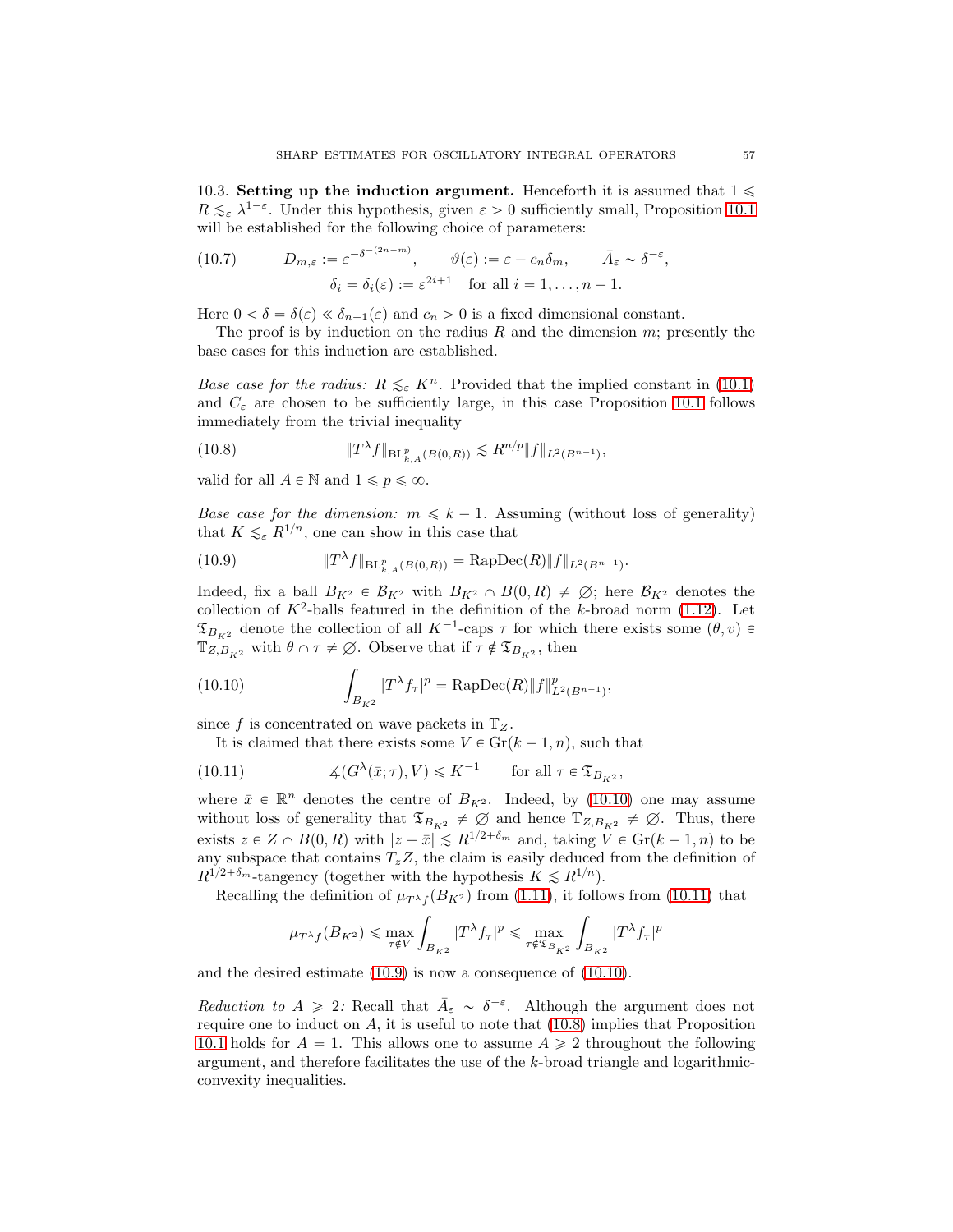10.4. An overview of the inductive step. Let  $2 \leq k \leq n-1, k \leq m \leq n$  and  $R \gtrsim_{\varepsilon} K^n$ . Assume, by way of induction hypothesis, that (10.1) holds whenever the dimension of the transverse complete intersection Z is at most  $m - 1$  or the radial parameter is at most  $R/2$ .

Fix  $\varepsilon > 0, 1 < A \leq \overline{A}_{\varepsilon}$  and a transverse complete intersection  $Z = Z(P_1, \ldots, P_{n-m})$ with  $\overline{\deg} Z \leqslant D_{m,\varepsilon}$ , where the parameters  $\overline{A}_{\varepsilon}$  and  $D_{m,\varepsilon}$  are as defined in (10.7). Let f be concentrated on wave packets from  $\mathbb{T}_Z$ .

It suffices to show that (10.1) holds at the endpoint  $p = \bar{p}_0(k, m)$ . Indeed, observe that Lemma 5.3 implies the  $L^2$ -bound

$$
\|T^{\lambda}f\|_{\mathrm{BL}_{k,A}^2(B(0,R))}^2 \lesssim \sum_{\tau:K^{-1}-\text{cap}} \|T^{\lambda}f_{\tau}\|_{L^2(B(0,R))}^2 \lesssim R\|f\|_{L^2(B^{n-1})}^2.
$$

Once (10.1) is established for  $p = \bar{p}_0(k, m)$ , one may use the logarithmic convexity of the k-broad norms to interpolate the  $p = \bar{p}_0(k, m)$  estimate against the above inequality and thereby obtain (10.1) in the desired range.

The analysis proceeds by considering two different cases.

The algebraic case. There exists a transverse complete intersection  $Y^l \subseteq Z$  of dimension  $1 \leq l \leq m-1$  of maximum degree at most  $(D_{m,\varepsilon})^n$  such that

(10.12) 
$$
\|T^{\lambda} f\|_{\mathrm{BL}_{k,A}^p(N_{\frac{1}{4}R^{1/2+\delta_m}}(Y^l)\cap B(0,R))}^p \geq c_{\mathrm{alg}} \|T^{\lambda} f\|_{\mathrm{BL}_{k,A}^p(B(0,R))}^p.
$$

Here  $c_{\text{alg}} > 0$  is a constant depending only on n and  $\varepsilon$  which is chosen to be sufficiently small to suit the needs of the forthcoming argument.

The cellular case. The negation of the algebraic case: for every transverse complete intersection  $Y^l \subseteq Z$  of dimension  $1 \leq l \leq m-1$  and maximum degree at most  $(D_{m,\varepsilon})^n$  the inequality

(10.13) 
$$
\|T^{\lambda} f\|_{\mathrm{BL}_{k,A}^p(N_{\frac{1}{4}R^{1/2+\delta_m}}(Y^l)\cap B(0,R))}^p < c_{\mathrm{alg}} \|T^{\lambda} f\|_{\mathrm{BL}_{k,A}^p(B(0,R))}^p
$$

holds.

The cellular case is the simplest situation and will be treated first. Here a polynomial partitioning argument is employed which splits the mass of the k-broad norm into small pieces; these pieces can then be treated individually using the radial induction hypothesis. The algebraic case is the most involved situation; it encapsulates the kind of behaviour experienced in the sharp examples in §2. In this case  $T^{\lambda}f$  can be thought of as concentrated near a low-dimensional and low-degree variety  $Y<sup>l</sup>$  (in a k-broad sense). If the wave packets of f are also tangential to this variety, then one may use induction on the dimension to conclude the argument. This might not be the case, however, and if many of the wave packets of  $f$  are transverse to  $Y^l$ , then an alternative argument is required. Thus, the algebraic case naturally splits into two sub-cases, a tangential and a transverse sub-case, which are discussed in detail below. Lemma 7.3 can be applied to show that a given tube  $T_{\theta, v}$  can only interact transversely with the variety  $Y^l$  on a small number of balls, which eventually allows one to also close the induction in the transverse situation.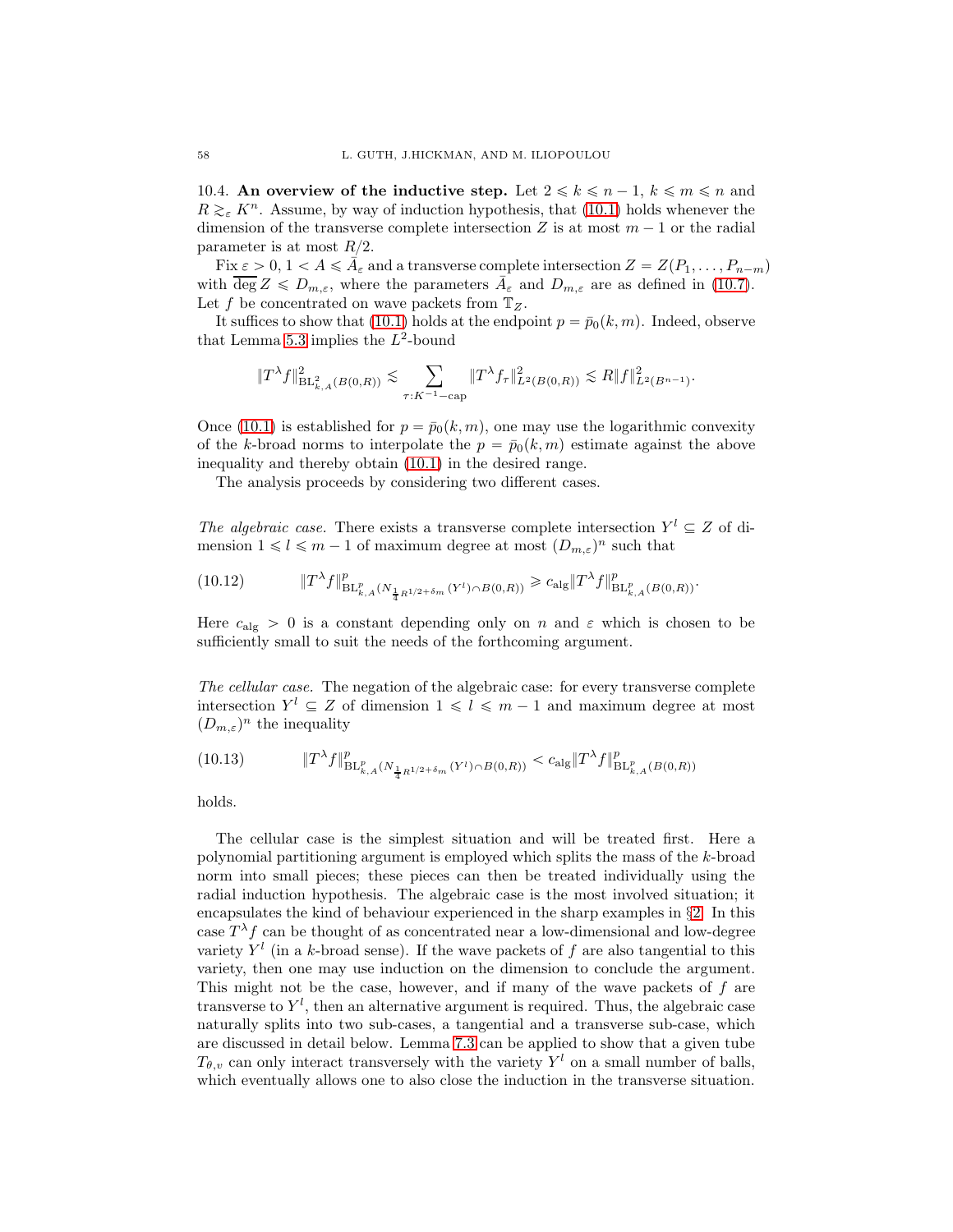10.5. The cellular case. The cellular case can be treated using polynomial partitioning. Roughly speaking, since by hypothesis  $T^{\lambda} f$  is concentrated in a neighbourhood of an m-dimensional transverse complete intersection, for any  $D \ge 1$  Theorem 7.2 can be applied in m dimensions to show that there exists a non-zero polynomial P of degree at most D such that, letting  $\{O_i\}_{i\in\mathcal{I}}$  denote the connected components of  $\mathbb{R}^n \backslash \mathbb{Z}(P)$  (which, recall, are referred to as cells), one has  $\#\{O_i : i \in \mathcal{I}\}\sim D^m$ and

(10.14) 
$$
\|T^{\lambda} f\|_{\mathrm{BL}_{k,A}^p(O_i)}^p \sim D^{-m} \|T^{\lambda} f\|_{\mathrm{BL}_{k,A}^p(B(0,R))}^p \qquad \text{for all } i \in \mathcal{I}.
$$

Thus, the mass of the k-broad norm is essentially equally distributed amongst the cells. Moreover, using the hypothesis of the cellular case, one can construct  $P$  so that very little of the mass lies near the cell wall

$$
W := N_{2R^{1/2+\delta}}(Z(P)) \cap B(0, R).
$$

In particular, the estimate (10.14) essentially still holds if the  $O_i$  are replaced with the shrunken cells  $O_i' := O_i \backslash W$ . The  $O_i'$  can be thought of as well-separated<sup>19</sup> and this facilitates a divide-and-conquer-style argument. More precisely, the fact that a non-zero univariate polynomial of degree at most  $D$  has at most  $D$  roots quickly leads to the following observation.

**Lemma 10.3.** If P is a polynomial of degree  $\deg P \le D$  and  $\{O_i'\}_{i \in \mathcal{I}}$  are defined as above, then each tube  $T_{\theta, v}$  enters at most  $D/\varepsilon$  of the cells  $O_i'.$ 

It is important to note that, in general, Lemma 10.3 does not hold if the  $O_i'$  are replaced with the cells  $O_i$ .

Proof (of Lemma 10.3). Let  $[\Gamma_{\theta,v}^{\lambda}]_{\varepsilon} : \mathbb{R} \to \mathbb{R}^{n-1}$  denote the polynomial approximant of  $\Gamma_{\theta,v}^{\lambda}$ , as defined in §7.2. Thus,  $\deg[\Gamma_{\theta,v}^{\lambda}]_{\varepsilon} \leqslant [1/2\varepsilon]$  and (7.2) implies that

$$
|[\Gamma^{\lambda}_{\theta,v}]_{\varepsilon}(t) - \Gamma^{\lambda}_{\theta,v}(t)| \le R^{1/2} \quad \text{for all } t \in (-R, R).
$$

Suppose that  $x \in O_i' \cap T_{\theta,v}$ . By the definition of  $O_i'$ , the ball  $B(x, 2R^{1/2+\delta})$  contains no points of  $Z(P)$ , and is therefore contained in  $O_i$ . On the other hand,  $dist(x, \Gamma^{\lambda}_{\theta, v}) \leq R^{1/2+\delta}$  and therefore  $dist(x, [\Gamma^{\lambda}_{\theta, v}]_{\epsilon}) \leq 2R^{1/2+\delta}$ . Consequently,  $[\Gamma^{\lambda}_{\theta,v}]_{\epsilon}$  enters  $B(x, 2R^{1/2+\delta}) \subseteq O_i$ . Thus, if  $T_{\theta,v}$  enters a cell  $O'_i$ , then the polynomial curve  $[\Gamma^{\lambda}_{\theta,v}]_{\varepsilon}$  enters  $O_i$  whilst, by the simple property of univariate polynomials quoted above,  $[\Gamma_{\theta,v}^{\lambda}]_{\varepsilon}$  can enter at most deg  $P \cdot \deg[\Gamma_{\theta,v}^{\lambda}]_{\varepsilon} + 1 \leq D/\varepsilon$  cells  $O_i$ .  $\square$ 

Some aspects of the discussion prior to Lemma 10.3 are not entirely precise; for instance, to apply the polynomial partitioning theorem one must work with an  $L^1$ function rather than a k-broad norm. In view of this, let  $\mu$  denote the measure on  $\mathbb{R}^n$  with Radon–Nikodym derivative

$$
\sum_{B_{K^2} \in \mathcal{B}_{K^2}} \mu_{T^{\lambda} f}(B_{K^2}) \frac{1}{|B_{K^2}|} \chi_{B_{K^2}}
$$

with respect to the Lebesgue measure. One may easily verify that

(10.15) 
$$
\mu(U) \leq \|T^{\lambda}f\|_{\mathrm{BL}_{k,A}^p(U)}^p
$$
 and  $\|T^{\lambda}f\|_{\mathrm{BL}_{k,A}^p(B(0,R))}^p \leq \mu(B(0, 2R))$ 

<sup>&</sup>lt;sup>19</sup>In particular, the distance between a pair of distinct  $O_i'$  is wider than the width  $R^{1/2+\delta}$  of any tube  $T_{\theta,v}$ .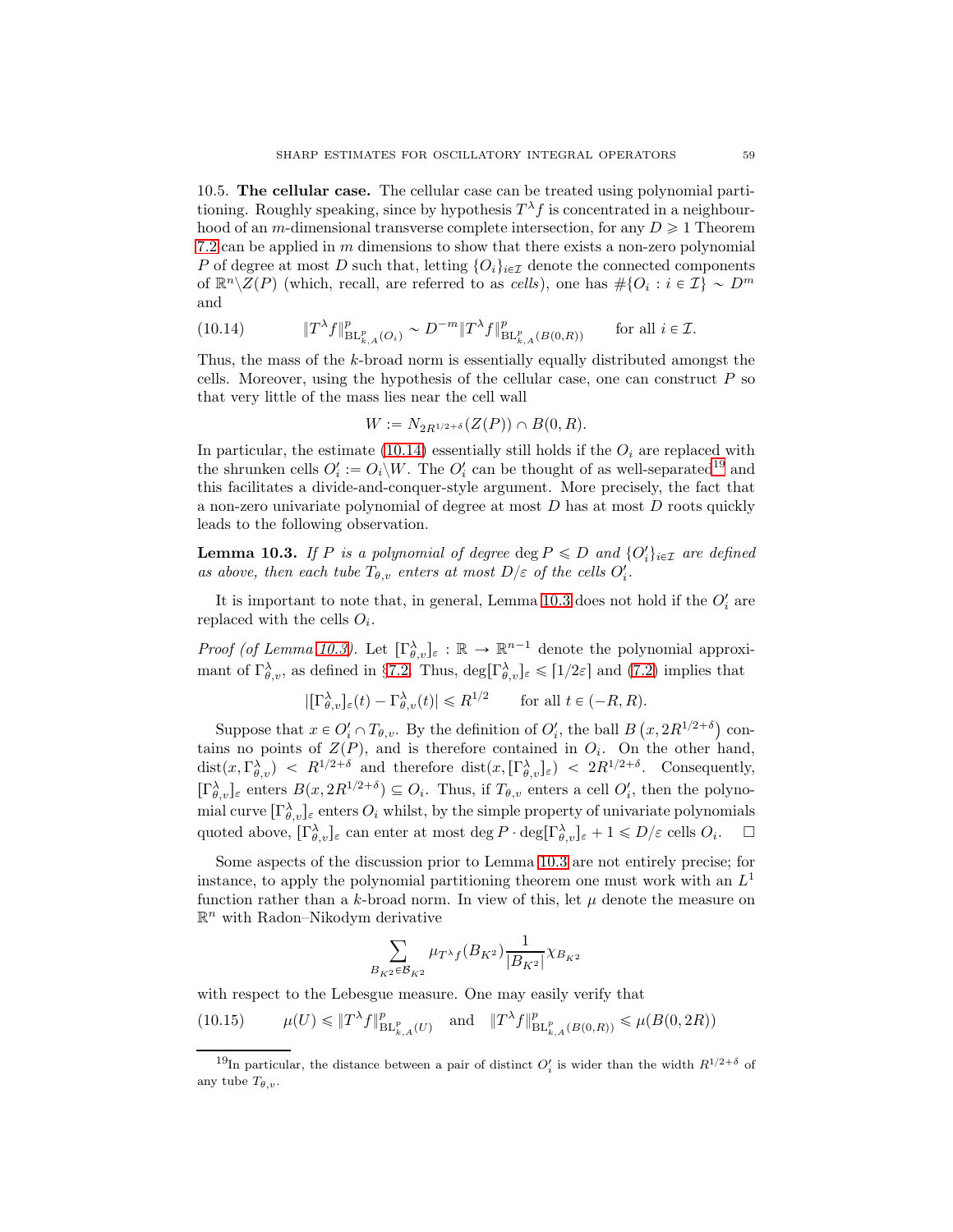for all Lebesgue measurable sets  $U \subseteq \mathbb{R}^n$ . These inequalities ensure that the measure  $\mu$  acts as an effective surrogate for the k-broad norm in the polynomial partitioning argument.

By combining the cellular hypothesis with Theorem 7.2, one obtains the following partitioning result.

**Lemma 10.4** (Polynomial partitioning [13]). There exists a polynomial P of degree  $\deg P \leqslant D_{m,\varepsilon}$  such that, if  $\{O_i\}_{i\in\mathcal{I}}$  and W are defined as above and  $O_i' := O_i\backslash W$ for all  $i \in \mathcal{I}$ , then  $\#\mathcal{I} \leq (D_{m,\varepsilon})^m$  and

(10.16) 
$$
\mu(O_i') \sim (D_{m,\varepsilon})^{-m} \mu(B(0, 2R))
$$

for at least 99% of the cells  $O_i'$ .

This lemma is contained in the work of the second author  $[13, \S 8.1]$  and the details of the proof are not reproduced here. The basic idea is as follows: by hypothesis, the mass of  $\mu$  is concentrated in  $N_{R^{1/2+\delta_m}}(Z)$  where Z is an m-dimensional algebraic variety; this allows one to apply Theorem  $7.2$  in  $m$ -dimensions to construct a polynomial P which satisfies the desired properties with  $O_i$  in place of  $O_i'$ . The hypothesis of the cellular case implies that the mass of  $\mu$  cannot concentrate in a neighbourhood of a certain type of algebraic variety and this can be used to show, in particular, that the mass cannot concentrate around the cell wall  $W$ . Provided the constant  $c_{\text{alg}}$  is chosen to be sufficiently small, this allows one to pass to the shrunken cells  $O_i'$  in (10.16) (at least for 99% of the cells).

There are a number of technicalities involved in rigorously carrying out this argument. In particular, one must justify the application of Theorem 7.2 in dimension m; this requires locally approximating Z by some tangent plane  $T_zZ$  and applying the theorem to the push-forward of  $\mu$  onto  $T_z Z$  under orthogonal projection. The partitioning variety in  $T_z Z$  is lifted to a variety  $\tilde{Z}$  in  $\mathbb{R}^n$  by taking the pre-image under the orthogonal projection; it is possible to define  $\tilde{Z}$  in this way so that it is transverse to Z. The cells  $O_i$  are then defined with respect to  $\tilde{Z}$ <sup>20</sup>

Presently, it is shown how together Lemma 10.3 and Lemma 10.4 easily yield the proof of Proposition 10.1 in the cellular case. Applying Lemma 10.4 one obtains a partition of  $\mathbb{R}^n\backslash W$  into disjoint cells  $\{O_i\}_{i\in\mathcal{I}}$ . For each  $i\in\mathcal{I}$  let

$$
\mathbb{T}_i := \{ (\theta, v) \in \mathbb{T}_Z : T_{\theta, v} \cap O'_i \neq \emptyset \} \text{ and } f_i := \sum_{(\theta, v) \in \mathbb{T}_i} f_{\theta, v}.
$$

By Lemma 5.2 one has

$$
\|T^{\lambda} f\|_{\mathrm{BL}_{k,A}^p(O_i')}^p \leq \|T^{\lambda} f_i\|_{\mathrm{BL}_{k,A}^p(O_i')}^p + \mathrm{RapDec}(R) \|f\|_{L^2(B^{n-1})}^p.
$$

Combining this inequality with (10.15) and Lemma 10.4, one deduces that at least 99% of the cells  $O_i'$  have the property that

$$
(10.17)\quad \|T^{\lambda}f\|_{\mathrm{BL}_{k,A}^p(B(0,R))}^p\lesssim (D_{m,\varepsilon})^m \|T^{\lambda}f_i\|_{\mathrm{BL}_{k,A}^p(O_i')}^p+\mathrm{RapDec}(R)\|f\|_{L^2(B^{n-1})}^p.
$$

 $^{20}$ To carry out this argument rigorously, one must further ensure the all the relevant varieties are transverse complete intersections of dimension at most  $m - 1$  and controlled degree in order to invoke (10.13). Such technicalities account for the choice of maximum degree  $(D_{m,\varepsilon})^n$  in the definition of the algebraic and cellular cases.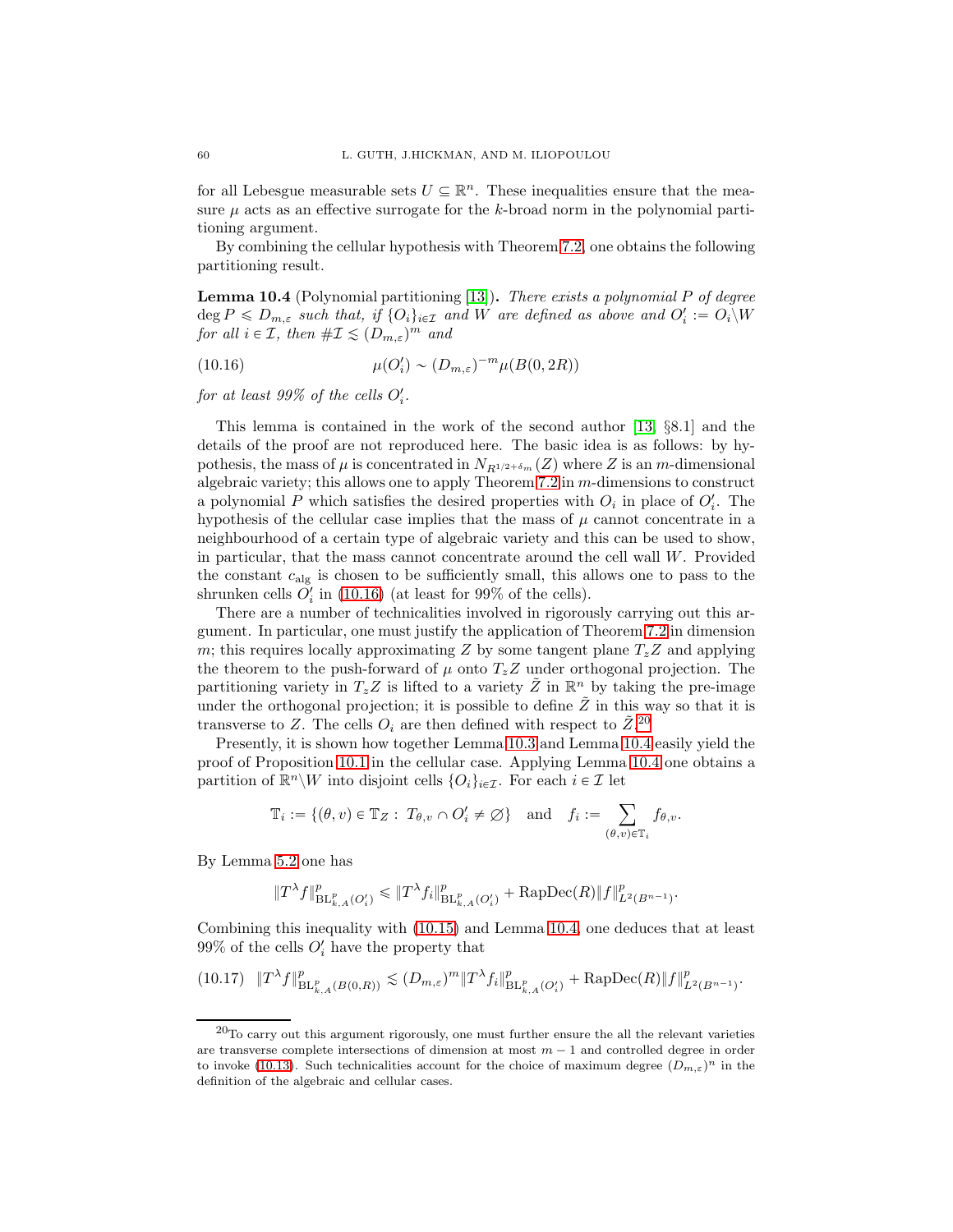On the other hand, by Lemma 10.3 and orthogonality between the  $f_{\theta,v}$ , one has

$$
\sum_{i \in \mathcal{I}} \|f_i\|_{L^2(B^{n-1})}^2 \sim \sum_{(\theta, v) \in \mathbb{T}_Z} \# \{i \in \mathcal{I} : (\theta, v) \in \mathbb{T}_i\} \|f_{\theta, v}\|_{L^2(B^{n-1})}^2
$$
  

$$
\lesssim_{\varepsilon} D_{m, \varepsilon} \|f\|_{L^2(B^{n-1})}^2.
$$

Since there are roughly  $(D_{m,\varepsilon})^m$  cells in total, Markov's inequality shows that at least 99% of the cells  $O_i'$  have the property that

(10.18) 
$$
||f_i||_{L^2(B^{n-1})}^2 \lesssim_{\varepsilon} D_{m,\varepsilon}^{-(m-1)} ||f||_{L^2(B^{n-1})}^2.
$$

Therefore, there exists some cell  $O_i'$  for which (10.17) and (10.18) simultaneously hold; henceforth, attention is focused on a single such cell  $O_i'$ .

Let  $E_{m,A}(R)$  denote the constant appearing on the right-hand side of (10.1); namely,

$$
E_{m,A}(R) := C_{m,\varepsilon} K^{\bar{C}_{\varepsilon}} R^{\varepsilon - c_n \delta_m + \delta \left( \log \bar{A}_{\varepsilon} - \log A \right) - e_{k,n}(p) + 1/2}.
$$

By the radial induction hypothesis, Proposition 10.1 holds for the radius  $R/2$ . Applying Lemma 10.2 to  $f_i$  for the fixed choice of i as above and  $\rho = R/2$ , one obtains

$$
||T^{\lambda} f_i||_{\mathrm{BL}_{k,A}^p(B(0,R))} \lesssim E_{m,A}(R/2) ||f_i||_{L^2(B^{n-1})} \lesssim E_{m,A}(R) ||f_i||_{L^2(B^{n-1})}.
$$

Combining the above estimate with (10.17) and (10.18), one deduces that

$$
||T^{\lambda}f||_{\mathrm{BL}_{k,A}^p(B(0,R))} \leq C_{\varepsilon}(D_{m,\varepsilon})^{-(m-1)/2+m/p} E_{m,A}(R)||f||_{L^2(B^{n-1})}
$$

for some constant  $C_{\varepsilon} > 0$ . The  $D_{m,\varepsilon}$  exponent is negative if and only if  $p > 2m/(m-1)$ 1); note this is the case for the choice of exponent  $p = \bar{p}_0(k, m)$ .<sup>21</sup> Thus, recalling the definition of  $D = D_{m,\varepsilon}$  and assuming  $\varepsilon$  is sufficiently small depending on n, it follows that  $C_{\varepsilon}(D_{m,\varepsilon})^{-(m-1)/2+m/p} \leq 1$ . This establishes the desired estimate (10.1) and closes the induction in the cellular case.

10.6. The algebraic case. Fix a transverse complete intersection  $Y<sup>l</sup>$  of dimension  $1 \leq l \leq m-1$  and maximum degree  $\overline{\deg} Y^l \leq (D_{m,\varepsilon})^n$  which satisfies (10.12). Let  $1 \leq \rho \leq R$  be such that  $\rho^{1/2+\delta_l} = R^{1/2+\delta_m}$  and note that

(10.19) 
$$
R \le R^{2\delta_l} \cdot \rho
$$
 and  $\rho \le R^{-\delta_l/2} \cdot R$ .

Let  $\mathcal{B}_{\rho}$  be a finitely-overlapping cover of  $B(0, R)$  by  $\rho$ -balls and for each  $B \in \mathcal{B}_{\rho}$ define

$$
\mathbb{T}_B := \{(\theta, v) \in \mathbb{T} : T_{\theta, v} \cap N_{\frac{1}{4}R^{1/2 + \delta_m}}(Y^l) \cap B \neq \emptyset\}
$$

and  $f_B := \sum_{(\theta, v) \in \mathbb{T}_B} f_{\theta, v}$ . Thus, by (10.12) and Lemma 5.2,

$$
\|T^{\lambda} f\|_{\mathrm{BL}_{k,A}^p(B(0,R))}^p \lesssim \sum_{B \in \mathcal{B}_{\rho}} \|T^{\lambda} f_B\|_{\mathrm{BL}_{k,A}^p(N_{\frac{1}{4}R^{1/2 + \delta_m}}(Y^l) \cap B)}^p
$$

holds up to the inclusion of a rapidly decreasing error term. In what follows, such error terms, which are harmless, are suppressed in the notation.

For  $B = B(y, \rho) \in \mathcal{B}_{\rho}$  let  $\mathbb{T}_{B,\text{tang}}$  denote the set of all  $(\theta, v) \in \mathbb{T}_B$  with the property that whenever  $x \in T_{\theta, v}$  and  $z \in Y^l \cap B(y, 2\rho)$  satisfy  $|x-z| \leq 2\overline{C}_{\text{tang}} \rho^{1/2+\delta_l}$ , it follows that

(10.20) 
$$
\measuredangle \left( G^{\lambda}(x; \omega_{\theta}), T_z Y^l \right) \leq \frac{\bar{c}_{\text{tang}}}{2} \rho^{-1/2 + \delta_l},
$$

<sup>&</sup>lt;sup>21</sup>It is for this reason that one works with the modified exponent  $\bar{p}_0(k, m)$  rather than  $\bar{p}(k, m)$ .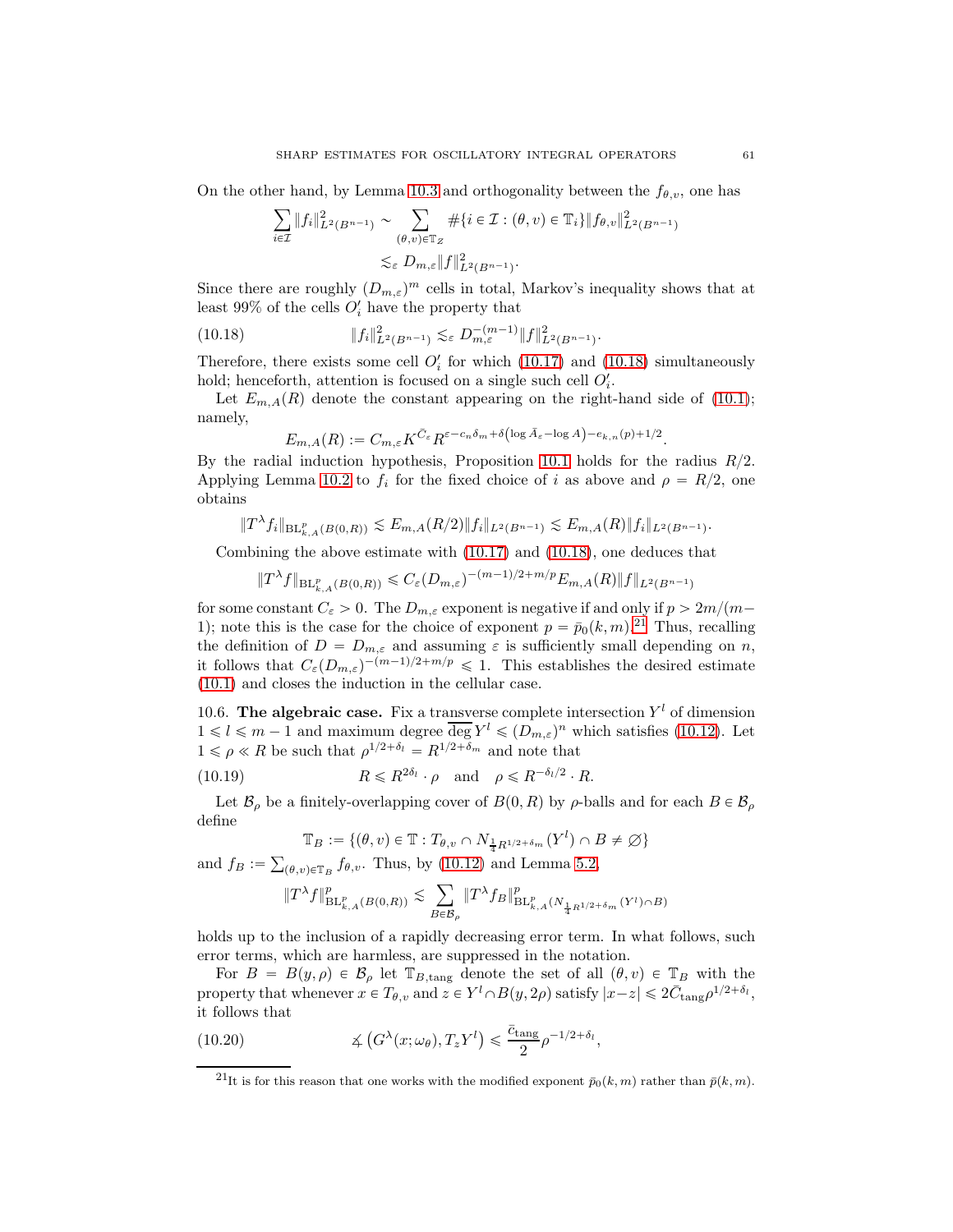where  $\bar{C}_{\text{tang}}$  and  $\bar{c}_{\text{tang}}$  are the constants appearing in the definition of tangency. Furthermore, let  $\mathbb{T}_{B,\text{trans}} := \mathbb{T}_{B}\backslash \mathbb{T}_{B,\text{tang}}$  and define

$$
f_{B,\mathrm{tang}} := \sum_{(\theta,v) \in \mathbb{T}_{B,\mathrm{tang}}} f_{\theta,v} \quad \text{and} \quad f_{B,\mathrm{trans}} := \sum_{(\theta,v) \in \mathbb{T}_{B,\mathrm{trans}}} f_{\theta,v}.
$$

It follows that  $f_B = f_{B,\text{tang}} + f_{B,\text{trans}}$  and, by the triangle inequality for broad norms (that is, Lemma 6.2), one concludes that

$$
\|T^\lambda f\|^p_{{\rm BL}^p_{k,A}(B(0,R))}\lesssim \sum_{B\in\mathcal{B}_\rho} \|T^\lambda f_{B,\mathop{{\rm tang}}}\|^p_{{\rm BL}^p_{k,A/2}(B)}+\sum_{B\in\mathcal{B}_\rho} \|T^\lambda f_{B,\mathop{{\rm trans}}} \|^p_{{\rm BL}^p_{k,A/2}(B)}.
$$

Either the tangential or transverse contribution to the above sum dominates, and each case is treated separately.

The tangential sub-case. Suppose that the tangential term dominates; that is,

(10.21) 
$$
\|T^{\lambda} f\|_{\mathrm{BL}_{k,A}^p(B(0,R))}^p \lesssim \sum_{B \in \mathcal{B}_{\rho}} \|T^{\lambda} f_{B,\mathrm{tang}}\|_{\mathrm{BL}_{k,A/2}^p(B)}^p.
$$

Each term in the right-hand sum is bounded using the dimensional induction hypothesis. Fix  $B = B(y, \rho) \in \mathcal{B}_{\rho}$  and, as in §9, let  $\tilde{T}^{\lambda}(f_{B,\text{tang}})^{\sim}(x) = T^{\lambda}f_{B,\text{tang}}(x+y)$ so that  $2^2$ 

(10.22) 
$$
\|T^{\lambda} f_{B,\tan\beta}\|_{BL^p_{k,A/2}(B(y,\rho))} = \|\tilde{T}^{\lambda} (f_{B,\tan\beta})^{\sim}\|_{BL^p_{k,A/2}(B(0,\rho))}.
$$

Since  $\overline{deg} Y^l \le D_{l,\epsilon}$ , in order to apply the induction hypothesis, one must verify that  $(f_{B,\text{tang}})$ <sup>\*</sup> is concentrated on scale  $\rho$  wave packets that are  $\rho^{-1/2+\delta_l}$ -tangent to  $Y^{l} - y$  in  $B(0, \rho)$ . By Lemma 9.1,  $(f_{B, \text{tang}})^{\tilde{\ }}$  is concentrated on scale  $\rho$  wave packets from

$$
\tilde{\mathbb{T}}_{B,\mathrm{tang}} := \bigcup_{(\theta,v)\in \mathbb{T}_{B,\mathrm{tang}}}\tilde{\mathbb{T}}_{\theta,v},
$$

where the  $\tilde{\mathbb{T}}_{\theta,v}$  are as defined in §9. Fix  $(\tilde{\theta}, \tilde{v}) \in \tilde{\mathbb{T}}_{B,\text{tang}}$  and recall from (9.15) that

(10.23) 
$$
\text{dist}_H(\tilde{T}_{\tilde{\theta},\tilde{v}},(T_{\theta,v}-y)\cap B(0,\rho))\lesssim R^{1/2+\delta}\ll \rho^{1/2+\delta_l}.
$$

Combining this with the definition of  $\mathbb{T}_{B,\text{tang}}$ , it is easy to see that  $\tilde{T}_{\tilde{\theta},\tilde{v}}$  satisfies the angle condition for tangency and it remains to verify the containment property  $\tilde{T}_{\tilde{\theta},\tilde{v}} \subseteq N_{\rho^{1/2+\delta_l}}(Y^l-y)$ . The definition of  $\mathbb{T}_B$  and (10.23) imply that  $\tilde{T}_{\tilde{\theta}, \tilde{v}} \cap N_{\frac{1}{2}\rho^{1/2+\delta_l}}(Y^l - y) \cap B(0, \rho) \neq \emptyset$  and so the containment property follows from the angle condition, as in the proof of Proposition 9.2.

Thus, the dimensional induction hypothesis may be applied to  $(f_{B,\text{tang}})$ <sup> $\sim$ </sup>, and one therefore deduces that

$$
||T^{\lambda}(f_{B,\mathrm{tang}})||_{\mathrm{BL}_{k,A/2}^p(B(0,\rho))} \leq E_{l,A/2}(\rho)||f_{B,\mathrm{tang}}||_{L^2(B^{n-1})}.
$$

Combining this estimate with (10.21) and (10.22), one concludes that

$$
||T^{\lambda}f||_{\mathrm{BL}_{k,A}^p(B(0,R))} \leq R^{O(\delta_l)} E_{l,A/2}(\rho) ||f||^2_{L^2(B^{n-1})}.
$$

To close the induction in this case, it remains to show that

$$
R^{O(\delta_l)}E_{l,A/2}(\rho)\leq E_{m,A}(R).
$$

 $\sim$   $\sim$ 

 $^{22}\mathrm{See}$  footnote 18 on page 56.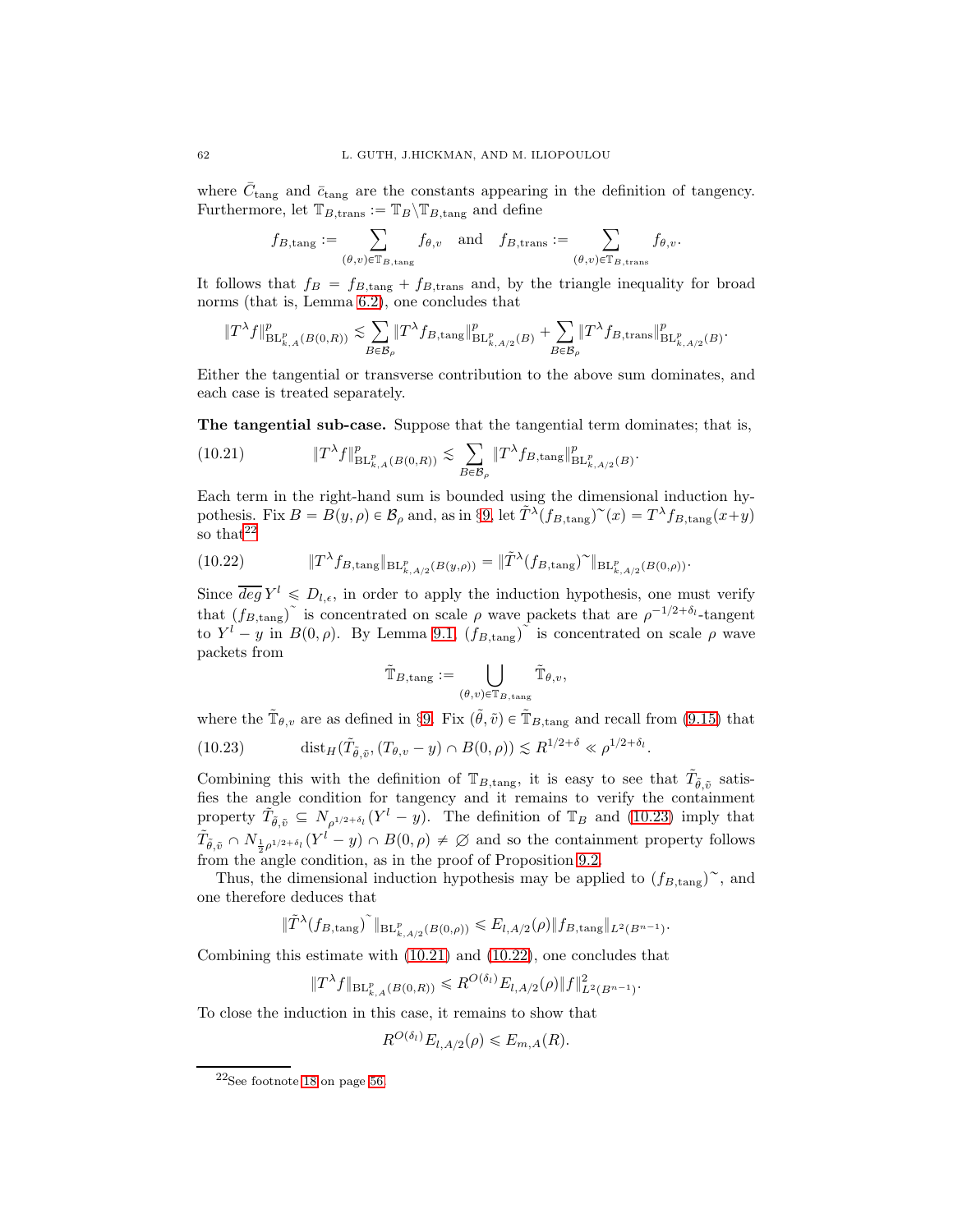$\text{Clearly, } \rho^{\delta(\log \bar{A}_{\varepsilon} - \log(A/2))} \leq R^{\delta(\log \bar{A}_{\varepsilon} - \log A)} \text{ and } \rho^{-e_{k,n}(p) + 1/2} \leq R^{O(\delta_l)} R^{-e_{k,n}(p) + 1/2},$ where both inequalities are by  $(10.19)$ . Combining these observations, the problem is further reduced to showing that  $\rho^{\varepsilon-c_n\delta_l} \leq R^{-c\delta_l}R^{\varepsilon-c_n\delta_m}$ , where  $c > 0$  is a dimensional constant. By (10.19), one may ensure that this inequality holds by choosing the constant  $c_n$  in (10.7) at the outset to be large relative to c.

The transverse sub-case. Now suppose the transverse term dominates; that is,

(10.24) 
$$
\|T^{\lambda} f\|_{\mathrm{BL}_{k,A}^p(B(0,R))}^p \lesssim \sum_{B \in \mathcal{B}_{\rho}} \|T^{\lambda} f_{B,\mathrm{trans}}\|_{\mathrm{BL}_{k,A/2}^p(B)}^p.
$$

In this case one may exploit the following key inequality.

## Claim.

(10.25) 
$$
\sum_{B \in \mathcal{B}_{\rho}} \| f_{B, \text{trans}} \|_{L^2(B^{n-1})}^2 \lesssim_{\varepsilon} \| f \|_{L^2(B^{n-1})}^2.
$$

Proof. This is a fairly direct consequence of the hypothesis of the transverse case together with Lemma 7.3. Indeed, note that

$$
\sum_{B\in\mathcal{B}_{\rho}}\|f_{B,\text{trans}}\|_{L^{2}(B^{n-1})}^{2} \sim \sum_{(\theta,v)\in\mathbb{T}}\# \{B\in\mathcal{B}_{\rho}:(\theta,v)\in\mathbb{T}_{B,\text{trans}}\}\|f_{\theta,v}\|_{L^{2}(B^{n-1})}^{2}.
$$

and so, to prove (10.25), it suffices to fix an arbitrary  $(\theta, v) \in \mathbb{T}_{B,\text{trans}}$  and show that

(10.26) 
$$
\#\{B \in \mathcal{B}_{\rho} : (\theta, v) \in \mathbb{T}_{B, \text{trans}}\} \lesssim_{\varepsilon} 1.
$$

Let  $\Gamma := [\Gamma_{\theta,\upsilon}^{\lambda}]_{\varepsilon} : \mathbb{R} \to \mathbb{R}^n$  be the polynomial approximant of the core curve  $\Gamma_{\theta,\upsilon}^{\lambda}$ defined in §7.2. Thus, deg  $\Gamma \lesssim_{\varepsilon} 1$  and, recalling that  $R \lesssim_{\varepsilon} \lambda^{1-\varepsilon}$ , property (7.2) of the approximant implies that

(10.27) 
$$
|\Gamma(t) - \Gamma_{\theta,v}^{\lambda}(t)| \le R^{1/2} \quad \text{for all } t \in (-R, R).
$$

Let  $u \in T_{\theta,v}$  and  $x \in \Gamma \cap B(0,R)$  with  $|u-x| \le R^{1/2+\delta}$ . It follows from the definition of  $T_{\theta,v}$  and (10.27) that there exists some  $t \in (-R, R)$  such that

$$
|u - \Gamma_{\theta, v}^{\lambda}(t)| \lesssim R^{1/2 + \delta}
$$
 and  $|x - \Gamma(t)| \lesssim R^{1/2 + \delta}$ .

Consequently, recalling Lemma 4.4,

$$
\measuredangle(G^{\lambda}(u; \omega_{\theta}), \mathrm{T}_{x}\Gamma) \lesssim \measuredangle(T_{\Gamma^{\lambda}_{\theta,v}(t)}\Gamma^{\lambda}_{\theta,v}, T_{\Gamma(t)}\Gamma) + R^{1/2+\delta}/\lambda
$$

and therefore, by property (7.3) of the approximant,

$$
\measuredangle(G^{\lambda}(u;\omega_{\theta}),\mathrm{T}_x\Gamma)\lesssim_{\varepsilon} \lambda^{-1/2}+R^{1/2+\delta}/\lambda<\frac{\bar{c}_{\rm tang}}{4}\rho^{-1/2+\delta_l}.
$$

Using the above inequality, one may easily verify that if  $B = B(y, \rho) \in \mathcal{B}_{\rho}$  and  $(\theta, v) \in \mathbb{T}_{B,\text{trans}}$ , then  $Y^l_{>\alpha,r,\Gamma} \cap B(y, 2\rho) \neq \emptyset$  for  $\alpha \sim \rho^{-1/2+\delta_l}$  and  $r \sim \rho^{1/2+\delta_l}$ . Here  $Y^l_{>\alpha,r,\Gamma}$  is as defined in §7; that is

$$
Y^l_{>\alpha,r,\Gamma}:=\big\{z\in Y^l: \exists\ x\in\Gamma\ \text{with}\ |x-z|\alpha\big\}.
$$

By Lemma 7.3, the number of balls  $B = B(y, \rho) \in \mathcal{B}_{\rho}$  for which  $B(y, 2\rho)$  intersects  $Y^l_{\geq \alpha,r,\Gamma}$  non-trivially is at most  $O((\deg \Gamma)^n \cdot (\overline{\deg Y^l})^n) = O_{\varepsilon}(1)$ . Combining these observations, one immediately deduces  $(10.26)$ , as required.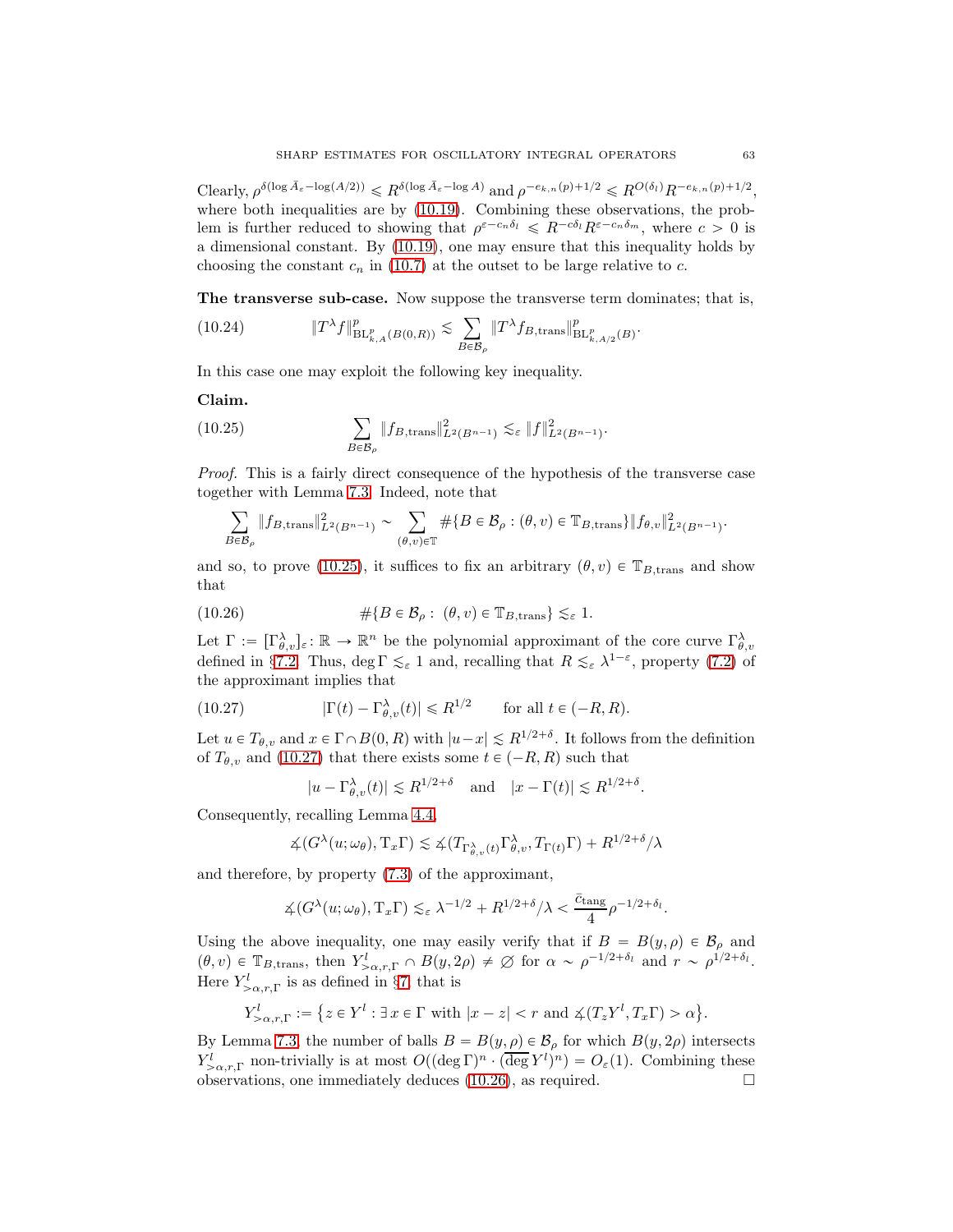In view of (10.25), the strategy in the transverse case is to use the radial induction hypothesis to show that for some constant  $\bar{c}_{\varepsilon} > 0$  one has

$$
(10.28) \quad \|T^{\lambda} f_{B,\text{trans}}\|_{\mathrm{BL}_{k,A/2}^p(B)} \leq \bar{c}_{\varepsilon} E_{m,A}(R) \|f_{B,\text{trans}}\|_{L^2(B^{n-1})} \quad \text{ for all } B \in \mathcal{B}_{\rho}.
$$

Indeed, provided  $\bar{c}_{\varepsilon} > 0$  is sufficiently small, depending only on n and  $\varepsilon$ , the preceding inequality may be combined with  $(10.24)$ ,  $(10.25)$  and the simple estimate

$$
||f_{B,\text{trans}}||_{L^2(B^{n-1})} \lesssim ||f||_{L^2(B^{n-1})},
$$

to yield

$$
\|T^{\lambda}f\|_{\mathrm{BL}_{k,A/2}^p(B(0,R))} \lesssim_{\varepsilon} \bar{c}_{\varepsilon} E_{m,A}(R) \|f\|_{L^2(B^{n-1})}^{1-2/p} \left(\sum_{B \in \mathcal{B}_{\rho}} \|f_{B,\mathrm{trans}}\|_{L^2(B^{n-1})}^2\right)^{1/p}
$$
  
\$\leqslant E\_{m,A}(R) \|f\|\_{L^2(B^{n-1})},

closing the induction in this case.

The main obstacle in carrying out this programme is that the  $f_{\text{B, trans}}$  do not, in general, satisfy the hypothesis of Proposition 10.1 at scale  $\rho$ , and therefore one cannot directly apply the radial induction hypothesis to these functions. However, one can appeal to the theory developed in §9, which essentially allows  $f_{B,\text{trans}}$  to be broken into pieces  $f_{B,\text{trans},b}$  which do satisfy the hypothesis of the proposition at scale  $\rho$ . Here is a sketch of how the argument works. By choosing a suitable set of translates B, one may essentially write

(10.29) 
$$
\|T^{\lambda} f_{B,\text{trans}}\|_{L^{p}(B(0,R))} \lesssim \left(\sum_{b \in \mathfrak{B}} \|T^{\lambda} f_{B,\text{trans},b}\|_{L^{p}(B(0,R))}^{p}\right)^{1/p}
$$

where each piece  $f_{B,\text{trans},b}$  is defined so that it is concentrated on scale  $\rho$  wave packets which are tangential to some translate  $Z - y + b$  of Z. By the theory of transverse equidistributions developed in  $\S 8$  and  $\S 9$ , the  $f_{B,\text{trans},b}$  satisfy favourable  $L^2$  estimates and, in particular, the inequality (10.32) below holds. The radial induction hypothesis is applied to each of the  $T^{\lambda} f_{B,\text{trans},b}$ . To close the induction, one must estimate the resulting sum

$$
\big(\sum_{b\in\mathfrak{B}}\|f_{B,\mathrm{trans},b}\|_{L^p(B^{n-1})}^p\big)^{1/p}
$$

in terms of  $|| f_{B,\text{trans}} ||_{L^2(B^{n-1})}$ . Here the gain in  $\rho/R$  in (10.32), afforded by transverse equidistribution, is crucial to the argument: it allows one to sum up the contributions from the individual pieces  $f_{B,\text{trans},b}$  without any (significant) loss in R. It is this gain which accounts for the improved range of estimates for the k-broad inequalities under the positive-definite hypothesis (recall, the proof of the transverse equidistribution lemma relied heavily on the positive-definite condition).

As part of this argument, to ensure that the  $f_{B,trans,b}$  form a reasonable decomposition of  $f_{B,\text{trans}}$  so that (10.29) essentially holds, the set of translates  $\mathfrak B$  must be chosen so that  $\bigcup_{b \in \mathfrak{B}} N_{\rho^{1/2+\delta_m}}(Z - y + b)$  covers  $N_{R^{1/2+\delta_m}}(Z)$  (recall, by hypothesis  $f_{B,\text{trans}}$  is concentrated on wave packets in  $\mathbb{T}_Z$  and so the mass of  $T^{\lambda} f_{B,\text{trans}}$  is concentrated in  $N_{R^{1/2+\delta_m}}(Z)$  and so that the  $N_{\rho^{1/2+\delta_m}}(Z - y + b)$  are essentially disjoint. This can be achieved using a probabilistic construction. More precisely, fixing  $B = B(y, \rho) \in \mathcal{B}_{\rho}$ , one may show the following.

**Lemma 10.5.** There exist a finite set  $\mathfrak{B} \subset B(0, 2R^{1/2+\delta_m})$  and a collection  $\mathcal{B}' \subseteq$  $\{B_{K^2} \in \mathcal{B}_{K^2} : B_{K^2} \cap B(y, \rho) \neq \emptyset\}$  such that, up to inclusion of a rapidly decreasing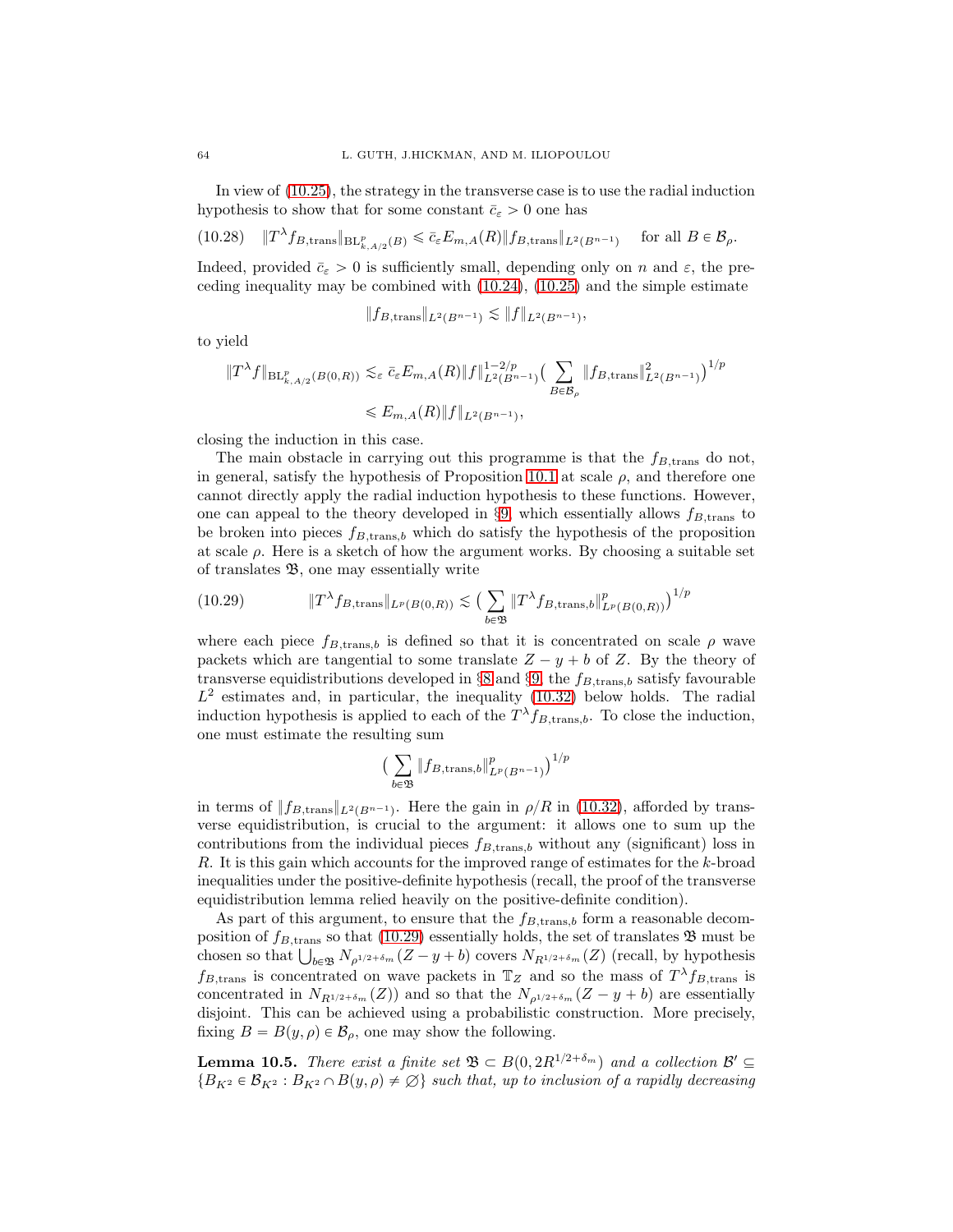error term,

$$
(10.30) \t\t ||T^{\lambda} f_{B, \text{trans}}||_{BL^p_{k, A/2}(B(0,R))} \lesssim (\log R)^2 \left(\sum_{B_{K^2} \in \mathcal{B}'} \mu_{T^{\lambda} f_{B, \text{trans}}}(B_{K^2})\right)^{1/p}
$$

and for each  $B_{K^2} \in \mathcal{B}'$  the following hold:

i) There exists some  $b \in \mathfrak{B}$  such that

(10.31) 
$$
B_{K^2} \subset N_{\frac{1}{2}\rho^{1/2+\delta_m}}(Z+b);
$$

ii) There exist at most  $O(1)$  vectors  $b \in \mathfrak{B}$  for which

$$
B_{K^2} \cap N_{\rho^{1/2+\delta_m}}(Z+b) \neq \emptyset.
$$

The proof of the lemma, which is slightly technical, is postponed until the end of the section. Temporarily assuming this result, one may argue as follows to complete the proof of Proposition 10.1.

For each  $b \in \mathfrak{B}$  let  $\mathcal{B}'_b$  denote the collection of all  $B_{K^2} \in \mathcal{B}'$  for which (10.31) holds. Thus, by (10.30) and property i) in the lemma,

$$
||T^{\lambda}f_{B,\text{trans}}||_{\mathrm{BL}_{k,A/2}^p(B(0,R))} \lesssim (\log R)^2 \Big(\sum_{b \in \mathfrak{B}} \sum_{B_{K^2} \in \mathcal{B}'_b} \mu_{\tilde{T}^{\lambda}(f_{B,\text{trans}})}(B_{K^2} - y)\Big)^{1/p},
$$

up to a rapidly decreasing error term.

Define the collection of wave packets

$$
\tilde{\mathbb{T}}'_b:=\Big\{(\tilde{\theta},\tilde{v})\in\bigcup\limits_{(\theta,v)\in\mathbb{T}_{B(y,\rho),\mathrm{trans}}}\tilde{\mathbb{T}}_{\theta,v}:\tilde{T}_{\tilde{\theta},\tilde{v}}\cap\bigcup\limits_{B_{K^2}\in\mathcal{B}'_b}(B_{K^2}-y)\neq\varnothing\Big\};
$$

note this set is a subset of the collection  $\tilde{T}_b$  defined in §9 and so, by Proposition 9.2, one has  $\tilde{\mathbb{T}}'_b \subseteq \tilde{\mathbb{T}}_{Z-y+b}$ . Therefore, if  $f_{B,\text{trans},b}$  is defined by

$$
(f_{B,\text{trans},b})^{\sim} = \sum_{(\tilde{\theta},\tilde{v}) \in \tilde{\mathbb{T}}'_b} (f_{B,\text{trans}})_{\tilde{\theta},\tilde{v}}^{\sim},
$$

then  $(f_{B,\text{trans},b})^{\sim}$  is concentrated on wave packets that are  $\rho^{-1/2+\delta_m}$ -tangent to  $Z - y + b$ . Furthermore, again up to a rapidly decreasing error term, one has

$$
\|T^{\lambda}f_{B,\text{trans}}\|_{\mathrm{BL}_{k,A/2}^p(B(0,R))} \lesssim (\log R)^2 \Big(\sum_{b \in \mathfrak{B}} \|\tilde{T}^{\lambda}(f_{B,\text{trans},b})^{\sim}\|_{\mathrm{BL}_{k,A/2}^p(B(0,\rho))}^p\Big)^{1/p}.
$$

The function  $(f_{B,\text{trans},b})^{\sim}$  satisfies the hypotheses of Proposition 10.1 at scale  $\rho$  and therefore the radial induction hypothesis yields

$$
\left(\sum_{b\in\mathfrak{B}}\|\tilde{T}^{\lambda}(f_{B,\mathrm{trans},b})^{\sim}\|_{\mathrm{BL}_{k,A/2}^p(B(0,\rho))}^p\right)^{1/p}\leqslant E_{m,A/2}(\rho)\left(\sum_{b\in\mathfrak{B}}\|f_{B,\mathrm{trans},b}\|_{L^2(B^{n-1})}^p\right)^{1/p}.
$$

On the other hand, it is claimed that

$$
\left(\sum_{b\in\mathfrak{B}}\|f_{B,\mathrm{trans},b}\|_{L^2(B^{n-1})}^p\right)^{1/p}\lesssim R^{O(\delta_m)}(\rho/R)^{(n-m)(1/4-1/2p)}\|f_{B,\mathrm{trans}}\|_{L^2(B^{n-1})}.
$$

Clearly it suffices to prove the above inequality for  $p = 2$  and  $p = \infty$ ; the desired estimate for  $p = \bar{p}_0(k, m)$  then follows by interpolation (via Hölder's inequality).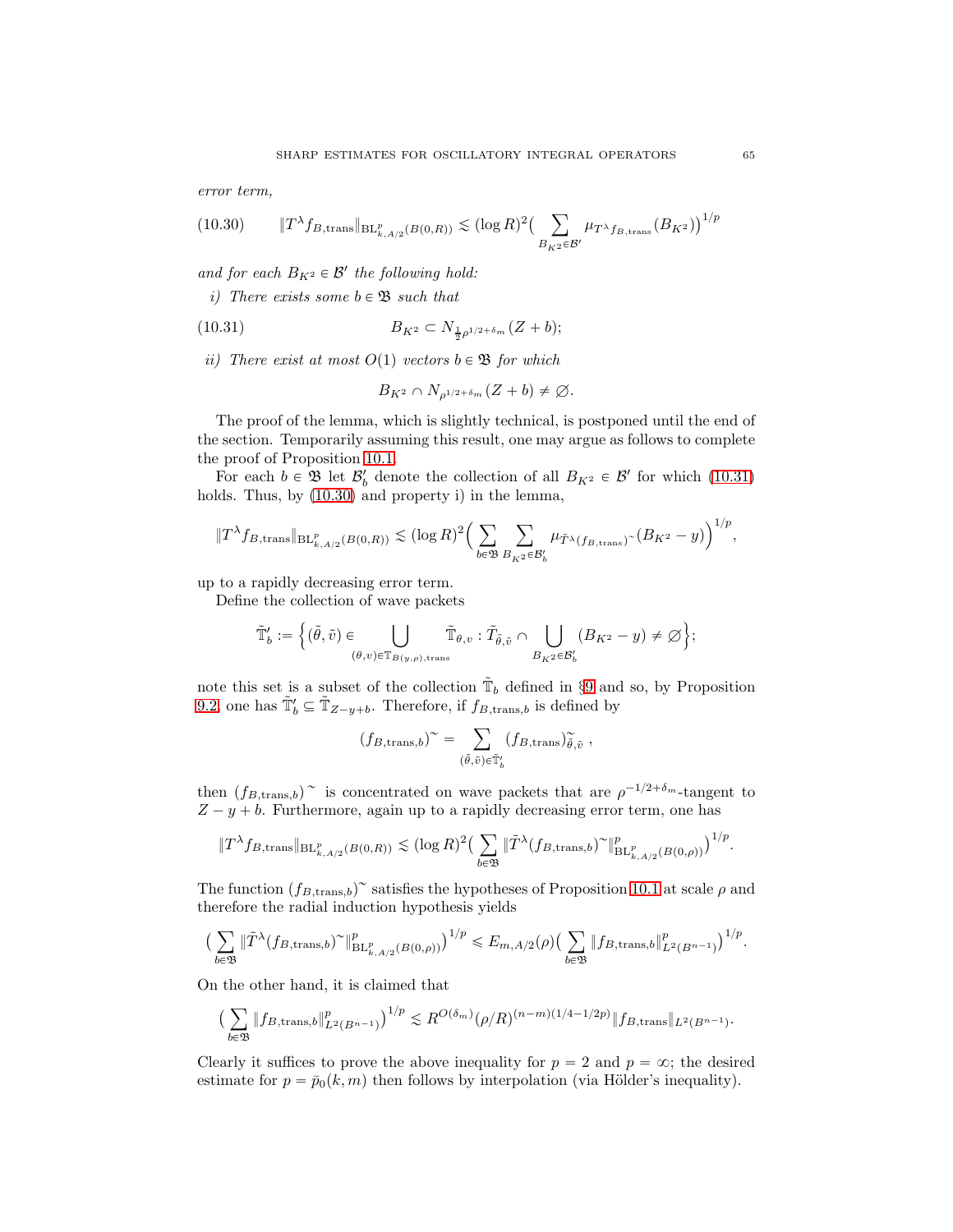$p = 2$ . Observe that, by the orthogonality between the wave packets,

$$
\sum_{b \in \mathfrak{B}} \| f_{B, \text{trans}, b} \|_{L^2(B^{n-1})}^2 \sim \sum_{(\tilde{\theta}, \tilde{v}) \in \tilde{\mathbb{T}}} \# \mathfrak{B}_{\tilde{\theta}, \tilde{v}} \cdot \| (f_{B, \text{trans}})_{\tilde{\theta}, \tilde{v}}^2 \|_{L^2(B^{n-1})}^2
$$

where  $\mathfrak{B}_{\tilde{\theta},\tilde{v}} := \{b \in \mathfrak{B} : (\tilde{\theta},\tilde{v}) \in \tilde{\mathbb{T}}_b\}$ . Fixing  $(\tilde{\theta},\tilde{v}) \in \tilde{\mathbb{T}}$ , it suffices to show that  $\#\mathfrak{B}_{\tilde{\theta},\tilde{v}} \lesssim 1$ . Supposing  $\mathfrak{B}_{\tilde{\theta},\tilde{v}} \neq \emptyset$ , there exists some  $B_{K^2} \in \mathcal{B}'$  with  $\tilde{T}_{\tilde{\theta},\tilde{v}} \cap (B_{K^2} - \mathcal{B}_{K^2})$  $(y) \neq \emptyset$ . For any  $b \in \mathfrak{B}_{\tilde{\theta}, \tilde{v}}$  it follows that  $(\tilde{\theta}, \tilde{v}) \in \tilde{\mathbb{T}}_b$  and so  $\tilde{T}_{\tilde{\theta}, \tilde{v}} \subseteq N_{\rho^{1/2+\delta_m}}(Z-y+b)$ by Corollary 9.3. Consequently,  $B_{K^2} \cap N_{\rho^{1/2+\delta_m}}(Z+b) \neq \emptyset$  for all  $b \in \mathfrak{B}_{\tilde{\theta}, \tilde{v}}$  and so the desired bound follows from property ii) of Lemma 10.5.

 $p = \infty$ . In this case, the estimate is a direct consequence of the transverse equidistribution estimates established in §8 and §9. In particular, the function  $f_{B,\text{trans}}$  is concentrated on wave packets belonging to  $\mathbb{T}_{Z,B}$  and so, by Lemma 9.9, on deduces that

$$
(10.32) \t\t\t\t||f_{B,\text{trans},b}||_{L^2(B^{n-1})} \lesssim R^{O(\delta_m)}(\rho/R)^{(n-m)/4}||f_{B,\text{trans}}||_{L^2(B^{n-1})},
$$

as required.

. The preceding analysis shows that  $||T^{\lambda}f_{B,\text{trans}}||_{\text{BL}_{k,A/2}^p(B(0,R))}$  is bounded above by

$$
R^{O(\delta_m)} E_{m,A}(\rho) (\rho/R)^{(n-m)(1/4-1/2p)} \| f_{B,\text{trans}} \|_{L^2(B^{n-1})}
$$

and therefore, to prove (10.28) and thereby close the induction argument in this case, it suffices to show that

(10.33) 
$$
R^{O(\delta_m)} E_{m,A}(\rho) (\rho/R)^{(n-m)(1/4-1/2p)} \leq \bar{c}_{\varepsilon} E_{m,A}(R).
$$

For the exponent  $p = \bar{p}(k, m)$  one has

$$
\rho^{-e_{k,n}(p)+1/2}(\rho/R)^{(n-m)(1/4-1/2p)} \leqslant R^{-e_{k,n}(p)+1/2}
$$

whilst for the perturbed exponent  $p = \bar{p}_0(k, m)$  the same inequality holds up to a  $R^{O(\delta)}$  factor. Thus, the left-hand side of (10.33) is dominated by

$$
R^{O(\delta_m)}(\rho/R)^{\varepsilon}E_{m,A}(R).
$$

Recalling (10.19) and the choice of parameters  $\delta_l$  and  $\delta_m$ , one obtains the desired inequality.

The probabilistic argument. The above argument establishes Proposition 10.1 except for the details of the probabilistic argument used to prove Lemma 10.5.

Proof (of Lemma 10.5). Before commencing the argument proper, a few technical reductions are necessary. By a standard dyadic pigeonholing argument, one may assume that

$$
(10.34) \t\t\t  $\|T^{\lambda}f_{B,\text{trans}}\|_{\text{BL}_{k,A/2}^p(B(0,R))} \lesssim \log R \left(\sum_{B_{K^2} \in \mathcal{B}''} \mu_{T^{\lambda}f_{B,\text{trans}}}(B_{K^2})\right)^{1/p}$
$$

for some sub-collection  $\mathcal{B}'' \subseteq \mathcal{B}_{K^2}$  with the property that

(10.35) 
$$
\mu_{T^{\lambda}f_{B,\text{trans}}}(B_{K^2}) \sim \mu_{T^{\lambda}f_{B,\text{trans}}}(B_{K^2}) \quad \text{for all } B_{K^2}, \bar{B}_{K^2} \in \mathcal{B}''.
$$

Since  $f_{B,\text{trans}}$  is concentrated on wave packets from  $\mathbb{T}_{Z,B}$ , one may further assume that  $B_{K^2} \cap B(y, \rho) \cap N_{R^{1/2+\delta_m}}(Z) \neq \emptyset$  for all  $B_{K^2} \in \mathcal{B}''$ , at the cost of a rapidly decaying term on the right-hand side of (10.34).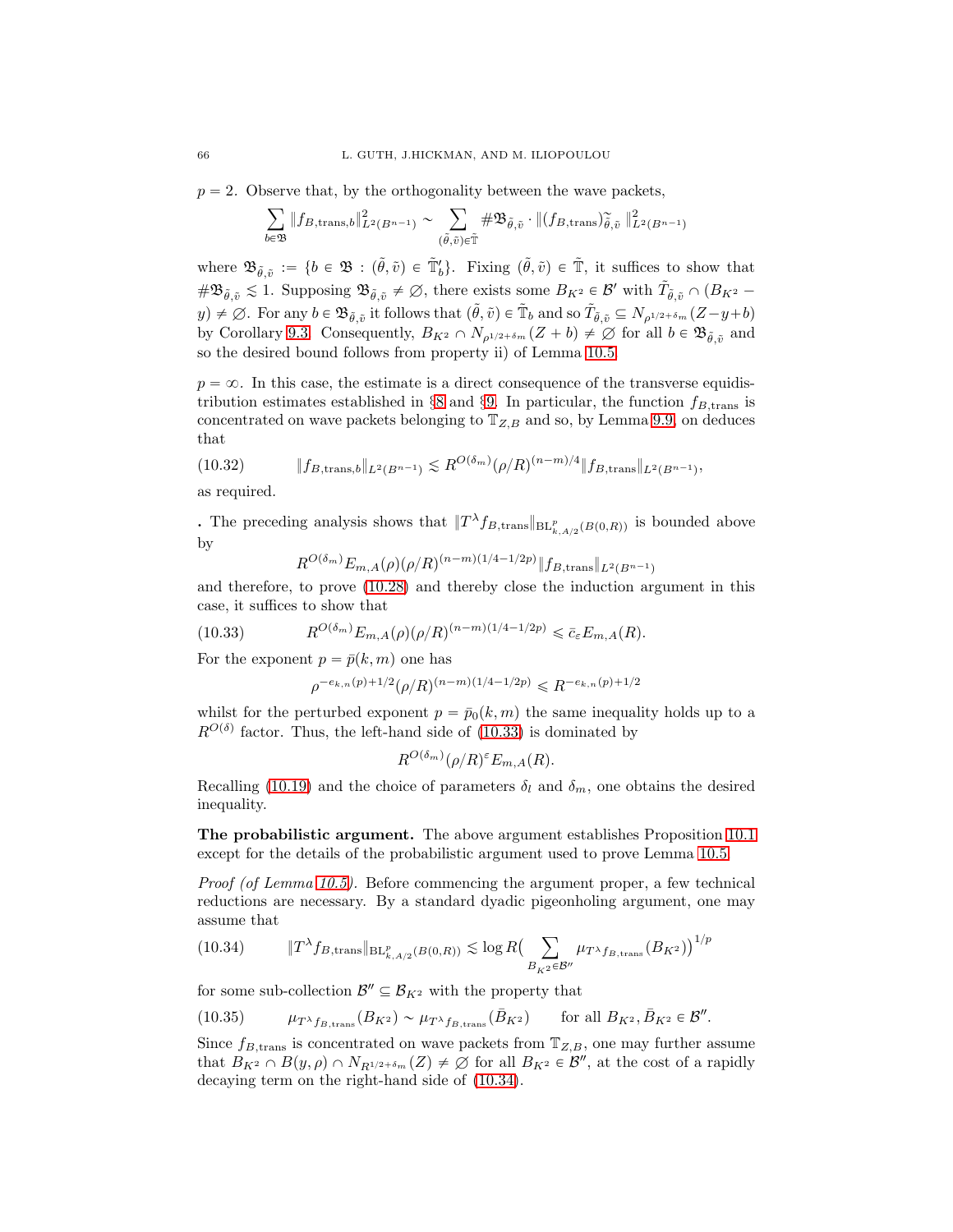A set of translates  $\mathfrak{B}$  will be selected at random from  $\mathbb{R}^n$  according to a probability measure  $P$ . The distribution  $P$  is taken to be a mollified version of the uniform probability distribution  $\mathbf{P}_{\text{unif}}$  on  $B(0, R^{1/2+\delta_m})$ . In particular, let  $\omega \colon \mathbb{R}^n \to [0, \infty)$ be given  $bv^{23}$ 

$$
\omega(x) := \exp\left(\frac{-\left(|x| - R^{1/2 + \delta_m}\right)_+}{\rho^{1/2 + \delta_m}}\right) \qquad \text{for all } x \in \mathbb{R}^n
$$

and **P** be the continuous probability measure on  $\mathbb{R}^n$  with Radon-Nikodym derivative  $\left(\int_{\mathbb{R}^n} \omega\right)^{-1} \omega$  (with respect to Lebesgue measure). This measure approximates P<sub>unif</sub> in the sense that

(10.36) 
$$
\mathbf{P}(\mathbb{R}^n \backslash B(0, 2R^{1/2+\delta_m})) = \text{RapDec}(R).
$$

The motivation behind the definition of  $P$  is that, in contrast with  $P_{unif}$ , it enjoys the doubling property

$$
\mathbf{P}\big(B(x,2r)\big) \lesssim \mathbf{P}\big(B(x,r)\big) \qquad \text{for all } x \in \mathbb{R}^n \text{ and } 0 < r \lesssim \rho^{1/2+\delta_m}.
$$

Consequently, by the Vitali covering lemma, for any  $E \subseteq \mathbb{R}^n$  one has

(10.37) 
$$
\mathbf{P}(N_{2r}(E)) \lesssim \mathbf{P}(N_r(E)) \quad \text{for all } 0 < r \lesssim \rho^{1/2 + \delta_m}.
$$

Recall, if  $B(x, K^2) \in \mathcal{B}''$ , then  $B(x, K^2) \cap N_{R^{1/2+\delta_m}}(Z) \neq \emptyset$  and so

$$
|B(0, R^{1/2 + \delta_m}) \cap N_{\rho^{1/2 + \delta_m}}(Z - x)| \gtrsim |B(0, \rho^{1/2 + \delta_m})|
$$

which implies that

$$
\mathbf{P}(N_{\rho^{1/2+\delta_m}}(Z-x)) \gtrsim \frac{|B(0,\rho^{1/2+\delta_m})|}{|B(0,R^{1/2+\delta_m})|}.
$$

For any  $s \in \mathbb{N}$  with  $2^s \geq |B(0, \rho^{1/2+\delta_m})|$ , define

$$
\mathcal{B}^s:=\bigg\{B(x,K^2)\in\mathcal{B}'': \mathbf{P}(N_{\rho^{1/2+\delta_m}}(Z-x))\sim\frac{2^s}{|B(0,R^{1/2+\delta_m})|}\bigg\}.
$$

By a further pigeonholing argument, there exists some value of s as above such that (10.30) holds with  $\mathcal{B}^s$  in place of  $\mathcal{B}'$ .

Let  $\overline{C} \geq 1$  be a dimensional constant, chosen to be sufficiently large for the purposes of the following argument, such that  $N := \overline{C}2^{-s} |B(0, R^{1/2 + \delta_m})| \in \mathbb{N}$ . Recalling (10.19), it follows that

(10.38) 
$$
N \lesssim \frac{|B(0, R^{1/2+\delta_m})|}{|B(0, \rho^{1/2+\delta_m})|} \lesssim R^{2n\delta_l}.
$$

Suppose  $\mathfrak{B} = \{b_1, \ldots, b_N\}$  is a sequence of vectors in  $\mathbb{R}^n$  formed by choosing each term independently at random according to the probability distribution P. The problem is to show that  $\mathfrak{B}$  satisfies each of the desired properties with high probability.

23Here  $(u)_+ := \begin{cases} u & \text{if } u \geq 0 \\ 0 & \text{if } u \leq 0 \end{cases}$  $\begin{cases}\n u & \text{if } u \geq 0 \\
0 & \text{if } u < 0\n\end{cases}$  for all  $u \in \mathbb{R}$ .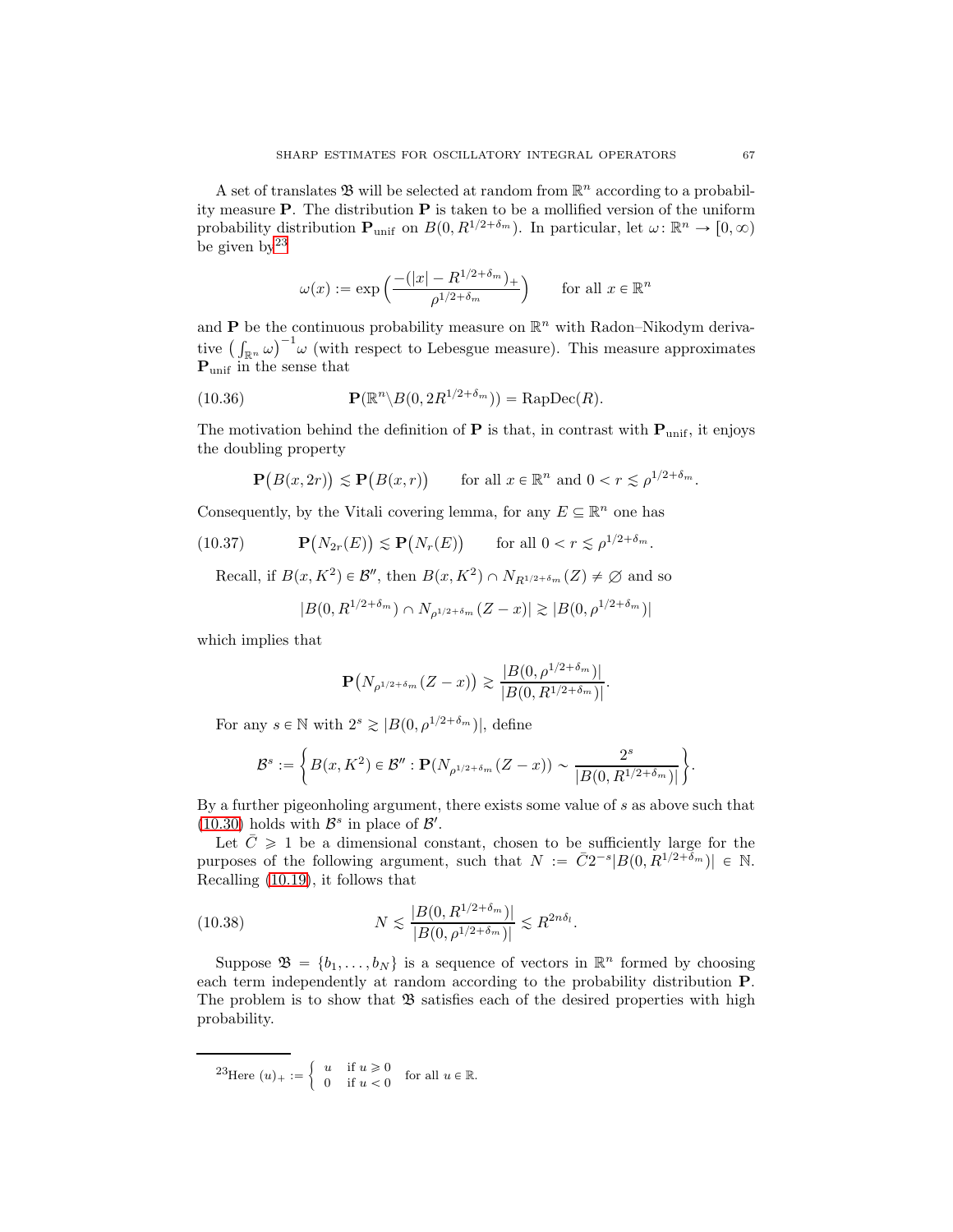The containment property  $\mathfrak{B} \subset B(0, 2R^{1/2+\delta_m})$ . Recalling (10.36) and (10.38), it follows that

$$
\mathbf{P}(\mathfrak{B} \subseteq B(0, 2R^{1/2 + \delta_m})) = 1 + \sum_{k=1}^{N} {N \choose k} (-1)^k \mathbf{P}(\mathbb{R}^n \setminus B(0, 2R^{1/2 + \delta_m}))^k
$$
  
= 1 + RapDec(R).

Thus, if  $R \geq 1$  is sufficiently large depending only on n and  $\varepsilon$ , then

(10.39) 
$$
\mathbf{P}\big(\mathfrak{B} \subseteq B(0, 2R^{1/2 + \delta_m})\big) \geq \frac{99}{100}
$$

which verifies that the desired containment property holds with high probability.

,

Property i). Let  $B(x, K^2) \in \mathcal{B}^s$  and observe that

$$
\begin{split} \mathbf{P}\Big(B(x,K^2)\subseteq \bigcup_{j=1}^N N_{\frac{1}{2}\rho^{1/2+\delta_m}}(Z+b_j)\Big) &\geqslant \mathbf{P}\Big(x\in \bigcup_{j=1}^N N_{\frac{1}{4}\rho^{1/2+\delta_m}}(Z+b_j)\Big)\\ &\qquad = 1-\Big(1-\mathbf{P}\big(N_{\frac{1}{4}\rho^{1/2+\delta_m}}(Z-x)\big)\Big)^N. \end{split}
$$

By the definition of  $\mathcal{B}^s$  and the doubling property (10.37) of **P**, it follows that  $\mathbf{P}(N_{\frac{1}{4}\rho^{1/2+\delta_m}}(Z-x)) = c\bar{C}/N$  for some dimensional constant  $c > 0$  and, conse- $\text{quently,}$ 

$$
\mathbf{P}\Big(B(x,K^2)\subseteq \bigcup_{j=1}^N N_{\frac{1}{2}\rho^{1/2+\delta_m}}(Z+b_j)\Big)\geq 1-(1-c\bar{C}/N)^N>1-e^{-c\bar{C}}.
$$

Let X denote the random variable that counts the number of  $B_{K^2} \in \mathcal{B}^s$  for which  $B_{K^2} \subseteq N_{\frac{1}{2}\rho^{1/2+\delta_m}}(Z+b)$  for some  $b \in \mathfrak{B}$ . If  $\overline{C}$  is suitably chosen, then the above inequality implies that the expected value of X satisfies  $\mathbf{E}[X] \geq (1 - 10^{-4}) \# \mathcal{B}^s$ . By Markov's inequality,

(10.40) 
$$
\mathbf{P}\left(X > \frac{99}{100} \# \mathcal{B}^s\right) \ge 1 - \frac{100}{\# \mathcal{B}^s} \mathbf{E}[\# \mathcal{B}^s - X] \ge \frac{99}{100},
$$

which verifies that property i) of the lemma holds with high probability.

Property ii). For each  $x \in \mathbb{R}^n$  let  $M_x$  denote the random variable that counts the number of sets  $N_{\rho^{1/2+\delta_m}}(Z + b_j)$  containing x; that is,

$$
M_x(b_1,\ldots,b_N) := \sum_{j=1}^N \chi_{N_{2\rho^{1/2+\delta_m}}(Z+b_j)}(x).
$$

If  $B(x, K^2) \in \mathcal{B}^s$ , then

$$
\mathbf{E}[M_x] = \sum_{j=1}^N \mathbf{P}(N_{2\rho^{1/2+\delta_m}}(Z-x)) \sim N \frac{2^s}{|B(0,R^{1/2+\delta_m})|} \sim 1.
$$

Now let  $C \geq 1$  be a dimensional constant and Y denote the random variable that counts the number of  $B(x, K^2) \in \mathcal{B}^s$  for which  $M_x \leq C$ . By a two-fold application of Markov's inequality, if  $C$  is chosen to be sufficiently large, then

$$
(10.41) \t\mathbf{P}\left(Y > \frac{99}{100} \# \mathcal{B}^s\right) \ge \mathbf{P}\left(\# \mathcal{B}^s - \frac{1}{C} \sum_{B(x, K^2) \in \mathcal{B}^s} M_x > \frac{99}{100} \# \mathcal{B}^s\right) \ge \frac{99}{100},
$$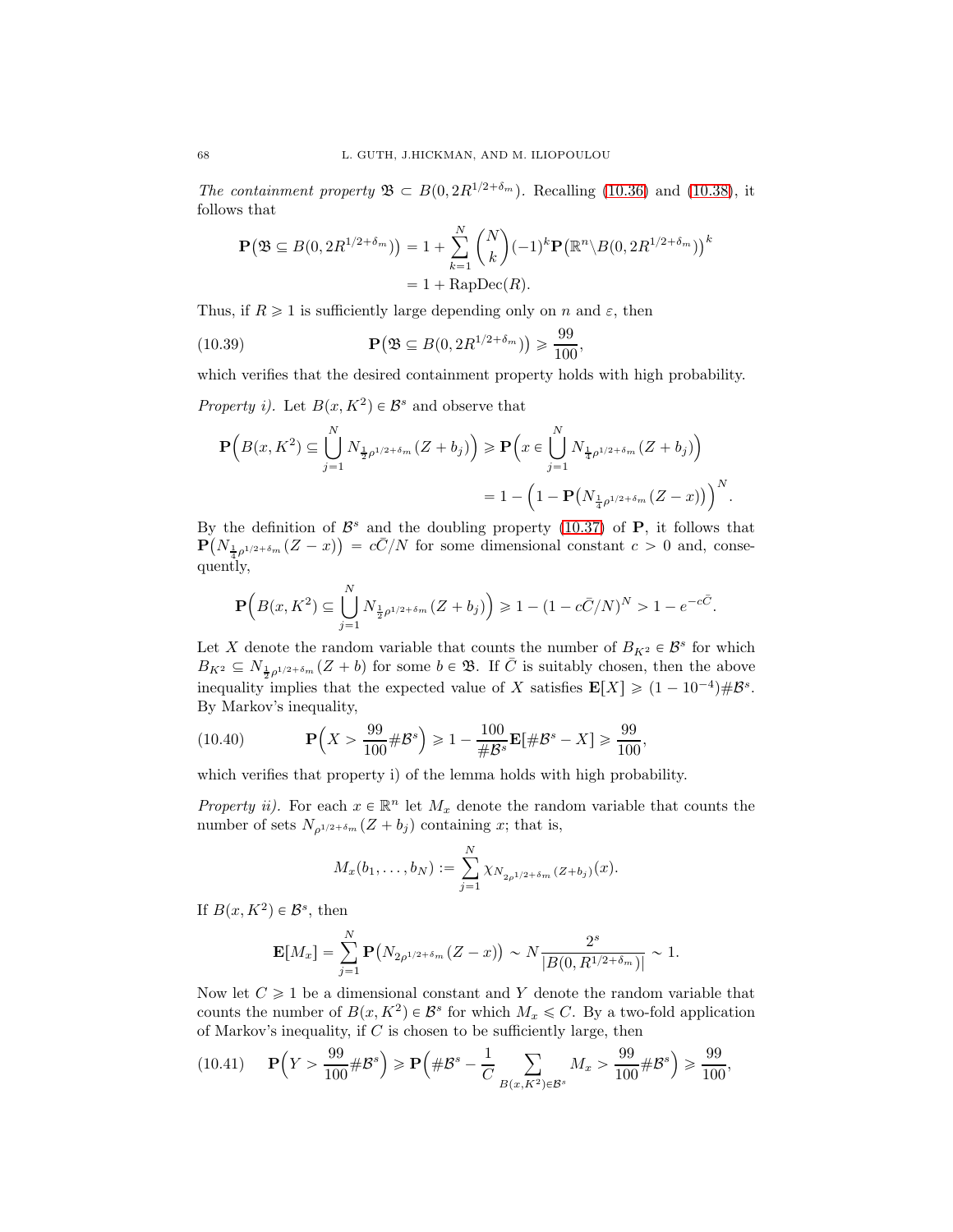which verifies that property ii) of the lemma holds with high probability.

In view of (10.39), (10.40) and (10.41), there exists a choice of  $\mathfrak{B} \subseteq B(0, 2R^{1/2+\delta_m})$ and a subset  $\mathcal{B}' \subseteq \mathcal{B}^s$  of cardinality comparable to that of  $\mathcal{B}^s$  for which the desired properties i) and ii) hold. Finally, by (10.35), the inequality (10.30) also holds for the sub-collection  $\mathcal{B}'$ .

$$
\Box
$$

### 11. Going from k-broad to linear estimates

11.1. Applying the Bourgain–Guth method. Theorem 1.2 can be deduced as a consequence of the k-broad estimates via the method of [8]. The key proposition is as follows.

**Proposition 11.1.** Suppose that for all  $K \geq 1$  and all  $\varepsilon > 0$  any Hörmander-type operator  $T^{\lambda}$  with reduced positive-definite phase obeys the k-broad inequality

(11.1) 
$$
\|T^{\lambda}f\|_{\mathrm{BL}_{k,A}^p(B(0,R))} \lesssim_{\varepsilon} K^{C_{\varepsilon}} R^{\varepsilon} \|f\|_{L^p(B^{n-1})}
$$

for some fixed k, A, p, q,  $C_{\varepsilon}$  and all  $R \geq 1$ . If

$$
2\cdot \frac{2n-k+2}{2n-k} \leqslant p \leqslant 2\cdot \frac{k-1}{k-2},
$$

then any Hörmander-type operator  $T^{\lambda}$  with positive-definite phase satisfies

$$
||T^{\lambda}f||_{L^p(B(0,R))} \lesssim_{\phi,\varepsilon} R^{\varepsilon}||f||_{L^p(B^{n-1})}.
$$

Theorem 1.2 is now a direct consequence of Proposition 11.1 and Theorem 1.6.

*Proof (of Theorem 1.2).* Theorem 1.6 implies that for each  $2 \leq k \leq n$  the estimate (11.1) is valid for all  $p \geq \bar{p}(n, k)$ . Thus, for each k one may apply Proposition 11.1 with  $\bar{p}(n, k) \leq p \leq 2(k - 1)/(k - 2)$  to obtain a (potentially empty) range of estimates for the linear problem. Since  $\bar{p}(n, k)$  is a decreasing function of k, the optimal estimate is given by applying Proposition 11.1 as above with  $k$  chosen to be as large as possible subject to the constraint

$$
2 \cdot \frac{2n - k + 2}{2n - k} \leq \bar{p}(n, k) = 2 \cdot \frac{n + k}{n + k - 2}.
$$

Rearranging this inequality yields  $k \le n/2 + 1$ . Hence, defining  $k_* := n/2 + 1$  for n even and  $k_* := (n + 1)/2$  for n odd, the linear estimate holds for all  $p \geq \bar{p}(n, k_*)$ . A simple computation shows that this corresponds to the range of estimates stated in Theorem 1.2.  $\Box$ 

For contrast, it is noted that there is also a version of Proposition 11.1 which holds without the positive-definite assumption. This can be combined with the multilinear estimates of Bennett–Carbery–Tao [4] to prove Theorem 1.1 (this is essentially the argument used in [8]).

**Proposition 11.2.** Suppose that for all  $K \geq 1$  and all  $\varepsilon > 0$  any Hörmander-type operator  $T^{\lambda}$  with reduced phase obeys the k-broad inequality

(11.2) }T λ f}BL<sup>p</sup> k,ApBp0,Rqq <sup>À</sup><sup>ε</sup> <sup>K</sup>Cε<sup>R</sup> ε }f}LppBn´1<sup>q</sup>

for some fixed k, A, p, q,  $C_{\varepsilon}$  and all  $R \geq 1$ . If

$$
2\cdot \frac{n-k+2}{n-k+1}\leqslant p,
$$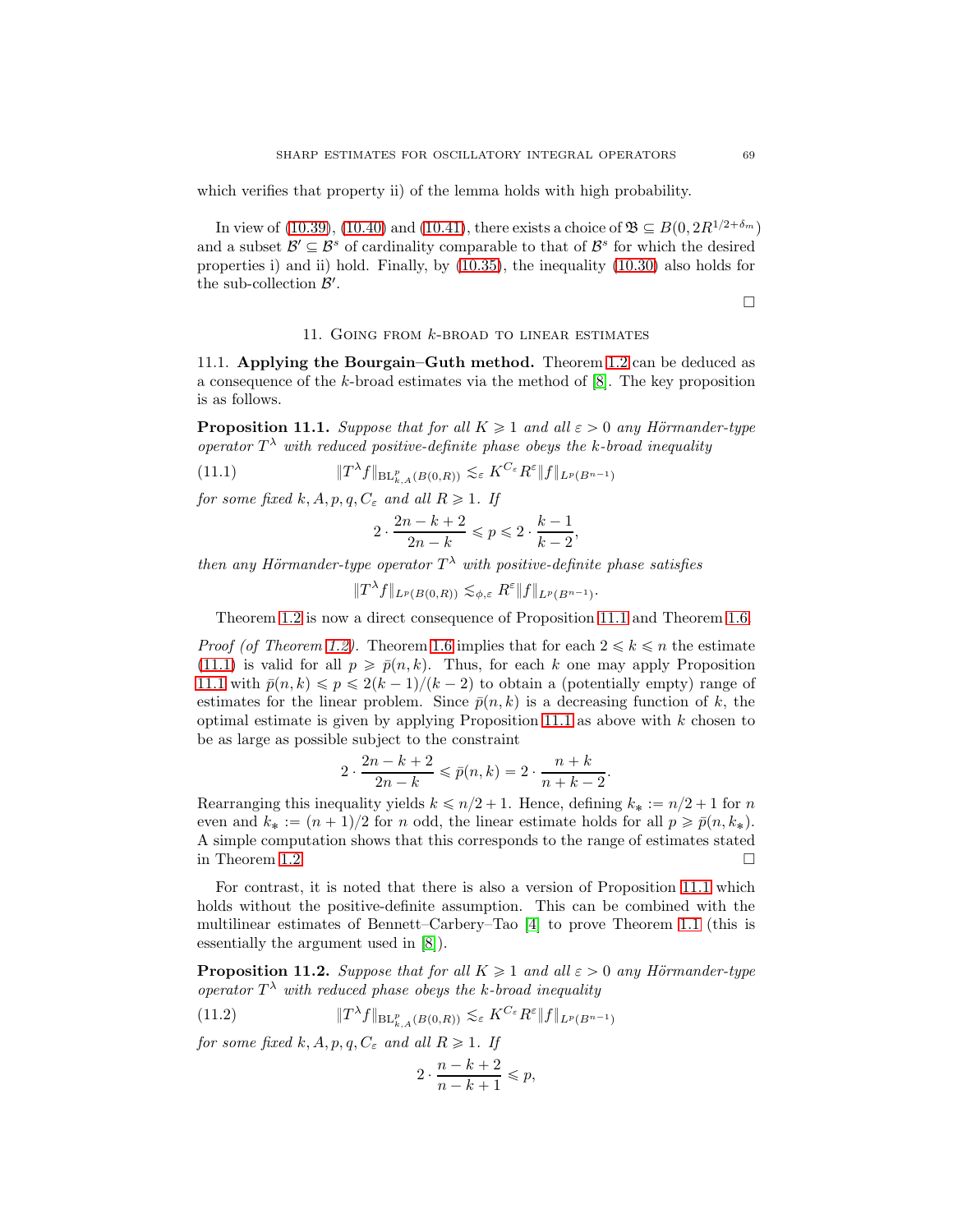then any Hörmander-type operator  $T^{\lambda}$  satisfies

$$
||T^{\lambda}f||_{L^p(B(0,R))} \lesssim_{\phi,\varepsilon} R^{\varepsilon}||f||_{L^p(B^{n-1})}.
$$

Theorem 1.1 is now a direct consequence of Proposition 11.2 and the Bennett– Carbery–Tao theorem.

Proof (of Theorem 1.1). The proof is precisely the same as that of Theorem 1.2 above, but with the exponent  $2k/(k - 1)$  from the Bennett–Carbery–Tao theorem (that is, Theorem 1.5 or, more precisely, the k-broad version given by Corollary 6.5) playing the rôle of  $\bar{p}(n, k)$ .

To establish the main result, Theorem 1.2, it remains to prove Proposition 11.1. Both Proposition 11.1 and Proposition 11.2 can be established using very similar arguments: in fact, the proofs differ only at one (crucial) point. To highlight the essential differences between the positive-definite and mixed-signature cases, at the end of this subsection it is indicated how one may adapt the proof of Proposition 11.1 to yield Proposition 11.2.

The proof of Proposition 11.1 is an induction on scale argument. The induction quantity is defined as follows.

**Definition 11.3.** For  $1 \leq p \leq \infty$  and  $R \geq 1$  let  $Q_p(R)$  denote the infimum over all constants  $C$  for which the estimate

$$
||T^{\lambda}f||_{L^p(B(0,r))} \leq C||f||_{L^p(B^{n-1})}
$$

holds for  $1 \leq r \leq R$  and all Hörmander-type operators  $T^{\lambda}$  with reduced positivedefinite phase and all  $\lambda \ge R$ .

With this definition, the problem is now to show that, under the hypotheses of Proposition 11.1, one has

$$
(11.3) \tQ_p(R) \lesssim_{\varepsilon} R^{\varepsilon}
$$

for all  $\varepsilon > 0$  and  $1 \le R \le \lambda$ . Indeed, this establishes the linear estimates in the case of reduced phases, and then the arguments of §4 extend the result to general Hörmander-type operators with positive-definite phase.

It is useful to introduce some of the ingredients of the proof of (11.3). Decompose  $B(0, R)$  into balls  $B_{K^2}$  of radius  $K^2$  and consider  $||T^{\lambda}f||_{L^p(B_{K^2})}$  for some fixed  $B_{K^2}$ with centre  $\bar{x}$ . To bound this quantity one expresses f as a sum of two terms: a "narrow" and a "broad" term. The narrow term is of the form

(11.4) 
$$
\sum_{\tau \in V_a \text{ for some a}} f_{\tau},
$$

consisting of contributions to f from caps for which  $G^{\lambda}(\bar{x}; \tau)$  makes a small angle with some member of a family of  $(k - 1)$ -planes. The broad term consists of the contributions to  $f$  from all the remaining caps. One may choose the planes  $V_1, \ldots, V_A$  so that the broad term can be bounded by the k-broad inequality from the hypothesis. Thus, the problem is roughly reduced to studying the case where  $f$ is of the form  $(11.4)$ . To treat this case, the first step is to apply an  $\ell^p$ -decoupling inequality to isolate the contributions of the different  $f_{\tau}$ .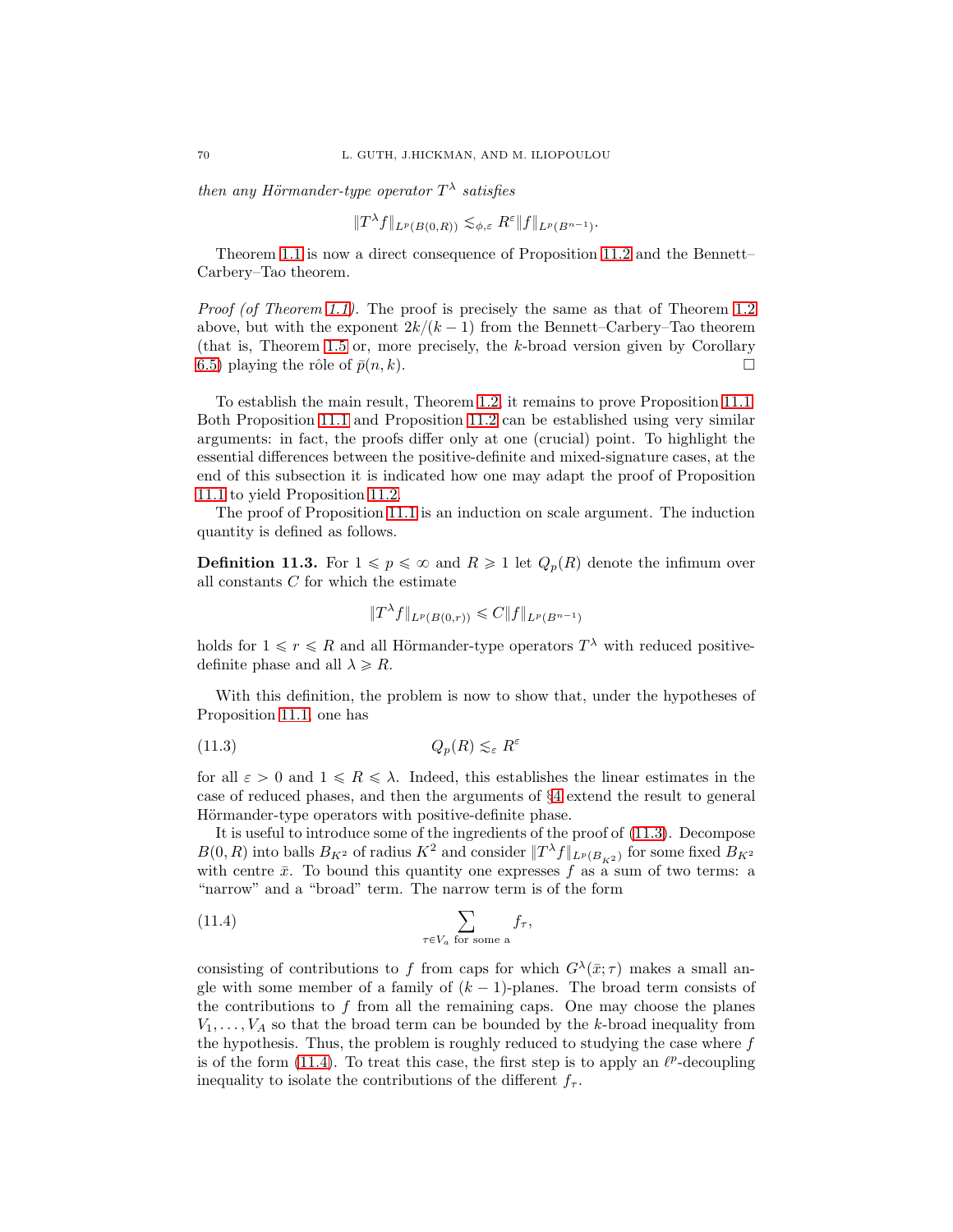**Theorem 11.4.** Suppose that  $T^{\lambda}$  is a Hörmander-type operator with reduced positivedefinite phase. If  $V \subseteq \mathbb{R}^n$  is an m-dimensional linear subspace, then for  $2 \leq p \leq \frac{1}{2}$  $2m/(m - 1)$  and  $\delta > 0$  one has

$$
\big\| \sum_{\tau \in V} T^{\lambda} g_{\tau} \big\|_{L^p(B_{K^2})} \lesssim_{\delta} K^{(m-1)(1/2-1/p) + \delta} \big( \sum_{\tau \in V} \| T^{\lambda} g_{\tau} \|^p_{L^p(w_{B_{K^2}})} \big)^{1/p}.
$$

Here the sums are over all caps  $\tau$  for which  $\measuredangle(G^\lambda(\bar{x}, \tau), V) \leq K^{-1}$  where  $\bar{x}$  is the centre of  $B_{K^2}$  and  $w_{B_{K^2}}$  is a rapidly decaying weight of the form of that defined in (8.6).

This theorem is a variable coefficient generalisation of a decoupling inequality due to Bourgain [6]. It can be established by adapting the argument of [6] using many of the techniques employed in the current article: see also  $[2].^{24}$ 

Summing together the contributions from the various spatial balls  $B_{K^2}$ , it remains to estimate the decoupled contributions  $||T^{\lambda} f_{\tau}||_{L^p(B_R)}$ . Since each  $f_{\tau}$  has small support, after rescaling one obtains favourable estimates for  $||T^{\lambda} f_{\tau}||_{L^p(B(0,R))}$ by invoking the induction hypothesis. This is made precise by the following lemma.

**Lemma 11.5** (Parabolic rescaling). Let  $1 \le R \le \lambda$  and suppose f is supported on a ball of radius  $\rho^{-1}$  where  $1 \leq \rho \leq R$ . For all  $p \geq 2$  and  $\delta > 0$  one has

$$
||T^{\lambda}f||_{L^{p}(B(0,R))} \lesssim_{\delta} Q_p(R)R^{\delta} \rho^{2n/p-(n-1)}||f||_{L^{p}(B^{n-1})}.
$$

The proof of the parabolic rescaling lemma for extension operators is simple, consisting of an affine change of variables. In the variable coefficient case some significant additional complications arise; the proof is therefore postponed until the following subsection.

Having introduced the main tools, the proof of Proposition 11.1 follows easily.

*Proof (of Proposition 11.1).* It suffices to demonstrate the linear estimate for p satisfying the additional condition

(11.5) 
$$
2 \cdot \frac{2n - k + 2}{2n - k} < p;
$$

the result for the remaining value of  $p$  then follows immediately by Hölder's inequality.

Let  $\varepsilon > 0$  be given. By hypothesis,

$$
\sum_{\substack{B_{K^2} \in \mathcal{B}_{K^2} \\ B_{K^2} \cap B(0,R) \neq \emptyset}} \min_{V_1, \dots, V_A} \max_{\tau \notin V_a} \int_{B_{K^2}} |T^{\lambda} f_{\tau}|^p \leq C(K,\varepsilon) R^{p\varepsilon/2} \|f\|_{L^p(B^{n-1})}^p
$$

where  $V_1, \ldots, V_A$  are  $(k-1)$ -planes and the notation  $\tau \notin V_a$  signifies that  $\measuredangle(G^\lambda(\bar{x}, \tau), V_a) >$  $K^{-1}$  for  $\bar{x}$  the centre of the corresponding  $K^2$ -ball  $B_{K^2}$ .

For each  $B_{K^2}$  fix a choice of  $V_1, \ldots, V_A$  which achieves the minimum above. Then one may write

$$
\int_{B_{K^2}}|T^\lambda f|^p\lesssim K^{O(1)}\max_{\tau\notin V_a}\int_{B_{K^2}}|T^\lambda f_\tau|^p+\sum_{a=1}^A\int_{B_{K^2}}|\sum_{\tau\in V_a}T^\lambda f_\tau|^p.
$$

<sup>&</sup>lt;sup>24</sup>It is remarked that since the decoupling estimate is applied at a small spatial scale  $K^2 \ll \lambda^{1/2}$ one can avoid the use of the full statement of Theorem 11.4 by appealing to an approximation argument. If one argues in this way, then only Theorem 11.4 for extension operators associated to elliptic-type hypersurfaces is required.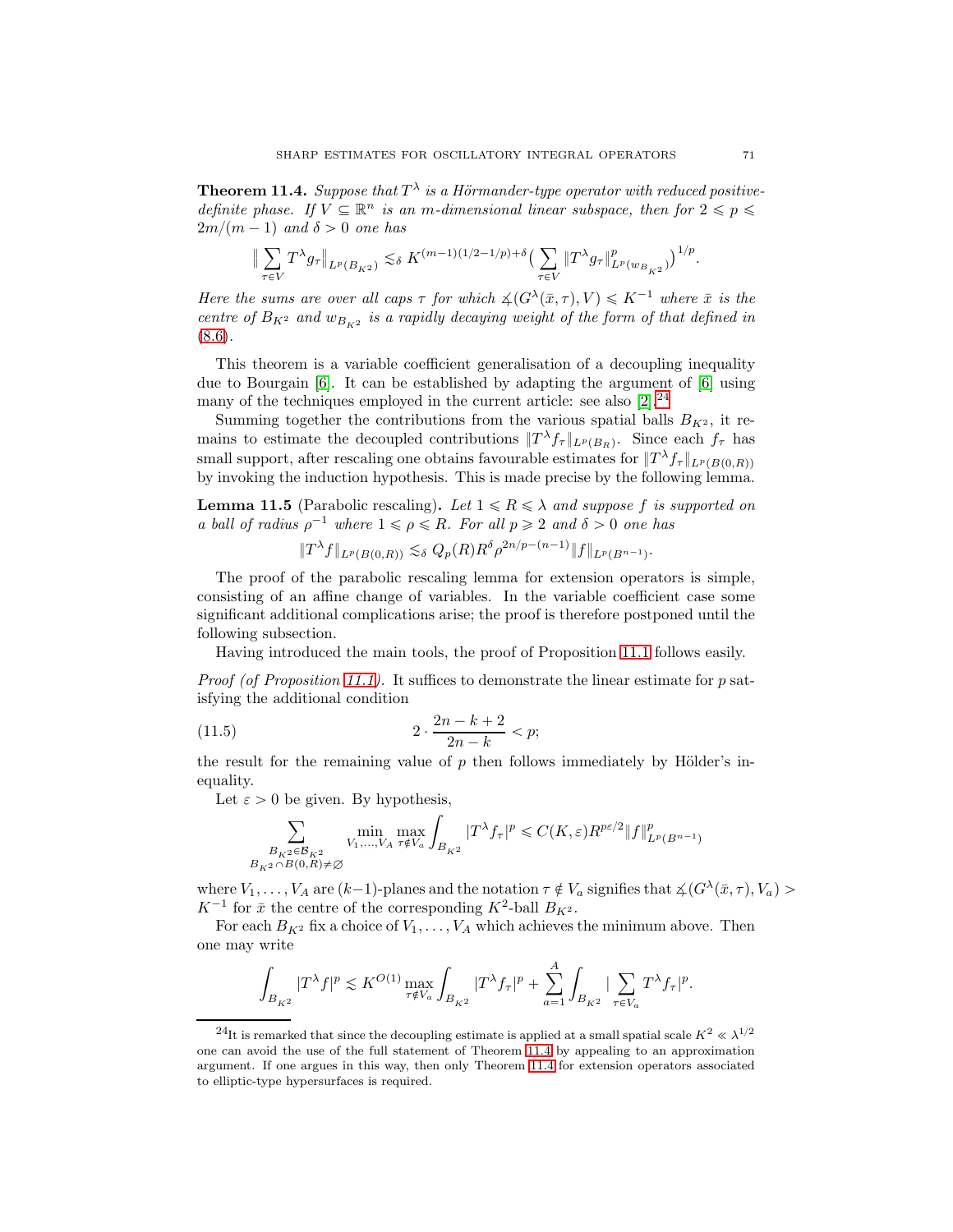The first term can be estimated using the hypothesised k-broad estimate; in particular,

$$
\int\limits_{B(0,R)}\!\!|T^\lambda f|^p\lesssim K^{O(1)}C(K,\varepsilon)R^{p\varepsilon/2}\|f\|^p_{L^p(B^{n-1})}+\sum_{\substack{B_{K^2}\in\mathcal{B}_{K^2}\\B_{K^2}\cap B(0,R)\not=\varnothing}}\sum_{a=1}^A\int\limits_{B_{K^2}}|\sum_{\tau\in V_a}T^\lambda f_\tau|^p.
$$

It remains to bound the narrow term, where the contributions come from caps whose directions make a small angle with one of planes  $V_a$ . By Theorem 11.4, for any  $\delta' > 0$  one has

$$
\int_{B_{K^2}} \left| \sum_{\tau \in V_a} T^{\lambda} f_{\tau} \right|^p \lesssim_{\delta'} K^{(k-2)(p/2-1)+\delta'} \sum_{\tau \in V_a} \int_{\mathbb{R}^n} |T^{\lambda} f_{\tau}|^p w_{B_{K^2}}
$$

for each  $1 \le a \le A$ . Thus, summing over the a and all the relevant balls  $B_{K^2}$ , one concludes that

$$
\sum_{\substack{B_{K^2} \in \mathcal{B}_{K^2} \\ B_{K^2} \cap B(0,R) \neq \emptyset}} \sum_{a=1}^A \int_{B_{K^2}} \sum_{\tau \in V_a} T^{\lambda} f_{\tau} |^p \lesssim_{\delta'} K^{(k-2)(p/2-1)+\delta'} \sum_{\tau: K^{-1}-\text{cap}} \int_{B(0,2R)} |T^{\lambda} f_{\tau}|^p.
$$

Since each  $f_{\tau}$  is supported on a  $K^{-1}$ -cap, the summands appearing in the righthand expression are amenable to parabolic rescaling. In particular, letting  $\delta > 0$ be a small number chosen to satisfy the requirements of the forthcoming argument, Lemma 11.5 implies that

$$
\int_{B(0,2R)} |T^{\lambda} f_{\tau}|^{p} \lesssim_{\delta} Q_{p}(R)^{p} R^{\delta} K^{2n-(n-1)p} \|f_{\tau}\|_{L^{p}(B^{n-1})}^{p}.
$$

Defining

$$
e(k, p) := (k - 2)(1 - p/2) - 2n + (n - 1)p
$$

and combining these estimates,

$$
\int_{B(0,R)} |T^{\lambda} f|^p \leq (K^{O(1)}C(K,\varepsilon)R^{p\varepsilon/2} + C_{\delta,\delta'}Q_p(R)^p R^{\delta} K^{-e(k,p)+\delta'}\big) \|f\|_{L^p(B^{n-1})}^p
$$

and so, by definition,

$$
Q_p(R)^p \leqslant K^{O(1)}C(K,\varepsilon)R^{p\varepsilon/2} + C_{\delta,\delta'}Q_p(R)^pR^{\delta}K^{-e(k,p)+\delta'}
$$

.

Since p satisfies (11.5), it follows that  $e(p, k) > 0$  and one may choose  $\delta' =$  $e(k, p)/2$  so that the K exponent in the right-hand term is negative. Thus, if  $K = K_0 R^{2\delta/e(k,p)}$  for a sufficiently large constant  $K_0$ , depending only on  $\varepsilon$ ,  $\delta$ , p and n, it follows that

$$
Q_p(R)^p \leqslant K^{O(1)}C(K_0R^{2\delta/e(k,p)}, \varepsilon)R^{p\varepsilon/2} + Q_p(R)^p/2.
$$

Recall that, by hypothesis, the constant  $C(K, \varepsilon)$  arising from the k-broad estimate grows at most polynomially in K. Consequently, one may choose  $\delta$  to be small enough (depending only on admissible parameters) so that  $Q_p(R) \lesssim_{\varepsilon} R^{\varepsilon}$ , as required.  $\Box$ 

As mentioned above, this argument can be adapted to study the case of general Hörmander-type operators (with potentially mixed signature) to prove Proposition 11.2. The induction quantity  $Q_p(R)$  is defined as before, but now the supremum is taken over the larger class of all Hörmander-type operators  $T^{\lambda}$  which are in a suitably reduced form. The proof of the parabolic rescaling lemma then extends to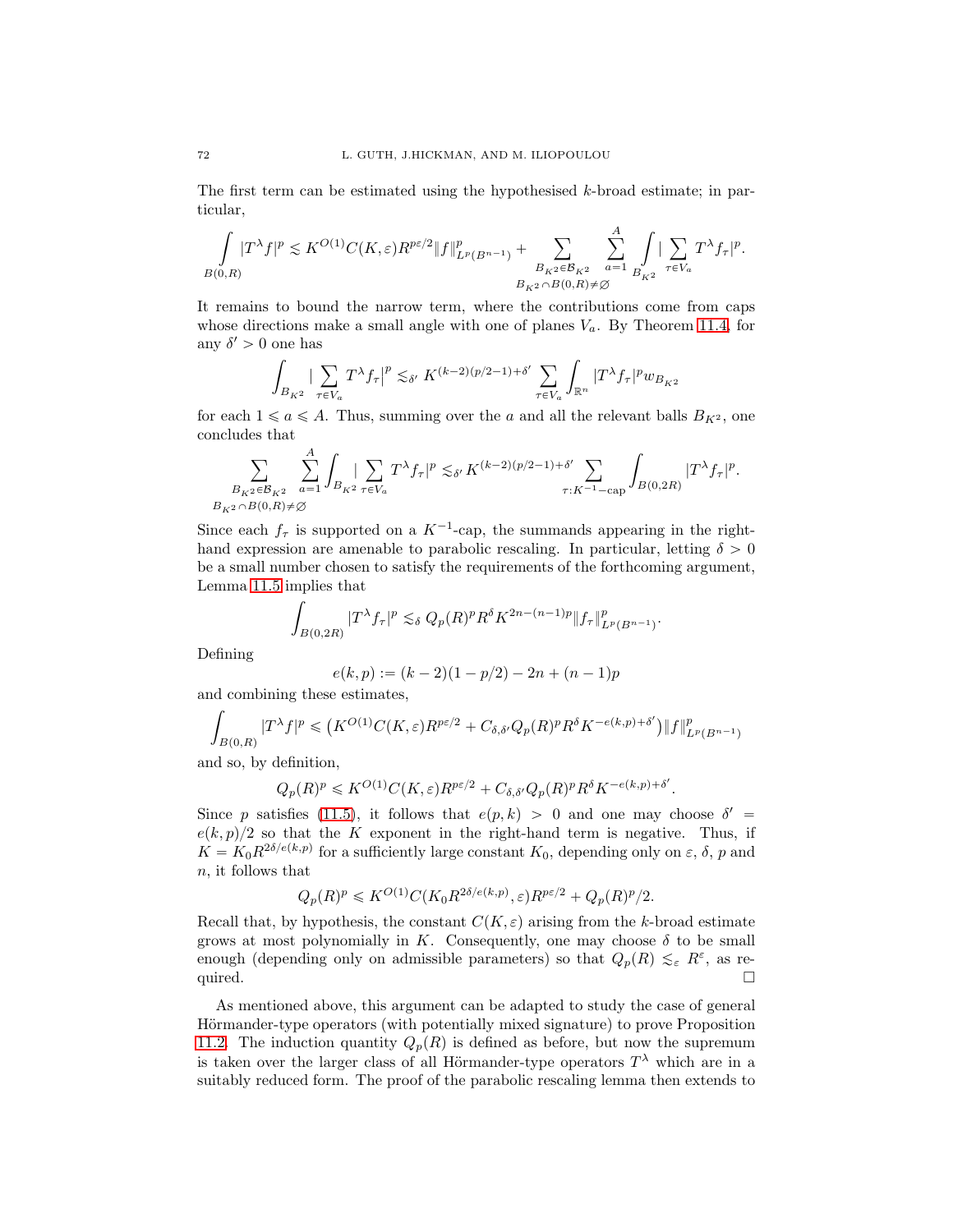this setting *mutatis mutandis*. The key differences arise in the decoupling inequality. In particular, Theorem 11.4 does not hold at the required level of generality. To see why this is so, consider the example of the extension operator  $E$  associated to (a compact piece of) the hyperbolic paraboloid given by the graph of  $h(\omega) := \omega_1 \omega_2$ . If  $V := \{x \in \mathbb{R}^3 : x_1 = 0\}$  and G is the relevant Gauss map, then

$$
S_{\omega} := \{\omega \in B^2 : G(\omega) \in V\} = \{\omega \in B^2 : \omega_2 = 0\}.
$$

Thus, the  $Eg_\tau$  for  $\tau \in V$  are (distributionally) Fourier supported in a neighbourhood of the  $\xi_1$ -axis (which is, in particular, a curve of everywhere zero curvature). As is well-known, in the absence of curvature, no non-trivial decoupling estimates are possible.

The following simple result acts as a substitute for Theorem 11.4.

**Lemma 11.6** (Bourgain–Guth [8]). Suppose that  $T^{\lambda}$  is a Hörmander-type operator with reduced phase. If  $V \subseteq \mathbb{R}^n$  is an m-dimensional linear subspace, then for all  $p \geqslant 2$  and  $\delta > 0$  one has

$$
\|\sum_{\tau\in V}T^{\lambda}g_{\tau}\|_{L^{p}(B_{K^{2}})}\lesssim_{\delta}K^{(m-1)(1-2/p)+\delta}\big(\sum_{\tau\in V}\|T^{\lambda}g_{\tau}\|^{p}_{L^{p}(w_{B_{K^{2}}})}\big)^{1/p}.
$$

This lemma provides much weaker estimates than those guaranteed by the  $\ell^{p}$ decoupling theorem in the positive-definite case: here the K exponent is larger by a factor of 2 than that appearing in Theorem 11.4. To prove Proposition 11.2 one proceeds as in the proof of Proposition 11.1, first decomposing  $B(0, R)$  into balls of radius  $K^2$ . For each such ball the broad term is bounded using the hypothesised k-broad estimate whilst the narrow term is bounded by Lemma 11.6 together with the induction hypothesis (via parabolic rescaling). The larger exponent incurred by Lemma 11.6 propagates through the argument until one arrives at the estimate

$$
Q_p(R)^p \leqslant K^{O(1)}C(K,\varepsilon)R^{p\varepsilon/2} + C_{\delta,\delta'}Q_p(R)^pR^{\delta}K^{(k-2)(p-2)+2n-(n-1)p+\delta'}.
$$

In order to close the induction, once again one must ensure that the  $K$  exponent is negative. By choosing  $\delta'$  appropriately, this is possible if p satisfies the stronger hypothesis  $p > 2(n - k + 2)/(n - k + 1)$ , which is precisely the condition featured in the statement of Proposition 11.2.

11.2. Proof of Lemma 11.5. It remains to establish the parabolic rescaling lemma, which is achieved by adapting arguments implicit in [8]. As mentioned in the previous section, some additional complications arise in the case of Hörmander operators (as opposed to the extension case) and the proof of the parabolic rescaling is slightly involved.

It will be useful to work with the following discrete reformulation of the main estimate for the operator  $T^{\lambda}$ .

**Lemma 11.7.** If  $D$  is a maximal  $R^{-1}$ -separated discrete subset of  $\Omega$ , then

(11.6) 
$$
\|\sum_{\omega_{\theta}\in\mathcal{D}}e^{2\pi i\phi^{\lambda}(\cdot;\omega_{\theta})}G(\omega_{\theta})\|_{L^{p}(B(0,R))}\lesssim Q_{p}(R)R^{(n-1)/p'}\|G\|_{\ell^{p}(\mathcal{D})}
$$

for all  $G: \mathcal{D} \to \mathbb{C}$ .

*Proof.* Fix  $\psi \in C_c^{\infty}(\mathbb{R}^{n-1})$  supported on  $B(0, 2)$  which satisfies  $0 \le \psi \le 1$  and  $\psi(\omega) = 1$  for all  $\omega \in B^{n-1}$  and for each  $\omega_{\theta} \in \mathcal{D}$  define  $\psi_{\theta}(\omega) := \psi(10R(\omega - \omega_{\theta}))$ .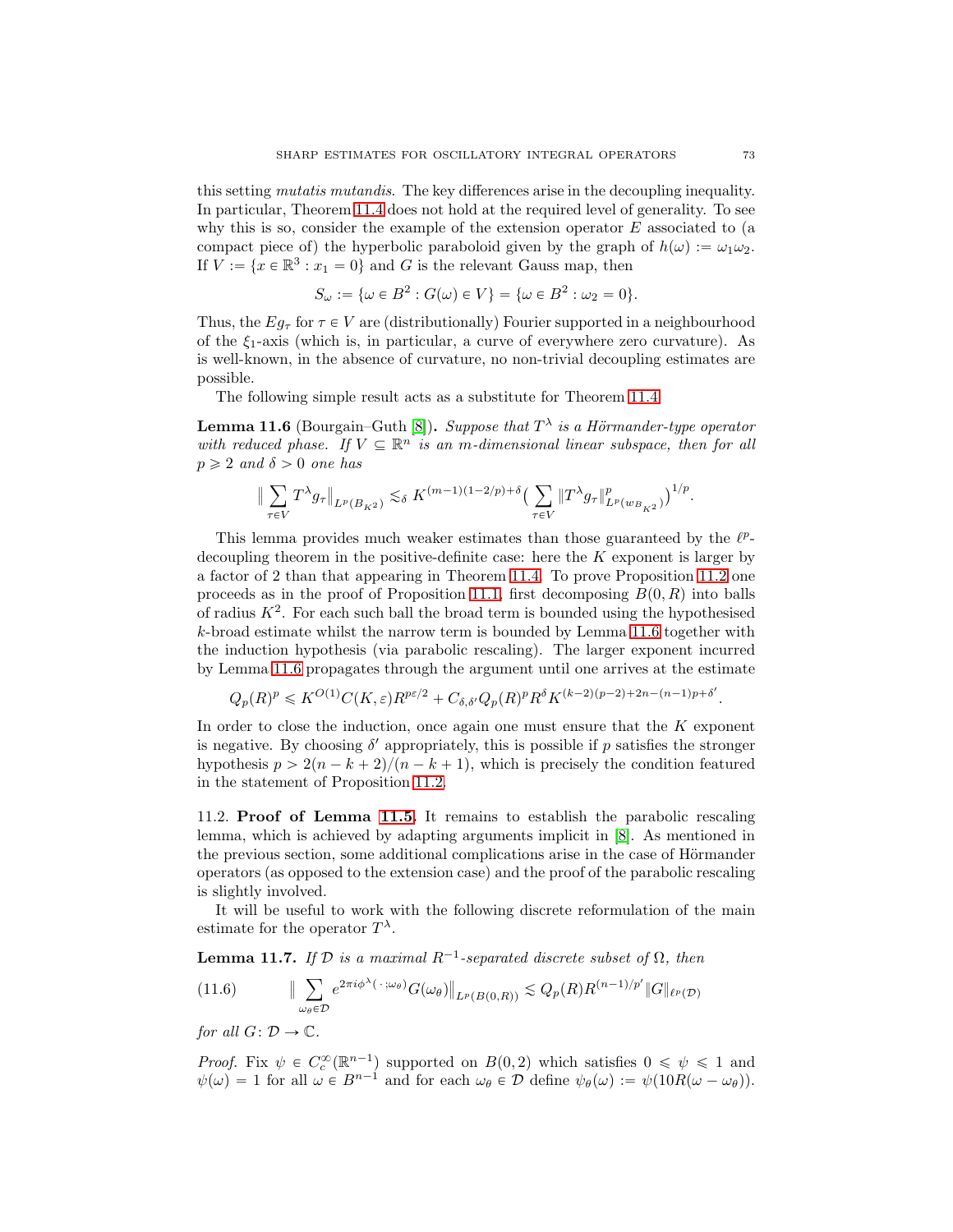Thus, for all  $x \in B(0, R)$  the exponential sum appearing in the left-hand side of (11.6) can be expressed as a constant multiple of

$$
R^{n-1} \int_{\mathbb{R}^{n-1}} e^{2\pi i \phi^{\lambda}(x;\omega)} a^{\lambda}(x;\omega) \left[ \tilde{\psi}(x/R) \sum_{\omega_{\theta} \in \mathcal{D}} e^{-2\pi i \lambda \Omega_{\theta}(x/\lambda;\omega)} G(\omega_{\theta}) \psi_{\theta}(\omega) \right] d\omega
$$

where  $\Omega_{\theta}(x;\omega) := \phi(x;\omega) - \phi(x;\omega_{\theta}), \, \tilde{\psi} \in C_c^{\infty}(\mathbb{R}^n)$  is a function of n variables which enjoys properties similar to those of  $\psi$  and  $a^{\lambda}$  is a suitable choice of amplitude. Since

$$
\sup_{\varepsilon \text{supp }\psi_{\theta}} |\partial_x^{\beta} \Omega_{\theta}(x;\omega)| \lesssim_{\beta} R^{-1}|x| \quad \text{for all }\beta \in \mathbb{N}_0^n \text{ and } x \in X,
$$

one may safely remove the  $\lambda \Omega_{\theta}(x/\lambda; \omega)$  term from the phase. More precisely, by expanding  $\tilde{\psi}(x)e^{-2\pi i\lambda\Omega_{\theta}(Rx/\lambda;\omega)}$  as a Fourier series in the variable x, one can show that

$$
\sum_{\omega_{\theta} \in \mathcal{D}} e^{2\pi i \phi^{\lambda}(x; \omega_{\theta})} G(\omega_{\theta}) \leq R^{n-1} \sum_{k \in \mathbb{Z}^n} (1 + |k|)^{-(n+1)} |T^{\lambda} g_k(x)|
$$

where  $T^{\lambda}$  is a Hörmander-type operator with phase  $\phi^{\lambda}$  and

$$
g_k(\omega) := \sum_{\omega_{\theta} \in \mathcal{D}} G(\omega_{\theta}) c_{k,\theta}(\omega) \psi_{\theta}(\omega)
$$

for some choice of smooth functions  $c_{k,\theta}$  satisfying the uniform bound  $||c_{k,\theta}||_{L^{\infty}(B^{n-1})} \lesssim$ 1. Thus, by the definition of  $Q_p(R)$  it follows that

$$
\|\sum_{\omega_{\theta}\in\mathcal{D}}e^{2\pi i\phi^{\lambda}(\cdot;\omega_{\theta})}G(\omega_{\theta})\|_{L^{p}(B(0,R))}\lesssim Q_{p}(R)R^{n-1}\sum_{k\in\mathbb{Z}^{n}}(1+|k|)^{-(n+1)}\|g_{k}\|_{L^{p}(B^{n-1})}
$$

and, since the  $\psi_{\theta}$  are supported on pairwise disjoint sets,

$$
||g_k||_{L^p(B^{n-1})} \lesssim R^{-(n-1)/p'} \big(\sum_{\omega_\theta \in \mathcal{D}} |G(\omega_\theta)|^p\big)^{1/p},
$$

concluding the proof.

 $\omega$ 

 $\begin{array}{c} \hline \end{array}$  $\overline{\phantom{a}}$ 

*Proof (of Lemma 11.5).* Recall, the phase of  $T^{\lambda}$  is given by  $\phi^{\lambda}(x;\omega) := \lambda \phi(x/\lambda;\omega)$ where

(11.7) 
$$
\phi(x; \omega) = \langle x', \omega \rangle + x_n h(\omega) + \mathcal{E}(x; \omega).
$$

Let  $B(\bar{\omega}, \rho^{-1})$  be a ball supporting f, where  $\bar{\omega} \in B^{n-1}$ . If  $\tilde{T}^{\lambda/\rho^2}$  denotes the parabolically rescaled operator defined in (4.8), with rescaled phase function

(11.8) 
$$
\tilde{\phi}(x;\omega) := \langle x',\omega \rangle + x_n \tilde{h}(\omega) + \tilde{\mathcal{E}}(x;\omega),
$$

then it follows that

$$
||T^{\lambda}f||_{L^p(B(0,R))} \lesssim \rho^{(n+1)/p}||\tilde{T}^{\lambda/\rho^2}\tilde{f}||_{L^p(\tilde{D}_R)}
$$

where now  $D_R$  is an ellipse with principal axes parallel to the co-ordinate axes and dimensions  $O(R/\rho) \times \cdots \times O(R/\rho) \times O(R/\rho^2)$  and  $\tilde{f}(\omega) := \rho^{-(n-1)} f(\bar{\omega} + \rho^{-1}\omega)$ . Since

$$
\|\tilde{f}\|_{L^p(B^{n-1})} = \rho^{-(n-1)+(n-1)/p} \|f\|_{L^p(B^{n-1})},
$$

given  $\delta > 0$ , the problem is to show that

$$
\|\tilde{T}^{\lambda/\rho^2}\tilde{f}\|_{L^p(\tilde{D}_R)}\lesssim_{\delta} Q_p(R)R^{\delta}\|\tilde{f}\|_{L^p(B^{n-1})}.
$$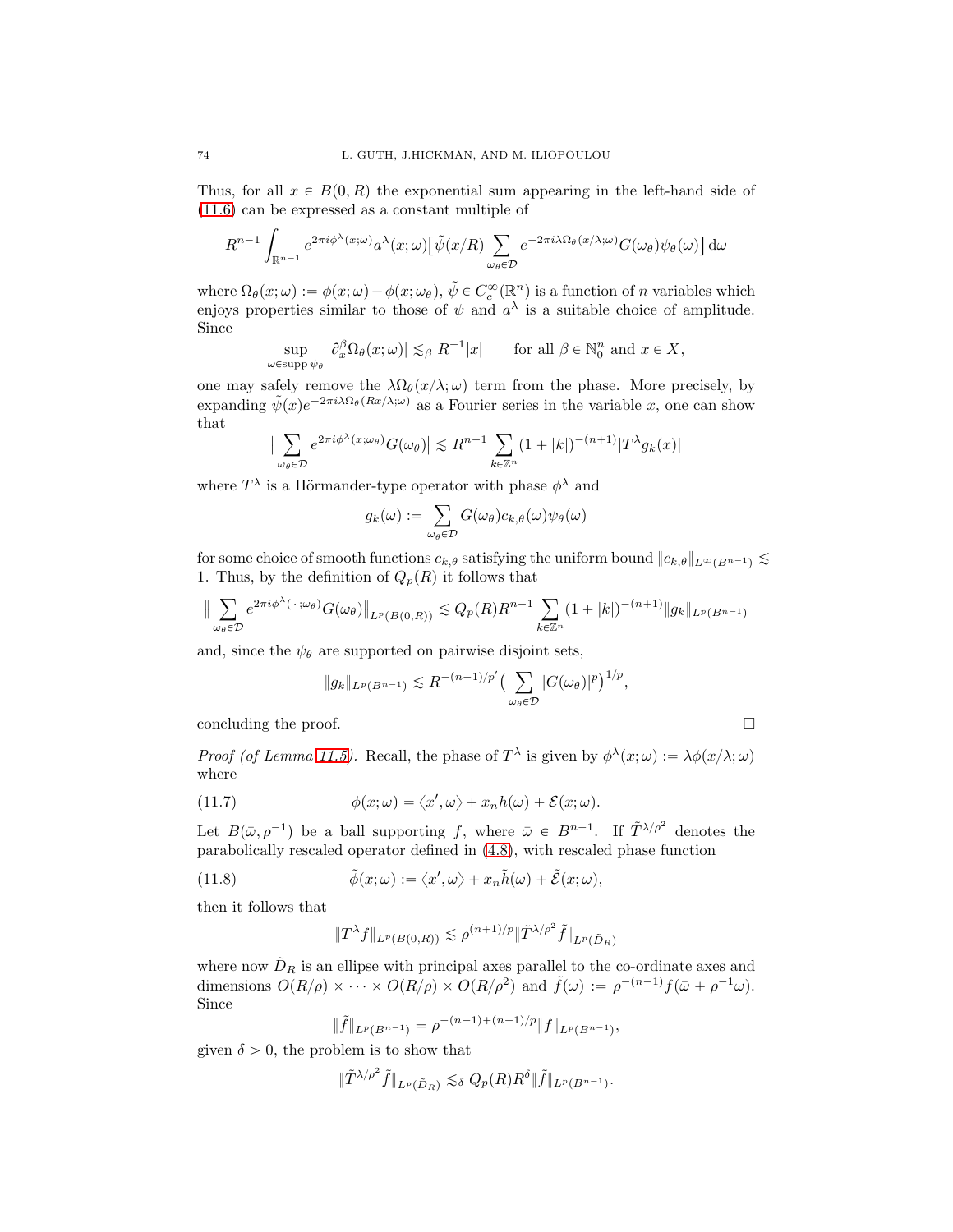Observe that the phase  $\phi$  defined in (11.8) is also positive-definite and of reduced form. To lighten the notation, consider once again a general positive-definite reduced phase  $\phi$  as in (11.7) and let  $T^{\lambda}$  is a Hörmander-type operator associated to  $\phi^{\lambda}$ . It suffices to show

$$
||T^{\lambda}f||_{L^p(D_{\mathbf{R}})} \lesssim_{\delta} Q_p(R)R^{\delta}||f||_{L^p(B^{n-1})}
$$

for all  $1 \ll R \leq R' \leq \lambda$  and  $\delta > 0$  where

$$
D_{\mathbf{R}}:=\Big\{x\in\mathbb{R}^n:\Big(\frac{|x'|}{R'}\Big)^2+\Big(\frac{|x_n|}{R}\Big)^2\leqslant 1\Big\}
$$

is an ellipse. Of course, if  $R = R'$ , then this inequality is immediate from the definition of  $Q_p(R)$ .

Cover  $B^{n-1}$  by a collection of essentially disjoint  $R^{-1}$ -caps  $\theta$  and decompose f as  $f = \sum_{\theta} f_{\theta}$ . Define

$$
T^{\lambda}_{\theta}f(x) := e^{-2\pi i \phi^{\lambda}(x; \omega_{\theta})} T^{\lambda}_{\theta}f_{\theta}(x)
$$

so that

$$
T^{\lambda}f(x) = \sum_{\theta:R^{-1}-\text{cap}} e^{2\pi i\phi^{\lambda}(x;\omega_{\theta})} T^{\lambda}_{\theta}f_{\theta}(x).
$$

Fix  $\delta > 0$  to be sufficiently small for the purposes of the forthcoming argument. Each  $f_{\theta}$  is supported on an  $R^{-1}$ -ball and is therefore, of course, supported on an  $R^{-1+\delta}$ -ball. Since  $(R^{-1+\delta})^{-1} \leq \lambda^{1-\delta}$ , one may apply Lemma 5.6 to deduce that

$$
T_{\theta}^{\lambda} f_{\theta}(x) = T_{\theta}^{\lambda} f_{\theta} * \eta_{R^{1-\delta}}(x) + \text{RapDec}(\lambda) ||f||_{L^{2}(B^{n-1})}
$$

for some choice of rapidly decreasing function  $\eta$ . As in the proof of Corollary 5.7, the function  $\eta$  may be chosen so that  $|\eta|$  admits a smooth, rapidly decreasing majorant  $\zeta: \mathbb{R}^n \to [0, \infty)$  which is locally constant at scale 1. In particular, it follows that

(11.9) 
$$
\zeta_{R^{1-\delta}}(x) \lesssim R^{\delta} \zeta_{R^{1-\delta}}(y) \quad \text{if } |x-y| \lesssim R.
$$

Cover  $D_{\mathbf{R}}$  by finitely-overlapping R-balls and let  $B_R$  be some member of this cover. Combining the above observations, if  $\bar{x}$  denotes the centre of  $B_R$  and  $z \in$  $B(0, R)$ , then

$$
|T^{\lambda}f(\bar{x}+z)| \lesssim R^{\delta} \int_{\mathbb{R}^n} \Big| \sum_{\theta: R^{-1}-\text{cap}} e^{2\pi i \tilde{\phi}^{\lambda}(z;\omega_{\theta})} e^{2\pi i \phi^{\lambda}(\bar{x};\omega_{\theta})} T^{\lambda}_{\theta}f_{\theta}(y) \Big| \zeta_{R^{1-\delta}}(\bar{x}-y) \, \mathrm{d}y,
$$

where  $\tilde{\phi}^{\lambda}(z;\omega_{\theta}) := \phi^{\lambda}(\bar{x}+z;\omega_{\theta}) - \phi^{\lambda}(\bar{x};\omega_{\theta})$ . Taking the L<sup>p</sup>-norm in z it follows from Minkowski's inequality that  $||T^{\lambda}f||_{L^p(B_R)}$  is dominated by

$$
R^{\delta}\int_{\mathbb{R}^n}\|\sum_{\theta:R^{-1}-\text{cap}}e^{2\pi i\tilde{\phi}^{\lambda}(\cdot;\omega_{\theta})}e^{2\pi i\phi^{\lambda}(\bar{x};\omega_{\theta})}T_{\theta}^{\lambda}f_{\theta}(y)\|_{L^p(B(0,R))}\zeta_{R^{1-\delta}}(\bar{x}-y)\,dy.
$$

By Lemma 11.7 the  $L^p$ -norm appearing in the above integrand is bounded by a constant multiple of

$$
Q_p(R)R^{(n-1)/p'}\left(\sum_{\theta:R^{-1}-\text{cap}}|T_{\theta}^{\lambda}f_{\theta}(y)|^p\right)^{1/p}.
$$

Applying Hölder's inequality and the locally-constant property  $(11.9)$ , one deduces that

$$
||T^{\lambda}f||_{L^{p}(B_R)} \lesssim Q_p(R)R^{(n-1)/p'+O(\delta)} \big(\int_{\mathbb{R}^n} \sum_{\theta:R^{-1}-\text{cap}} |T^{\lambda}f_{\theta}(\bar{x}+z-y)|^p \zeta_{R^{1-\delta}}(y) \,dy\big)^{1/p}
$$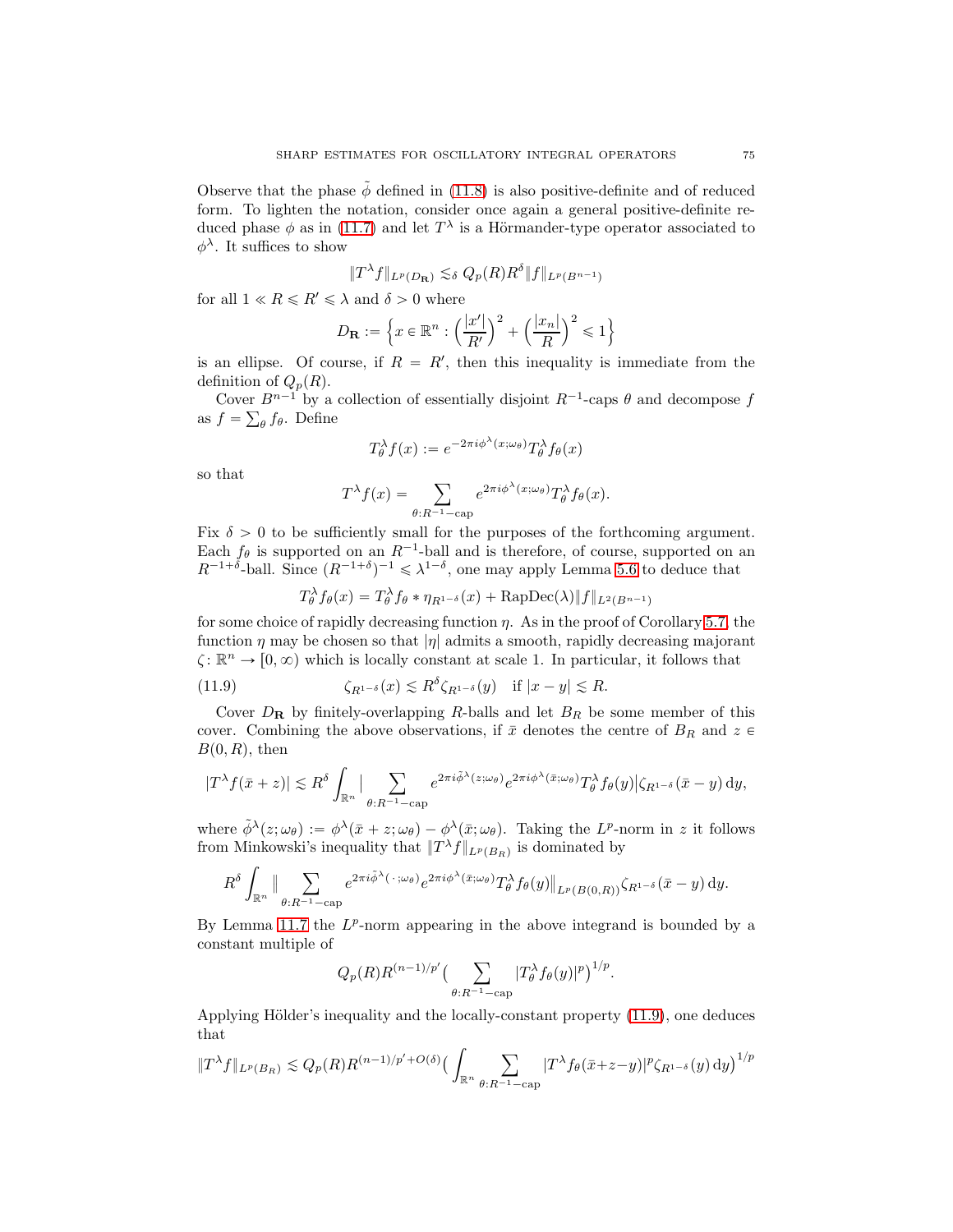for all  $z \in B(0, R)$ . By raising both sides of this estimate to the pth power, averaging in z and summing over all balls  $B_R$  in the covering, it follows that  $||T^{\lambda}f||_{L^p(D_R)}$  is dominated by

$$
Q_p(R)R^{(n-1)/p'-n/p+O(\delta)}\big(\int_{\mathbb{R}^n}\sum_{\theta:R^{-1}-\text{cap}}\|T^{\lambda}f_{\theta}\|_{L^p(D_{\mathbf{R}}-y)}^p\zeta_{R^{1-\delta}}(y)\,\mathrm{d}y\big)^{1/p}.
$$

Observe that, by Hörmander's theorem (Lemma 5.4) and Hölder's inequality, one has

$$
||T^{\lambda} f_{\theta}||_{L^2(D_{\mathbf{R}}-y)} \lesssim R^{-(n-1)(1/2-1/p)+1/2} ||f_{\theta}||_{L^p(B^{n-1})}.
$$

On the other hand, the trivial estimate

$$
||T^{\lambda} f_{\theta}||_{L^{\infty}(D_{\mathbf{R}}-y)} \lesssim R^{-(n-1)/p'}||f_{\theta}||_{L^{p}(B^{n-1})}
$$

holds, simply due to Hölder's inequality. Combining the above,

$$
||T^{\lambda} f_{\theta}||_{L^{p}(D_{\mathbf{R}}-y)} \lesssim R^{-(n-1)/p'+n/p} ||f_{\theta}||_{L^{p}(B^{n-1})}.
$$

The desired inequality is now immediate.  $\Box$ 

## 12. AN  $\varepsilon$ -REMOVAL LEMMA

The  $\lambda^{\varepsilon}$ -loss in the linear estimates of Theorems 1.1 and 1.2 can be removed away from the endpoint by an appeal to an  $\varepsilon$ -removal lemma of the type introduced in [23] (see also [8, 22]). The precise form of the required lemma does not appear in the literature, but it can be deduced by a minor modification of an argument from [23]. For completeness, the details are given presently.

Suppose  $T^{\lambda}$  is a Hörmander-type operator with associated phase function  $\phi^{\lambda}$ . Let  $\bar{p} \geq 2$  and suppose for all  $\varepsilon > 0$  the estimate

(12.1) 
$$
\|T^{\lambda}f\|_{L^p(B_R)} \lesssim_{\varepsilon,\phi,a} R^{\varepsilon} \|f\|_{L^p(B^{n-1})}
$$

holds for all  $p \geq \bar{p}$ , all R-balls  $B_R$  for  $1 \leq R \leq \lambda$  and any choice of amplitude function. Under this hypothesis, one wishes to show that the global estimate

(12.2) 
$$
\|T^{\lambda}f\|_{L^{p}(\mathbb{R}^{n})}\lesssim_{\phi,a} \|f\|_{L^{p}(B^{n-1})}
$$

is valid for all  $p > \bar{p}$ .

**Definition 12.1** (Tao [23]). Let  $R \ge 1$ . A collection  $\{B(x_j, R)\}_{j=1}^N$  of R-balls in  $\mathbb{R}^n$  is sparse if the centres  $\{x_1, \ldots, x_N\}$  are  $(RN)^{\bar{C}}$ -separated. Here  $\bar{C} \geqslant 1$  is a fixed constant, chosen large enough for the purposes of the proof.

Following [23], the first step towards establishing (12.2) is to reduce the problem to proving estimates for  $T^{\lambda}$  over sparse families of balls.

**Lemma 12.2.** To prove (12.2) for all  $p > \bar{p}$  it suffices to show that for all  $\varepsilon > 0$ the estimate

(12.3) 
$$
\|T^{\lambda}f\|_{L^{\bar{p}}(S)} \lesssim_{\varepsilon,\phi,a} R^{\varepsilon} \|f\|_{L^{\bar{p}}(B^{n-1})}
$$

holds whenever  $R \geq 1$  and  $S \subseteq \mathbb{R}^n$  is a union of R-balls belonging to a sparse collection, for any choice of amplitude function.

The key step in the proof of Lemma 12.2 is the following covering lemma.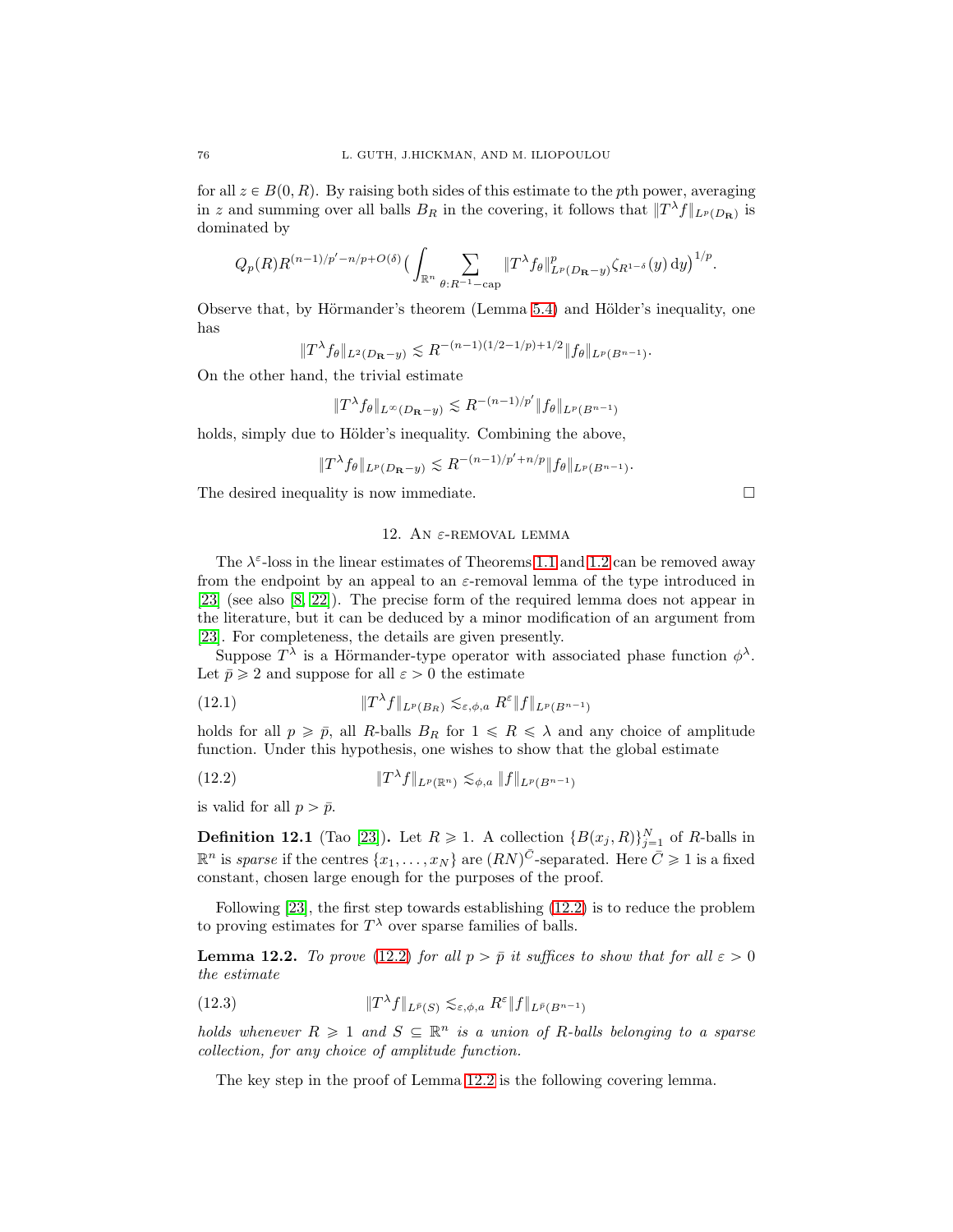**Lemma 12.3** (Tao [22, 23]). Suppose  $E \subseteq \mathbb{R}^n$  is the union of 1-cubes and  $N \geq 1$ . Define the radii  $R_i$  inductively by

$$
R_0 := 1
$$
,  $R_j := R_{j-1}^{\bar{C}} |E|^{\bar{C}} \text{ for } 1 \le j \le N - 1$ .

Then for each  $0 \le j \le N - 1$  there exists a family of sparse collections  $(\mathcal{B}_{j,\alpha})_{\alpha \in A_j}$ of balls of radius  $R_j$  such that the index sets  $A_k$  have cardinality  $O(|E|^{1/N})$  and

$$
E \subseteq \bigcup_{j=0}^{N-1} \bigcup_{\alpha \in A_j} S_{j,\alpha}
$$

where  $S_{j,\alpha}$  is the union of all the balls belonging to the family  $\mathcal{B}_{j,\alpha}$ .

*Proof (of Lemma 12.2)*. Let  $E \subseteq \mathbb{R}^n$  be a finite union of 1-cubes. For  $N \geq 1$ , the covering lemma together with the hypothesis (12.3) imply that

$$
||T^{\lambda}f||_{L^{\bar{p}}(E)} \lesssim_{\varepsilon,\phi,a} N|E|^{1/N + \varepsilon \bar{C}^N} ||f||_{L^{\bar{p}}(B^{n-1})}.
$$

Choosing  $N \sim \log(1/\varepsilon)$ , it follows that

$$
||T^{\lambda}f||_{L^{\bar{p}}(E)} \lesssim_{\varepsilon,\phi,a} |E|^{\bar{C}/\log(1/\varepsilon)} ||f||_{L^{\bar{p}}(B^{n-1})}.
$$

It will be convenient to work with the dual operator

$$
T^*g(\omega) := \int_{\mathbb{R}^n} e^{-2\pi i \phi^{\lambda}(x;\omega)} a^{\lambda}(x;\omega) g(x) \, \mathrm{d}x
$$

so that the above estimate can be reformulated as

(12.4) 
$$
||T^*g||_{L^{p'}(B^{n-1})} \lesssim_{\varepsilon,\phi,a} |E|^{C/\log(1/\varepsilon)} ||g||_{L^{p'}(E)}
$$

for g supported on the set  $E$ .

Fix  $p > \bar{p}$  and  $\tau \in [-1/2, 1/2]^n$ . Suppose that  $g \in L^{p'}(\mathbb{R}^n)$  satisfies  $||g||_{L^{p'}(\mathbb{R}^n)} = 1$ and is constant on the mesh of 1-cubes centred on points of the lattice  $\tau + \mathbb{Z}^n$ . Form a level set decomposition of g by writing  $g = \sum_{k \in \mathbb{Z}} g_k$  where  $g_k := g \chi_{E_k}$  for

$$
E_k := \{ x \in \mathbb{R}^n : 2^{-k} \leqslant |g(x)| < 2^{-k+1} \}.
$$

Chebyshev's inequality implies that  $|E_k| \leq 2^{kp'}$  for all  $k \in \mathbb{Z}$ . Furthermore, each set  $E_k$  is a union of 1-cubes and therefore if  $E_k \neq \emptyset$ , then  $|E_k| \geq 1$ . Combining these observations, one deduces that  $E_k = \emptyset$  for all  $k < 0$ . Since  $g_k$  is supported on  $E_k$ , one may apply (12.4) to conclude that

(12.5) 
$$
\|T^*g_k\|_{L^{\bar{p}'}(B^{n-1})} \lesssim_{\varepsilon,\phi,a} |E_k|^{\bar{C}/\log(1/\varepsilon)} \|g_k\|_{L^{\bar{p}'}(\mathbb{R}^n)}.
$$

Using a simple base-times-height estimate, the right-hand side of (12.5) can be bounded by (a constant multiple of)

$$
2^{-k}|E_k|^{\bar C/\log(1/\varepsilon)+1/\bar p'}\lesssim 2^{-k(1-\bar Cp'/\log(1/\varepsilon)-p'/\bar p')}.
$$

Since  $p' < \bar{p}'$ , by choosing  $\varepsilon$  sufficiently small one can ensure that the right-hand exponent is negative and therefore

$$
\|T^*g\|_{L^{p'}(B^{n-1})} \lesssim \|T^*g\|_{L^{\bar{p}'}(B^{n-1})} \leq \sum_{k\geq 0} \|T^*g_k\|_{L^{\bar{p}'}(B^{n-1})} \lesssim_{\phi,a} 1 = \|g\|_{L^{p'}(\mathbb{R}^n)}.
$$

This establishes the dual of the desired estimate (12.2) under the additional hypothesis that the function  $g$  is constant on 1-cubes.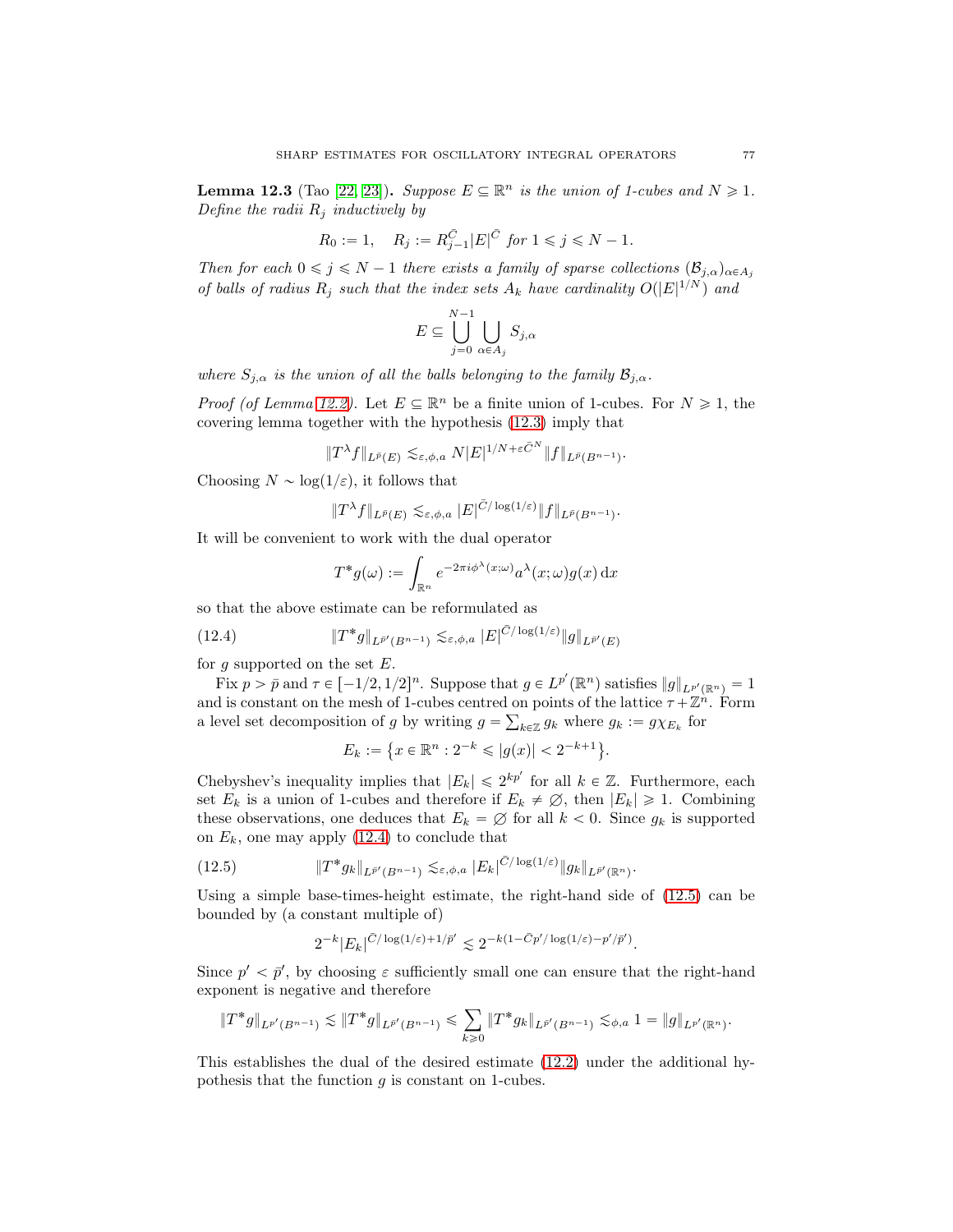It remains to remove the condition that  $g$  is constant on 1-cubes. The key observation is that this special case of (12.2) implies the discrete inequality

(12.6) 
$$
\|\sum_{\sigma \in \mathbb{Z}^n} e^{-2\pi i \phi^{\lambda}(\sigma + \tau; \cdot)} a^{\lambda}(\sigma + \tau; \cdot) G(\sigma)\|_{L^{p'}(B^{n-1})} \lesssim_{\phi, a} \|G\|_{\ell^{p'}(\mathbb{Z}^n)}
$$

for all  $G \in \ell^{p'}(\mathbb{Z}^n)$  and  $\tau \in [-1/2, 1/2]^n$ . Indeed, once (12.6) is established, taking  $g \in L^{p'}(\mathbb{R}^n)$  belonging to a suitable a priori class and applying Minkowski's inequality one deduces that

$$
||T^*g||_{L^{p'}(B^{n-1})} \leq \int_{[-1/2,1/2]^n} ||\sum_{\sigma \in \mathbb{Z}^n} e^{-2\pi i \phi^{\lambda}(\sigma + \tau, \cdot)} a^{\lambda}(\sigma + \tau, \cdot) g(\sigma + \tau)||_{L^{p'}(B^{n-1})} d\tau.
$$

Combining this with  $(12.6)$  and Hölder's inequality yields  $(12.4)$ .

Thus, the problem is now reduced to proving (12.6). Fix  $G \in \ell^{p'}(\mathbb{Z}^n)$  and define

$$
\tilde{g}(x) := \sum_{\sigma \in \mathbb{Z}^n} G(\sigma) \chi(x - \sigma - \tau)
$$

where  $\chi$  is the characteristic function of  $[-1/2, 1/2]^n$ . Since  $\tilde{g}$  is constant on 1cubes, one is free to apply (12.4) to this function. In particular, let  $\tilde{T}^*$  be the dual of a Hörmander-type operator with phase  $\phi^{\lambda}$  and amplitude  $\tilde{a}^{\lambda}$  where

$$
\tilde{a}(x;\omega):=\Big(\prod_{j=1}^n\frac{\sin\pi(\partial_{x_j}\phi)(x;\omega)}{\pi(\partial_{x_j}\phi)(x;\omega)}\Big)^{-1}a_0(x;\omega)
$$

for  $a_0$  a smooth amplitude which is supported on  $X \times \Omega$  and satisfies  $a_0(x; \omega) = 1$ for  $(x; \omega) \in \text{supp } a$ . By the usual reductions (see §4) one may assume from the outset that  $|(\partial_{x_j}\phi)(x;\omega)| \leq 1/2$  for  $(x;\omega) \in X \times \Omega$  and  $1 \leq j \leq n$  and hence  $\tilde{a}$  is a well-defined, smooth function. Thus, the estimate

$$
\|\tilde{T}^*\tilde{g}\|_{L^{p'}(B^{n-1})}\lesssim_{\phi,a} \|\tilde{g}\|_{L^{p'}(\mathbb{R}^n)}
$$

holds, which can be rewritten as

$$
(12.7) \qquad \|\sum_{\sigma\in\mathbb{Z}^n}e^{-2\pi i\phi^{\lambda}(\sigma+\tau;\,\cdot\,)}(A_{\lambda})^{\lambda}(\sigma+\tau;\,\cdot\,)G(\sigma)\|_{L^{p'}(B^{n-1})}\lesssim_{\phi,a} \|G\|_{\ell^{p'}(\mathbb{Z}^n)}
$$

where

(12.8) 
$$
A_{\lambda}(x;\omega) := \int_{[-1/2,1/2]^n} e^{-2\pi i \lambda (\phi(x+y/\lambda;\omega) - \phi(x;\omega))} \tilde{a}(x+y/\lambda;\omega) dy.
$$

Note that  $(12.7)$  is almost the desired expression  $(12.6)$  except for the disparity between the amplitude functions. To deal with this slight technicality, observe that, since

$$
\lim_{\lambda \to \infty} A_{\lambda}(x; \omega) = a_0(x; \omega) \quad \text{uniformly},
$$

one may assume that  $\lambda$  is sufficiently large so that  $|A_{\lambda}(x; \omega)| \geq 1$  for all  $(x; \omega) \in$ supp a. Thus, the expression appearing in the norm on the left-hand side of  $(12.6)$ is given by

$$
\sum_{\sigma \in \mathbb{Z}^n} e^{-2\pi i \phi^{\lambda}(\sigma + \tau; \omega)} (A_{\lambda})^{\lambda} (\sigma + \tau; \omega) G(\sigma) (\rho_{\lambda})^{\lambda} (\sigma + \tau; \omega)
$$

where, by taking a Fourier series expansion, the ratio  $\rho_{\lambda}$  satisfies

$$
\rho_\lambda(x;\omega):=\frac{a(x;\omega)}{A_\lambda(x;\omega)}=\sum_{k\in\mathbb{Z}^n}(1+|k|)^{-(n+1)}c_{\lambda,k}(\omega)e^{2\pi i\langle x,k\rangle}
$$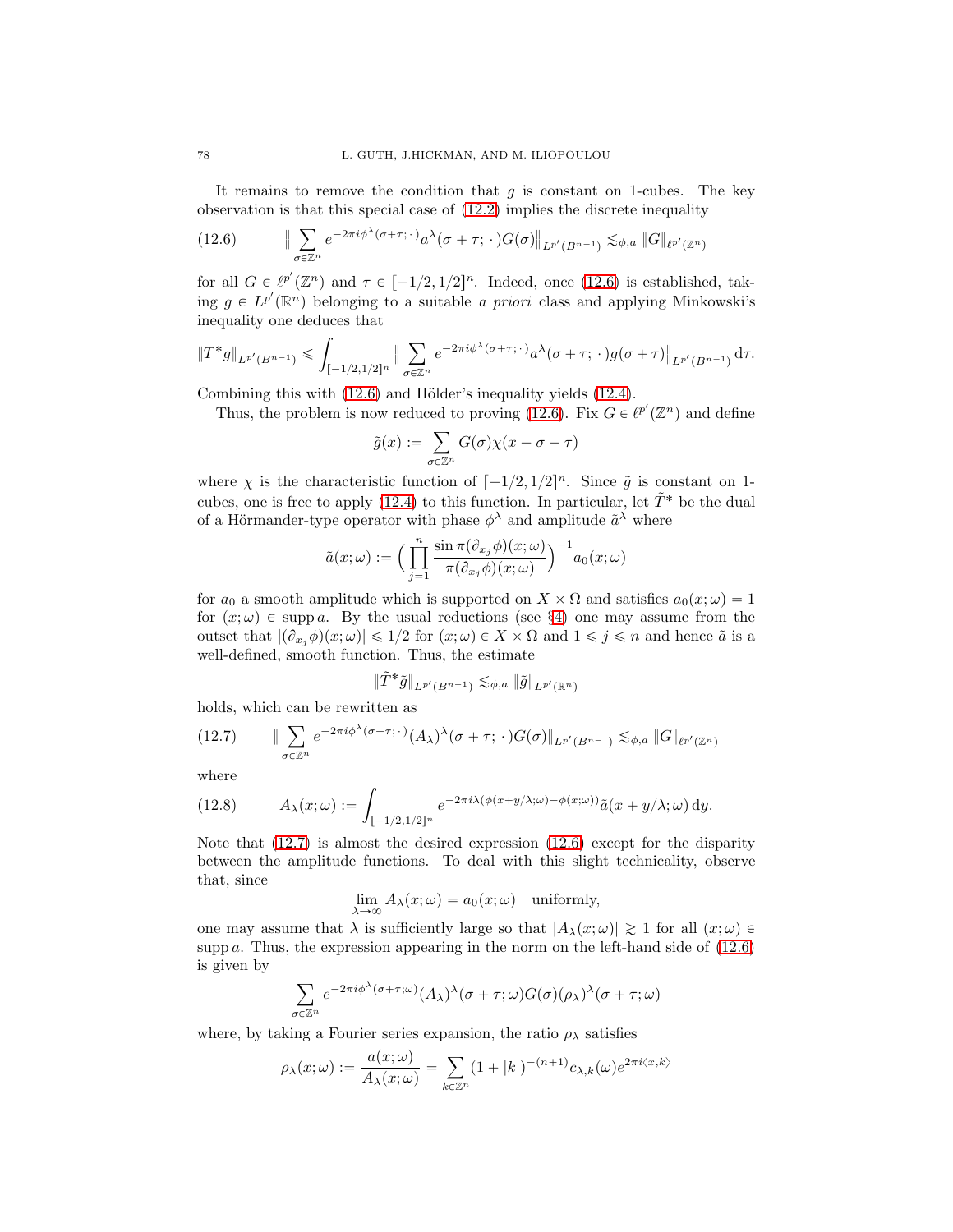where the  $c_{\lambda,k}$  are bounded functions, uniformly in  $\lambda$  and k. One may therefore bound the left-hand side of (12.6) by a  $(1+|k|)^{-(n+1)}$ -weighted sum of the left-hand side of  $(12.7)$  applied to modulated versions of G. Estimating each summand using  $(12.7)$  and summing in k concludes the proof.

Given the above reduction, it remains to establish the estimates for  $T^{\lambda}$  over sparse collections of R-balls.

**Lemma 12.4.** Under the hypothesis (12.1), if  $p \geq \bar{p}$ , then the estimate

$$
||T^{\lambda}f||_{L^p(S)} \lesssim_{\varepsilon,\phi,a} R^{\varepsilon} ||f||_{L^p(B^{n-1})}
$$

holds for all  $\varepsilon > 0$  whenever  $S \subseteq \mathbb{R}^n$  is a union of R-balls belonging to a sparse collection.

Proof. The proof uses a crude form of wave packet analysis and has much in common with the arguments described in §5. Let  $\{B(x_j, R)\}_{j=1}^N$  be the sparse collection of balls whose union is the set S. Clearly it suffices to assume that  $R \ll \lambda$  and that all the  $B(x_k, R)$  intersect the x-support of  $a^{\lambda}$ . Furthermore, letting  $c_{\text{diam}} > 0$  be a small constant chosen to satisfy the requirements of the forthcoming argument, by applying a partition of unity one may assume that  $\text{diam } X < c_{\text{diam}}$  and so

(12.9) 
$$
\frac{|x_{j_1} - x_{j_2}|}{\lambda} \lesssim c_{\text{diam}} \quad \text{for all } 1 \leq j_1, j_2 \leq N.
$$

Fix  $\eta \in C^{\infty}(\mathbb{R}^{n-1})$  satisfying  $0 \le \eta \le 1$ , supp $\eta \in B^{n-1}$  and  $\eta(z) = 1$  for all  $z \in B(0, 1/2)$ . For  $R_1 := CNR$ , where  $C \geq 1$  is a large constant, define  $\eta_{R_1}(z) := \eta(z/R_1)$ . Further, let  $\psi \in C_c^{\infty}(\mathbb{R}^{n-1})$  satisfy  $0 \le \psi \le 1$ , supp  $\psi \subset \Omega$  and  $\psi(\omega) = 1$  for  $\omega$  belonging to the  $\omega$ -support of  $a^{\lambda}$ . Fix  $1 \leq \omega \leq N$  and write

$$
e^{2\pi i\phi^{\lambda}(x_j;\cdot)}\psi f = P_j f + \left(e^{2\pi i\phi^{\lambda}(x_j;\cdot)}\psi f - P_j f\right) =: P_j f + f_{j,\infty}
$$

where  $P_j f := \hat{\eta}_{R_1} * [e^{2\pi i \phi^{\lambda}(x_j; \cdot)} \psi f]$ . If one defines

$$
\text{Err}(x) := \int_{\mathbb{R}^{n-1}} e^{2\pi i (\phi^{\lambda}(x;\omega) - \phi^{\lambda}(x_j;\omega))} a^{\lambda}(x;\omega) f_{j,\infty}(\omega) d\omega,
$$

then it follows that

$$
T^{\lambda}f(x) = T^{\lambda}[e^{-2\pi i\phi^{\lambda}(x_j;\cdot)}P_jf](x) + \text{Err}(x).
$$

For  $x \in B(x_i, R)$  the term  $Err(x)$  is negligible. Indeed, by Plancherel's theorem

$$
\operatorname{Err}(x) = \int_{\mathbb{R}^{n-1}} \overline{\check{G}_x(z)} \cdot (1 - \eta_{R_1}(z)) [e^{2\pi i \phi^{\lambda}(x_j; \cdot)} \psi f]^{\sim}(z) dz
$$

where

$$
\check{G}_x(z) = \int_{\mathbb{R}^{n-1}} e^{2\pi i (\langle z, \omega \rangle - \phi^\lambda(x; \omega) + \phi^\lambda(x_j; \omega))} a^\lambda(x; \omega) d\omega.
$$

Taking the  $\omega$ -gradient of the phase of  $\check{G}_x(z)$ , one obtains

$$
z - \lambda \big( \partial_{\omega} \phi(x/\lambda; \omega) - \partial_{\omega} \phi(x_j/\lambda; \omega) \big) = z + O(R).
$$

Thus, if z belongs to the support of  $1 - \eta_{R_1}$ , then  $G_x(z)$  is rapidly decaying in  $R_1$ and therefore

$$
|\text{Err}(x)| \leq RapDec(R_1) \|f\|_{L^p(B^{n-1})}.
$$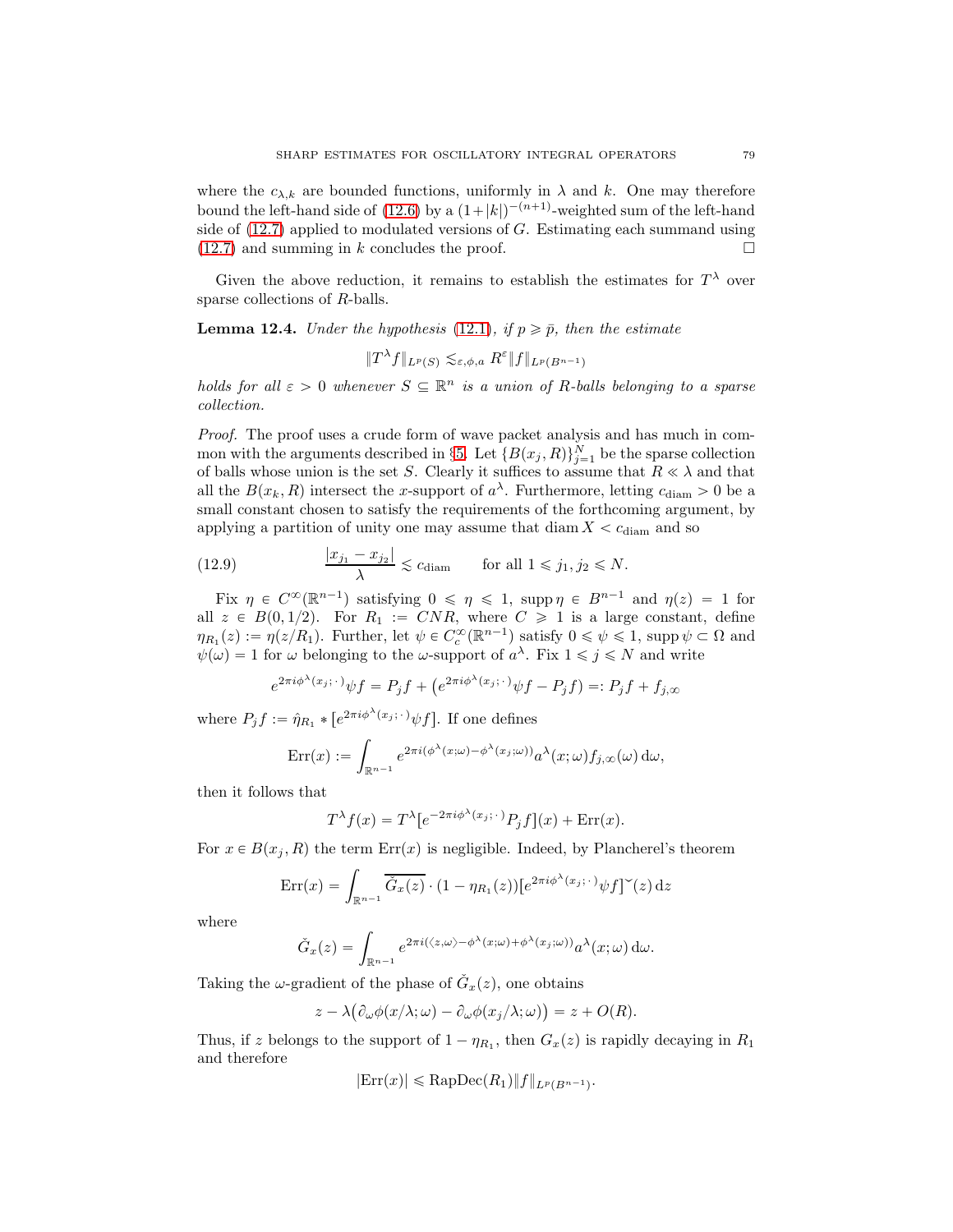It remains to bound the contributions arising from the frequency localised pieces. By applying the estimate for  $T^{\lambda}$  with  $R^{\varepsilon}$ -loss over each ball  $B(x_j, R)$  one obtains

$$
||T^{\lambda}f||_{L^{p}(S)} \leq (\sum_{j=1}^{N} ||T^{\lambda}[e^{-2\pi i\phi^{\lambda}(x_{j}; \cdot)}P_{j}f]||_{L^{p}(B(x_{j}, R))}^{p})^{1/p} + \text{RapDec}(R_{1})||f||_{L^{p}(B^{n-1})}
$$
  

$$
\lesssim_{\varepsilon, \phi, a} R^{\varepsilon} (\sum_{j=1}^{N} ||P_{j}f||_{L^{p}(B^{n-1})}^{p})^{1/p} + ||f||_{L^{p}(B^{n-1})}.
$$

Thus, it now suffices to show that

$$
\left(\sum_{j=1}^N \|P_j f\|_{L^p(\mathbb{R}^{n-1})}^p\right)^{1/p} \lesssim \|f\|_{L^p(B^{n-1})}.
$$

This estimate follows via interpolation between the endpoint cases  $p = 2$  and  $p = \infty$ , which are established presently. The  $p = \infty$  case is a trivial consequence of Young's inequality and so it suffices to consider  $p = 2$ . By duality, the desired inequality is equivalent to

$$
(12.10) \qquad \|\sum_{j=1}^N e^{-2\pi i \phi^{\lambda}(x_j;\cdot)} \psi \cdot [\hat{\eta}_{R_1} * g_j] \|_{L^2(\mathbb{R}^{n-1})} \lesssim \big(\sum_{j=1}^N \|g_j\|_{L^2(B^{n-1})}^2 \big)^{1/2}.
$$

By squaring the left-hand side of (12.10) one obtains

$$
\sum_{j_1,j_2=1}^N \int_{\mathbb{R}^{n-1}} \overline{G_{j_1,j_2}(\omega)} \hat{\eta}_{R_1} * g_{j_1}(\omega) \overline{\hat{\eta}_{R_1} * g_{j_2}(\omega)} d\omega
$$

where

$$
G_{j_1,j_2}(\omega) := e^{2\pi i (\phi^{\lambda}(x_{j_1};\omega) - \phi^{\lambda}(x_{j_2};\omega))} \psi(\omega)^2.
$$

By Plancherel's theorem, each summand of the above expression can be written as

(12.11) 
$$
\int_{\mathbb{R}^{n-1}} \overline{\check{G}}_{j_1,j_2}(z) (\eta_{R_1} \check{g}_{j_1}) * (\eta_{R_1} \check{g}_{j_2})^{\sim}(z) dz;
$$

here  $(\eta_{R_1} \check{g}_{j_2})^{\sim}(z) := \overline{(\eta_{R_1} \check{g}_{j_2})(-z)}$ . Note that the integrand in (12.11) is supported on a ball of radius  $O(R_1)$  about the origin.

Fix  $1 \leq j_1, j_2 \leq N$  with  $j_1 \neq j_2$ , let  $z \in \mathbb{R}^{n-1}$  with  $|z| \leq R_1 < |x_{j_2} - x_{j_1}|$  and consider

$$
\check{G}_{j_1,j_2}(z) = \int_{\mathbb{R}^{n-1}} e^{2\pi i (\langle z,\omega\rangle + \phi^\lambda(x_{j_1};\omega) - \phi^\lambda(x_{j_2};\omega))} \psi(\omega)^2 d\omega.
$$

This oscillatory integral can be bounded by a simple stationary phase analysis. For  $\alpha \in \mathbb{N}^{n-1}$  with  $|\alpha| \leq 2$  consider the function

$$
\partial_{\omega}^{\alpha} [\phi^{\lambda}(x_{j_1}; \omega) - \phi^{\lambda}(x_{j_2}; \omega)] = \partial_{\omega}^{\alpha} \langle \partial_x^{\lambda} \phi(x_{j_1}; \omega), x_{j_2} - x_{j_1} \rangle + O(c_{\text{diam}} |x_{j_2} - x_{j_1}|),
$$

where the remainder term has been estimated using (12.9).

Let  $c_{\text{crit}} > 0$  be another small constant, chosen to satisfy the requirements of the forthcoming argument, and  $\omega_0 \in \Omega$ . Suppose that

(12.12) 
$$
\left| \pm \frac{x_{j_2} - x_{j_1}}{|x_{j_2} - x_{j_1}|} - G^{\lambda}(x_{j_1}; \omega_0) \right| \geq c_{\text{crit}},
$$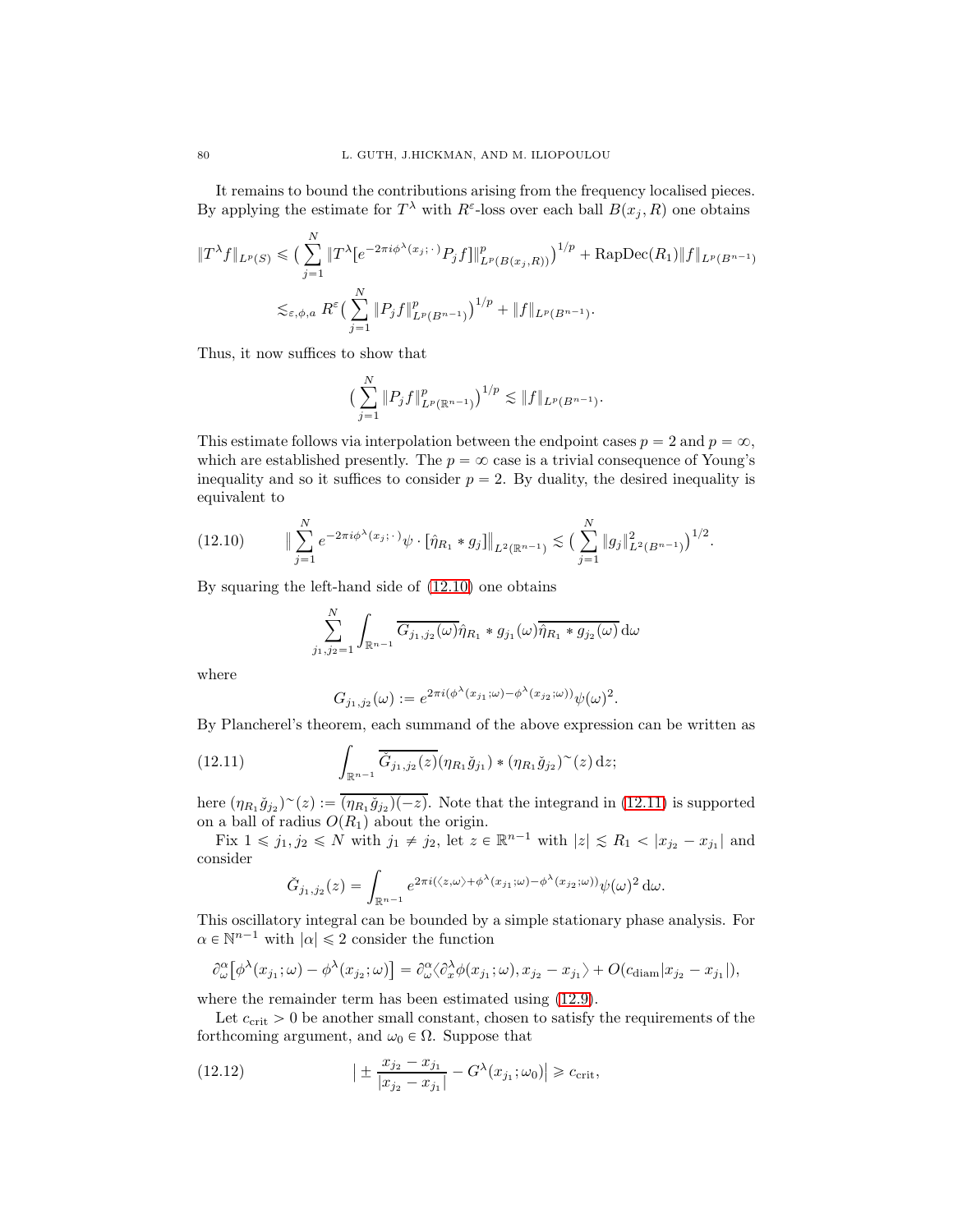where the estimate is interpreted as holding for both choices of sign. Condition H1) on the phase implies that for each  $\omega_0 \in \Omega$  the vector  $G^{\lambda}(x; \omega_0)$  spans the kernel of  $\partial_{\omega x}^2 \phi^{\lambda}(x; \omega_0)$ . Consequently, in view of (12.12) one has

$$
|\partial_{\omega}\big[\langle \partial_x \phi^{\lambda}(x_{j_1};\omega), x_{j_2} - x_{j_1} \rangle\big]|_{\omega = \omega_0}| \gtrsim |x_{j_2} - x_{j_1}|
$$

and therefore

$$
\left|\partial_{\omega}\left[\phi^{\lambda}(x_{j_1};\omega)-\phi^{\lambda}(x_{j_2};\omega)\right]\right|_{\omega=\omega_0}\right|\gtrsim |x_{j_2}-x_{j_1}|,
$$

provided  $c_{\text{diam}}$  is sufficiently small. On the other hand, if (12.12) fails, then

$$
\partial_{\omega}^{\alpha} \Big\langle \partial_x \phi^{\lambda}(x_{j_1}; \omega), \frac{x_{j_2} - x_{j_1}}{|x_{j_2} - x_{j_1}|} \Big\rangle |_{\omega = \omega_0} = \partial_{\omega}^{\alpha} \langle \partial_x \phi^{\lambda}(x_{j_1}; \omega), G^{\lambda}(x; \omega_0) \rangle |_{\omega = \omega_0} + O(c_{\text{crit}}).
$$

If  $c_{\text{crit}}$  and  $c_{\text{diam}}$  are both chosen to be sufficiently small, then condition H2) implies that

$$
|\det \partial_{\omega\omega}^2 [\phi^{\lambda}(x_{j_1}; \omega) - \phi^{\lambda}(x_{j_2}; \omega)]|_{\omega = \omega_0}|\gtrsim |x_{j_2}-x_{j_1}|^{n-1}.
$$

Thus, any critical point of the phase must be (quantitatively) non-degenerate and one may apply higher dimensional versions of van der Corput's lemma (see, for instance, Chapter VIII, Proposition 6 of [20]) to estimate the oscillatory integral. In particular,

$$
|\check{G}_{j_1,j_2}(z)| \lesssim |x_{j_2} - x_{j_1}|^{-(n-1)/2} \lesssim R_1^{-\bar{C}}
$$

so that the absolute value of (12.11) is bounded by

$$
R_1^{-\bar{C}} \| (\eta_{R_1} \check{g}_{j_1}) * (\eta_{R_1} \check{g}_{j_2})^{\sim} \|_{L^1(\mathbb{R}^{n-1})} \lesssim R_1^{-\bar{C}} \prod_{i=1}^2 \| \eta_{R_1} \check{g}_{j_i} \|_{L^1(\mathbb{R}^{n-1})}
$$
  

$$
\lesssim R_1^{-\bar{C}+n-1} \prod_{i=1}^2 \| g_{j_i} \|_{L^2(\mathbb{R}^{n-1})}.
$$

Since there are only  $O(N^2)$  choice of indices  $j_1, j_2$ , one may invoke the trivial estimate

$$
\prod_{i=1}^{2} \|g_{j_i}\|_{L^2(\mathbb{R}^{n-1})} \lesssim \sum_{j=1}^{N} \|g_j\|_{L^2(B^{n-1})}^2
$$

and then sum all the contributions from all pairs  $j_1, j_2$  to bound the off-diagonal terms arising from the left-hand side of (12.10). On the other hand, the diagonal terms provide a favourable contribution of

$$
\left(\sum_{j=1}^N \|\hat{\eta}_{R_1} * g_j\|_{L^2(B^{n-1})}^2\right)^{1/2} \lesssim \left(\sum_{j=1}^N \|g_j\|_{L^2(B^{n-1})}^2\right)^{1/2}.
$$

Combining these observations concludes the proof of (12.10) and thereby establishes the lemma.  $\Box$ 

## **REFERENCES**

- [1] T. Bagby, L. Bos, and N. Levenberg, Multivariate simultaneous approximation, Constr. Approx. 18 (2002), no. 4, 569–577. MR 1920286
- [2] David Beltran and Jonathan Hickman, Variable coefficient Wolff-type inequalities and sharp local smoothing estimates for wave equations on manifolds, In preparation.
- [3] Jonathan Bennett, Aspects of multilinear harmonic analysis related to transversality, Harmonic analysis and partial differential equations, Contemp. Math., vol. 612, Amer. Math. Soc., Providence, RI, 2014, pp. 1–28. MR 3204854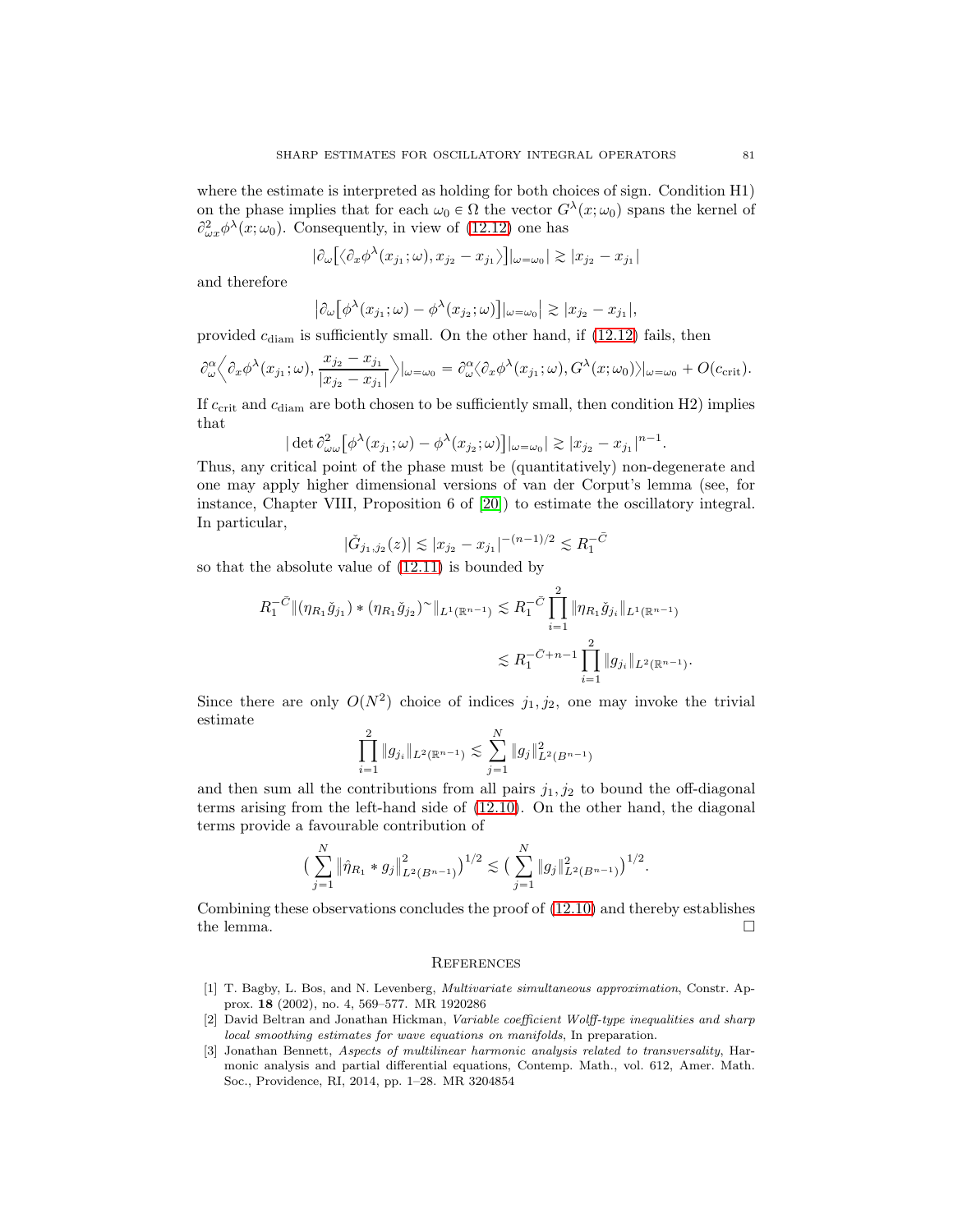- [4] Jonathan Bennett, Anthony Carbery, and Terence Tao, On the multilinear restriction and Kakeya conjectures, Acta Math. 196 (2006), no. 2, 261–302. MR 2275834
- [5] J. Bourgain,  $L^p$ -estimates for oscillatory integrals in several variables, Geom. Funct. Anal. 1 (1991), no. 4, 321–374. MR 1132294
- $\Box$ , Moment inequalities for trigonometric polynomials with spectrum in curved hypersurfaces, Israel J. Math. 193 (2013), no. 1, 441-458. MR 3038558
- [7] Jean Bourgain, Some new estimates on oscillatory integrals, Essays on Fourier analysis in honor of Elias M. Stein (Princeton, NJ, 1991), Princeton Math. Ser., vol. 42, Princeton Univ. Press, Princeton, NJ, 1995, pp. 83–112. MR 1315543
- [8] Jean Bourgain and Larry Guth, Bounds on oscillatory integral operators based on multilinear estimates, Geom. Funct. Anal. 21 (2011), no. 6, 1239-1295. MR 2860188
- [9] Lennart Carleson and Per Sjölin, *Oscillatory integrals and a multiplier problem for the disc*, Studia Math. 44 (1972), 287–299. (errata insert), Collection of articles honoring the completion by Antoni Zygmund of 50 years of scientific activity, III. MR 0361607
- [10] Xi Chen, Neeraj Kayal, and Avi Wigderson, Partial derivatives in arithmetic complexity and beyond, Found. Trends Theor. Comput. Sci.  $6$  (2010), no. 1-2, front matter, 1-138 (2011). MR 2901512
- [11] Xiumin Du, Larry Guth, and Xiaochun Li, A sharp schrödinger maximal estimate in  $\mathbb{R}^2$ , Ann. of Math. (2) 186 (2017), 607–640.
- [12] Charles Fefferman, Inequalities for strongly singular convolution operators, Acta Math. 124 (1970), 9–36. MR 0257819
- [13] Larry Guth, Restriction estimates using polynomial partitioning II, Preprint: arXiv:1603.04250.
- [14] , A restriction estimate using polynomial partitioning, J. Amer. Math. Soc. 29 (2016), no. 2, 371–413. MR 3454378
- [15] Larry Guth and Nets Hawk Katz, On the Erdös distinct distances problem in the plane, Ann. of Math. (2) 181 (2015), no. 1, 155–190. MR 3272924
- [16] Lars Hörmander, Oscillatory integrals and multipliers on FLP, Ark. Mat. 11 (1973), 1-11. MR 0340924 (49 #5674)
- [17] Sanghyuk Lee, Linear and bilinear estimates for oscillatory integral operators related to restriction to hypersurfaces, J. Funct. Anal.  $241$  (2006), no. 1, 56–98. MR 2264247
- [18] E. M. Stein, Oscillatory integrals in Fourier analysis, Beijing lectures in harmonic analysis (Beijing, 1984), Ann. of Math. Stud., vol. 112, Princeton Univ. Press, Princeton, NJ, 1986, pp. 307–355. MR 864375
- [19] Elias M. Stein, Singular integrals and differentiability properties of functions, Princeton Mathematical Series, No. 30, Princeton University Press, Princeton, N.J., 1970. MR 0290095
- [20] , Harmonic analysis: real-variable methods, orthogonality, and oscillatory integrals, Princeton Mathematical Series, vol. 43, Princeton University Press, Princeton, NJ, 1993, With the assistance of Timothy S. Murphy, Monographs in Harmonic Analysis, III. MR 1232192 (95c:42002)
- [21] A. H. Stone and J. W. Tukey, *Generalized "sandwich" theorems*, Duke Math. J. 9 (1942), 356–359. MR 0007036
- [22] Terence Tao, The weak-type endpoint Bochner–Riesz conjecture and related topics, Indiana Univ. Math. J. 47 (1998), no. 3, 1097–1124. MR 1665753
- [23]  $\_\_\_\_\_\_\_\$  The Bochner–Riesz conjecture implies the restriction conjecture, Duke Math. J. 96 (1999), no. 2, 363–375. MR 1666558
- [24] Terence Tao, Ana Vargas, and Luis Vega, A bilinear approach to the restriction and Kakeya conjectures, J. Amer. Math. Soc. 11 (1998), no. 4, 967–1000. MR 1625056
- [25] L. Wisewell, Kakeya sets of curves, Geom. Funct. Anal. 15 (2005), no. 6, 1319–1362. MR 2221250
- [26] Richard Wongkew, Volumes of tubular neighbourhoods of real algebraic varieties, Pacific J. Math. 159 (1993), no. 1, 177–184. MR 1211391
- [27] Joshua Zahl, On the Wolff circular maximal function, Illinois J. Math. 56 (2012), no. 4, 1281–1295. MR 3231483
- [28] Ruixiang Zhang, Polynomials with dense zero sets and discrete models of the Kakeya conjecture and the Furstenberg set problem, Selecta Math.  $(N.S.)$  23 (2017), no. 1, 275–292. MR 3595894